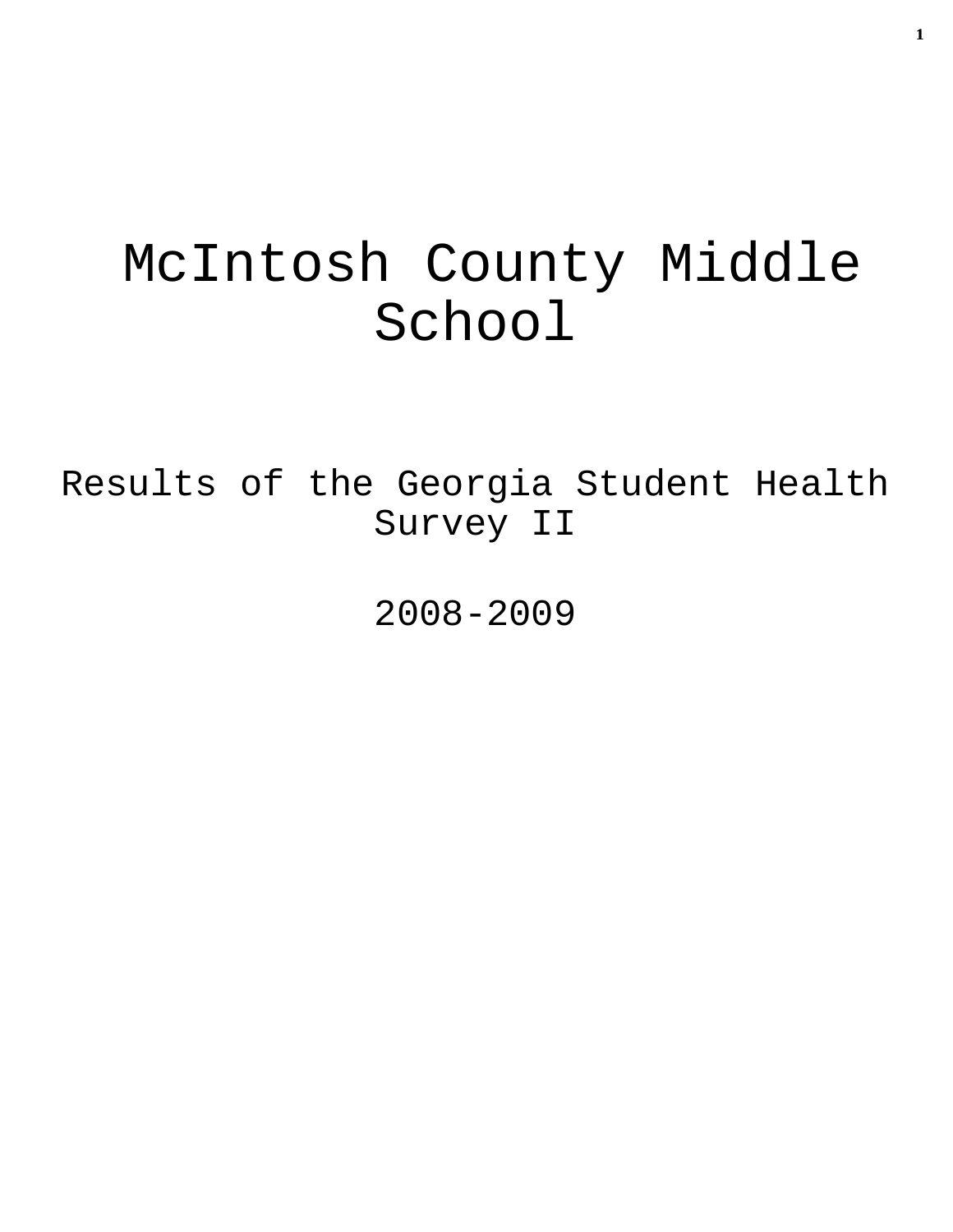## *Demographics* **2**

| Grade |                        |  |  |  |
|-------|------------------------|--|--|--|
|       | <b>Grade Frequency</b> |  |  |  |
| 6     | 41                     |  |  |  |
| 8     | 32                     |  |  |  |
| 12    |                        |  |  |  |

| Frequency      | <b>Table of Gender by Grade</b> |              |             |        |              |
|----------------|---------------------------------|--------------|-------------|--------|--------------|
| <b>Col Pct</b> |                                 | Grade(Grade) |             |        |              |
|                | Gender(Gender)                  | 6            | 8           | 12     | <b>Total</b> |
|                | <b>Female</b>                   | 18<br>43.90  | 17<br>53.13 | 0.00   | 35           |
|                | <b>Male</b>                     | 23<br>56.10  | 15<br>46.88 | 100.00 | 39           |
|                | <b>Total</b>                    | 41           | 32          |        | 74           |

| Frequency      | <b>Table of Ethnicity by Grade</b> |              |             |                  |              |
|----------------|------------------------------------|--------------|-------------|------------------|--------------|
| <b>Col Pct</b> |                                    | Grade(Grade) |             |                  |              |
|                | <b>Ethnicity</b> (Ethnicity)       | 6            | 8           | 12               | <b>Total</b> |
|                | <b>Black</b>                       | 19<br>46.34  | 16<br>50.00 | 0<br>0.00        | 35           |
|                | <b>Hispanic</b>                    | 0<br>0.00    | 3.13        | $\Omega$<br>0.00 |              |
|                | White                              | 19<br>46.34  | 15<br>46.88 | $\theta$<br>0.00 | 34           |
|                | <b>Other</b>                       | 3<br>7.32    | 0<br>0.00   | 100.00           | 4            |
|                | <b>Total</b>                       | 41           | 32          |                  | 74           |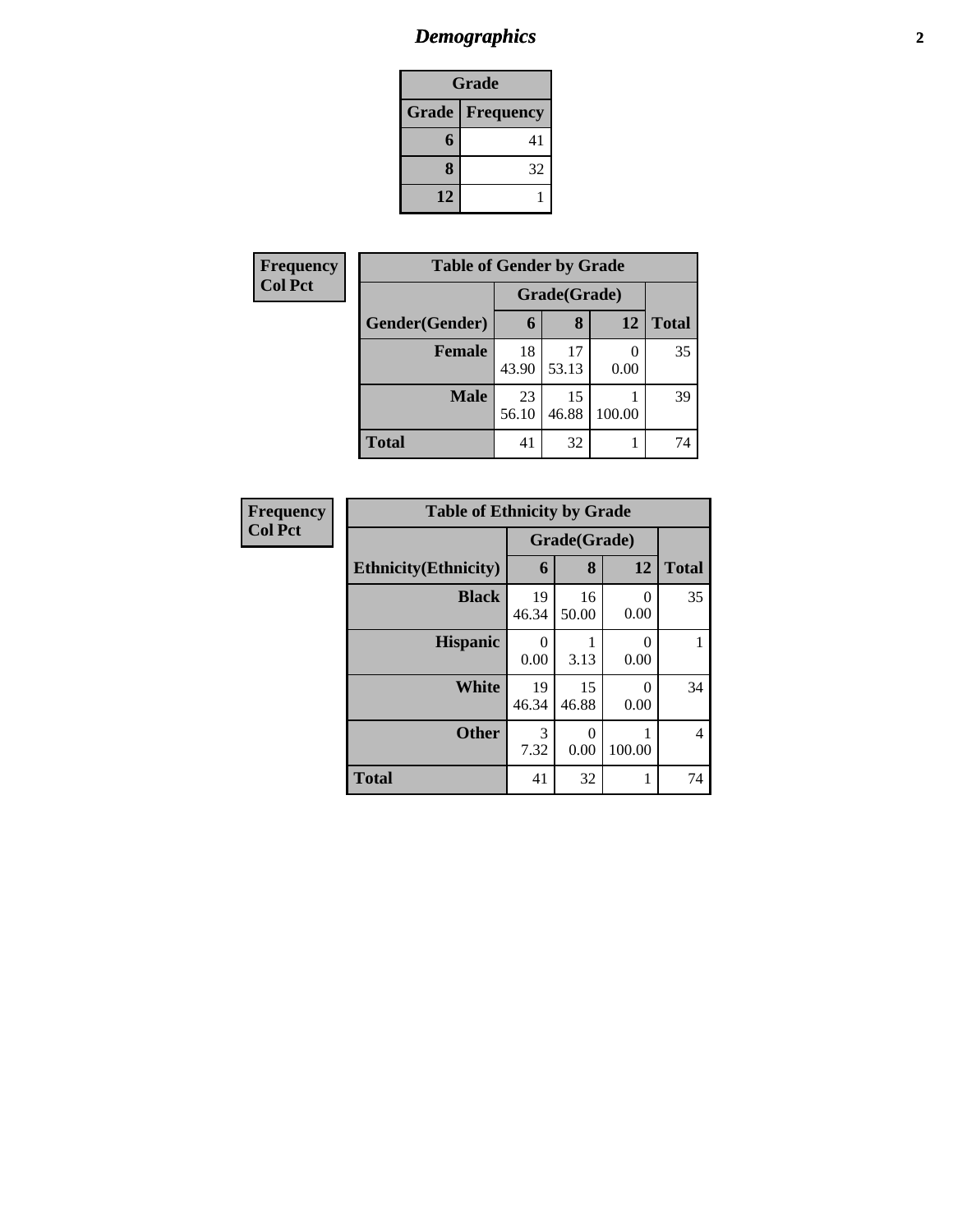#### *Title IV, Part A, Schedule A* **3** *Goal 1: Ensure that all schools are drug-free Baseline Data: Year 2008-2009 Prevalence of Drug Use*

| <b>Frequency</b> | <b>Table of AlcoholAlt by Grade</b> |              |             |                  |              |  |
|------------------|-------------------------------------|--------------|-------------|------------------|--------------|--|
| <b>Col Pct</b>   | AlcoholAlt(Alcohol                  | Grade(Grade) |             |                  |              |  |
|                  | use, past 30 days)                  | 6            | 8           | 12               | <b>Total</b> |  |
|                  | <b>Yes</b>                          | 0<br>0.00    | 4<br>12.50  | $\Omega$<br>0.00 | 4            |  |
|                  | N <sub>0</sub>                      | 41<br>100.00 | 28<br>87.50 | 100.00           | 70           |  |
|                  | <b>Total</b>                        | 41           | 32          |                  | 74           |  |

| Frequency<br><b>Col Pct</b> | <b>Table of TobaccoAny by Grade</b> |                        |              |        |                |
|-----------------------------|-------------------------------------|------------------------|--------------|--------|----------------|
|                             | TobaccoAny(Tobacco                  |                        | Grade(Grade) |        |                |
|                             | use, past 30 days)                  | 6                      | 8            | 12     | <b>Total</b>   |
|                             | Yes                                 | $\overline{2}$<br>4.88 | 0.00         | 0.00   | $\overline{2}$ |
|                             | N <sub>o</sub>                      | 39<br>95.12            | 32<br>100.00 | 100.00 | 72             |
|                             | <b>Total</b>                        | 41                     | 32           |        | 74             |

| Frequency      | <b>Table of MarijuanaAlt by Grade</b> |              |             |        |              |  |
|----------------|---------------------------------------|--------------|-------------|--------|--------------|--|
| <b>Col Pct</b> | MarijuanaAlt(Marijuana                | Grade(Grade) |             |        |              |  |
|                | use, past 30 days)                    | 6            | 8           | 12     | <b>Total</b> |  |
|                | Yes                                   | 0.00         | 3.13        | 0.00   |              |  |
|                | N <sub>o</sub>                        | 41<br>100.00 | 31<br>96.88 | 100.00 | 73           |  |
|                | <b>Total</b>                          | 41           | 32          |        | 74           |  |

| Frequency      | <b>Table of OtherDrugAny by Grade</b>  |             |              |        |                |
|----------------|----------------------------------------|-------------|--------------|--------|----------------|
| <b>Col Pct</b> | <b>OtherDrugAny(Other</b><br>drug use, |             | Grade(Grade) |        |                |
|                | past 30 days)                          | 6           | 8            | 12     | <b>Total</b>   |
|                | Yes                                    | 2.44        | 3.13         | 0.00   | $\overline{2}$ |
|                | N <sub>0</sub>                         | 40<br>97.56 | 31<br>96.88  | 100.00 | 72             |
|                | <b>Total</b>                           | 41          | 32           |        | 74             |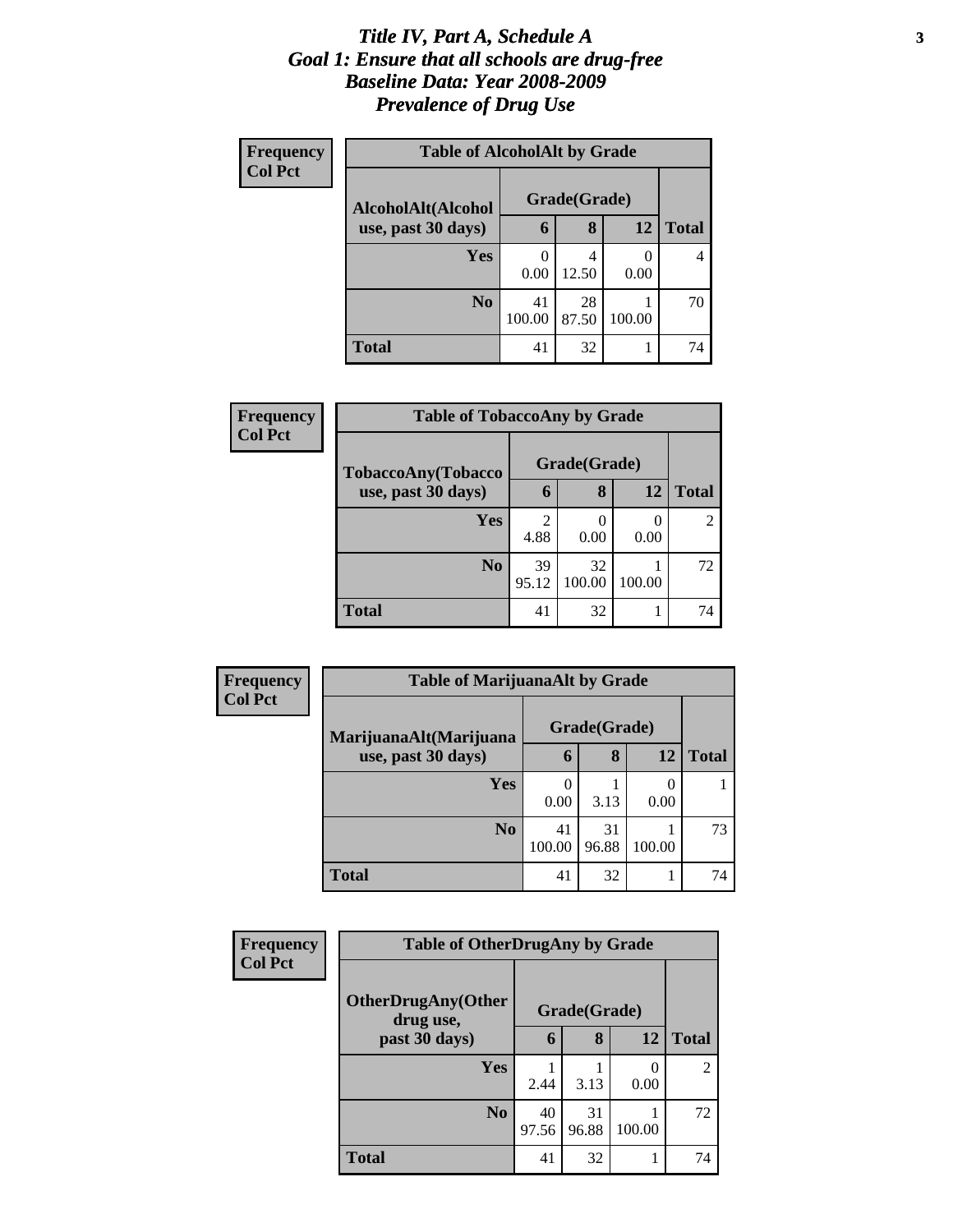#### *Average Age of Onset of Use* **4** *Results for "Average Age of Onset of Use" questions exclude students who said they did not use that substance*

| <b>Variable</b>    | Label                                                              | <b>Mean</b> |
|--------------------|--------------------------------------------------------------------|-------------|
| Alcoholinit2       | I started using alcohol when I was                                 | 10.22       |
| Cigarettesinit2    | I started smoking tobacco when I was                               | 8.00        |
| Smokelessinit2     | I started chewing tobacco when I was                               | 9.50        |
| Marijuanainit2     | I started using marijuana when I was                               | 14.00       |
| Cocaineinit2       | I started using cocaine when I was                                 |             |
| Inhalantsinit2     | I started using inhalants when I was                               |             |
| Steroidsinit2      | I started using steroids when I was                                | 9.00        |
| Ecstasyinit2       | I started using ecstasy when I was                                 |             |
| Methinit2          | I started using methamphetamines when I was                        |             |
| Hallucinogensinit2 | I started using hallucinogens when I was                           |             |
| Prescriptioninit2  | I started using prescription drugs not prescribed to me when I was | 10.80       |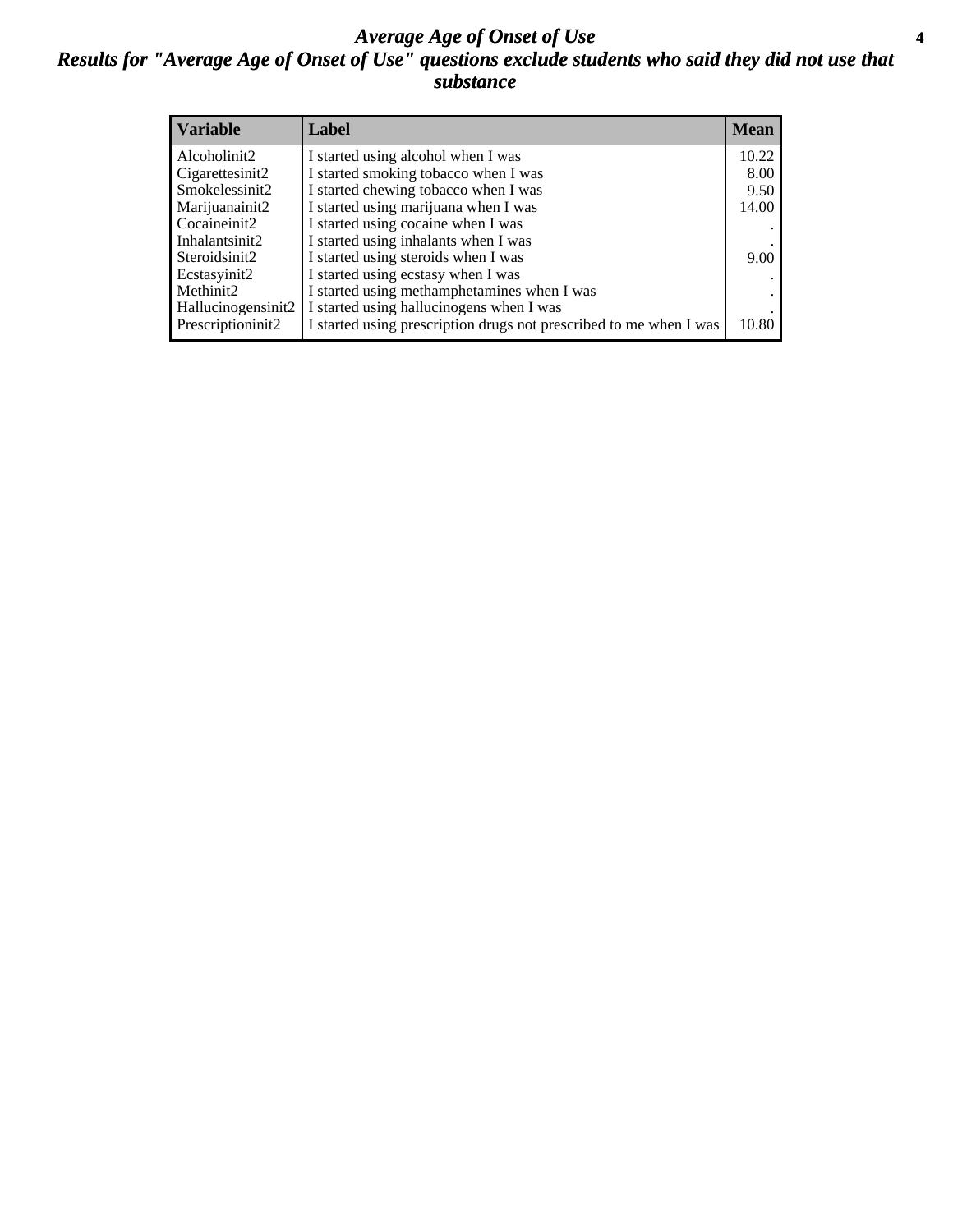# *Perception of Health Risk* **5**

| <b>Frequency</b> | <b>Table of Alcoholharmdich by Grade</b> |              |             |                           |              |
|------------------|------------------------------------------|--------------|-------------|---------------------------|--------------|
| <b>Col Pct</b>   | Alcoholharmdich(I<br>think alcohol is    | Grade(Grade) |             |                           |              |
|                  | harmful)                                 | 6            | 8           | 12                        | <b>Total</b> |
|                  | Yes                                      | 33<br>80.49  | 26<br>81.25 | 100.00                    | 60           |
|                  | N <sub>0</sub>                           | 8<br>19.51   | 6<br>18.75  | $\mathbf{\Omega}$<br>0.00 | 14           |
|                  | <b>Total</b>                             | 41           | 32          |                           | 74           |

| Frequency      | <b>Table of Tobaccoharmdich by Grade</b> |              |             |                  |              |
|----------------|------------------------------------------|--------------|-------------|------------------|--------------|
| <b>Col Pct</b> | Tobaccoharmdich(I<br>think tobacco is    | Grade(Grade) |             |                  |              |
|                | harmful)                                 | 6            | 8           | <b>12</b>        | <b>Total</b> |
|                | <b>Yes</b>                               | 34<br>82.93  | 30<br>93.75 | 100.00           | 65           |
|                | N <sub>0</sub>                           | 17.07        | 6.25        | $\theta$<br>0.00 | q            |
|                | <b>Total</b>                             | 41           | 32          |                  | 74           |

| Frequency      | <b>Table of Marijuanaharmdich by Grade</b> |             |              |                           |              |
|----------------|--------------------------------------------|-------------|--------------|---------------------------|--------------|
| <b>Col Pct</b> | Marijuanaharmdich(I<br>think marijuana is  |             | Grade(Grade) |                           |              |
|                | harmful)                                   | 6           | 8            | 12                        | <b>Total</b> |
|                | <b>Yes</b>                                 | 32<br>78.05 | 28<br>87.50  | 100.00                    | 61           |
|                | N <sub>0</sub>                             | 9<br>21.95  | 4<br>12.50   | $\mathbf{\Omega}$<br>0.00 | 13           |
|                | <b>Total</b>                               | 41          | 32           |                           | 74           |

| Frequency      | <b>Table of Otherdrugharmdich by Grade</b>   |             |              |        |              |
|----------------|----------------------------------------------|-------------|--------------|--------|--------------|
| <b>Col Pct</b> | Otherdrugharmdich(I<br>think other drugs are |             | Grade(Grade) |        |              |
|                | harmful)                                     | 6           | 8            | 12     | <b>Total</b> |
|                | Yes                                          | 33<br>80.49 | 31<br>96.88  | 100.00 | 65           |
|                | N <sub>0</sub>                               | 8<br>19.51  | 3.13         | 0.00   | 9            |
|                | <b>Total</b>                                 | 41          | 32           |        | 74           |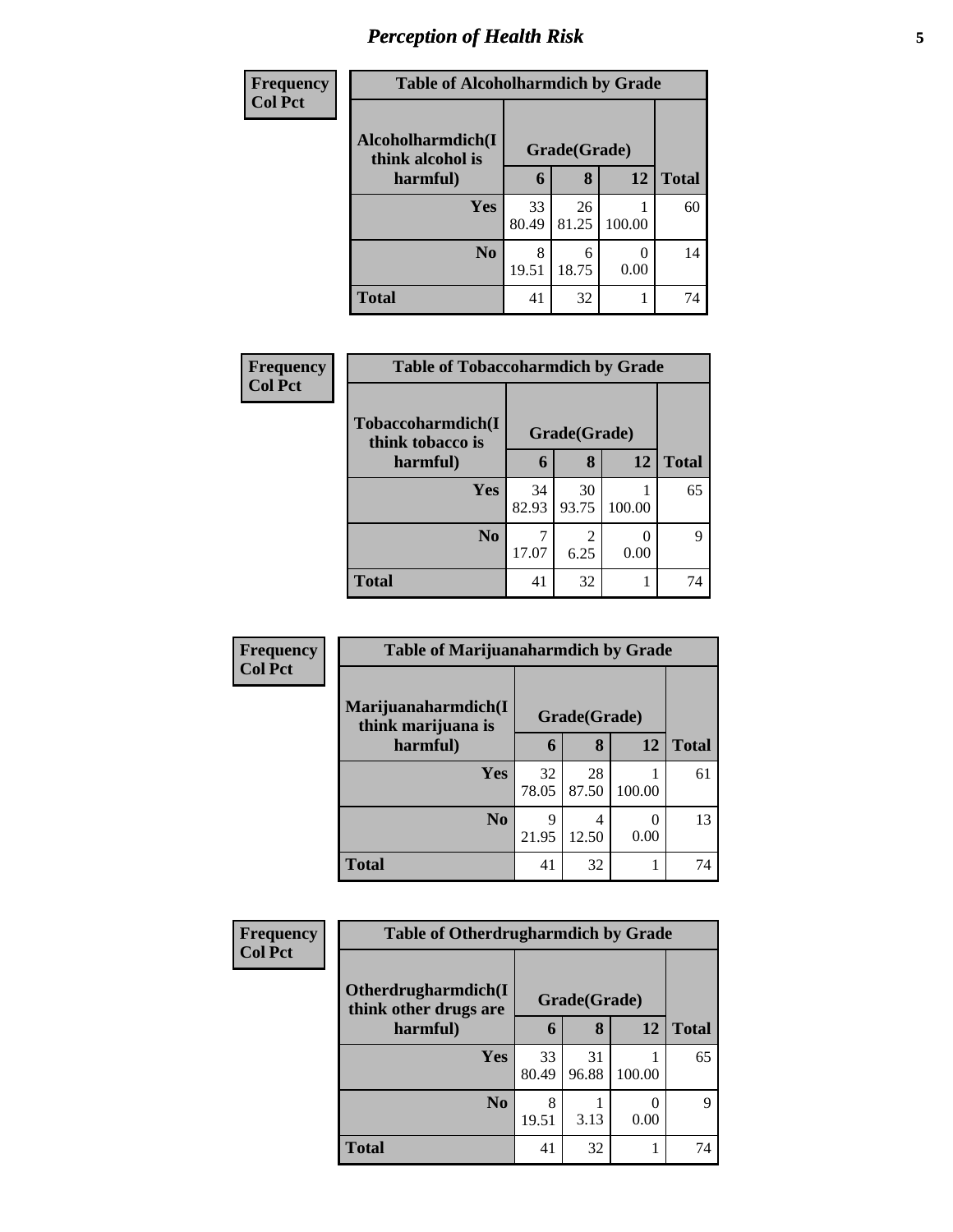### *Social Disapproval* **6**

| <b>Frequency</b> |                                                             | <b>Table of Alcoholpeerdich by Grade</b> |             |           |              |  |  |
|------------------|-------------------------------------------------------------|------------------------------------------|-------------|-----------|--------------|--|--|
| <b>Col Pct</b>   | Alcoholpeerdich(My<br>friends would<br>disapprove if I used | Grade(Grade)                             |             |           |              |  |  |
|                  | alcohol)                                                    | 6                                        | 8           | 12        | <b>Total</b> |  |  |
|                  | Yes                                                         | 33<br>80.49                              | 23<br>71.88 | 100.00    | 57           |  |  |
|                  | N <sub>0</sub>                                              | 8<br>19.51                               | Q<br>28.13  | 0<br>0.00 | 17           |  |  |
|                  | <b>Total</b>                                                | 41                                       | 32          |           | 74           |  |  |

| <b>Frequency</b> | <b>Table of Tobaccopeerdich by Grade</b>                    |              |             |        |              |
|------------------|-------------------------------------------------------------|--------------|-------------|--------|--------------|
| <b>Col Pct</b>   | Tobaccopeerdich(My<br>friends would<br>disapprove if I used | Grade(Grade) |             |        |              |
|                  | tobacco)                                                    | 6            | 8           | 12     | <b>Total</b> |
|                  | <b>Yes</b>                                                  | 35<br>85.37  | 23<br>71.88 | 100.00 | 59           |
|                  | N <sub>o</sub>                                              | 6<br>14.63   | 9<br>28.13  | 0.00   | 15           |
|                  | <b>Total</b>                                                | 41           | 32          |        | 74           |

| Frequency      | <b>Table of Marijuanapeerdich by Grade</b>                    |              |             |        |              |
|----------------|---------------------------------------------------------------|--------------|-------------|--------|--------------|
| <b>Col Pct</b> | Marijuanapeerdich(My<br>friends would<br>disapprove if I used | Grade(Grade) |             |        |              |
|                | marijuana)                                                    | 6            | 8           | 12     | <b>Total</b> |
|                | <b>Yes</b>                                                    | 34<br>82.93  | 24<br>75.00 | 100.00 | 59           |
|                | N <sub>0</sub>                                                | 17.07        | 8<br>25.00  | 0.00   | 15           |
|                | <b>Total</b>                                                  | 41           | 32          |        | 74           |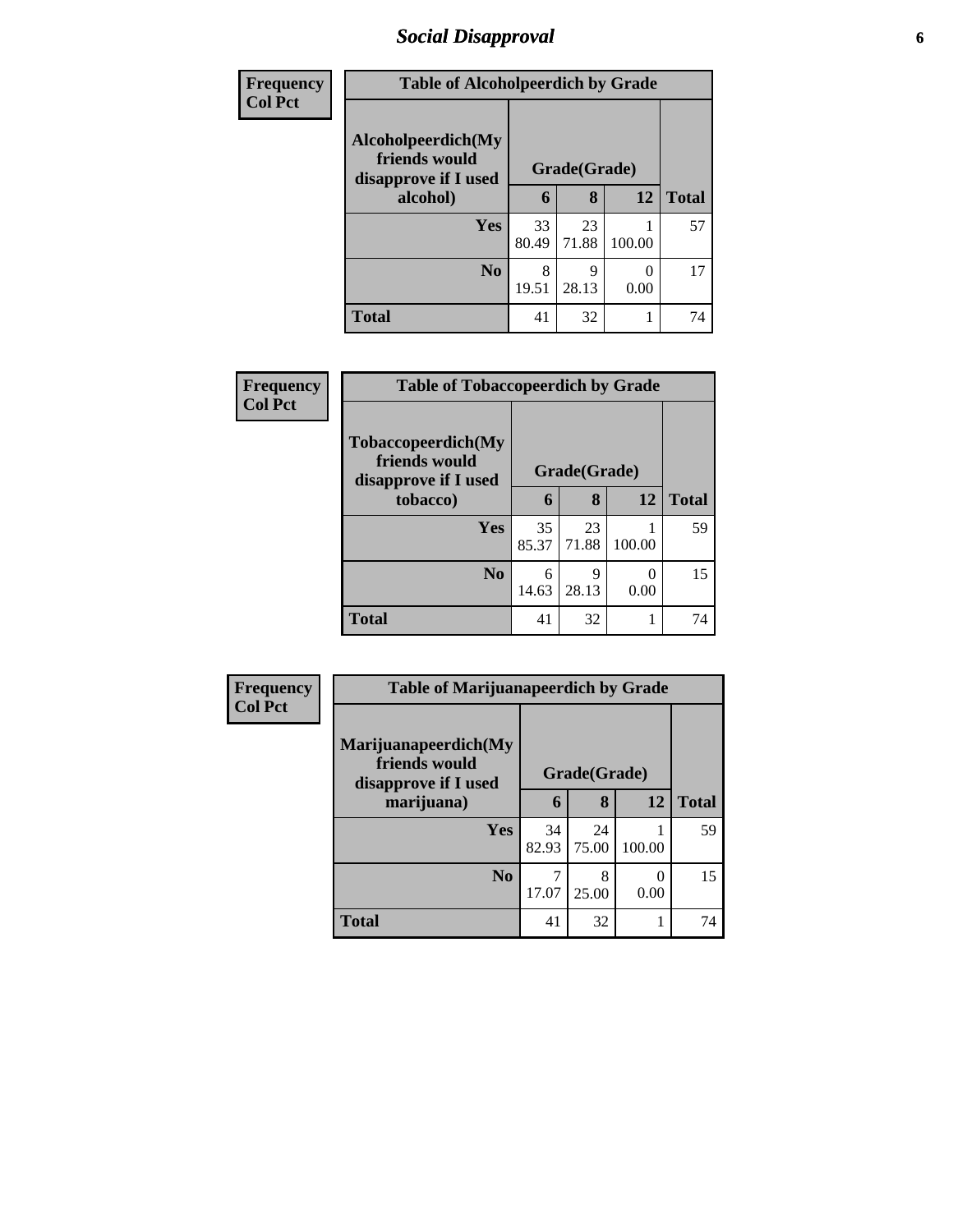### *Social Disapproval* **7**

| <b>Frequency</b> | <b>Table of Otherdrugpeerdich by Grade</b>                    |              |             |           |              |
|------------------|---------------------------------------------------------------|--------------|-------------|-----------|--------------|
| <b>Col Pct</b>   | Otherdrugpeerdich(My<br>friends would<br>disapprove if I used | Grade(Grade) |             |           |              |
|                  | other drugs)                                                  | 6            | 8           | 12        | <b>Total</b> |
|                  | <b>Yes</b>                                                    | 34<br>82.93  | 26<br>81.25 | 100.00    | 61           |
|                  | N <sub>o</sub>                                                | 17.07        | 6<br>18.75  | ∩<br>0.00 | 13           |
|                  | <b>Total</b>                                                  | 41           | 32          |           | 74           |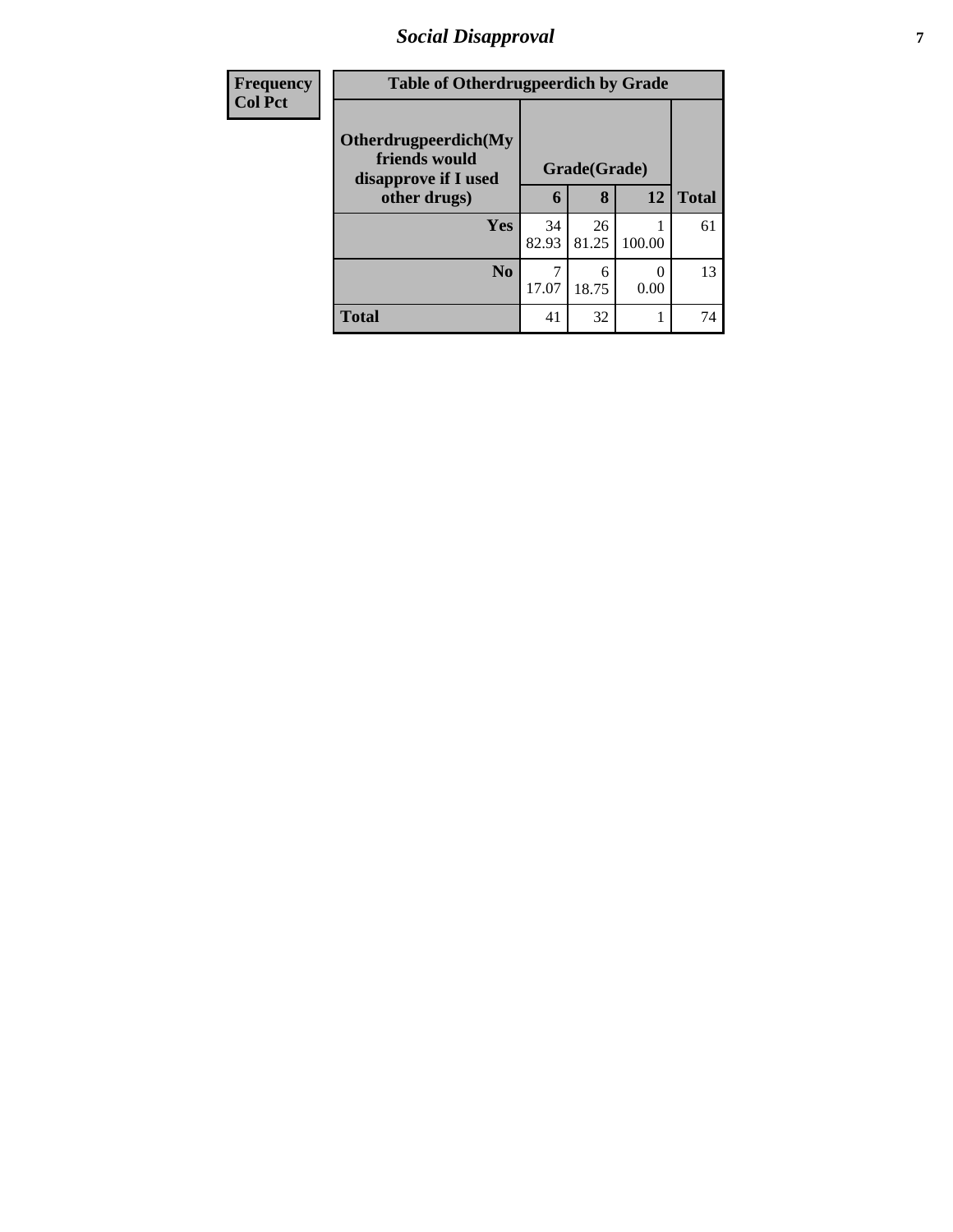#### Title IV, Part A, Schedule A **8** *Goal 2: To help ensure that all schools are safe and disciplined Baseline Data: Year 2008-2009 Student Involvement in Gang Activity*

| Frequency<br><b>Col Pct</b> |                                                                                                   | <b>Table of Gangself by Grade</b> |                   |           |              |  |  |  |
|-----------------------------|---------------------------------------------------------------------------------------------------|-----------------------------------|-------------------|-----------|--------------|--|--|--|
|                             | Gangself(I<br>have<br>participated<br>in illegal<br>gang<br>activities in<br>the past 30<br>days) | 6                                 | Grade(Grade)<br>8 | 12        | <b>Total</b> |  |  |  |
|                             | Yes                                                                                               | 3<br>7.32                         | 1<br>3.13         | 0<br>0.00 | 4            |  |  |  |
|                             | N <sub>0</sub>                                                                                    | 38<br>92.68                       | 31<br>96.88       | 100.00    | 70           |  |  |  |
|                             | <b>Total</b>                                                                                      | 41                                | 32                | 1         | 74           |  |  |  |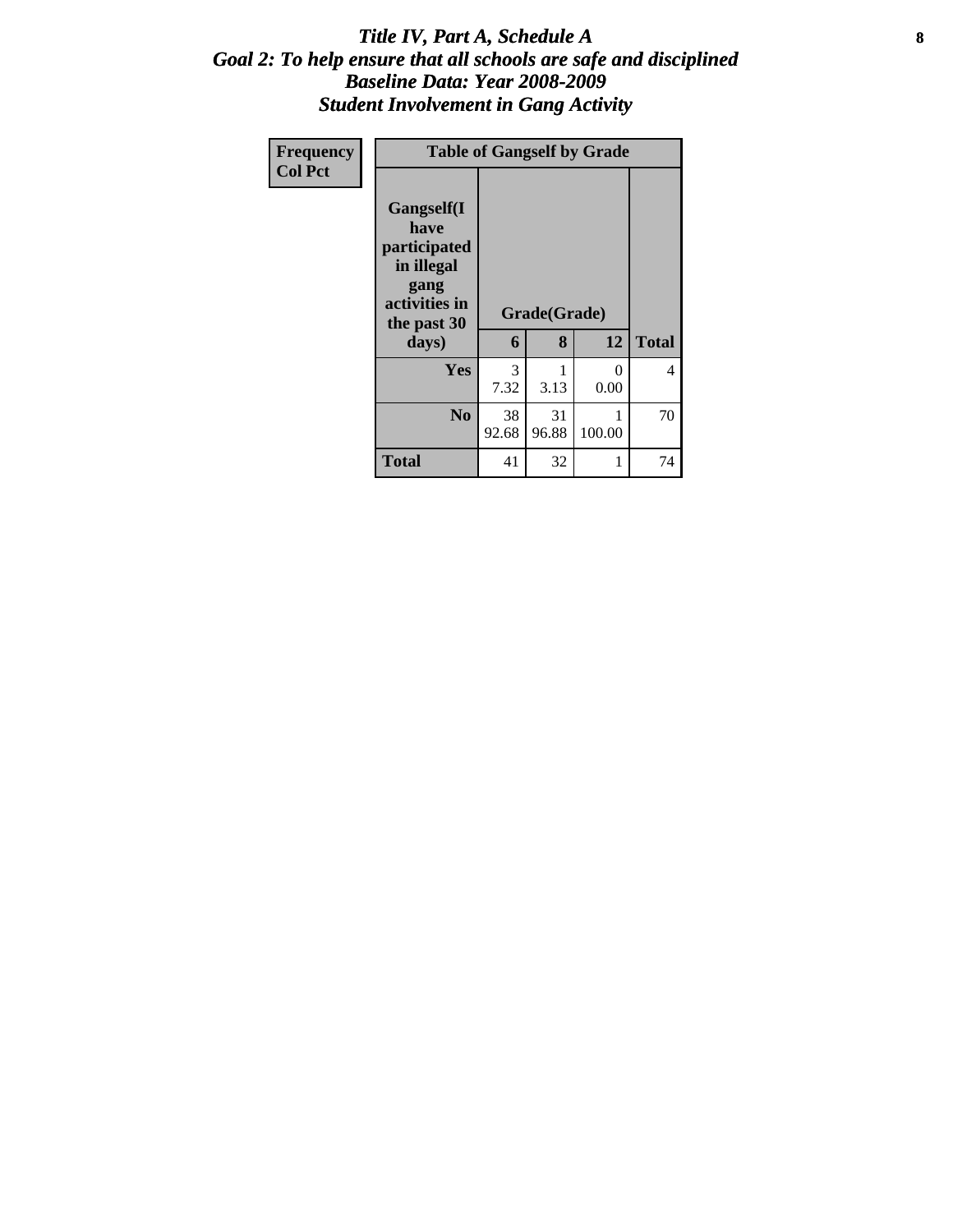### *Student Perception of School Safety* **9**

| Frequency      |
|----------------|
|                |
| <b>Row Pct</b> |
|                |

| <b>Table of Grade by Safeschool</b> |                          |                                                        |                                    |                                    |              |  |  |  |
|-------------------------------------|--------------------------|--------------------------------------------------------|------------------------------------|------------------------------------|--------------|--|--|--|
|                                     |                          | Safeschool (School is a place at which I feel<br>safe) |                                    |                                    |              |  |  |  |
| Grade(Grade)                        | <b>Strongly</b><br>Agree | <b>Somewhat</b><br>Agree                               | <b>Somewhat</b><br><b>Disagree</b> | <b>Strongly</b><br><b>Disagree</b> | <b>Total</b> |  |  |  |
| 6                                   | 14<br>34.15              | 16<br>39.02                                            | 9<br>21.95                         | $\mathfrak{D}$<br>4.88             | 41           |  |  |  |
| 8                                   | 21.88                    | 16<br>50.00                                            | 7<br>21.88                         | 6.25                               | 32           |  |  |  |
| 12                                  | 0<br>0.00                | 100.00                                                 | 0.00                               | 0<br>0.00                          |              |  |  |  |
| <b>Total</b>                        | 21                       | 33                                                     | 16                                 | 4                                  | 74           |  |  |  |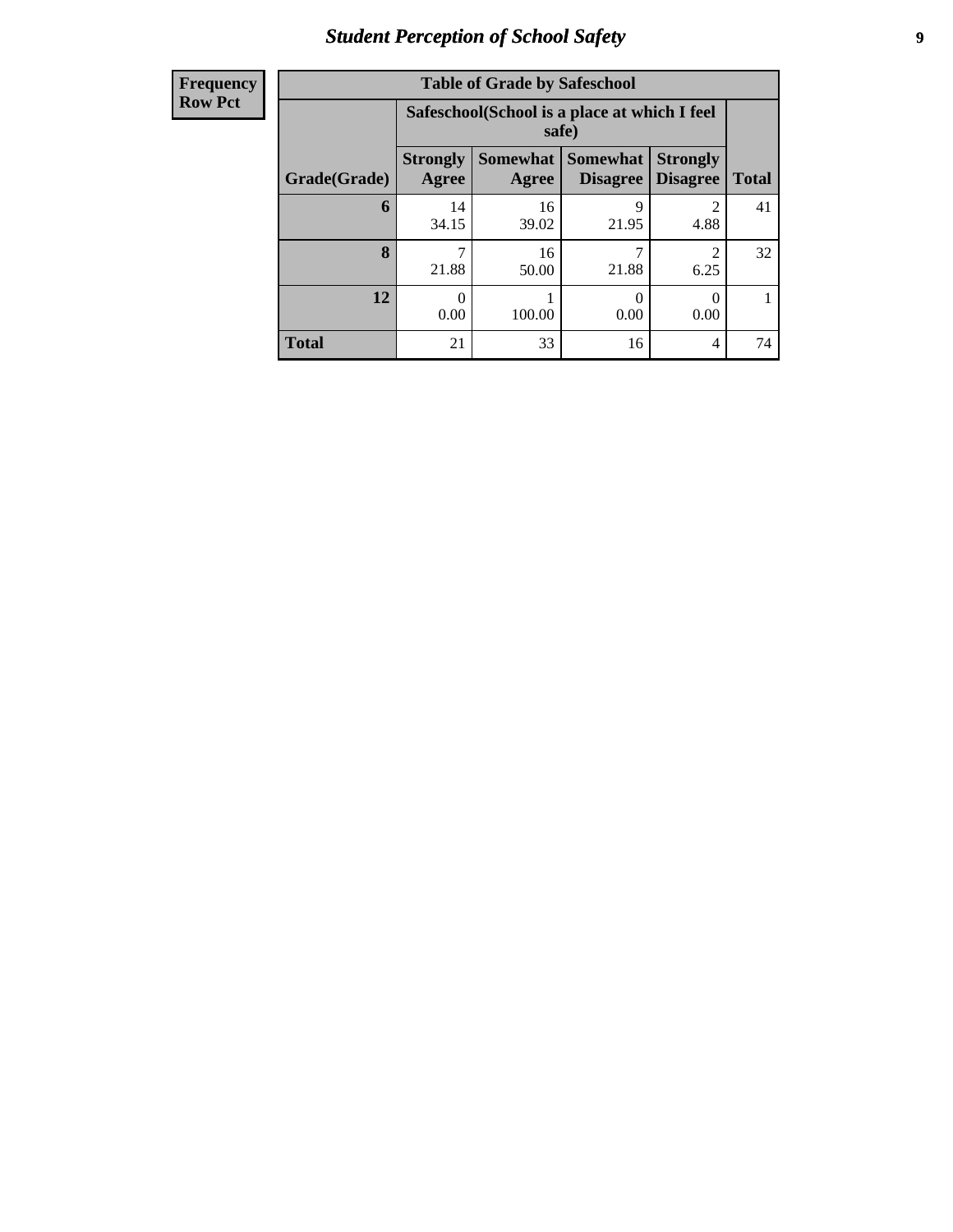#### *Students Who Have Been Bullied* **10**

| <b>Frequency</b> | <b>Table of Grade by Bullied</b> |                                                                               |                        |                  |                  |                        |                        |              |  |
|------------------|----------------------------------|-------------------------------------------------------------------------------|------------------------|------------------|------------------|------------------------|------------------------|--------------|--|
| <b>Row Pct</b>   |                                  | <b>Bullied</b> (I have been bullied by other<br>students in the past 30 days) |                        |                  |                  |                        |                        |              |  |
|                  |                                  | $\mathbf{0}$                                                                  | 1 or<br>2              | 3 <sub>to</sub>  | 6 to<br>9        | <b>10</b><br>to<br>19  | 20<br>to<br>29         |              |  |
|                  | Grade(Grade)                     | <b>Days</b>                                                                   | days                   | days             | days             | days                   | days                   | <b>Total</b> |  |
|                  | 6                                | 26<br>63.41                                                                   | 9<br>21.95             | 2.44             | 0<br>0.00        | 4<br>9.76              | 2.44                   | 41           |  |
|                  | 8                                | 24<br>75.00                                                                   | $\mathfrak{D}$<br>6.25 | 3.13             | 3.13             | $\overline{2}$<br>6.25 | $\overline{2}$<br>6.25 | 32           |  |
|                  | 12                               | 100.00                                                                        | $\Omega$<br>0.00       | $\Omega$<br>0.00 | $\Omega$<br>0.00 | $\Omega$<br>0.00       | 0<br>0.00              |              |  |
|                  | <b>Total</b>                     | 51                                                                            | 11                     | 2                | 1                | 6                      | 3                      | 74           |  |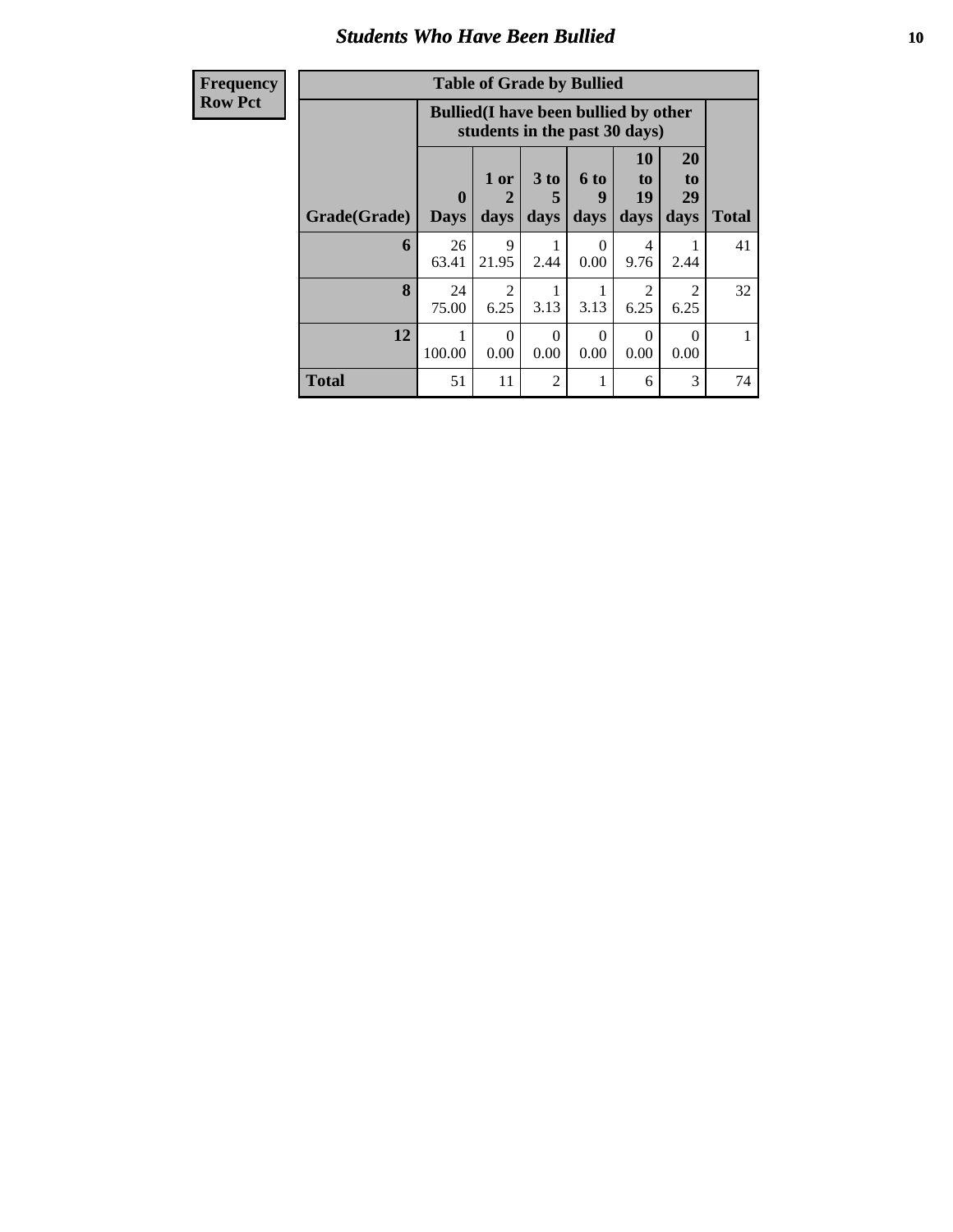#### *School Climate* **11**

| <b>Frequency</b> | <b>Table of SchoolClimate1 by Grade</b> |                        |                 |                 |    |  |  |
|------------------|-----------------------------------------|------------------------|-----------------|-----------------|----|--|--|
| <b>Col Pct</b>   | SchoolClimate1(I<br>like school)        | Grade(Grade)<br>6      | <b>Total</b>    |                 |    |  |  |
|                  | <b>Strongly Agree</b>                   | 13<br>31.71            | 8<br>5<br>15.63 | 12<br>0<br>0.00 | 18 |  |  |
|                  | <b>Somewhat Agree</b>                   | 21<br>51.22            | 20<br>62.50     | 100.00          | 42 |  |  |
|                  | <b>Somewhat Disagree</b>                | 5<br>12.20             | 6<br>18.75      | 0<br>0.00       | 11 |  |  |
|                  | <b>Strongly Disagree</b>                | $\mathfrak{D}$<br>4.88 | 3.13            | 0<br>0.00       | 3  |  |  |
|                  | <b>Total</b>                            | 41                     | 32              |                 | 74 |  |  |

| Frequency      | <b>Table of SchoolClimate2 by Grade</b>           |             |                                     |                  |                |
|----------------|---------------------------------------------------|-------------|-------------------------------------|------------------|----------------|
| <b>Col Pct</b> | SchoolClimate2(I<br>feel successful at<br>school) | 6           | Grade(Grade)<br>8                   | 12               | <b>Total</b>   |
|                | <b>Strongly Agree</b>                             | 24<br>58.54 | 14<br>43.75                         | 0<br>0.00        | 38             |
|                | <b>Somewhat Agree</b>                             | 11<br>26.83 | 13<br>40.63                         | 100.00           | 25             |
|                | <b>Somewhat Disagree</b>                          | 6<br>14.63  | 3<br>9.38                           | $\Omega$<br>0.00 | 9              |
|                | <b>Strongly Disagree</b>                          | 0<br>0.00   | $\mathcal{D}_{\mathcal{L}}$<br>6.25 | 0<br>0.00        | $\mathfrak{D}$ |
|                | <b>Total</b>                                      | 41          | 32                                  | 1                | 74             |

| Frequency |                                                                       | <b>Table of SchoolClimate3 by Grade</b> |                   |                  |              |  |  |
|-----------|-----------------------------------------------------------------------|-----------------------------------------|-------------------|------------------|--------------|--|--|
| Col Pct   | SchoolClimate3(My<br>school has high<br>standards for<br>achievement) | 6                                       | Grade(Grade)<br>8 | 12               | <b>Total</b> |  |  |
|           | <b>Strongly Agree</b>                                                 | 29<br>70.73                             | 10<br>31.25       | 0<br>0.00        | 39           |  |  |
|           | <b>Somewhat Agree</b>                                                 | 9<br>21.95                              | 16<br>50.00       | 100.00           | 26           |  |  |
|           | <b>Somewhat Disagree</b>                                              | 2<br>4.88                               | 6<br>18.75        | 0<br>0.00        | 8            |  |  |
|           | <b>Strongly Disagree</b>                                              | 2.44                                    | 0<br>0.00         | $\Omega$<br>0.00 |              |  |  |
|           | Total                                                                 | 41                                      | 32                | 1                | 74           |  |  |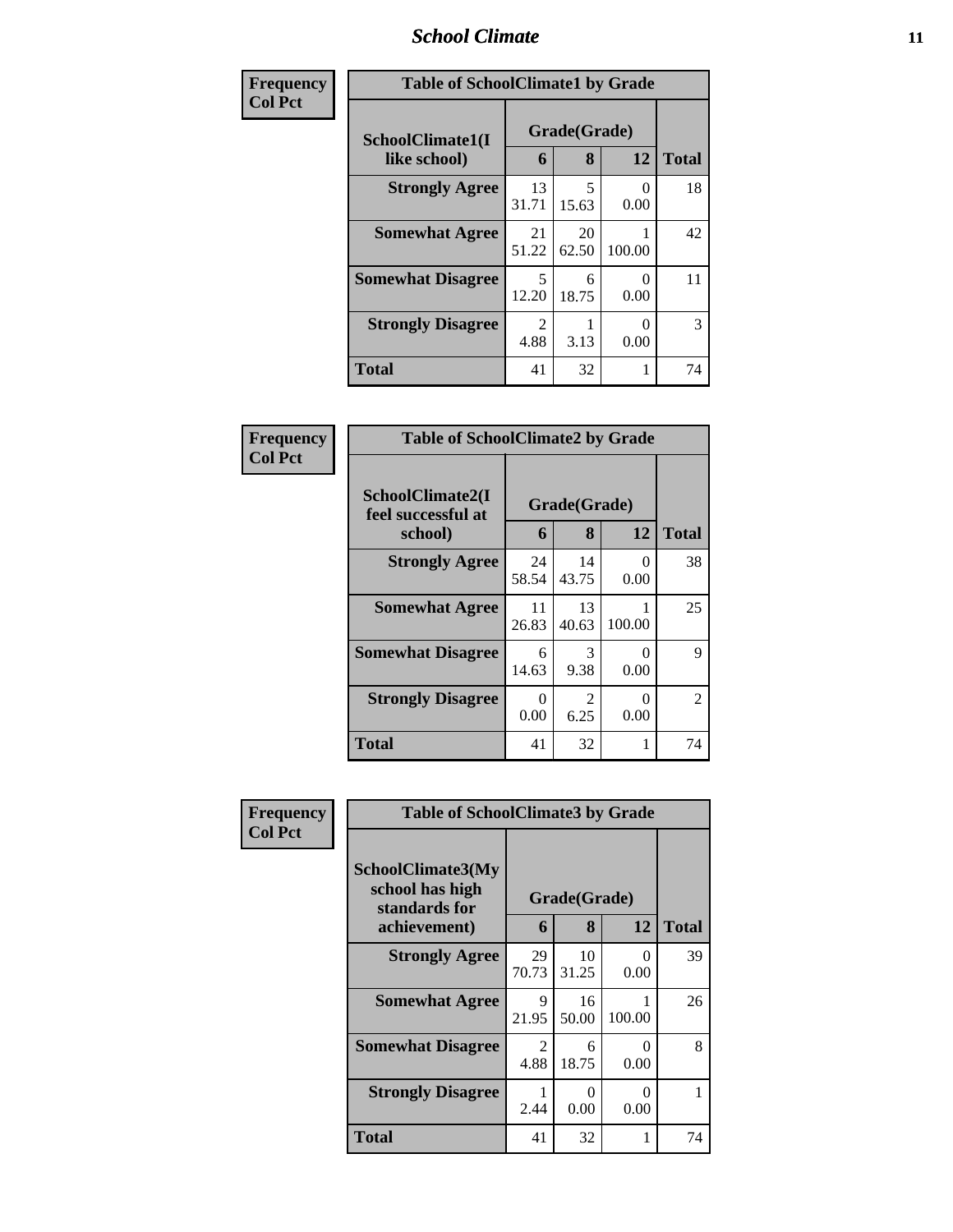# *School Climate* **12**

| Frequency      | <b>Table of SchoolClimate4 by Grade</b>                              |                        |                   |           |              |
|----------------|----------------------------------------------------------------------|------------------------|-------------------|-----------|--------------|
| <b>Col Pct</b> | <b>SchoolClimate4(My</b><br>school sets clear<br>rules for behavior) | 6                      | Grade(Grade)<br>8 | 12        | <b>Total</b> |
|                | <b>Strongly Agree</b>                                                | 24<br>58.54            | 14<br>43.75       | 100.00    | 39           |
|                | <b>Somewhat Agree</b>                                                | 13<br>31.71            | 14<br>43.75       | 0<br>0.00 | 27           |
|                | <b>Somewhat Disagree</b>                                             | $\mathcal{D}$<br>4.88  | 3<br>9.38         | 0<br>0.00 | 5            |
|                | <b>Strongly Disagree</b>                                             | $\mathfrak{D}$<br>4.88 | 3.13              | 0<br>0.00 | 3            |
|                | <b>Total</b>                                                         | 41                     | 32                |           | 74           |

| <b>Frequency</b><br>Col Pct |
|-----------------------------|

| <b>Table of SchoolClimate5 by Grade</b>                   |              |             |           |              |  |  |
|-----------------------------------------------------------|--------------|-------------|-----------|--------------|--|--|
| SchoolClimate5(I<br>know what to do in<br>an emergency at | Grade(Grade) |             |           |              |  |  |
| school)                                                   | 6            | 8           | 12        | <b>Total</b> |  |  |
| <b>Strongly Agree</b>                                     | 33<br>80.49  | 25<br>78.13 | 100.00    | 59           |  |  |
| <b>Somewhat Agree</b>                                     | 5<br>12.20   | 21.88       | 0<br>0.00 | 12           |  |  |
| <b>Somewhat Disagree</b>                                  | 3<br>7.32    | 0<br>0.00   | 0<br>0.00 | 3            |  |  |
| Total                                                     | 41           | 32          | 1         | 74           |  |  |

| <b>Frequency</b> | <b>Table of SchoolClimate6 by Grade</b>                  |                        |                                     |           |                    |  |
|------------------|----------------------------------------------------------|------------------------|-------------------------------------|-----------|--------------------|--|
| <b>Col Pct</b>   | <b>SchoolClimate6(Teachers</b><br>treat me with respect) |                        | Grade(Grade)<br>8<br><b>12</b><br>6 |           |                    |  |
|                  | <b>Strongly Agree</b>                                    | 19                     | 11                                  | $\Omega$  | <b>Total</b><br>30 |  |
|                  |                                                          | 46.34                  | 34.38                               | 0.00      |                    |  |
|                  | <b>Somewhat Agree</b>                                    | 18<br>43.90            | 13<br>40.63                         | 100.00    | 32                 |  |
|                  | <b>Somewhat Disagree</b>                                 | 2<br>4.88              | 5<br>15.63                          | 0<br>0.00 | 7                  |  |
|                  | <b>Strongly Disagree</b>                                 | $\overline{2}$<br>4.88 | 3<br>9.38                           | 0<br>0.00 | $\overline{5}$     |  |
|                  | <b>Total</b>                                             | 41                     | 32                                  |           | 74                 |  |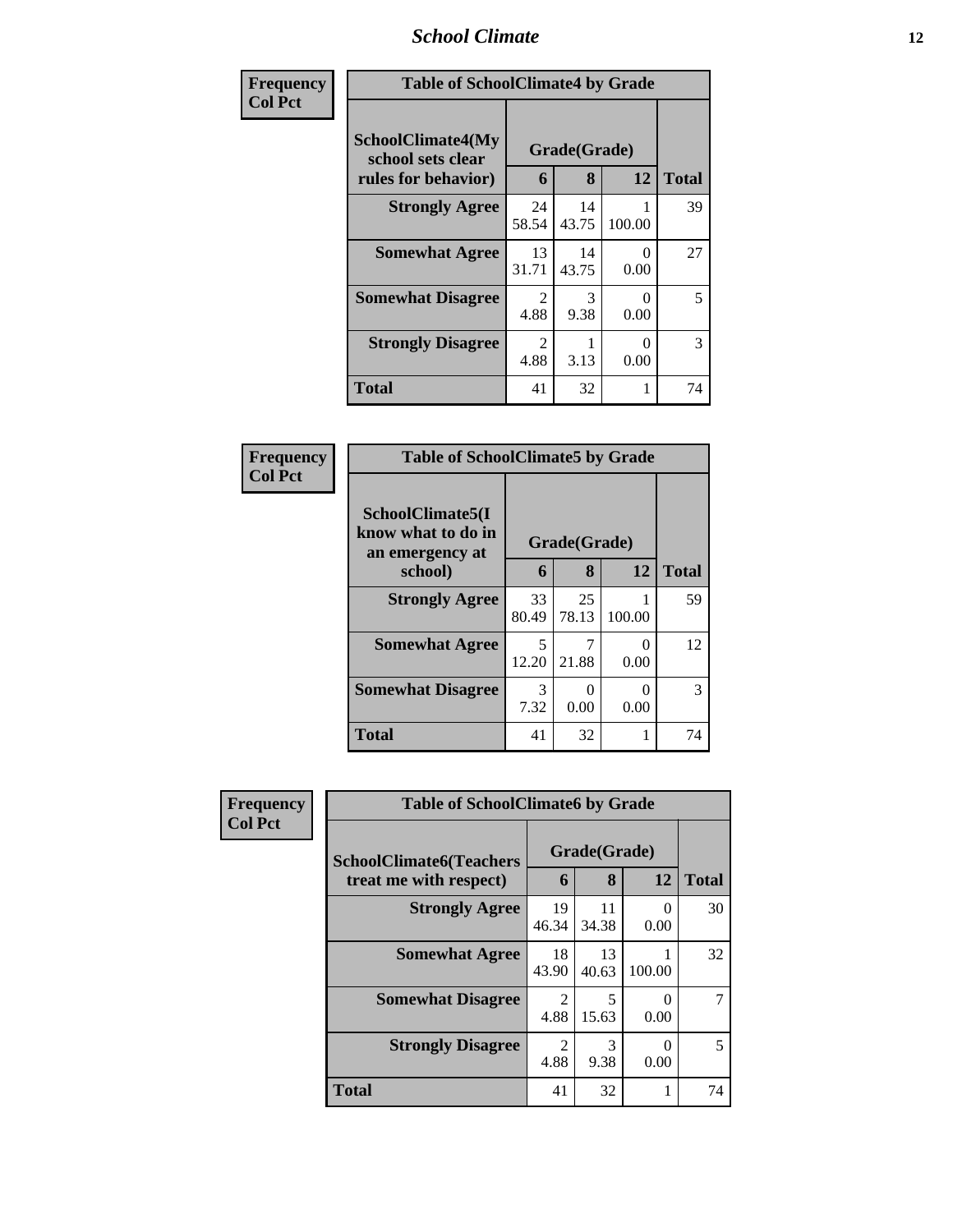#### *School Climate* **13**

| Frequency      | <b>Table of SchoolClimate7 by Grade</b>                                       |             |                   |           |              |
|----------------|-------------------------------------------------------------------------------|-------------|-------------------|-----------|--------------|
| <b>Col Pct</b> | <b>SchoolClimate7(Behaviors</b><br>in my class allow the<br>teacher to teach) | 6           | Grade(Grade)<br>8 | 12        | <b>Total</b> |
|                | <b>Strongly Agree</b>                                                         | 13<br>31.71 | 6<br>18.75        | 0<br>0.00 | 19           |
|                | <b>Somewhat Agree</b>                                                         | 13<br>31.71 | 12<br>37.50       | 100.00    | 26           |
|                | <b>Somewhat Disagree</b>                                                      | 7<br>17.07  | 11<br>34.38       | 0<br>0.00 | 18           |
|                | <b>Strongly Disagree</b>                                                      | 8<br>19.51  | 3<br>9.38         | 0<br>0.00 | 11           |
|                | <b>Total</b>                                                                  | 41          | 32                |           | 74           |

| Frequency      | <b>Table of SchoolClimate8 by Grade</b>                                 |             |              |                      |                |
|----------------|-------------------------------------------------------------------------|-------------|--------------|----------------------|----------------|
| <b>Col Pct</b> | <b>SchoolClimate8(Students</b><br>are frequently<br>recognized for good |             | Grade(Grade) |                      |                |
|                | behavior)                                                               | 6           | 8            | 12                   | <b>Total</b>   |
|                | <b>Strongly Agree</b>                                                   | 17<br>41.46 | 7<br>21.88   | $\mathbf{0}$<br>0.00 | 24             |
|                | <b>Somewhat Agree</b>                                                   | 19<br>46.34 | 12<br>37.50  | 0<br>0.00            | 31             |
|                | <b>Somewhat Disagree</b>                                                | 5<br>12.20  | 9<br>28.13   | 100.00               | 15             |
|                | <b>Strongly Disagree</b>                                                | 0<br>0.00   | 4<br>12.50   | $\Omega$<br>0.00     | $\overline{4}$ |
|                | Total                                                                   | 41          | 32           |                      | 74             |

| Frequency      | <b>Table of SchoolClimate9 by Grade</b>                                           |                  |                         |                  |                |
|----------------|-----------------------------------------------------------------------------------|------------------|-------------------------|------------------|----------------|
| <b>Col Pct</b> | SchoolClimate9(School<br>counselor would be<br>helpful if I needed<br>assistance) | 6                | Grade(Grade)<br>8       | 12               | <b>Total</b>   |
|                | <b>Strongly Agree</b>                                                             | 27<br>65.85      | 16<br>50.00             | $\Omega$<br>0.00 | 43             |
|                | <b>Somewhat Agree</b>                                                             | 13<br>31.71      | 10<br>31.25             | $\Omega$<br>0.00 | 23             |
|                | <b>Somewhat Disagree</b>                                                          | 2.44             | $\overline{4}$<br>12.50 | 100.00           | 6              |
|                | <b>Strongly Disagree</b>                                                          | $\Omega$<br>0.00 | 2<br>6.25               | $\Omega$<br>0.00 | $\overline{2}$ |
|                | Total                                                                             | 41               | 32                      |                  | 74             |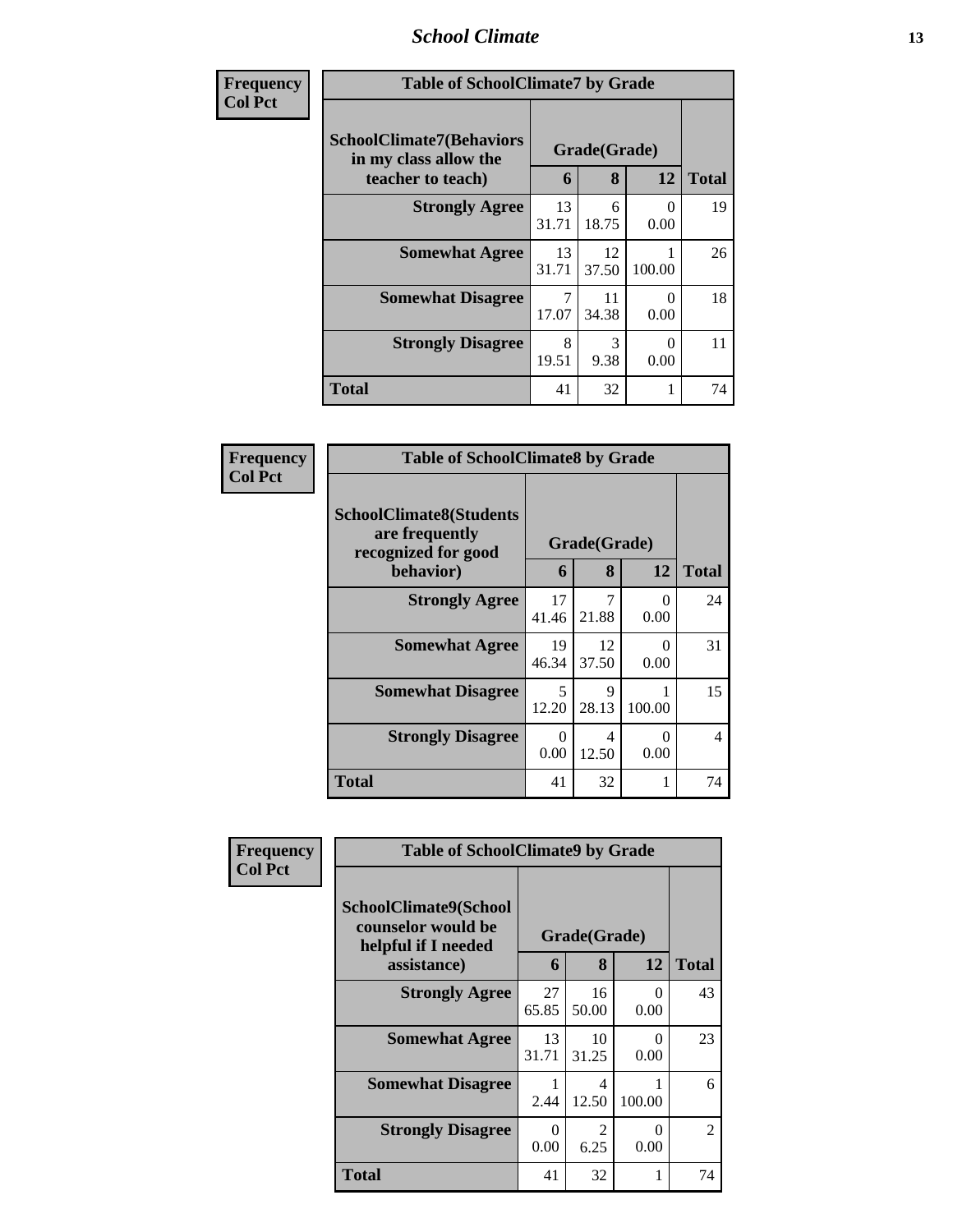### *Reasons for Dropping Out* **14**

| Frequency      | <b>Table of Dropoutreason by Grade</b>                                   |             |                   |                  |              |
|----------------|--------------------------------------------------------------------------|-------------|-------------------|------------------|--------------|
| <b>Col Pct</b> | Dropoutreason(If<br>I dropped out the<br>reason would<br>most likely be) | 6           | Grade(Grade)<br>8 | 12               | <b>Total</b> |
|                | <b>Won't Drop out</b>                                                    | 27<br>65.85 | 18<br>56.25       | 100.00           | 46           |
|                | <b>Bored</b>                                                             | 2<br>4.88   | 2<br>6.25         | 0<br>0.00        | 4            |
|                | <b>Family Reasons</b>                                                    | 4<br>9.76   | 6<br>18.75        | $\Omega$<br>0.00 | 10           |
|                | <b>Being Bullied</b>                                                     | 4<br>9.76   | 3.13              | $\Omega$<br>0.00 | 5            |
|                | <b>Other</b>                                                             | 4<br>9.76   | 5<br>15.63        | 0<br>0.00        | 9            |
|                | <b>Total</b>                                                             | 41          | 32                | 1                | 74           |

| Frequency<br><b>Col Pct</b> | <b>Table of Dropout by Grade</b>                            |              |             |           |              |  |  |
|-----------------------------|-------------------------------------------------------------|--------------|-------------|-----------|--------------|--|--|
|                             | Dropout(I<br>have<br>thought<br>about<br>dropping<br>out of | Grade(Grade) |             |           |              |  |  |
|                             | school)                                                     | 6            | 8           | 12        | <b>Total</b> |  |  |
|                             | Yes                                                         | 8<br>19.51   | 7<br>21.88  | 0<br>0.00 | 15           |  |  |
|                             | N <sub>0</sub>                                              | 33<br>80.49  | 25<br>78.13 | 100.00    | 59           |  |  |
|                             | <b>Total</b>                                                | 41           | 32          | 1         | 74           |  |  |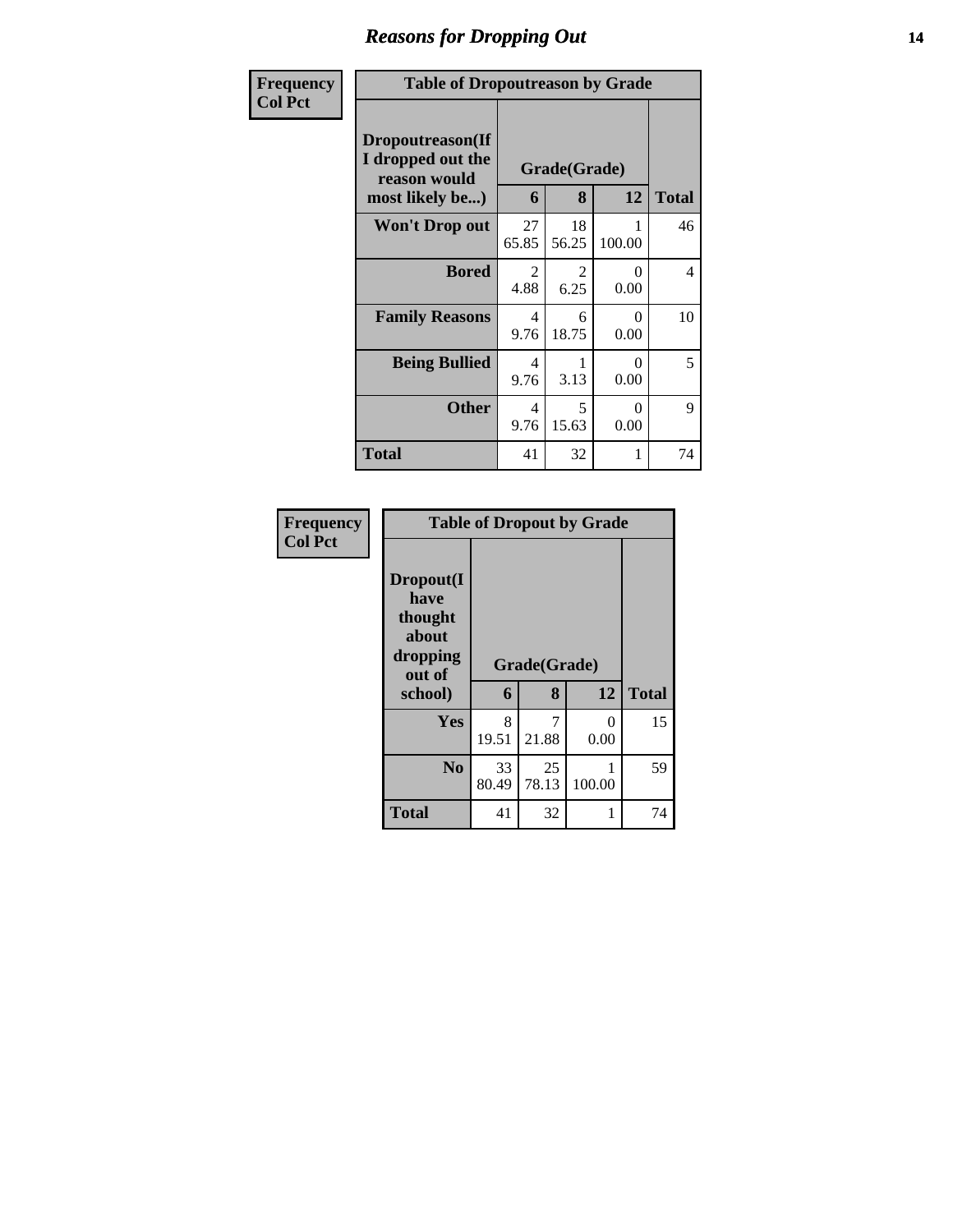*School Safety* **15**

| <b>Frequency</b> | <b>Table of Gangself by Grade</b>                                                        |             |              |                      |              |  |  |
|------------------|------------------------------------------------------------------------------------------|-------------|--------------|----------------------|--------------|--|--|
| <b>Col Pct</b>   | Gangself(I<br>have<br>participated<br>in illegal<br>gang<br>activities in<br>the past 30 |             | Grade(Grade) |                      |              |  |  |
|                  | days)                                                                                    | 6           | 8            | 12                   | <b>Total</b> |  |  |
|                  | Yes                                                                                      | 3<br>7.32   | 3.13         | $\mathbf{0}$<br>0.00 | 4            |  |  |
|                  | $\bf No$                                                                                 | 38<br>92.68 | 31<br>96.88  | 100.00               | 70           |  |  |
|                  | <b>Total</b>                                                                             | 41          | 32           | 1                    | 74           |  |  |

#### **Frequency Col Pct**

| <b>Table of Gangpeers by Grade</b>                                                                                    |             |              |             |              |  |  |  |
|-----------------------------------------------------------------------------------------------------------------------|-------------|--------------|-------------|--------------|--|--|--|
| <b>Gangpeers</b> (I<br>have friends<br>who have<br>participated<br>in illegal<br>gang<br>activities in<br>the past 30 |             | Grade(Grade) |             |              |  |  |  |
| days)                                                                                                                 | 6           | 8            | 12          | <b>Total</b> |  |  |  |
| Yes                                                                                                                   | 6           | 3            | 0           | 9            |  |  |  |
|                                                                                                                       | 14.63       | 9.38         | 0.00        |              |  |  |  |
| N <sub>0</sub>                                                                                                        | 35<br>85.37 | 29<br>90.63  | 1<br>100.00 | 65           |  |  |  |

| Frequency<br><b>Col Pct</b> | <b>Table of Pickedon by Grade</b>                                  |                        |              |           |              |
|-----------------------------|--------------------------------------------------------------------|------------------------|--------------|-----------|--------------|
|                             | <b>Pickedon(I have</b><br>been picked on or<br>teased at school in |                        | Grade(Grade) |           |              |
|                             | the past 30 days)                                                  | 6                      | 8            | 12        | <b>Total</b> |
|                             | <b>Strongly Agree</b>                                              | 12<br>29.27            | 12<br>37.50  | 0<br>0.00 | 24           |
|                             | <b>Somewhat Agree</b>                                              | 15<br>36.59            | Q<br>28.13   | 100.00    | 25           |
|                             | <b>Somewhat Disagree</b>                                           | $\mathfrak{D}$<br>4.88 | 6.25         | 0.00      | 4            |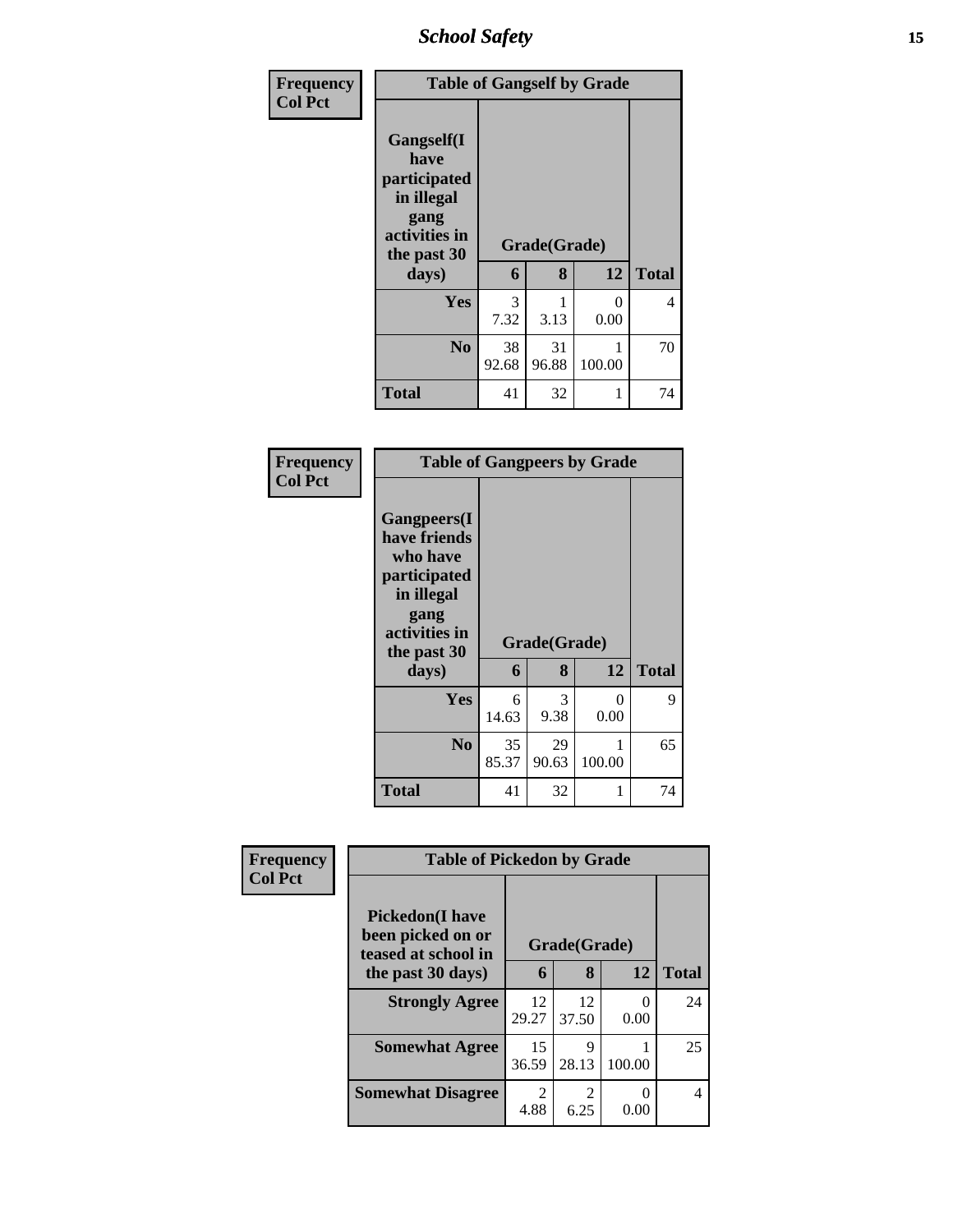### *School Safety* **16**

| <b>Frequency</b><br><b>Col Pct</b> | <b>Table of Pickedon by Grade</b>                                                        |             |                   |      |              |
|------------------------------------|------------------------------------------------------------------------------------------|-------------|-------------------|------|--------------|
|                                    | <b>Pickedon</b> (I have<br>been picked on or<br>teased at school in<br>the past 30 days) | 6           | Grade(Grade)<br>8 | 12   | <b>Total</b> |
|                                    | <b>Strongly Disagree</b>                                                                 | 12<br>29.27 | Q<br>28.13        | 0.00 | 21           |
|                                    | <b>Total</b>                                                                             | 41          | 32                |      | 74           |

| <b>Frequency</b> | <b>Table of Safeschool by Grade</b>                      |             |                        |                  |                |
|------------------|----------------------------------------------------------|-------------|------------------------|------------------|----------------|
| <b>Col Pct</b>   | Safeschool(School<br>is a place at which I<br>feel safe) | 6           | Grade(Grade)<br>8      | 12               | <b>Total</b>   |
|                  | <b>Strongly Agree</b>                                    | 14<br>34.15 | 7<br>21.88             | $\Omega$<br>0.00 | 21             |
|                  | <b>Somewhat Agree</b>                                    | 16<br>39.02 | 16<br>50.00            | 100.00           | 33             |
|                  | <b>Somewhat Disagree</b>                                 | 9<br>21.95  | 21.88                  | $\Omega$<br>0.00 | 16             |
|                  | <b>Strongly Disagree</b>                                 | 2<br>4.88   | $\mathfrak{D}$<br>6.25 | $\Omega$<br>0.00 | $\overline{4}$ |
|                  | <b>Total</b>                                             | 41          | 32                     | 1                | 74             |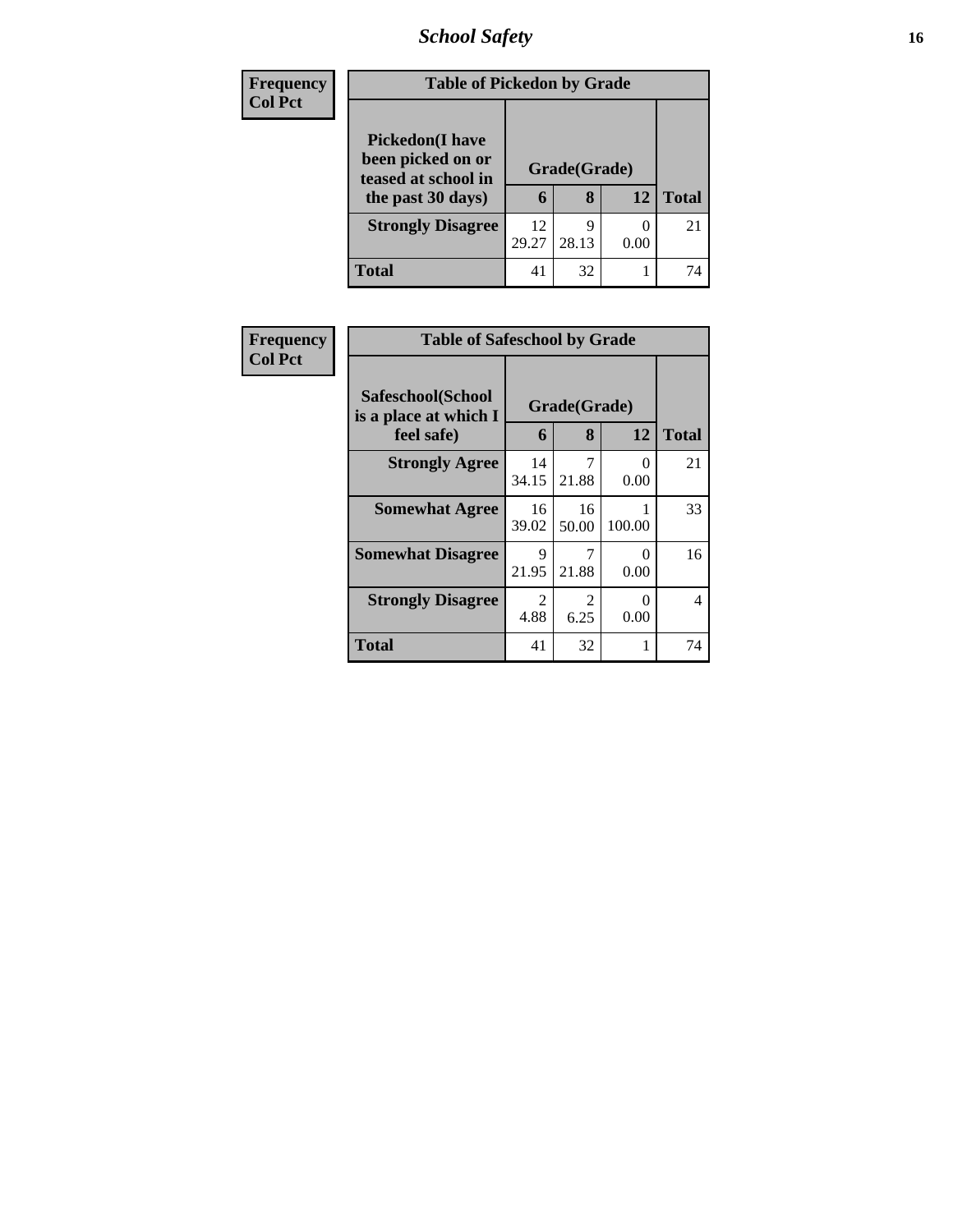*School Safety* **17**

| <b>Frequency</b> | <b>Table of Grade by Bullied</b>                                              |             |                  |                  |                  |                        |                        |              |  |
|------------------|-------------------------------------------------------------------------------|-------------|------------------|------------------|------------------|------------------------|------------------------|--------------|--|
| <b>Row Pct</b>   | <b>Bullied</b> (I have been bullied by other<br>students in the past 30 days) |             |                  |                  |                  |                        |                        |              |  |
|                  |                                                                               | $\mathbf 0$ | $1$ or           | 3 to<br>5        | <b>6 to</b><br>9 | <b>10</b><br>to<br>19  | 20<br>to<br>29         |              |  |
|                  | Grade(Grade)                                                                  | <b>Days</b> | days             | days             | days             | days                   | days                   | <b>Total</b> |  |
|                  | 6                                                                             | 26<br>63.41 | 9<br>21.95       | 2.44             | 0<br>0.00        | 4<br>9.76              | 2.44                   | 41           |  |
|                  | 8                                                                             | 24<br>75.00 | 2<br>6.25        | 3.13             | 3.13             | $\mathfrak{D}$<br>6.25 | $\mathfrak{D}$<br>6.25 | 32           |  |
|                  | 12                                                                            | 100.00      | $\Omega$<br>0.00 | $\Omega$<br>0.00 | $\Omega$<br>0.00 | $\Omega$<br>0.00       | $\Omega$<br>0.00       |              |  |
|                  | <b>Total</b>                                                                  | 51          | 11               | $\overline{2}$   |                  | 6                      | 3                      | 74           |  |

| <b>Frequency</b> | <b>Table of Grade by Bulliedothers</b> |                             |                   |                              |                                               |                               |                          |              |
|------------------|----------------------------------------|-----------------------------|-------------------|------------------------------|-----------------------------------------------|-------------------------------|--------------------------|--------------|
| <b>Row Pct</b>   |                                        |                             |                   | past 30 days)                | <b>Bulliedothers</b> (I bullied others in the |                               |                          |              |
|                  | Grade(Grade)                           | $\mathbf{0}$<br><b>Days</b> | 1 or<br>2<br>days | 3 <sub>to</sub><br>5<br>days | <b>10</b><br>to<br><b>19</b><br>days          | <b>20</b><br>to<br>29<br>days | <b>All</b><br>30<br>days | <b>Total</b> |
|                  | 6                                      | 33<br>80.49                 | 4<br>9.76         | $\overline{2}$<br>4.88       | $\overline{2}$<br>4.88                        | $\Omega$<br>0.00              | $\Omega$<br>0.00         | 41           |
|                  | 8                                      | 27<br>84.38                 | 1<br>3.13         | 1<br>3.13                    | $\Omega$<br>0.00                              | 2<br>6.25                     | 3.13                     | 32           |
|                  | 12                                     | 1<br>100.00                 | $\Omega$<br>0.00  | $\Omega$<br>0.00             | $\Omega$<br>0.00                              | $\Omega$<br>0.00              | $\Omega$<br>0.00         | 1            |
|                  | <b>Total</b>                           | 61                          | 5                 | 3                            | $\overline{2}$                                | $\overline{2}$                | 1                        | 74           |

| Frequency      | <b>Table of Grade by Weaponschool</b> |             |                                                                                 |              |  |  |  |
|----------------|---------------------------------------|-------------|---------------------------------------------------------------------------------|--------------|--|--|--|
| <b>Row Pct</b> |                                       |             | <b>Weaponschool</b> (I<br>brought a weapon<br>to school in the<br>past 30 days) |              |  |  |  |
|                | Grade(Grade)                          | 0 Days      | 1 or 2<br>days                                                                  | <b>Total</b> |  |  |  |
|                | 6                                     | 40<br>97.56 | 2.44                                                                            | 41           |  |  |  |
|                | 8                                     | 31<br>96.88 | 3.13                                                                            | 32           |  |  |  |
|                | 12                                    | 100.00      | 0<br>0.00                                                                       |              |  |  |  |
|                | <b>Total</b>                          | 72          | 2                                                                               | 74           |  |  |  |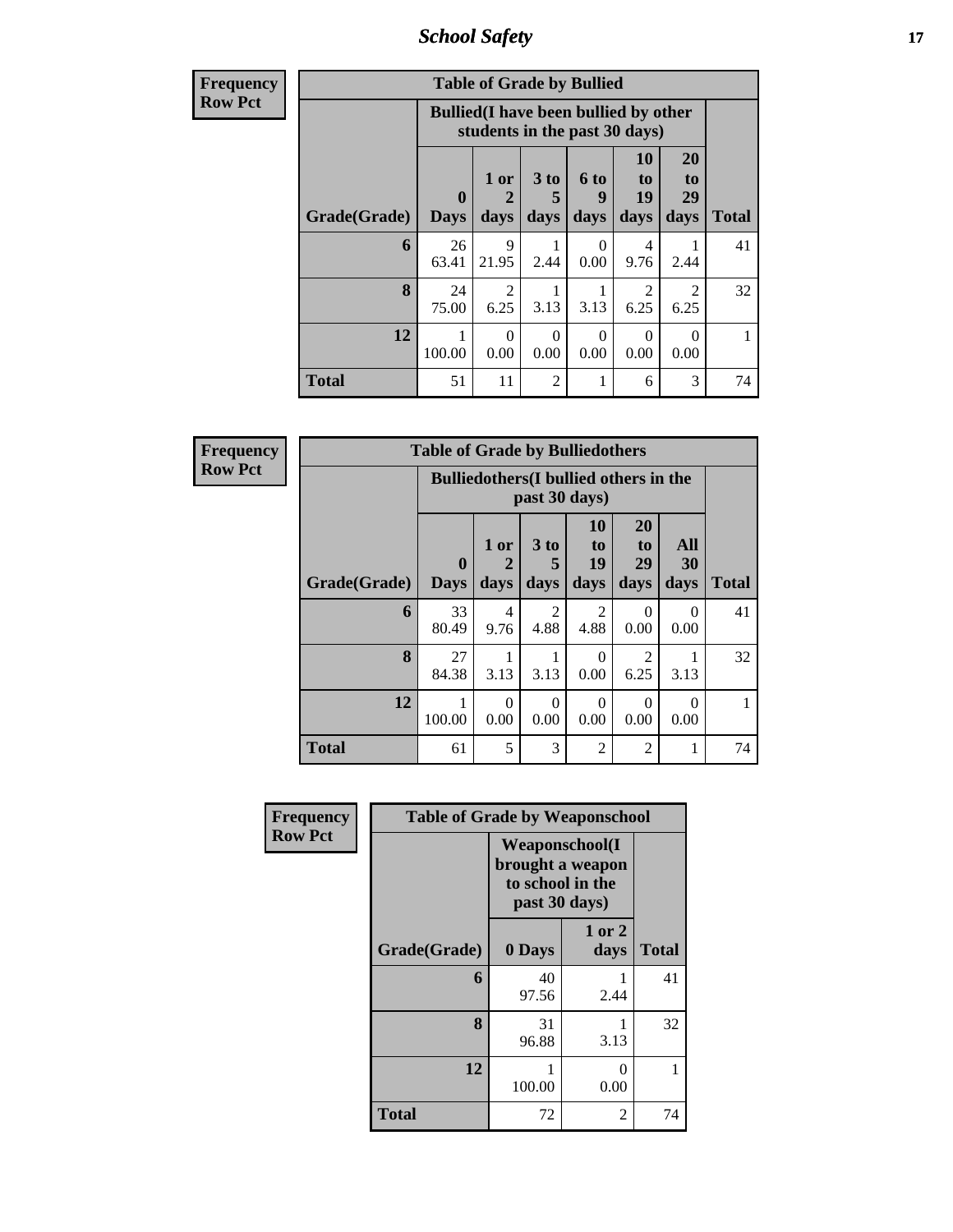*School Safety* **18**

| <b>Frequency</b> | <b>Table of Grade by Absentunsafe</b> |                            |                                                                |                         |                   |              |
|------------------|---------------------------------------|----------------------------|----------------------------------------------------------------|-------------------------|-------------------|--------------|
| <b>Row Pct</b>   |                                       | felt unsafe in the past 30 | <b>Absentunsafe(I have</b><br>missed school because I<br>days) |                         |                   |              |
|                  | Grade(Grade)                          | $\bf{0}$<br><b>Days</b>    | 1 or<br>2<br>days                                              | 3 <sub>to</sub><br>days | 6 to<br>9<br>days | <b>Total</b> |
|                  | 6                                     | 37<br>90.24                | 3<br>7.32                                                      | $\Omega$<br>0.00        | 1<br>2.44         | 41           |
|                  | 8                                     | 31<br>96.88                | $\Omega$<br>0.00                                               | 3.13                    | $\Omega$<br>0.00  | 32           |
|                  | 12                                    | 1<br>100.00                | 0<br>0.00                                                      | 0<br>0.00               | $\Omega$<br>0.00  | 1            |
|                  | <b>Total</b>                          | 69                         | 3                                                              |                         | 1                 | 74           |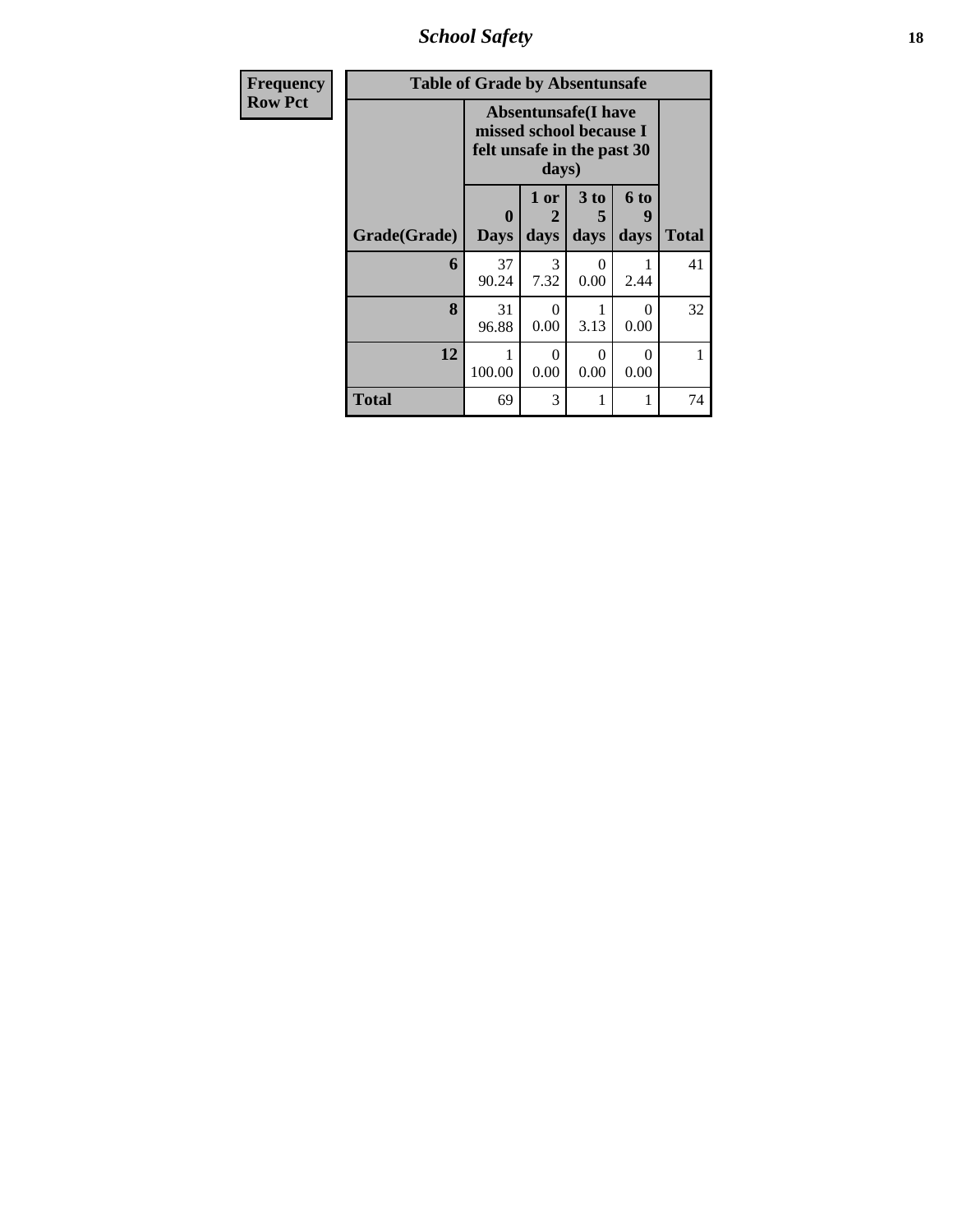| <b>Frequency</b> | <b>Table of Grade by Alcohol</b> |                                 |                                       |                 |                     |              |  |  |
|------------------|----------------------------------|---------------------------------|---------------------------------------|-----------------|---------------------|--------------|--|--|
| <b>Row Pct</b>   |                                  |                                 | Alcohol(Alcohol use,<br>past 30 days) |                 |                     |              |  |  |
|                  | Grade(Grade)                     | <b>Did</b><br>not<br><b>use</b> | $1-2$<br>days                         | $6 - 9$<br>days | <b>Every</b><br>day | <b>Total</b> |  |  |
|                  | 6                                | 41<br>100.00                    | $\mathcal{O}$<br>0.00                 | 0.00            | 0<br>0.00           | 41           |  |  |
|                  | 8                                | 28<br>87.50                     | 2<br>6.25                             | 3.13            | 3.13                | 32           |  |  |
|                  | 12                               | 100.00                          | 0<br>0.00                             | 0.00            | 0<br>0.00           | 1            |  |  |
|                  | <b>Total</b>                     | 70                              | $\overline{2}$                        |                 | 1                   | 74           |  |  |

| Frequency      | <b>Table of Grade by Cigarettes</b> |                                                             |            |              |  |  |  |
|----------------|-------------------------------------|-------------------------------------------------------------|------------|--------------|--|--|--|
| <b>Row Pct</b> |                                     | <b>Cigarettes</b> (Smoking<br>tobacco use,<br>past 30 days) |            |              |  |  |  |
|                | Grade(Grade)                        | Did not<br><b>use</b>                                       | $1-2$ days | <b>Total</b> |  |  |  |
|                | 6                                   | 40<br>97.56                                                 | 2.44       | 41           |  |  |  |
|                | 8                                   | 32<br>100.00                                                | 0<br>0.00  | 32           |  |  |  |
|                | 12                                  | 100.00                                                      | 0<br>0.00  |              |  |  |  |
|                | <b>Total</b>                        | 73                                                          | 1          | 74           |  |  |  |

| Frequency      | <b>Table of Grade by Smokeless</b> |                                 |                                                            |               |              |  |  |
|----------------|------------------------------------|---------------------------------|------------------------------------------------------------|---------------|--------------|--|--|
| <b>Row Pct</b> |                                    |                                 | <b>Smokeless</b> (Chewing<br>tobacco use,<br>past 30 days) |               |              |  |  |
|                | Grade(Grade)                       | <b>Did</b><br>not<br><b>use</b> | $3 - 5$<br>days                                            | $6-9$<br>days | <b>Total</b> |  |  |
|                | 6                                  | 39<br>95.12                     | 2.44                                                       | 2.44          | 41           |  |  |
|                | 8                                  | 32<br>100.00                    | 0<br>0.00                                                  | 0<br>0.00     | 32           |  |  |
|                | 12                                 | 100.00                          | 0<br>0.00                                                  | 0<br>0.00     |              |  |  |
|                | <b>Total</b>                       | 72                              |                                                            | 1             | 74           |  |  |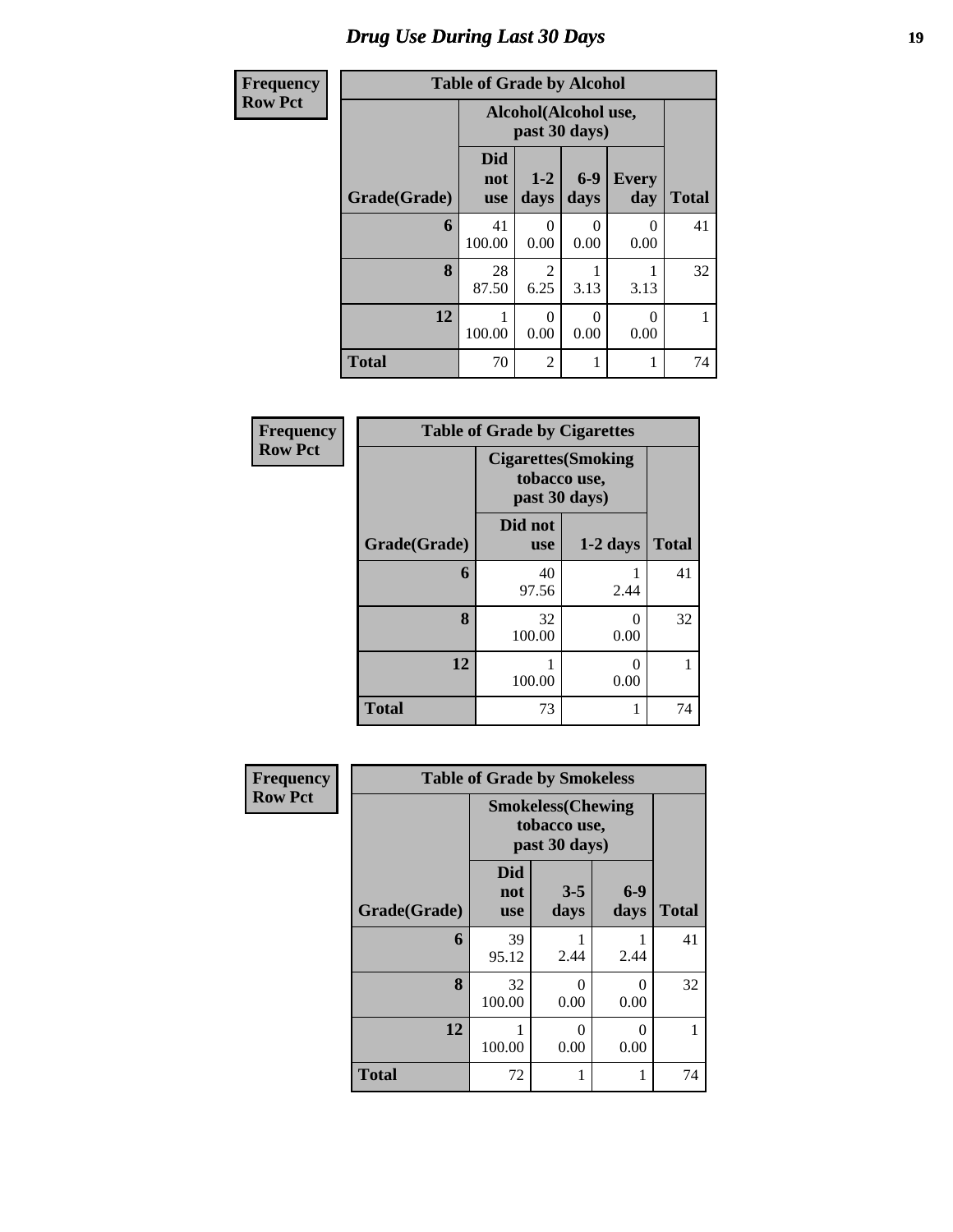| <b>Frequency</b> | <b>Table of Grade by Marijuana</b> |                       |                           |              |  |  |  |
|------------------|------------------------------------|-----------------------|---------------------------|--------------|--|--|--|
| <b>Row Pct</b>   |                                    |                       |                           |              |  |  |  |
|                  | Grade(Grade)                       | Did not<br><b>use</b> | $1-2$ days                | <b>Total</b> |  |  |  |
|                  | 6                                  | 41<br>100.00          | $\mathbf{\Omega}$<br>0.00 | 41           |  |  |  |
|                  | 8                                  | 31<br>96.88           | 3.13                      | 32           |  |  |  |
|                  | 12                                 | 100.00                | 0.00                      |              |  |  |  |
|                  | <b>Total</b>                       | 73                    | 1                         | 74           |  |  |  |

| Frequency      | <b>Table of Grade by Cocaine</b> |                                                  |              |  |  |  |
|----------------|----------------------------------|--------------------------------------------------|--------------|--|--|--|
| <b>Row Pct</b> |                                  | <b>Cocaine</b> (Cocaine<br>use,<br>past 30 days) |              |  |  |  |
|                | Grade(Grade)                     | Did not use                                      | <b>Total</b> |  |  |  |
|                | 6                                | 41<br>100.00                                     | 41           |  |  |  |
|                | 8                                | 32<br>100.00                                     | 32           |  |  |  |
|                | 12                               | 100.00                                           |              |  |  |  |
|                | <b>Total</b>                     | 74                                               | 74           |  |  |  |

| Frequency      | <b>Table of Grade by Inhalants</b> |                                                  |              |  |  |  |
|----------------|------------------------------------|--------------------------------------------------|--------------|--|--|--|
| <b>Row Pct</b> |                                    | <b>Inhalants</b> (Inhalant<br>use, past 30 days) |              |  |  |  |
|                | Grade(Grade)                       | Did not use                                      | <b>Total</b> |  |  |  |
|                | 6                                  | 41<br>100.00                                     | 41           |  |  |  |
|                | 8                                  | 32<br>100.00                                     | 32           |  |  |  |
|                | 12                                 | 100.00                                           | 1            |  |  |  |
|                | <b>Total</b>                       | 74                                               | 74           |  |  |  |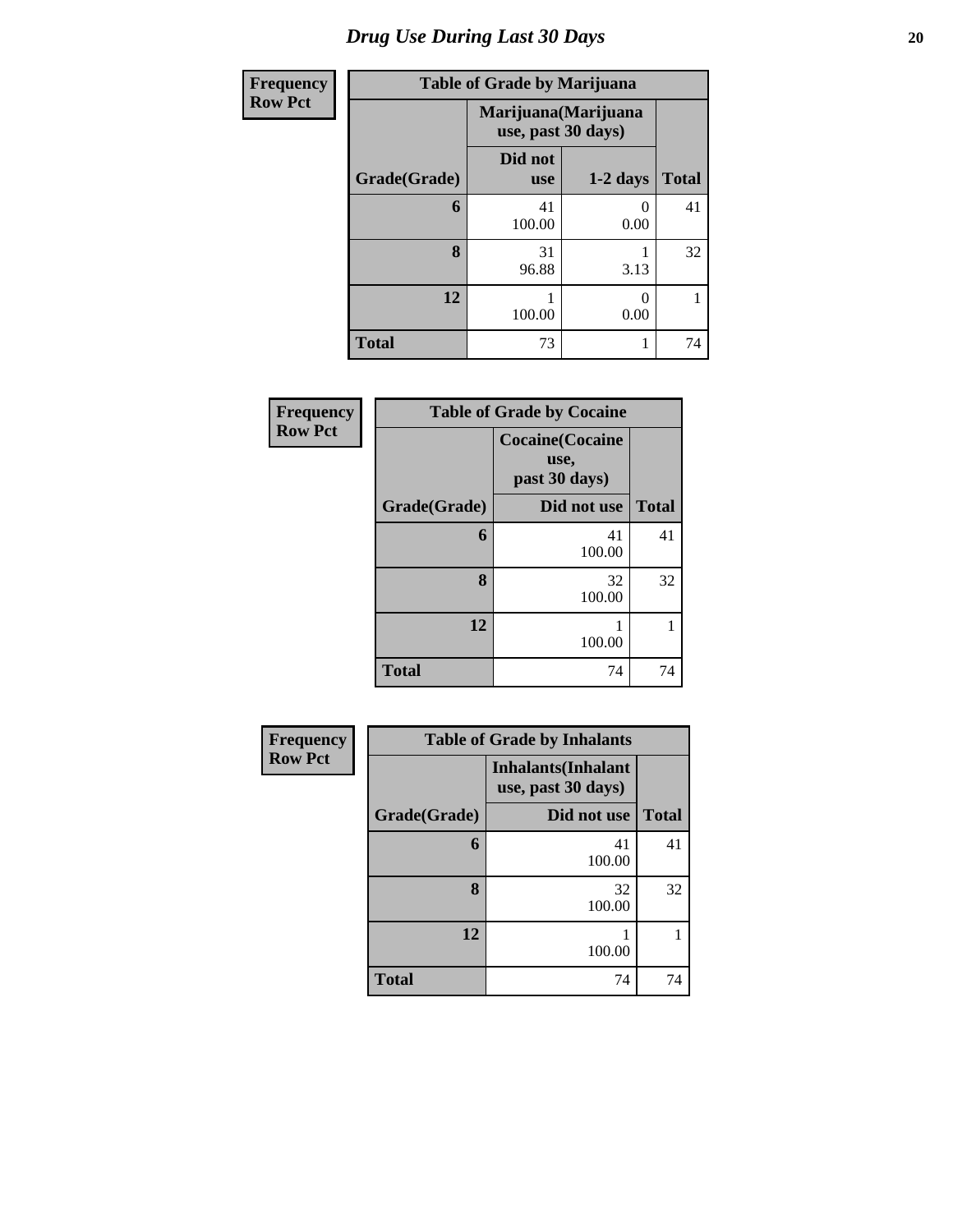| Frequency      | <b>Table of Grade by Steroids</b> |                                                |               |              |  |  |
|----------------|-----------------------------------|------------------------------------------------|---------------|--------------|--|--|
| <b>Row Pct</b> |                                   | <b>Steroids</b> (Steroid<br>use, past 30 days) |               |              |  |  |
|                | Grade(Grade)                      | Did not<br><b>use</b>                          | $1-2$<br>days | <b>Total</b> |  |  |
|                | 6                                 | 40<br>97.56                                    | 2.44          | 41           |  |  |
|                | 8                                 | 32<br>100.00                                   | 0<br>0.00     | 32           |  |  |
|                | 12                                | 100.00                                         | 0<br>0.00     |              |  |  |
|                | <b>Total</b>                      | 73                                             |               | 74           |  |  |

| Frequency      | <b>Table of Grade by Ecstasy</b> |                                                  |              |  |
|----------------|----------------------------------|--------------------------------------------------|--------------|--|
| <b>Row Pct</b> |                                  | <b>Ecstasy</b> (Ecstasy<br>use,<br>past 30 days) |              |  |
|                | Grade(Grade)                     | Did not use                                      | <b>Total</b> |  |
|                | 6                                | 41<br>100.00                                     | 41           |  |
|                | 8                                | 32<br>100.00                                     | 32           |  |
|                | 12                               | 100.00                                           |              |  |
|                | <b>Total</b>                     | 74                                               | 74           |  |

| Frequency      | <b>Table of Grade by Meth</b> |                                                    |              |  |  |
|----------------|-------------------------------|----------------------------------------------------|--------------|--|--|
| <b>Row Pct</b> |                               | <b>Meth</b> (Methamphetamine<br>use, past 30 days) |              |  |  |
|                | Grade(Grade)                  | Did not use                                        | <b>Total</b> |  |  |
|                | 6                             | 41<br>100.00                                       | 41           |  |  |
|                | 8                             | 32<br>100.00                                       | 32           |  |  |
|                | 12                            | 100.00                                             |              |  |  |
|                | <b>Total</b>                  | 74                                                 | 74           |  |  |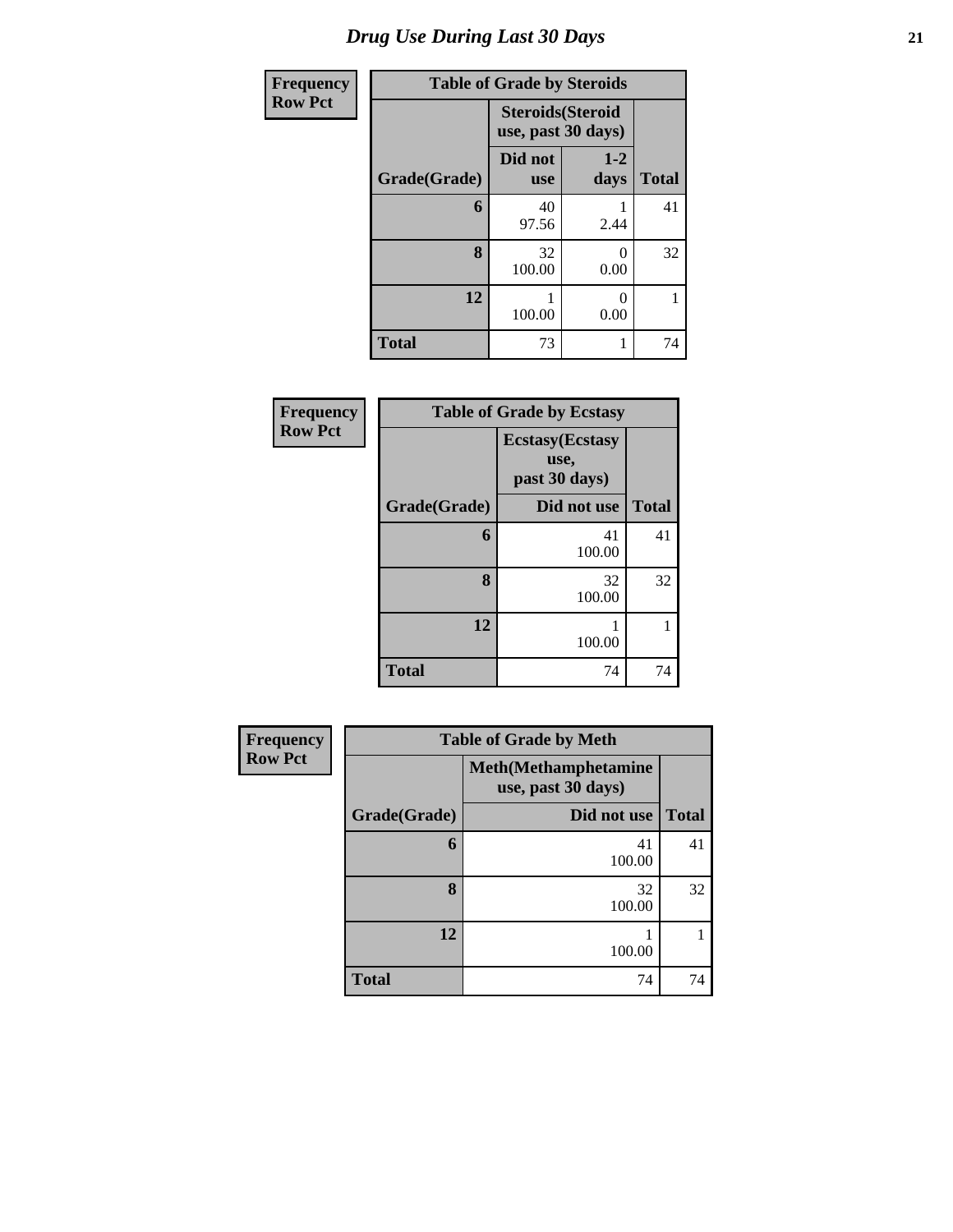| <b>Frequency</b> | <b>Table of Grade by Hallucinogens</b> |                                                  |              |  |  |  |
|------------------|----------------------------------------|--------------------------------------------------|--------------|--|--|--|
| <b>Row Pct</b>   |                                        | Hallucinogens(Hallucinogen<br>use, past 30 days) |              |  |  |  |
|                  | Grade(Grade)                           | Did not use                                      | <b>Total</b> |  |  |  |
|                  | 6                                      | 41<br>100.00                                     | 41           |  |  |  |
|                  | 8                                      | 32<br>100.00                                     | 32           |  |  |  |
|                  | 12                                     | 100.00                                           | 1            |  |  |  |
|                  | <b>Total</b>                           | 74                                               | 74           |  |  |  |

| <b>Frequency</b> | <b>Table of Grade by Prescription</b> |                                                                                   |              |              |  |
|------------------|---------------------------------------|-----------------------------------------------------------------------------------|--------------|--------------|--|
| <b>Row Pct</b>   |                                       | <b>Prescription</b> (Prescription<br>drugs not prescribed to<br>me, past 30 days) |              |              |  |
|                  | Grade(Grade)                          | Did not use                                                                       | $10-19$ days | <b>Total</b> |  |
|                  | 6                                     | 41<br>100.00                                                                      | 0.00         | 41           |  |
|                  | 8                                     | 31<br>96.88                                                                       | 3.13         | 32           |  |
|                  | 12                                    | 100.00                                                                            | 0.00         |              |  |
|                  | <b>Total</b>                          | 73                                                                                |              | 74           |  |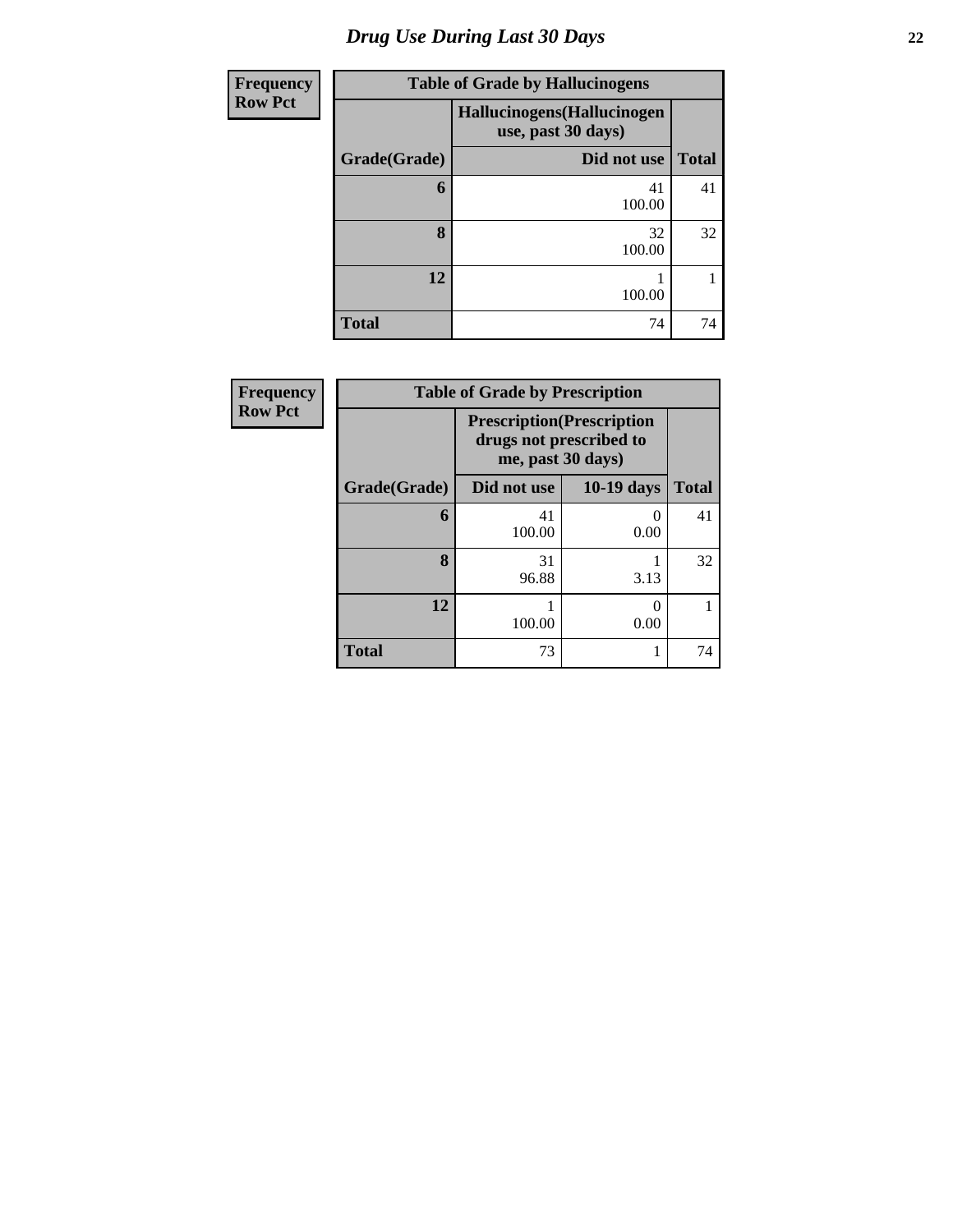| <b>Frequency</b> | <b>Table of Alcoholease by Grade</b>      |             |                   |                  |                |
|------------------|-------------------------------------------|-------------|-------------------|------------------|----------------|
| <b>Col Pct</b>   | Alcoholease(It is<br>easy to get alcohol) | 6           | Grade(Grade)<br>8 | 12               | <b>Total</b>   |
|                  | <b>Strongly Agree</b>                     | 7<br>17.07  | 5<br>15.63        | 100.00           | 13             |
|                  | <b>Somewhat Agree</b>                     | 2.44        | 6<br>18.75        | 0<br>0.00        | $\overline{7}$ |
|                  | <b>Somewhat Disagree</b>                  | 6<br>14.63  | 5<br>15.63        | $\theta$<br>0.00 | 11             |
|                  | <b>Strongly Disagree</b>                  | 27<br>65.85 | 16<br>50.00       | 0<br>0.00        | 43             |
|                  | <b>Total</b>                              | 41          | 32                | 1                | 74             |

| Frequency      | <b>Table of Cigarettesease by Grade</b>                 |             |                   |           |              |
|----------------|---------------------------------------------------------|-------------|-------------------|-----------|--------------|
| <b>Col Pct</b> | Cigarettesease(It is<br>easy to get smoking<br>tobacco) | 6           | Grade(Grade)<br>8 | 12        | <b>Total</b> |
|                | <b>Strongly Agree</b>                                   | 9<br>21.95  | 4<br>12.50        | 100.00    | 14           |
|                | <b>Somewhat Agree</b>                                   | 2.44        | 6<br>18.75        | 0<br>0.00 |              |
|                | <b>Somewhat Disagree</b>                                | 3<br>7.32   | 4<br>12.50        | 0<br>0.00 |              |
|                | <b>Strongly Disagree</b>                                | 28<br>68.29 | 18<br>56.25       | ∩<br>0.00 | 46           |
|                | <b>Total</b>                                            | 41          | 32                |           | 74           |

| Frequency      | <b>Table of Smokelessease by Grade</b>                         |             |                   |                  |              |
|----------------|----------------------------------------------------------------|-------------|-------------------|------------------|--------------|
| <b>Col Pct</b> | <b>Smokelessease</b> (It is<br>easy to get chewing<br>tobacco) | 6           | Grade(Grade)<br>8 | 12               | <b>Total</b> |
|                | <b>Strongly Agree</b>                                          | 7<br>17.07  | 2<br>6.25         | 100.00           | 10           |
|                | <b>Somewhat Agree</b>                                          | 3<br>7.32   | 21.88             | $\Omega$<br>0.00 | 10           |
|                | <b>Somewhat Disagree</b>                                       | 4<br>9.76   | 4<br>12.50        | $\Omega$<br>0.00 | 8            |
|                | <b>Strongly Disagree</b>                                       | 27<br>65.85 | 19<br>59.38       | $\theta$<br>0.00 | 46           |
|                | Total                                                          | 41          | 32                | 1                | 74           |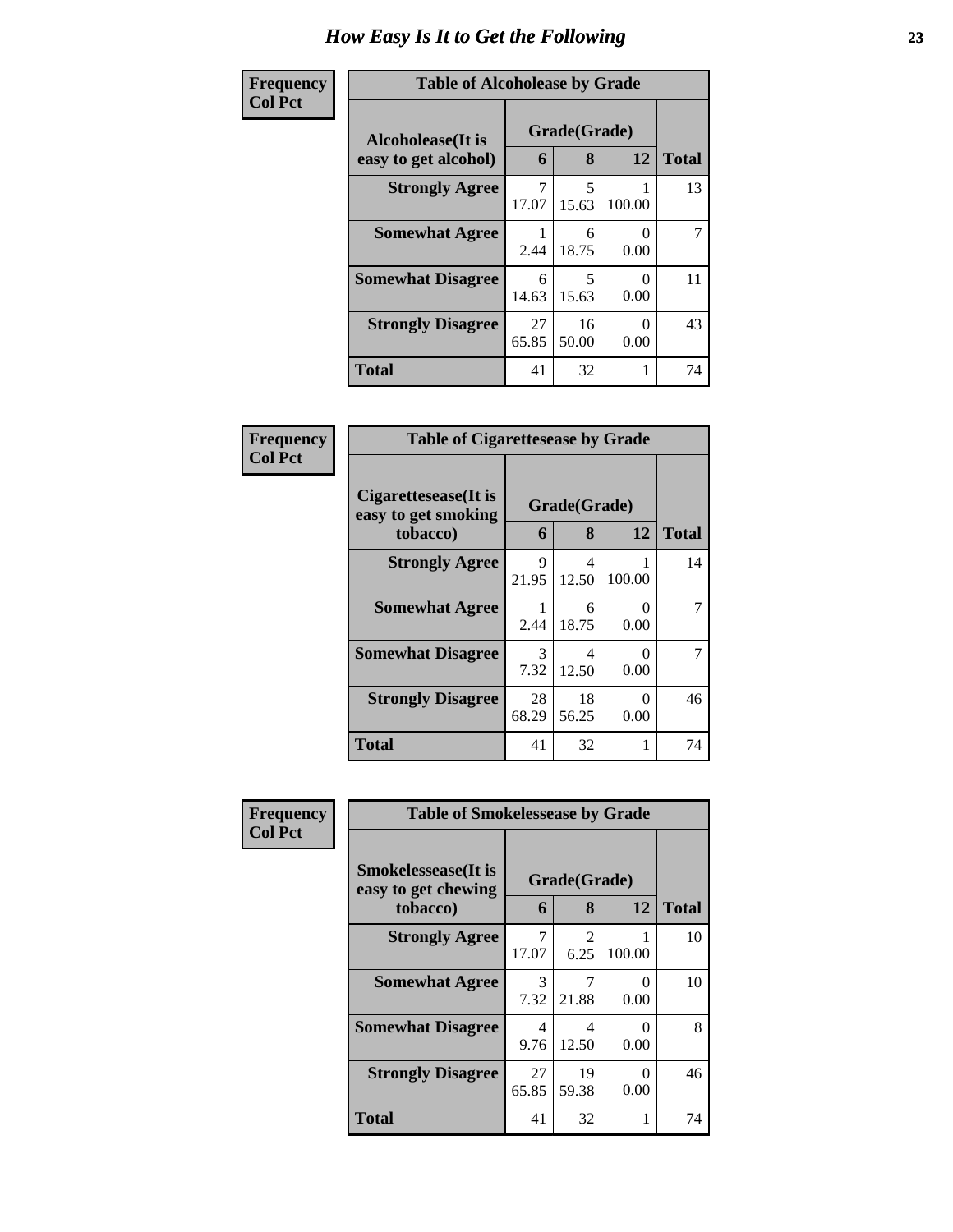| Frequency      | <b>Table of Marijuanaease by Grade</b>            |                       |                   |           |              |
|----------------|---------------------------------------------------|-----------------------|-------------------|-----------|--------------|
| <b>Col Pct</b> | Marijuanaease (It is<br>easy to get<br>marijuana) | 6                     | Grade(Grade)<br>8 | 12        | <b>Total</b> |
|                | <b>Strongly Agree</b>                             | $\mathcal{L}$<br>4.88 | 5<br>15.63        | 100.00    | 8            |
|                | <b>Somewhat Agree</b>                             | 2.44                  | 5<br>15.63        | 0<br>0.00 | 6            |
|                | <b>Somewhat Disagree</b>                          | 6<br>14.63            | 6<br>18.75        | 0<br>0.00 | 12           |
|                | <b>Strongly Disagree</b>                          | 32<br>78.05           | 16<br>50.00       | 0<br>0.00 | 48           |
|                | <b>Total</b>                                      | 41                    | 32                |           | 74           |

| Frequency      | <b>Table of Cocaineease by Grade</b>      |             |                   |           |              |
|----------------|-------------------------------------------|-------------|-------------------|-----------|--------------|
| <b>Col Pct</b> | Cocaineease(It is<br>easy to get cocaine) | 6           | Grade(Grade)<br>8 | 12        | <b>Total</b> |
|                | <b>Strongly Agree</b>                     | 4<br>9.76   | 3.13              | 0.00      | 5            |
|                | <b>Somewhat Agree</b>                     | 0<br>0.00   | 5<br>15.63        | 100.00    | 6            |
|                | <b>Somewhat Disagree</b>                  | 5<br>12.20  | 21.88             | 0<br>0.00 | 12           |
|                | <b>Strongly Disagree</b>                  | 32<br>78.05 | 19<br>59.38       | 0<br>0.00 | 51           |
|                | <b>Total</b>                              | 41          | 32                | 1         | 74           |

| Frequency<br><b>Col Pct</b> | <b>Table of Inhalantsease by Grade</b> |                                   |              |           |              |
|-----------------------------|----------------------------------------|-----------------------------------|--------------|-----------|--------------|
|                             | Inhalantsease(It is<br>easy to get     |                                   | Grade(Grade) |           |              |
|                             | inhalants)                             | 6                                 | 8            | 12        | <b>Total</b> |
|                             | <b>Strongly Agree</b>                  | $\overline{\phantom{0}}$<br>12.20 | 2<br>6.25    | 100.00    | 8            |
|                             | <b>Somewhat Agree</b>                  | 2.44                              | 4<br>12.50   | 0<br>0.00 | 5            |
|                             | <b>Somewhat Disagree</b>               | 6<br>14.63                        | 6<br>18.75   | 0<br>0.00 | 12           |
|                             | <b>Strongly Disagree</b>               | 29<br>70.73                       | 20<br>62.50  | 0<br>0.00 | 49           |
|                             | <b>Total</b>                           | 41                                | 32           | 1         | 74           |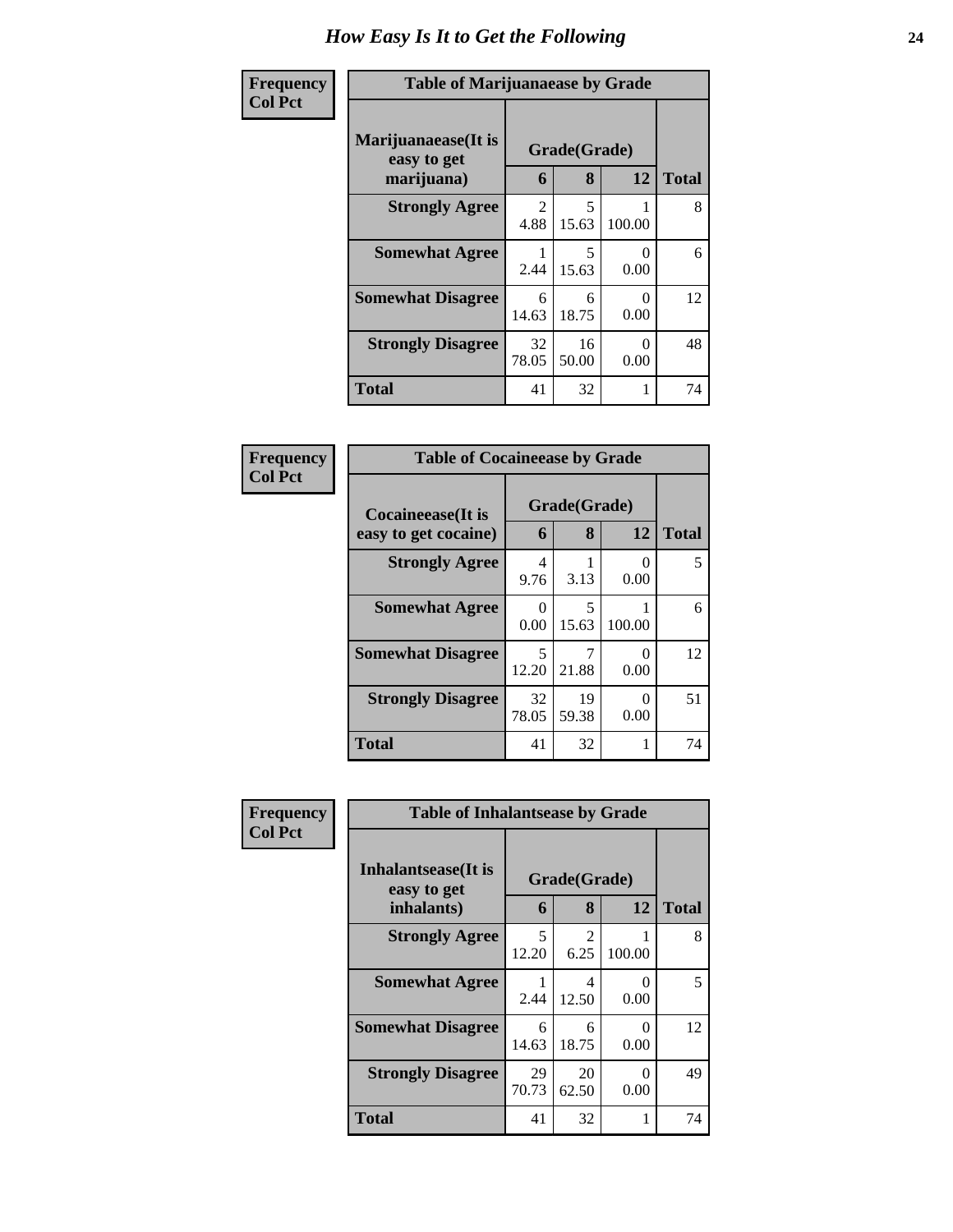| Frequency      | <b>Table of Steroidsease by Grade</b>               |                              |             |           |              |
|----------------|-----------------------------------------------------|------------------------------|-------------|-----------|--------------|
| <b>Col Pct</b> | <b>Steroidsease</b> (It is<br>easy to get steroids) | Grade(Grade)<br>12<br>8<br>6 |             |           | <b>Total</b> |
|                | <b>Strongly Agree</b>                               | 3<br>7.32                    | 2<br>6.25   | 0<br>0.00 | 5            |
|                | <b>Somewhat Agree</b>                               | 3<br>7.32                    | 4<br>12.50  | 0<br>0.00 | 7            |
|                | <b>Somewhat Disagree</b>                            | 5<br>12.20                   | 5<br>15.63  | 100.00    | 11           |
|                | <b>Strongly Disagree</b>                            | 30<br>73.17                  | 21<br>65.63 | 0<br>0.00 | 51           |
|                | <b>Total</b>                                        | 41                           | 32          |           | 74           |

| Frequency      | <b>Table of Ecstasyease by Grade</b>              |             |                           |                  |              |
|----------------|---------------------------------------------------|-------------|---------------------------|------------------|--------------|
| <b>Col Pct</b> | <b>Ecstasyease</b> (It is<br>easy to get ecstasy) | 6           | Grade(Grade)<br>8         | 12               | <b>Total</b> |
|                | <b>Strongly Agree</b>                             | 2<br>4.88   | $\mathbf{\Omega}$<br>0.00 | $\theta$<br>0.00 | 2            |
|                | <b>Somewhat Agree</b>                             | 2.44        | 3<br>9.38                 | $\Omega$<br>0.00 | 4            |
|                | <b>Somewhat Disagree</b>                          | 7<br>17.07  | 21.88                     | 100.00           | 15           |
|                | <b>Strongly Disagree</b>                          | 31<br>75.61 | 22<br>68.75               | 0<br>0.00        | 53           |
|                | <b>Total</b>                                      | 41          | 32                        |                  | 74           |

| Frequency      | <b>Table of Methease by Grade</b>                          |             |                   |                  |              |
|----------------|------------------------------------------------------------|-------------|-------------------|------------------|--------------|
| <b>Col Pct</b> | <b>Methease</b> (It is easy<br>to get<br>methamphetamines) | 6           | Grade(Grade)<br>8 | 12               | <b>Total</b> |
|                | <b>Strongly Agree</b>                                      | 3<br>7.32   | 3.13              | 0<br>0.00        | 4            |
|                | <b>Somewhat Agree</b>                                      | 2.44        | 4<br>12.50        | 0<br>0.00        | 5            |
|                | <b>Somewhat Disagree</b>                                   | 8<br>19.51  | 4<br>12.50        | 100.00           | 13           |
|                | <b>Strongly Disagree</b>                                   | 29<br>70.73 | 23<br>71.88       | $\theta$<br>0.00 | 52           |
|                | <b>Total</b>                                               | 41          | 32                | 1                | 74           |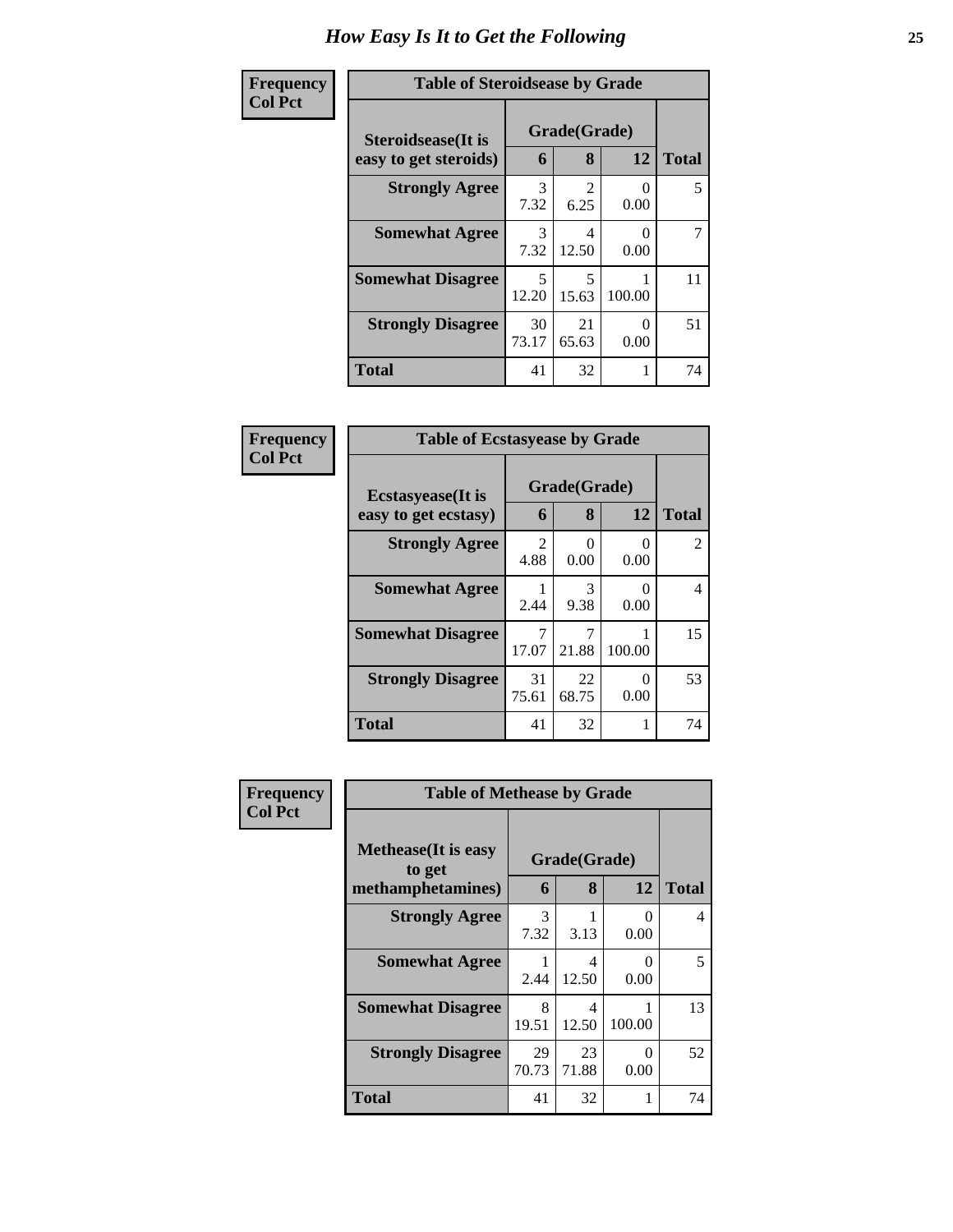| Frequency      | <b>Table of Hallucinogensease by Grade</b>               |                        |                       |           |              |
|----------------|----------------------------------------------------------|------------------------|-----------------------|-----------|--------------|
| <b>Col Pct</b> | Hallucinogensease(It<br>is easy to get<br>hallucinogens) | 6                      | Grade(Grade)<br>8     | 12        | <b>Total</b> |
|                | <b>Strongly Agree</b>                                    | $\mathfrak{D}$<br>4.88 | 3.13                  | 0<br>0.00 | 3            |
|                | <b>Somewhat Agree</b>                                    | 4<br>9.76              | $\mathcal{R}$<br>9.38 | ∩<br>0.00 | 7            |
|                | <b>Somewhat Disagree</b>                                 | 6<br>14.63             | 5<br>15.63            | 100.00    | 12           |
|                | <b>Strongly Disagree</b>                                 | 29<br>70.73            | 23<br>71.88           | 0<br>0.00 | 52           |
|                | <b>Total</b>                                             | 41                     | 32                    |           | 74           |

| Frequency      | <b>Table of Prescriptionease by Grade</b>                                                |             |              |                  |              |
|----------------|------------------------------------------------------------------------------------------|-------------|--------------|------------------|--------------|
| <b>Col Pct</b> | <b>Prescriptionease</b> (It<br>is easy to get<br>prescription drugs<br>not prescribed to |             | Grade(Grade) |                  |              |
|                | me)                                                                                      | 6           | 8            | 12               | <b>Total</b> |
|                | <b>Strongly Agree</b>                                                                    | 5<br>12.20  | 8<br>25.00   | 100.00           | 14           |
|                | <b>Somewhat Agree</b>                                                                    | 2.44        | 4<br>12.50   | $\Omega$<br>0.00 | 5            |
|                | <b>Somewhat Disagree</b>                                                                 | 7<br>17.07  | 6<br>18.75   | $\Omega$<br>0.00 | 13           |
|                | <b>Strongly Disagree</b>                                                                 | 28<br>68.29 | 14<br>43.75  | 0<br>0.00        | 42           |
|                | <b>Total</b>                                                                             | 41          | 32           |                  | 74           |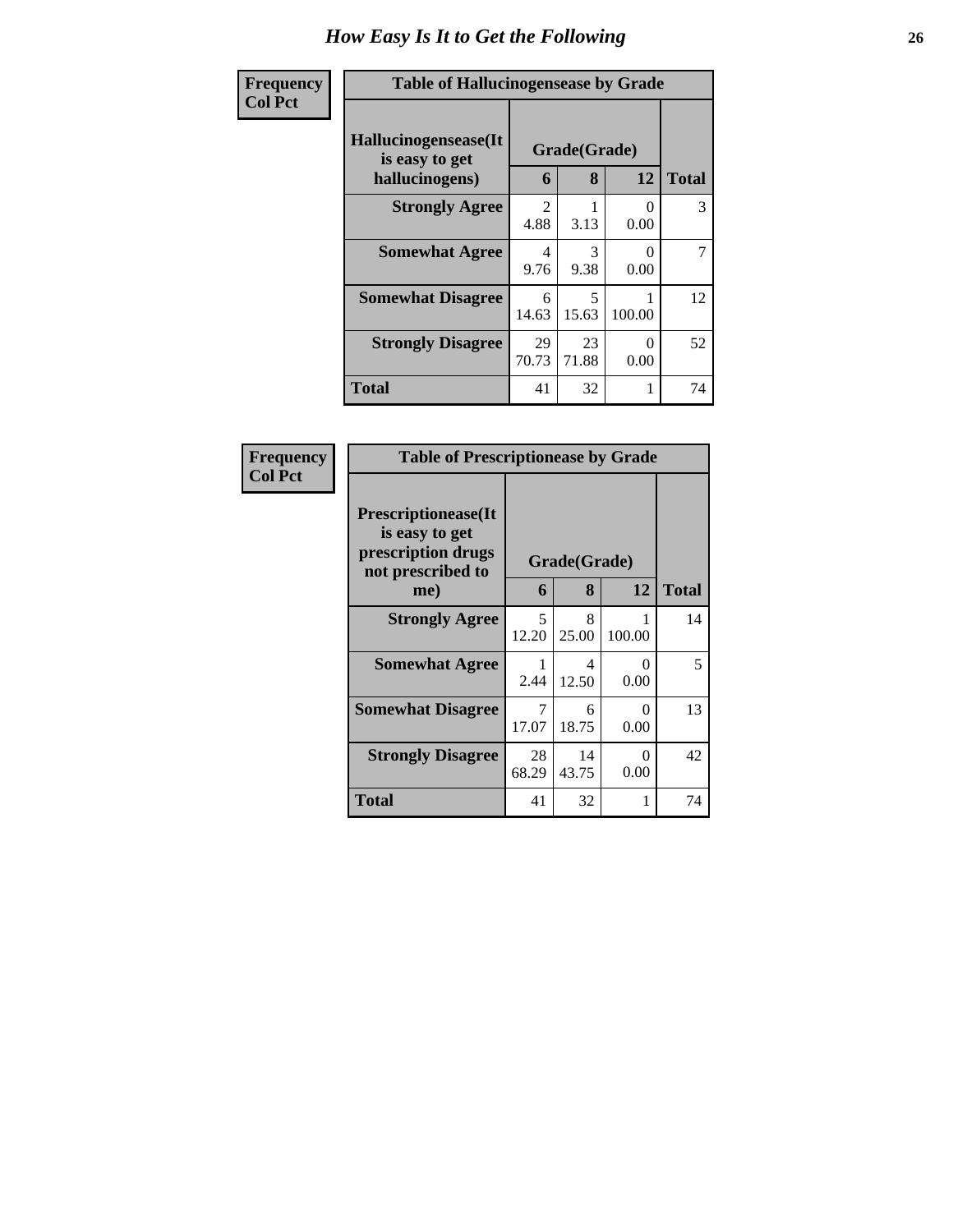#### *Age at Onset of Use* **27** *Results for "Age at Onset of Use" questions exclude students who said they did not use that substance*

| Frequency      | <b>Table of Grade by Alcoholinit</b> |                                     |                           |                                      |           |                |
|----------------|--------------------------------------|-------------------------------------|---------------------------|--------------------------------------|-----------|----------------|
| <b>Row Pct</b> |                                      | <b>Alcoholinit</b> (I started using |                           | alcohol when I was)                  |           |                |
|                | Grade(Grade)                         | 8 or<br>younger                     | <b>12</b>                 | 13                                   | 14        | <b>Total</b>   |
|                | 6                                    | 2<br>100.00                         | $\mathbf{\Omega}$<br>0.00 | 0.00                                 | 0<br>0.00 | $\overline{2}$ |
|                | 8                                    | 3<br>42.86                          | 14.29                     | $\mathcal{D}_{\mathcal{A}}$<br>28.57 | 14.29     | 7              |
|                | 12                                   | $\theta$                            | $\Omega$                  | 0                                    | $\Omega$  | $\Omega$       |
|                | <b>Total</b>                         | 5                                   | 1                         | $\mathfrak{D}$                       | 1         | 9              |
|                |                                      | Frequency Missing $= 65$            |                           |                                      |           |                |

| <b>Frequency</b> | <b>Table of Grade by Cigarettesinit</b> |                                                                  |              |  |  |
|------------------|-----------------------------------------|------------------------------------------------------------------|--------------|--|--|
| <b>Row Pct</b>   |                                         | Cigarettesinit(I<br>started<br>smoking<br>tobacco when I<br>was) |              |  |  |
|                  | Grade(Grade)                            | 8 or younger                                                     | <b>Total</b> |  |  |
|                  | 6                                       | 100.00                                                           | 1            |  |  |
|                  | 8                                       | 0<br>٠                                                           | $\Omega$     |  |  |
|                  | 12                                      | 0                                                                | $\Omega$     |  |  |
|                  | <b>Total</b>                            | 1                                                                | 1            |  |  |
|                  | <b>Frequency Missing = 73</b>           |                                                                  |              |  |  |

| <b>Frequency</b> | <b>Table of Grade by Smokelessinit</b> |                                                              |          |                |  |
|------------------|----------------------------------------|--------------------------------------------------------------|----------|----------------|--|
| <b>Row Pct</b>   |                                        | Smokelessinit(I<br>started chewing<br>tobacco when I<br>was) |          |                |  |
|                  | Grade(Grade)   younger                 | 8 or                                                         | 11       | <b>Total</b>   |  |
|                  | 6                                      | 50.00                                                        | 50.00    | $\mathfrak{D}$ |  |
|                  | 8                                      | 0                                                            | $\theta$ | 0              |  |
|                  | 12                                     | 0                                                            | 0        | 0              |  |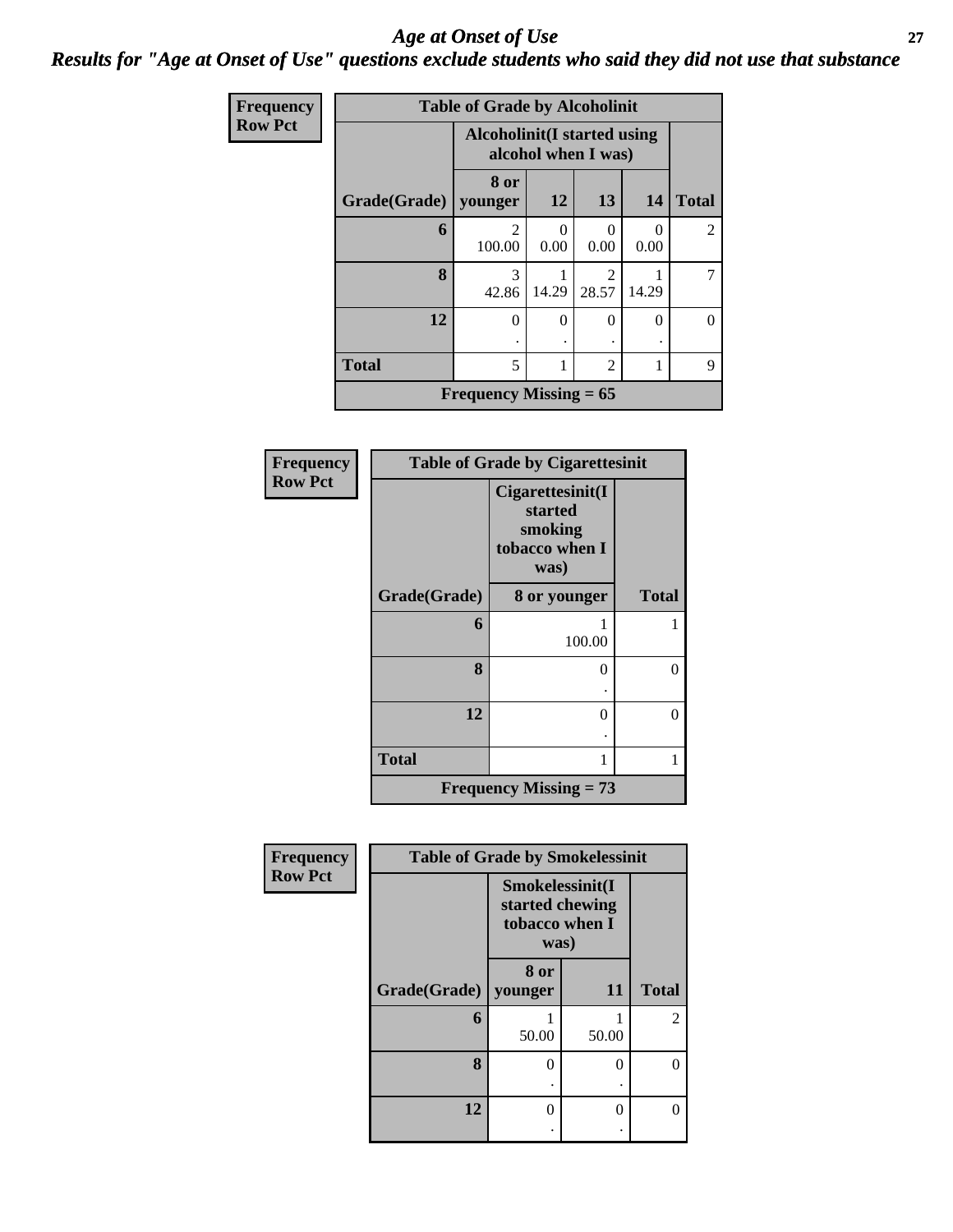#### *Age at Onset of Use* **28**

*Results for "Age at Onset of Use" questions exclude students who said they did not use that substance*

| Frequency      | <b>Table of Grade by Smokelessinit</b> |                                                              |    |              |  |
|----------------|----------------------------------------|--------------------------------------------------------------|----|--------------|--|
| <b>Row Pct</b> |                                        | Smokelessinit(I<br>started chewing<br>tobacco when I<br>was) |    |              |  |
|                |                                        | 8 or                                                         |    |              |  |
|                | Grade(Grade)   younger                 |                                                              | 11 | <b>Total</b> |  |
|                | <b>Total</b>                           |                                                              |    | 2            |  |
|                | <b>Frequency Missing = 72</b>          |                                                              |    |              |  |

| Frequency      |              | <b>Table of Grade by Marijuanainit</b>                       |              |  |  |
|----------------|--------------|--------------------------------------------------------------|--------------|--|--|
| <b>Row Pct</b> |              | Marijuanainit(I<br>started using<br>marijuana<br>when I was) |              |  |  |
|                | Grade(Grade) | 14                                                           | <b>Total</b> |  |  |
|                | 6            | 0                                                            | O            |  |  |
|                | 8            | 100.00                                                       |              |  |  |
|                | 12           | 0<br>٠                                                       |              |  |  |
|                | <b>Total</b> | 1                                                            |              |  |  |
|                |              | Frequency Missing $= 73$                                     |              |  |  |

#### *For Grade \* Cocaineinit all data are missing since all the levels of variable Cocaineinit are missing.*

#### *For Grade \* Inhalantsinit all data are missing since all the levels of variable Inhalantsinit are missing.*

| Frequency      | <b>Table of Grade by Steroidsinit</b> |                                                            |              |  |  |
|----------------|---------------------------------------|------------------------------------------------------------|--------------|--|--|
| <b>Row Pct</b> |                                       | Steroidsinit(I<br>started using<br>steroids<br>when I was) |              |  |  |
|                | Grade(Grade)                          | 9                                                          | <b>Total</b> |  |  |
|                | 6                                     | 100.00                                                     |              |  |  |
|                | 8                                     |                                                            | ∩            |  |  |
|                | 12                                    |                                                            | O            |  |  |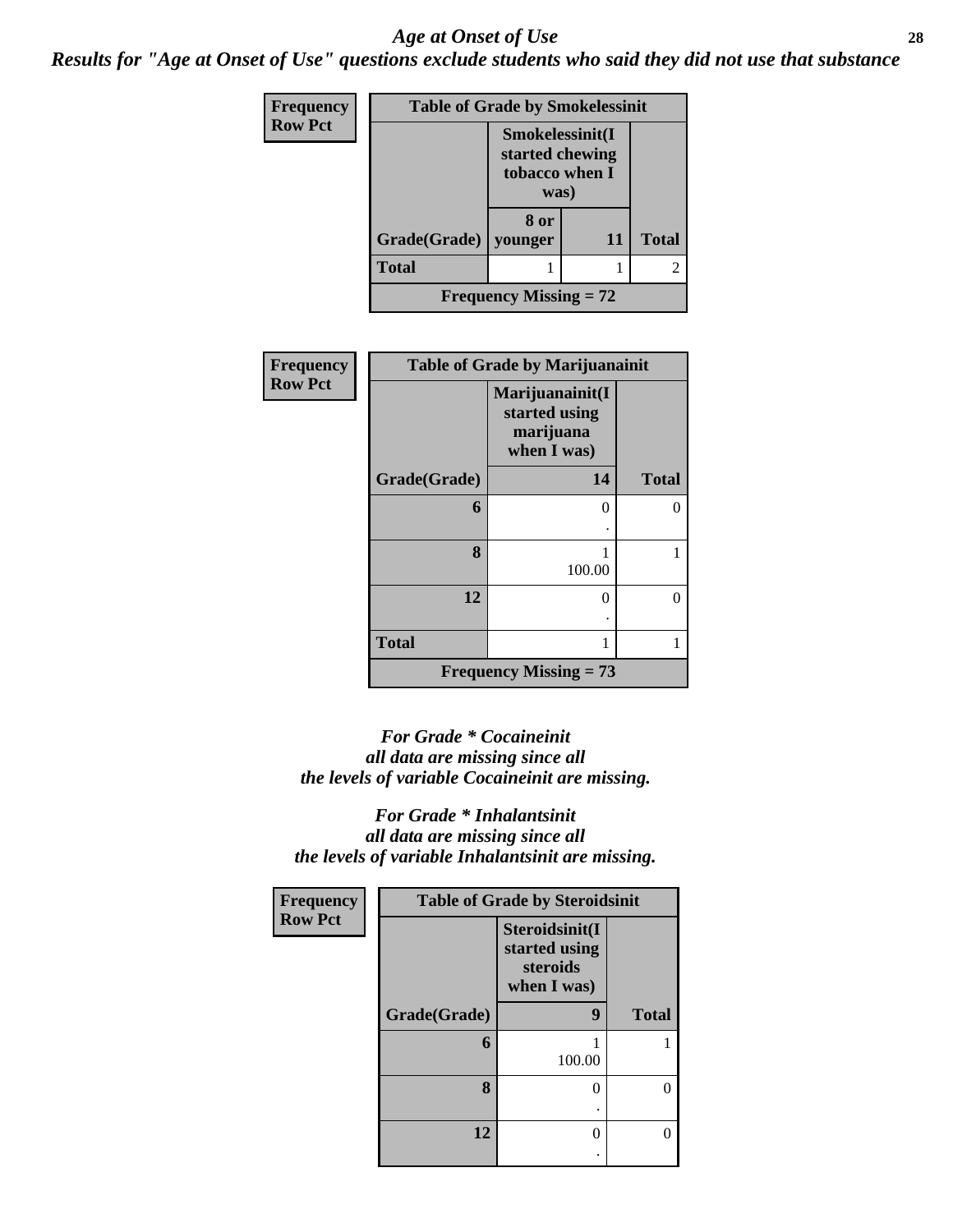#### *Age at Onset of Use* **29**

*Results for "Age at Onset of Use" questions exclude students who said they did not use that substance*

| Frequency      | <b>Table of Grade by Steroidsinit</b> |                                                            |              |  |  |
|----------------|---------------------------------------|------------------------------------------------------------|--------------|--|--|
| <b>Row Pct</b> |                                       | Steroidsinit(I<br>started using<br>steroids<br>when I was) |              |  |  |
|                | Grade(Grade)                          |                                                            | <b>Total</b> |  |  |
|                | <b>Total</b>                          |                                                            |              |  |  |
|                |                                       | <b>Frequency Missing = 73</b>                              |              |  |  |

*For Grade \* Ecstasyinit all data are missing since all the levels of variable Ecstasyinit are missing.*

*For Grade \* Methinit all data are missing since all the levels of variable Methinit are missing.*

*For Grade \* Hallucinogensinit all data are missing since all the levels of variable Hallucinogensinit are missing.*

| <b>Frequency</b> | <b>Table of Grade by Prescriptioninit</b> |                                                                                            |                  |           |                           |              |
|------------------|-------------------------------------------|--------------------------------------------------------------------------------------------|------------------|-----------|---------------------------|--------------|
| <b>Row Pct</b>   |                                           | <b>Prescriptioninit(I started</b><br>using prescription drugs<br>not prescribed to me when |                  |           |                           |              |
|                  | Grade(Grade)   younger                    | 8 or                                                                                       | 11               | 13        | 14                        | <b>Total</b> |
|                  | 6                                         | 100.00                                                                                     | $\Omega$<br>0.00 | 0<br>0.00 | $\mathbf{\Omega}$<br>0.00 |              |
|                  | 8                                         | 25.00                                                                                      | 25.00            | 25.00     | 25.00                     | 4            |
|                  | 12                                        | $\Omega$                                                                                   | $\theta$         | $\Omega$  | 0                         | 0            |
|                  | <b>Total</b>                              | $\mathfrak{D}$                                                                             | 1                | 1         | 1                         | 5            |
|                  |                                           | Frequency Missing $= 69$                                                                   |                  |           |                           |              |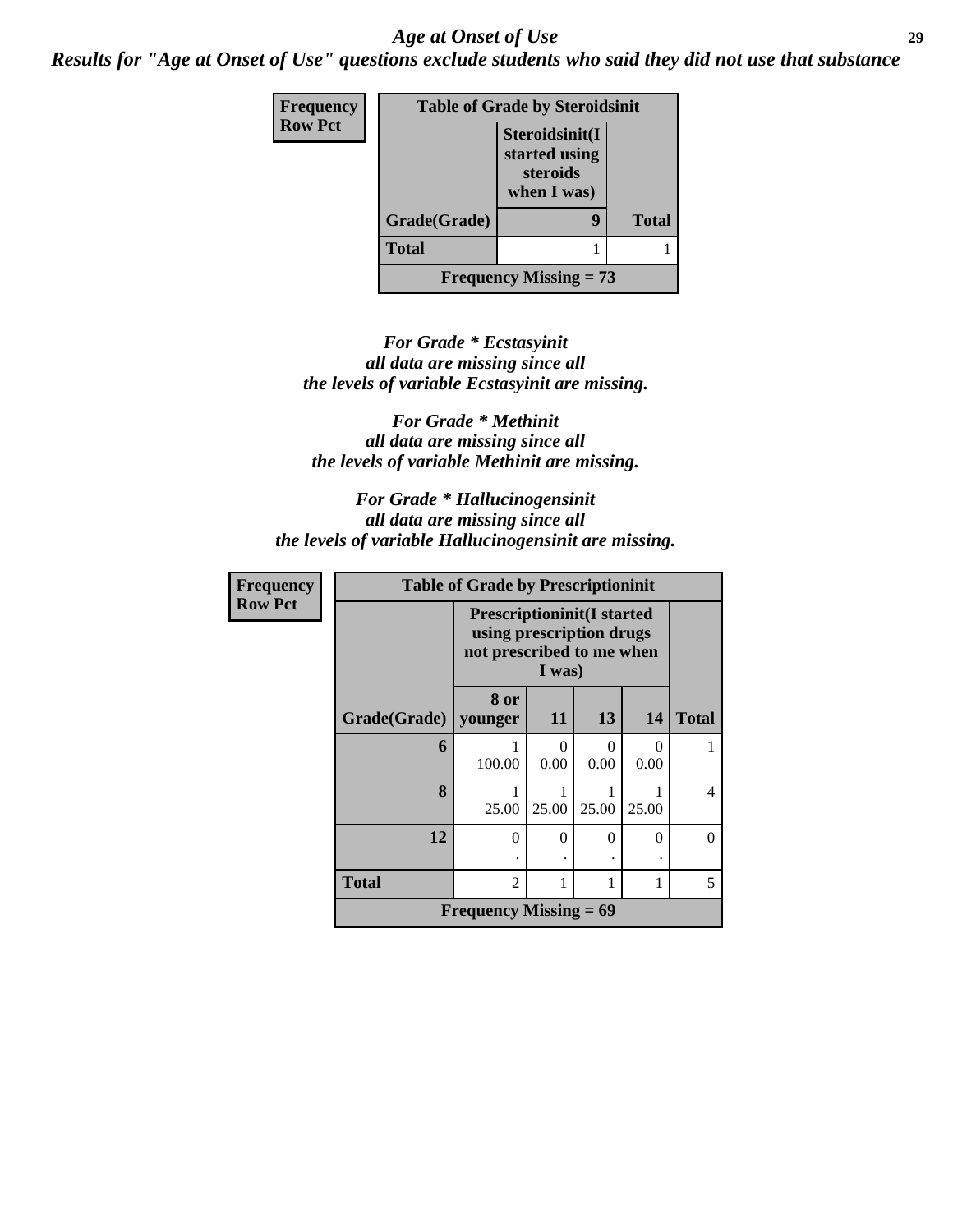| Frequency      |                                               | <b>Table of Alcoholharm by Grade</b> |                   |           |              |  |
|----------------|-----------------------------------------------|--------------------------------------|-------------------|-----------|--------------|--|
| <b>Col Pct</b> | Alcoholharm(I<br>think alcohol is<br>harmful) | 6                                    | Grade(Grade)<br>8 | 12        | <b>Total</b> |  |
|                | <b>Strongly Agree</b>                         | 30<br>73.17                          | 20<br>62.50       | 0<br>0.00 | 50           |  |
|                | <b>Somewhat Agree</b>                         | 3<br>7.32                            | 6<br>18.75        | 100.00    | 10           |  |
|                | <b>Somewhat Disagree</b>                      | 2.44                                 | 4<br>12.50        | 0<br>0.00 | 5            |  |
|                | <b>Strongly Disagree</b>                      | 7<br>17.07                           | 2<br>6.25         | 0<br>0.00 | 9            |  |
|                | <b>Total</b>                                  | 41                                   | 32                |           | 74           |  |

| Frequency      | <b>Table of Cigarettesharm by Grade</b>                  |             |                        |                  |              |  |
|----------------|----------------------------------------------------------|-------------|------------------------|------------------|--------------|--|
| <b>Col Pct</b> | Cigarettesharm(I<br>think smoking<br>tobacco is harmful) | 6           | Grade(Grade)<br>8      | 12               | <b>Total</b> |  |
|                | <b>Strongly Agree</b>                                    | 33<br>80.49 | 28<br>87.50            | 100.00           | 62           |  |
|                | <b>Somewhat Agree</b>                                    | 2.44        | $\mathfrak{D}$<br>6.25 | $\Omega$<br>0.00 | 3            |  |
|                | <b>Somewhat Disagree</b>                                 | 2.44        | 3.13                   | $\Omega$<br>0.00 | 2            |  |
|                | <b>Strongly Disagree</b>                                 | 6<br>14.63  | 3.13                   | $\Omega$<br>0.00 |              |  |
|                | <b>Total</b>                                             | 41          | 32                     |                  | 74           |  |

| Frequency      | <b>Table of Smokelessharm by Grade</b>                  |                              |                           |                  |              |  |
|----------------|---------------------------------------------------------|------------------------------|---------------------------|------------------|--------------|--|
| <b>Col Pct</b> | Smokelessharm(I<br>think chewing<br>tobacco is harmful) | Grade(Grade)<br>12<br>8<br>6 |                           |                  | <b>Total</b> |  |
|                | <b>Strongly Agree</b>                                   | 30<br>73.17                  | 29<br>90.63               | 100.00           | 60           |  |
|                | <b>Somewhat Agree</b>                                   | 3<br>7.32                    | 3.13                      | 0<br>0.00        | 4            |  |
|                | <b>Somewhat Disagree</b>                                | 2.44                         | $\mathbf{\Omega}$<br>0.00 | 0<br>0.00        |              |  |
|                | <b>Strongly Disagree</b>                                | 17.07                        | $\mathfrak{D}$<br>6.25    | $\Omega$<br>0.00 | 9            |  |
|                | <b>Total</b>                                            | 41                           | 32                        | 1                | 74           |  |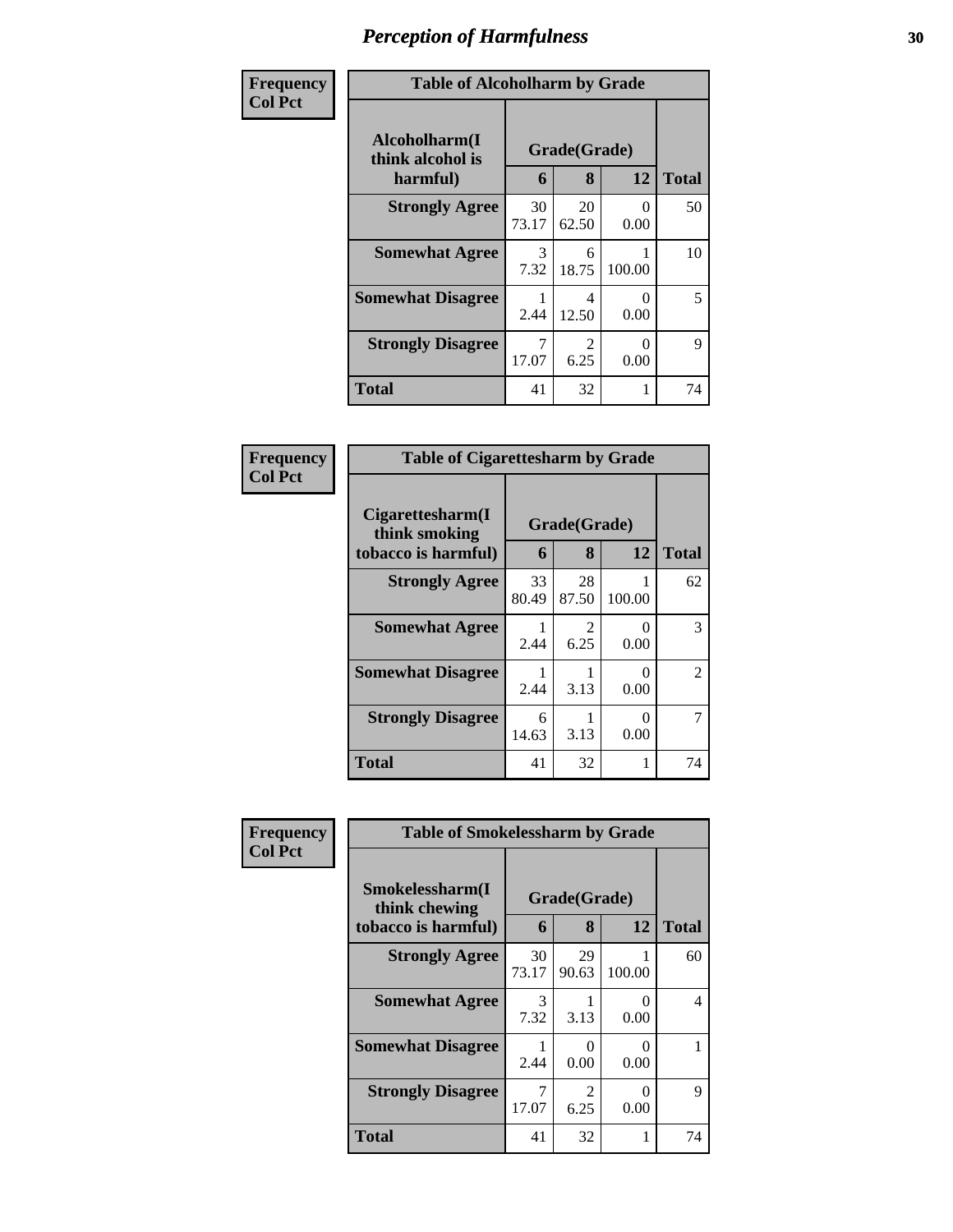| Frequency      | <b>Table of Marijuanaharm by Grade</b>            |                       |                   |           |              |  |
|----------------|---------------------------------------------------|-----------------------|-------------------|-----------|--------------|--|
| <b>Col Pct</b> | Marijuanaharm(I<br>think marijuana is<br>harmful) | 6                     | Grade(Grade)<br>8 | 12        | <b>Total</b> |  |
|                | <b>Strongly Agree</b>                             | 32<br>78.05           | 24<br>75.00       | 0<br>0.00 | 56           |  |
|                | <b>Somewhat Agree</b>                             | 0<br>0.00             | 4<br>12.50        | 100.00    | 5            |  |
|                | <b>Somewhat Disagree</b>                          | $\mathcal{R}$<br>7.32 | 2<br>6.25         | 0<br>0.00 | 5            |  |
|                | <b>Strongly Disagree</b>                          | 6<br>14.63            | 2<br>6.25         | 0<br>0.00 | 8            |  |
|                | <b>Total</b>                                      | 41                    | 32                |           | 74           |  |

| <b>Frequency</b><br>Col Pct |
|-----------------------------|
|                             |

| <b>Table of Cocaineharm by Grade</b>          |                   |                        |             |    |  |  |  |
|-----------------------------------------------|-------------------|------------------------|-------------|----|--|--|--|
| Cocaineharm(I<br>think cocaine is<br>harmful) | Grade(Grade)<br>6 | <b>Total</b>           |             |    |  |  |  |
| <b>Strongly Agree</b>                         | 33<br>80.49       | 29<br>90.63            | 1<br>100.00 | 63 |  |  |  |
| <b>Somewhat Agree</b>                         | 0<br>0.00         | 1<br>3.13              | 0<br>0.00   |    |  |  |  |
| <b>Somewhat Disagree</b>                      | 2.44              | 0<br>0.00              | 0<br>0.00   |    |  |  |  |
| <b>Strongly Disagree</b>                      | 7<br>17.07        | $\mathfrak{D}$<br>6.25 | ∩<br>0.00   | 9  |  |  |  |
| <b>Total</b>                                  | 41                | 32                     | 1           | 74 |  |  |  |

| Frequency      | <b>Table of Inhalantsharm by Grade</b>              |             |                              |           |                    |  |
|----------------|-----------------------------------------------------|-------------|------------------------------|-----------|--------------------|--|
| <b>Col Pct</b> | Inhalantsharm(I)<br>think inhalants are<br>harmful) |             | Grade(Grade)<br>12<br>8<br>6 |           |                    |  |
|                | <b>Strongly Agree</b>                               | 30<br>73.17 | 27<br>84.38                  | 100.00    | <b>Total</b><br>58 |  |
|                | <b>Somewhat Agree</b>                               | 3<br>7.32   | $\mathfrak{D}$<br>6.25       | 0<br>0.00 | 5                  |  |
|                | <b>Somewhat Disagree</b>                            | 2.44        | 3.13                         | 0<br>0.00 | $\mathcal{L}$      |  |
|                | <b>Strongly Disagree</b>                            | 7<br>17.07  | $\mathfrak{D}$<br>6.25       | 0<br>0.00 | 9                  |  |
|                | <b>Total</b>                                        | 41          | 32                           | 1         | 74                 |  |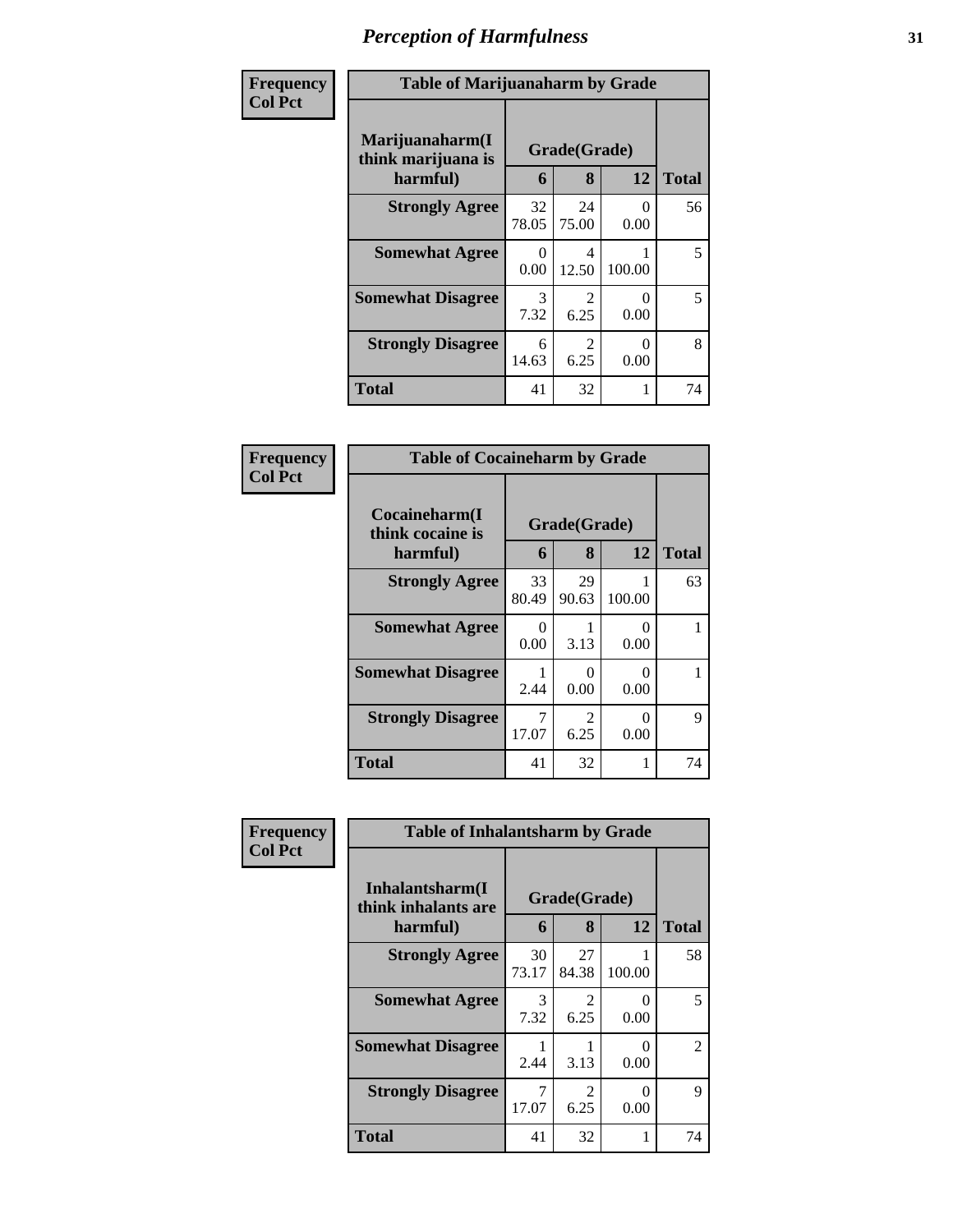| Frequency      | <b>Table of Steroidsharm by Grade</b>            |                              |             |           |                          |  |
|----------------|--------------------------------------------------|------------------------------|-------------|-----------|--------------------------|--|
| <b>Col Pct</b> | Steroidsharm(I<br>think steroids are<br>harmful) | Grade(Grade)<br>12<br>8<br>6 |             |           | <b>Total</b>             |  |
|                | <b>Strongly Agree</b>                            | 26<br>63.41                  | 24<br>75.00 | 100.00    | 51                       |  |
|                | <b>Somewhat Agree</b>                            | 5<br>12.20                   | 3<br>9.38   | 0<br>0.00 | 8                        |  |
|                | <b>Somewhat Disagree</b>                         | 3<br>7.32                    | 3.13        | 0<br>0.00 | $\overline{\mathcal{L}}$ |  |
|                | <b>Strongly Disagree</b>                         | 7<br>17.07                   | 4<br>12.50  | 0<br>0.00 | 11                       |  |
|                | <b>Total</b>                                     | 41                           | 32          | 1         | 74                       |  |

| Frequency<br>Col Pct |
|----------------------|
|                      |

| <b>Table of Ecstasyharm by Grade</b>                |             |                         |             |    |  |  |  |
|-----------------------------------------------------|-------------|-------------------------|-------------|----|--|--|--|
| $E$ cstasyharm $(I$<br>think ecstasy is<br>harmful) | 6           | Grade(Grade)<br>12<br>8 |             |    |  |  |  |
| <b>Strongly Agree</b>                               | 31<br>75.61 | 29<br>90.63             | 1<br>100.00 | 61 |  |  |  |
| <b>Somewhat Agree</b>                               | 2<br>4.88   | 1<br>3.13               | 0<br>0.00   | 3  |  |  |  |
| <b>Somewhat Disagree</b>                            | 1<br>2.44   | 0<br>0.00               | 0<br>0.00   |    |  |  |  |
| <b>Strongly Disagree</b>                            | 7<br>17.07  | $\mathfrak{D}$<br>6.25  | 0<br>0.00   | 9  |  |  |  |
| <b>Total</b>                                        | 41          | 32                      | 1           | 74 |  |  |  |

| Frequency      | <b>Table of Methharm by Grade</b>            |              |                                     |                           |              |  |
|----------------|----------------------------------------------|--------------|-------------------------------------|---------------------------|--------------|--|
| <b>Col Pct</b> | <b>Methharm</b> (I think<br>methamphetamines | Grade(Grade) |                                     |                           |              |  |
|                | are harmful)                                 | 6            | 8                                   | 12                        | <b>Total</b> |  |
|                | <b>Strongly Agree</b>                        | 30<br>73.17  | 29<br>90.63                         | 100.00                    | 60           |  |
|                | <b>Somewhat Agree</b>                        | 3<br>7.32    | 3.13                                | $\mathbf{\Omega}$<br>0.00 | 4            |  |
|                | <b>Somewhat Disagree</b>                     | 2.44         | 0.00                                | ∩<br>0.00                 |              |  |
|                | <b>Strongly Disagree</b>                     | 17.07        | $\mathcal{D}_{\mathcal{L}}$<br>6.25 | 0<br>0.00                 | 9            |  |
|                | <b>Total</b>                                 | 41           | 32                                  | 1                         | 74           |  |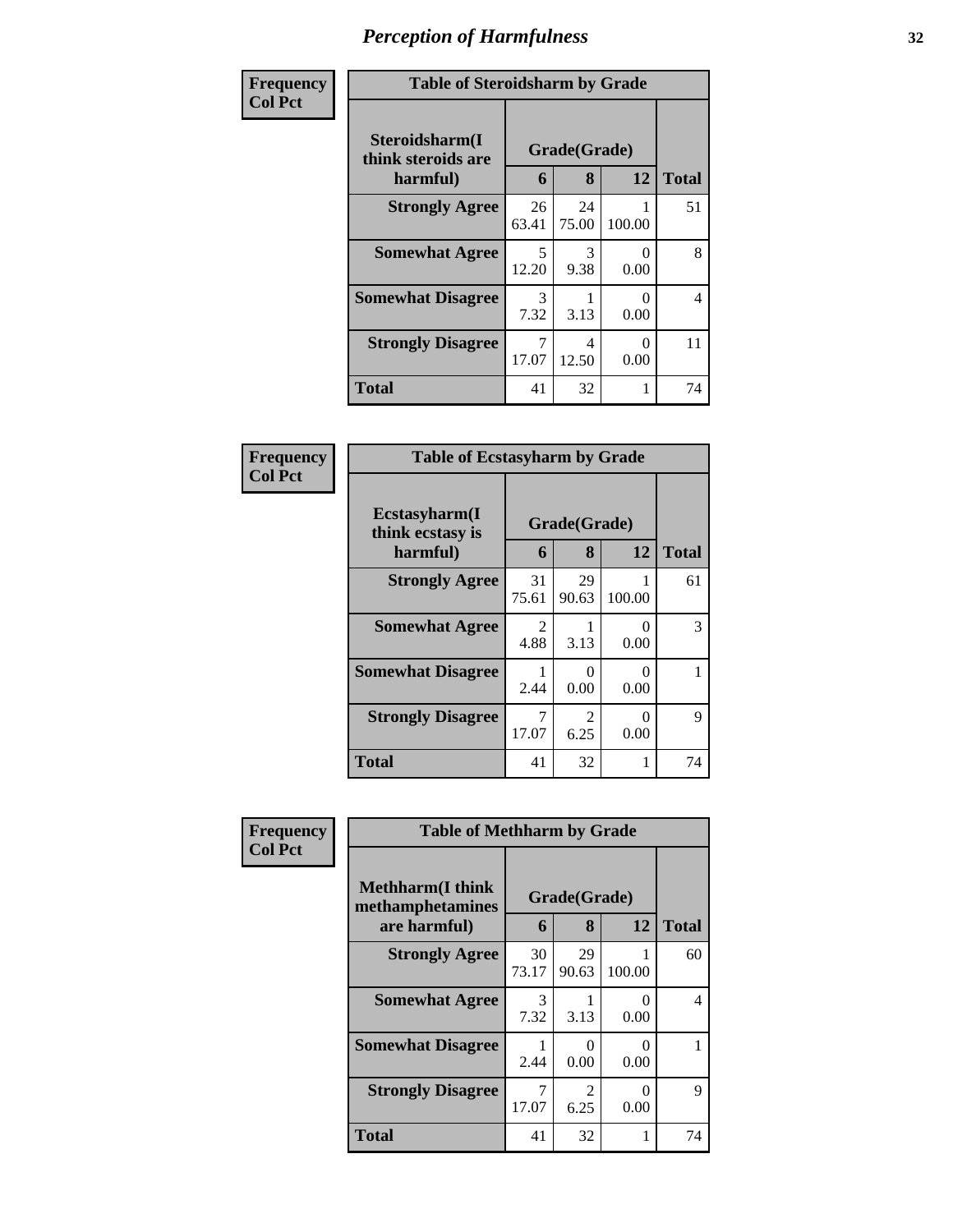| Frequency      | <b>Table of Hallucinogensharm by Grade</b>                 |                       |                   |                           |              |  |
|----------------|------------------------------------------------------------|-----------------------|-------------------|---------------------------|--------------|--|
| <b>Col Pct</b> | Hallucinogensharm(I<br>think hallucinogens<br>are harmful) | 6                     | Grade(Grade)<br>8 | 12                        | <b>Total</b> |  |
|                | <b>Strongly Agree</b>                                      | 31<br>75.61           | 28<br>87.50       | 100.00                    | 60           |  |
|                | <b>Somewhat Agree</b>                                      | $\mathcal{L}$<br>4.88 | 3.13              | $\Omega$<br>0.00          | 3            |  |
|                | <b>Somewhat Disagree</b>                                   | 2.44                  | 0.00              | $\mathbf{\Omega}$<br>0.00 |              |  |
|                | <b>Strongly Disagree</b>                                   | 7<br>17.07            | 3<br>9.38         | ∩<br>0.00                 | 10           |  |
|                | <b>Total</b>                                               | 41                    | 32                |                           | 74           |  |

| Frequency      | <b>Table of Prescriptionharm by Grade</b>                                                 |             |                   |                  |                |
|----------------|-------------------------------------------------------------------------------------------|-------------|-------------------|------------------|----------------|
| <b>Col Pct</b> | Prescriptionharm(I<br>think prescription<br>drugs not<br>prescribed to me<br>are harmful) | 6           | Grade(Grade)<br>8 | 12               | <b>Total</b>   |
|                | <b>Strongly Agree</b>                                                                     | 27<br>65.85 | 24<br>75.00       | 100.00           | 52             |
|                | <b>Somewhat Agree</b>                                                                     | 2<br>4.88   | 4<br>12.50        | $\Omega$<br>0.00 | 6              |
|                | <b>Somewhat Disagree</b>                                                                  | 3<br>7.32   | 3.13              | 0<br>0.00        | $\overline{4}$ |
|                | <b>Strongly Disagree</b>                                                                  | 9<br>21.95  | 3<br>9.38         | $\Omega$<br>0.00 | 12             |
|                | Total                                                                                     | 41          | 32                | 1                | 74             |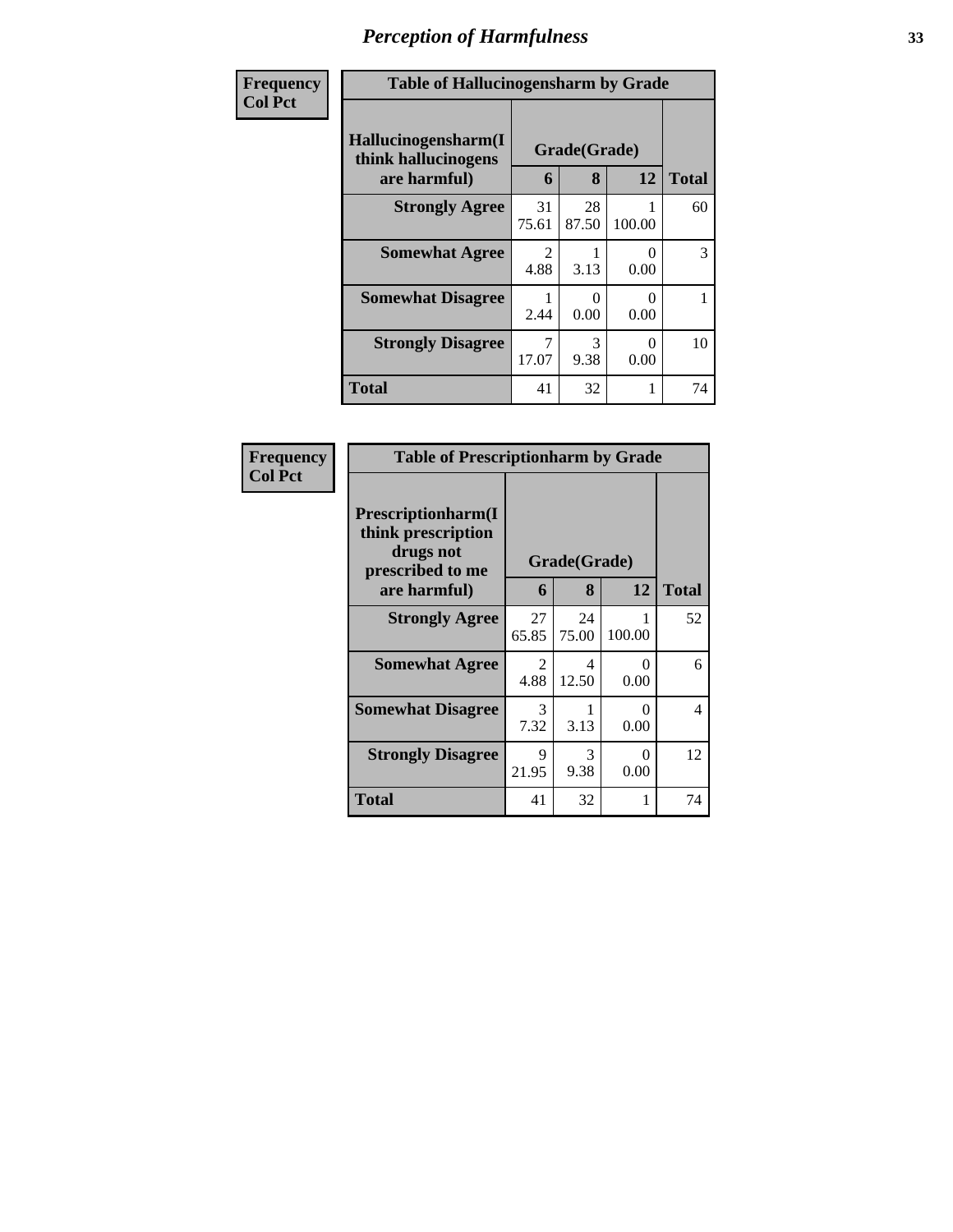## *Disapproval by Adults* **34**

| Frequency      | <b>Table of Alcoholadult by Grade</b>                                 |             |                   |           |              |
|----------------|-----------------------------------------------------------------------|-------------|-------------------|-----------|--------------|
| <b>Col Pct</b> | <b>Alcoholadult</b> (Adults<br>would disapprove if<br>I used alcohol) | 6           | Grade(Grade)<br>8 | 12        | <b>Total</b> |
|                | <b>Strongly Agree</b>                                                 | 30<br>73.17 | 22<br>68.75       | 100.00    | 53           |
|                | <b>Somewhat Agree</b>                                                 | 7<br>17.07  | 5<br>15.63        | 0<br>0.00 | 12           |
|                | <b>Somewhat Disagree</b>                                              | 0<br>0.00   | 4<br>12.50        | 0<br>0.00 | 4            |
|                | <b>Strongly Disagree</b>                                              | 4<br>9.76   | 3.13              | 0<br>0.00 | 5            |
|                | <b>Total</b>                                                          | 41          | 32                | 1         | 74           |

| Frequency      | <b>Table of Tobaccoadult by Grade</b>                                |                  |                   |           |              |
|----------------|----------------------------------------------------------------------|------------------|-------------------|-----------|--------------|
| <b>Col Pct</b> | <b>Tobaccoadult(Adults</b><br>would disapprove if<br>I used tobacco) | 6                | Grade(Grade)<br>8 | 12        | <b>Total</b> |
|                | <b>Strongly Agree</b>                                                | 33<br>80.49      | 27<br>84.38       | 100.00    | 61           |
|                | <b>Somewhat Agree</b>                                                | 4<br>9.76        | 3<br>9.38         | 0<br>0.00 |              |
|                | <b>Somewhat Disagree</b>                                             | $\Omega$<br>0.00 | 3.13              | 0<br>0.00 |              |
|                | <b>Strongly Disagree</b>                                             | 4<br>9.76        | 3.13              | 0<br>0.00 | 5            |
|                | <b>Total</b>                                                         | 41               | 32                | 1         | 74           |

| Frequency      | <b>Table of Marijuanaadult by Grade</b>                           |             |                   |                  |                |
|----------------|-------------------------------------------------------------------|-------------|-------------------|------------------|----------------|
| <b>Col Pct</b> | Marijuanaadult(Adults<br>would disapprove if I<br>used marijuana) | 6           | Grade(Grade)<br>8 | 12               | <b>Total</b>   |
|                | <b>Strongly Agree</b>                                             | 35<br>85.37 | 28<br>87.50       | 100.00           | 64             |
|                | <b>Somewhat Agree</b>                                             | 2.44        | 2<br>6.25         | $\Omega$<br>0.00 | 3              |
|                | <b>Somewhat Disagree</b>                                          | 2.44        | 3.13              | $\Omega$<br>0.00 | $\overline{2}$ |
|                | <b>Strongly Disagree</b>                                          | 4<br>9.76   | 3.13              | $\Omega$<br>0.00 | 5              |
|                | <b>Total</b>                                                      | 41          | 32                |                  | 74             |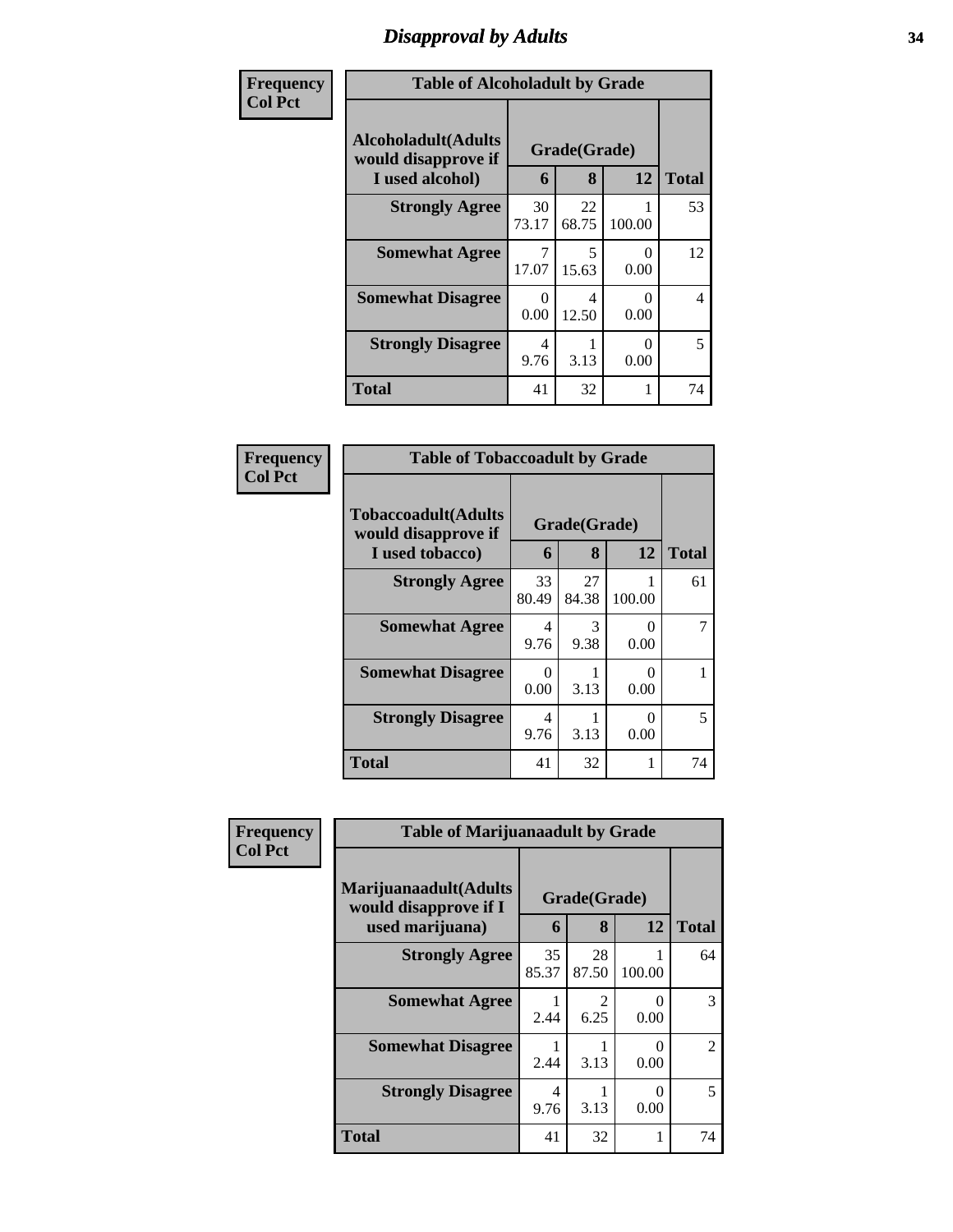### *Disapproval by Adults* **35**

| Frequency      | <b>Table of Otherdrugadult by Grade</b>                                     |             |                   |                           |                |
|----------------|-----------------------------------------------------------------------------|-------------|-------------------|---------------------------|----------------|
| <b>Col Pct</b> | <b>Otherdrugadult</b> (Adults<br>would disapprove if I<br>used other drugs) | 6           | Grade(Grade)<br>8 | 12                        | <b>Total</b>   |
|                | <b>Strongly Agree</b>                                                       | 35<br>85.37 | 29<br>90.63       | 100.00                    | 65             |
|                | <b>Somewhat Agree</b>                                                       | 2.44        | 3.13              | $\mathbf{0}$<br>0.00      | $\overline{2}$ |
|                | <b>Somewhat Disagree</b>                                                    | 2.44        | 0.00              | $\mathbf{\Omega}$<br>0.00 |                |
|                | <b>Strongly Disagree</b>                                                    | 4<br>9.76   | 6.25              | 0<br>0.00                 | 6              |
|                | <b>Total</b>                                                                | 41          | 32                |                           | 74             |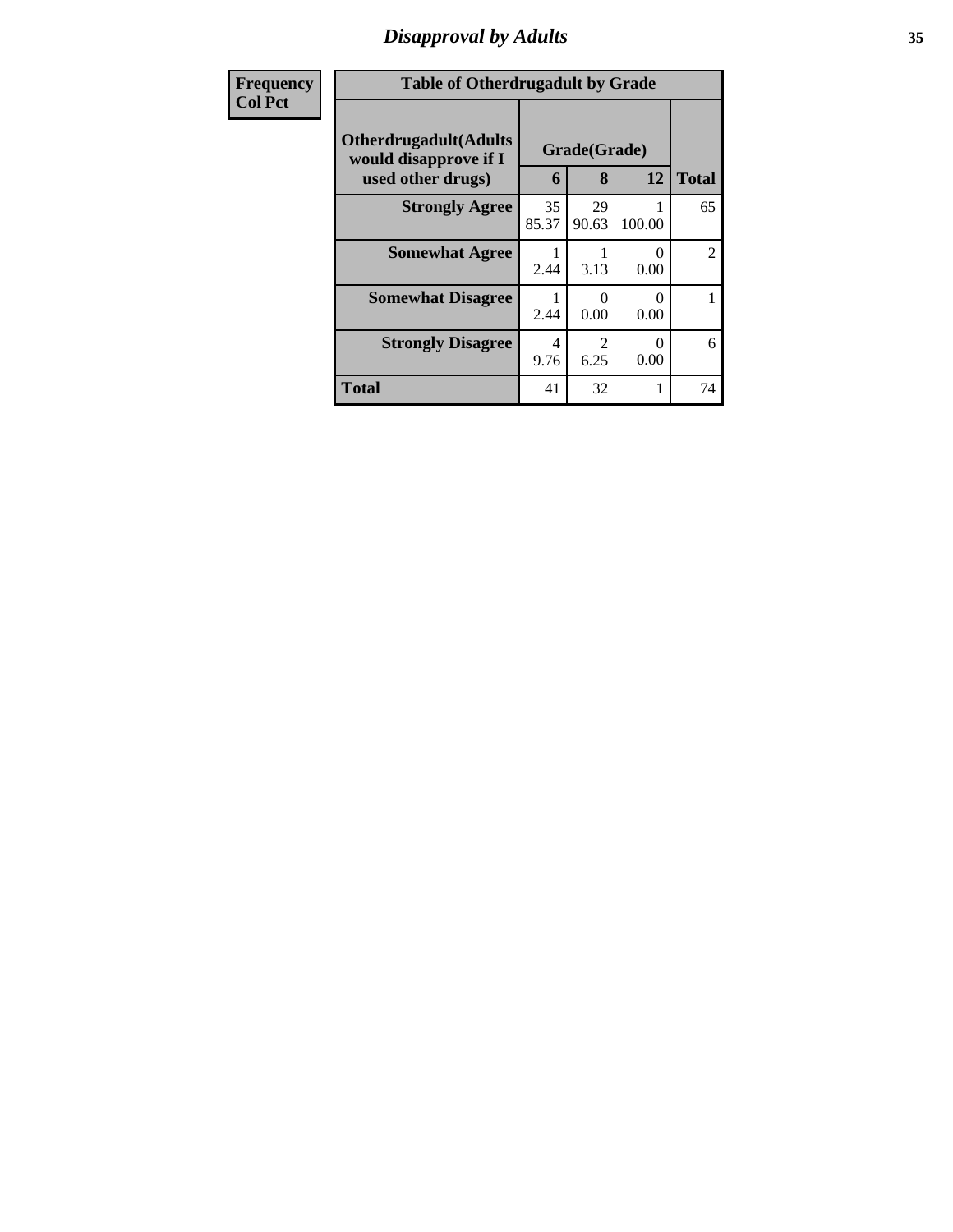### *Disapproval by Peers* **36**

| Frequency      | <b>Table of Alcoholpeer by Grade</b>                                    |             |             |           |              |
|----------------|-------------------------------------------------------------------------|-------------|-------------|-----------|--------------|
| <b>Col Pct</b> | Alcoholpeer(My<br>friends would<br>Grade(Grade)<br>disapprove if I used |             |             |           |              |
|                | alcohol)                                                                | 6           | 8           | 12        | <b>Total</b> |
|                | <b>Strongly Agree</b>                                                   | 29<br>70.73 | 13<br>40.63 | 0<br>0.00 | 42           |
|                | <b>Somewhat Agree</b>                                                   | 4<br>9.76   | 10<br>31.25 | 100.00    | 15           |
|                | <b>Somewhat Disagree</b>                                                | 3<br>7.32   | 6<br>18.75  | 0<br>0.00 | 9            |
|                | <b>Strongly Disagree</b>                                                | 5<br>12.20  | 3<br>9.38   | 0<br>0.00 | 8            |
|                | <b>Total</b>                                                            | 41          | 32          | 1         | 74           |

| Frequency      | <b>Table of Tobaccopeer by Grade</b>                                |             |                        |           |              |
|----------------|---------------------------------------------------------------------|-------------|------------------------|-----------|--------------|
| <b>Col Pct</b> | Tobaccopeer(My<br>friends would<br>disapprove if I used<br>tobacco) | 6           | Grade(Grade)<br>8      | 12        | <b>Total</b> |
|                | <b>Strongly Agree</b>                                               | 31<br>75.61 | 18<br>56.25            | 0<br>0.00 | 49           |
|                | <b>Somewhat Agree</b>                                               | 4<br>9.76   | 5<br>15.63             | 100.00    | 10           |
|                | <b>Somewhat Disagree</b>                                            | 2.44        | 21.88                  | 0<br>0.00 | 8            |
|                | <b>Strongly Disagree</b>                                            | 5<br>12.20  | $\mathfrak{D}$<br>6.25 | 0<br>0.00 | 7            |
|                | Total                                                               | 41          | 32                     | 1         | 74           |

| Frequency      | <b>Table of Marijuanapeer by Grade</b>                    |              |             |        |              |
|----------------|-----------------------------------------------------------|--------------|-------------|--------|--------------|
| <b>Col Pct</b> | Marijuanapeer(My<br>friends would<br>disapprove if I used | Grade(Grade) |             |        |              |
|                | marijuana)                                                | 6            | 8           | 12     | <b>Total</b> |
|                | <b>Strongly Agree</b>                                     | 31<br>75.61  | 21<br>65.63 | 100.00 | 53           |
|                | <b>Somewhat Agree</b>                                     | 3<br>7.32    | 9.38        | 0.00   | 6            |
|                | <b>Somewhat Disagree</b>                                  | 2.44         | 9.38        | 0.00   | 4            |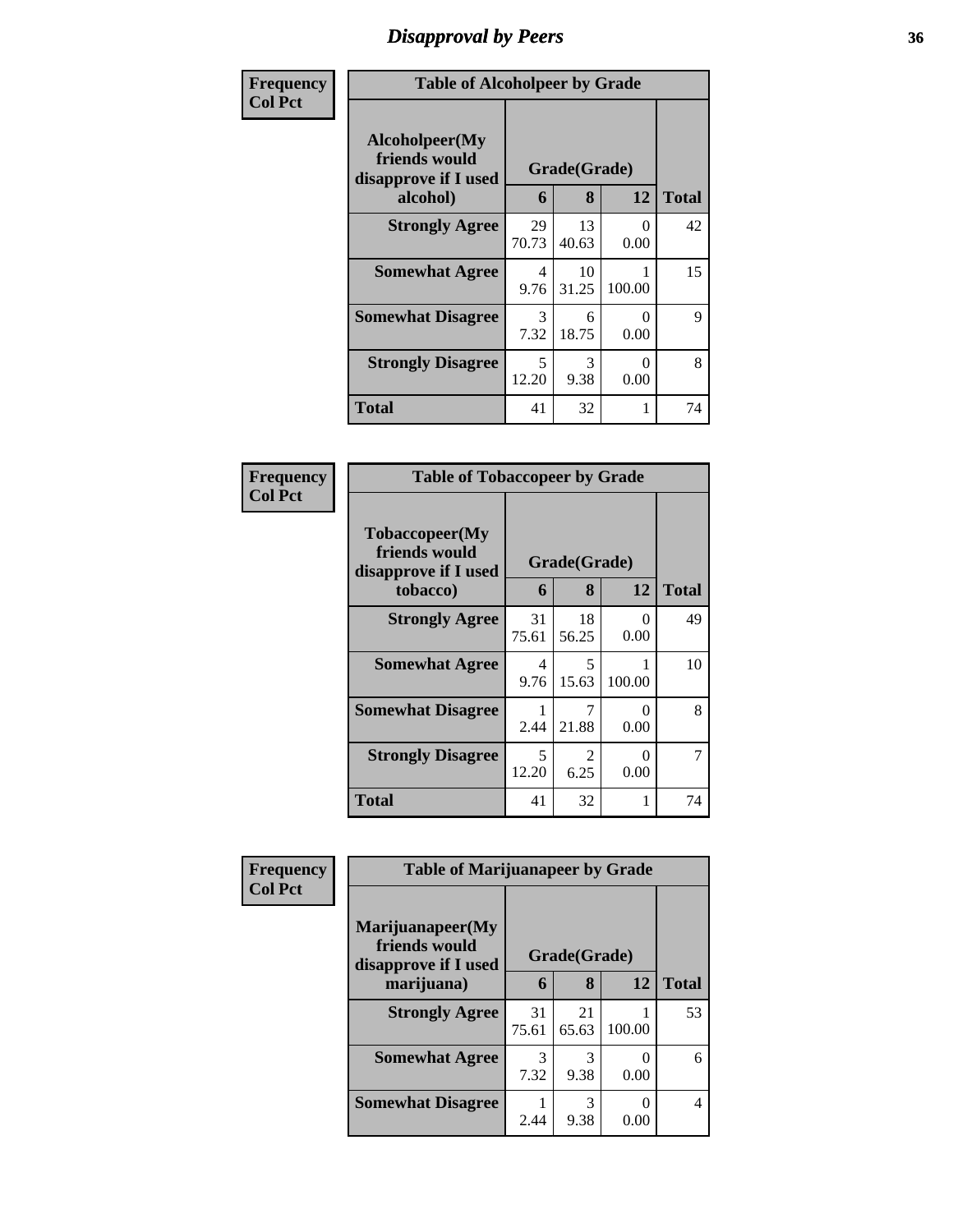# *Disapproval by Peers* **37**

| <b>Frequency</b><br><b>Col Pct</b> | <b>Table of Marijuanapeer by Grade</b>                                  |            |                   |      |              |  |  |
|------------------------------------|-------------------------------------------------------------------------|------------|-------------------|------|--------------|--|--|
|                                    | Marijuanapeer(My<br>friends would<br>disapprove if I used<br>marijuana) | 6          | Grade(Grade)<br>8 | 12   | <b>Total</b> |  |  |
|                                    | <b>Strongly Disagree</b>                                                | 6<br>14.63 | 15.63             | 0.00 |              |  |  |
|                                    | Total                                                                   | 41         | 32                |      | 74           |  |  |

| <b>Frequency</b> | <b>Table of Otherdrugpeer by Grade</b>                                    |                   |              |           |    |  |
|------------------|---------------------------------------------------------------------------|-------------------|--------------|-----------|----|--|
| <b>Col Pct</b>   | Otherdrugpeer(My<br>friends would<br>disapprove if I used<br>other drugs) | Grade(Grade)<br>6 | <b>Total</b> |           |    |  |
|                  | <b>Strongly Agree</b>                                                     | 32<br>78.05       | 22<br>68.75  | 100.00    | 55 |  |
|                  | <b>Somewhat Agree</b>                                                     | 2<br>4.88         | 4<br>12.50   | 0<br>0.00 | 6  |  |
|                  | <b>Somewhat Disagree</b>                                                  | 2<br>4.88         | 4<br>12.50   | ∩<br>0.00 | 6  |  |
|                  | <b>Strongly Disagree</b>                                                  | 5<br>12.20        | 2<br>6.25    | 0<br>0.00 |    |  |
|                  | Total                                                                     | 41                | 32           |           | 74 |  |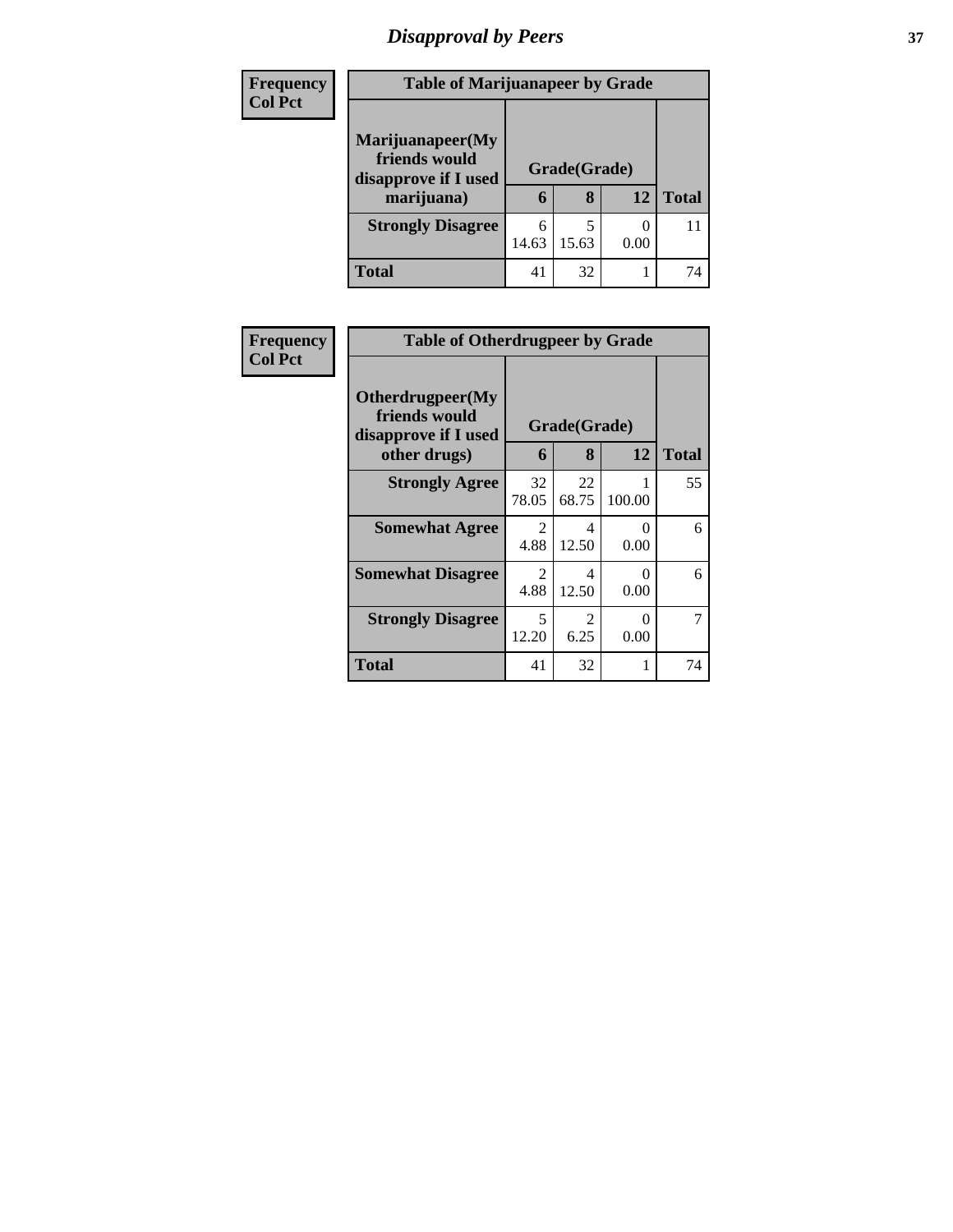| Frequency      | <b>Table of Alcohollocation1 by Grade</b>                     |              |             |           |              |  |  |  |
|----------------|---------------------------------------------------------------|--------------|-------------|-----------|--------------|--|--|--|
| <b>Col Pct</b> | <b>Alcohollocation1(Places</b><br><b>Friends Use Alcohol)</b> | Grade(Grade) |             |           |              |  |  |  |
|                |                                                               | $\mathbf b$  | 8           | 12        | <b>Total</b> |  |  |  |
|                |                                                               | 9.76         | 11<br>34.38 | 0<br>0.00 | 15           |  |  |  |
|                | Do Not Use                                                    | 37<br>90.24  | 21<br>65.63 | 100.00    | 59           |  |  |  |
|                | <b>Total</b>                                                  | 41           | 32          |           | 74           |  |  |  |

| <b>Frequency</b> | <b>Table of Alcohollocation2 by Grade</b>                     |              |             |        |              |  |  |
|------------------|---------------------------------------------------------------|--------------|-------------|--------|--------------|--|--|
| <b>Col Pct</b>   | <b>Alcohollocation2(Places</b><br><b>Friends Use Alcohol)</b> | Grade(Grade) |             |        |              |  |  |
|                  |                                                               | 6            | 8           | 12     | <b>Total</b> |  |  |
|                  |                                                               | 38<br>92.68  | 22<br>68.75 | 100.00 | 61           |  |  |
|                  | Home                                                          | 3<br>7.32    | 10<br>31.25 | 0.00   | 13           |  |  |
|                  | <b>Total</b>                                                  | 41           | 32          |        | 74           |  |  |

| <b>Frequency</b> | <b>Table of Alcohollocation3 by Grade</b>                     |              |              |        |              |  |  |  |
|------------------|---------------------------------------------------------------|--------------|--------------|--------|--------------|--|--|--|
| <b>Col Pct</b>   | <b>Alcohollocation3(Places</b><br><b>Friends Use Alcohol)</b> | Grade(Grade) |              |        |              |  |  |  |
|                  |                                                               | h            | 8            | 12     | <b>Total</b> |  |  |  |
|                  |                                                               | 41<br>100.00 | 32<br>100.00 | 100.00 | 74           |  |  |  |
|                  | <b>Total</b>                                                  | 41           | 32           |        | 74           |  |  |  |

| Frequency      | <b>Table of Alcohollocation4 by Grade</b> |              |                        |        |               |  |  |
|----------------|-------------------------------------------|--------------|------------------------|--------|---------------|--|--|
| <b>Col Pct</b> | <b>Alcohollocation4(Places</b>            | Grade(Grade) |                        |        |               |  |  |
|                | <b>Friends Use Alcohol)</b>               | 6            | 8                      | 12     | Total         |  |  |
|                |                                           | 41<br>100.00 | 30<br>93.75            | 100.00 | 72            |  |  |
|                | Car                                       | 0.00         | $\mathfrak{D}$<br>6.25 | 0.00   | $\mathcal{D}$ |  |  |
|                | <b>Total</b>                              | 41           | 32                     |        | 74            |  |  |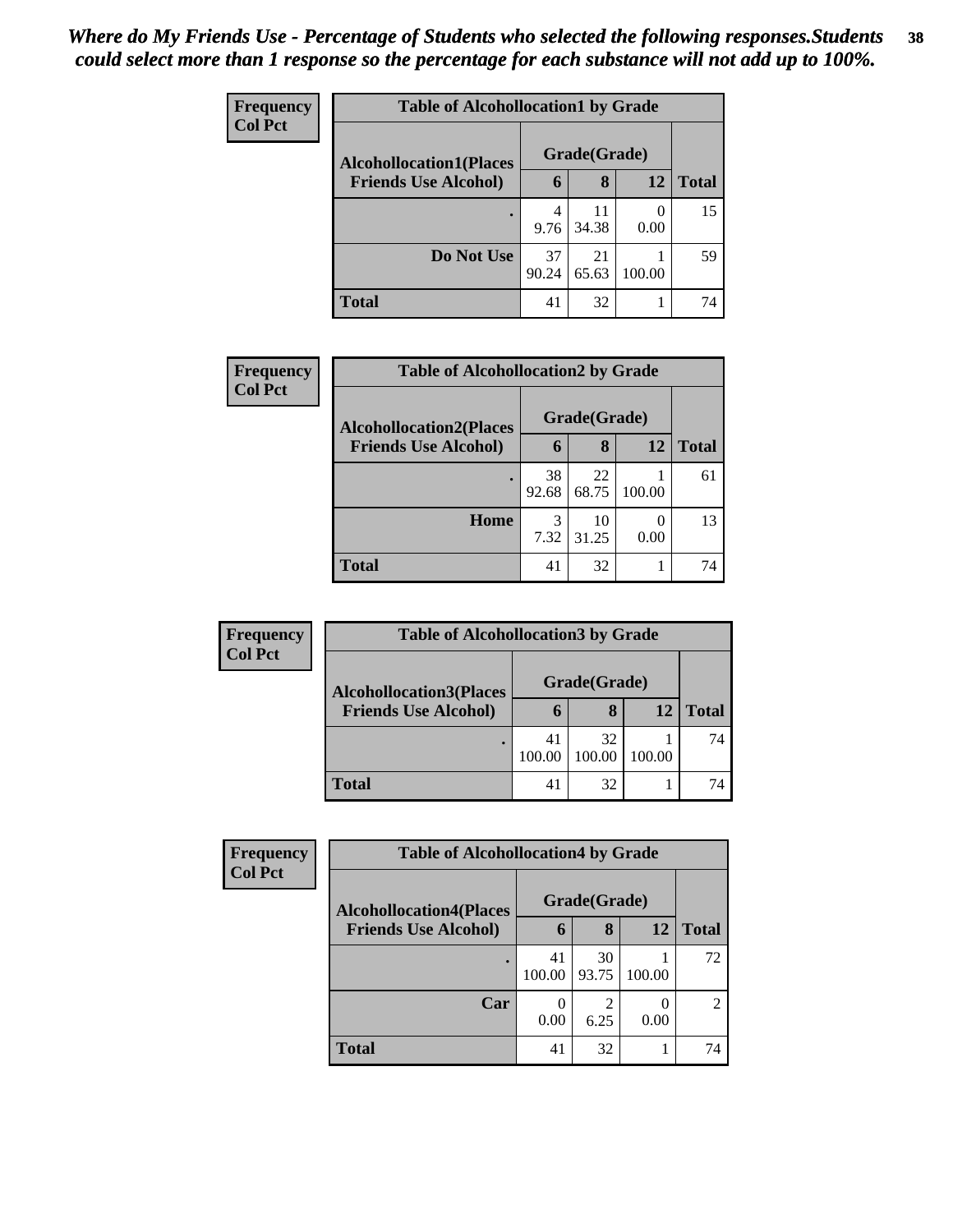| <b>Frequency</b><br><b>Col Pct</b> | <b>Table of Alcohollocation5 by Grade</b> |              |             |        |              |  |
|------------------------------------|-------------------------------------------|--------------|-------------|--------|--------------|--|
|                                    | <b>Alcohollocation5(Places</b>            | Grade(Grade) |             |        |              |  |
|                                    | <b>Friends Use Alcohol)</b>               | 6            | 8           | 12     | <b>Total</b> |  |
|                                    |                                           | 40<br>97.56  | 28<br>87.50 | 100.00 | 69           |  |
|                                    | <b>Friend's House</b>                     | 2.44         | 12.50       | 0.00   | 5            |  |
|                                    | <b>Total</b>                              | 41           | 32          |        | 74           |  |

| <b>Frequency</b> | <b>Table of Alcohollocation6 by Grade</b>                     |              |       |        |              |
|------------------|---------------------------------------------------------------|--------------|-------|--------|--------------|
| <b>Col Pct</b>   | <b>Alcohollocation6(Places</b><br><b>Friends Use Alcohol)</b> | Grade(Grade) |       |        |              |
|                  |                                                               | 6            | 8     | 12     | <b>Total</b> |
|                  |                                                               | 40           | 28    |        | 69           |
|                  |                                                               | 97.56        | 87.50 | 100.00 |              |
|                  | <b>Other</b>                                                  |              |       |        |              |
|                  |                                                               | 2.44         | 12.50 | 0.00   |              |
|                  | <b>Total</b>                                                  | 41           | 32    |        | 74           |

| <b>Frequency</b> | <b>Table of Tobaccolocation1 by Grade</b>                     |             |              |        |              |  |  |  |
|------------------|---------------------------------------------------------------|-------------|--------------|--------|--------------|--|--|--|
| <b>Col Pct</b>   | <b>Tobaccolocation1(Places</b><br><b>Friends Use Tobacco)</b> |             | Grade(Grade) |        |              |  |  |  |
|                  |                                                               | 6           | 8            | 12     | <b>Total</b> |  |  |  |
|                  |                                                               | 4<br>9.76   | 6<br>18.75   | 0.00   | 10           |  |  |  |
|                  | Do Not Use                                                    | 37<br>90.24 | 26<br>81.25  | 100.00 | 64           |  |  |  |
|                  | <b>Total</b>                                                  | 41          | 32           |        | 74           |  |  |  |

| <b>Frequency</b> | <b>Table of Tobaccolocation2 by Grade</b> |              |             |        |              |  |  |
|------------------|-------------------------------------------|--------------|-------------|--------|--------------|--|--|
| <b>Col Pct</b>   | <b>Tobaccolocation2(Places</b>            | Grade(Grade) |             |        |              |  |  |
|                  | <b>Friends Use Tobacco)</b>               | 6            | 8           | 12     | <b>Total</b> |  |  |
|                  |                                           | 39<br>95.12  | 29<br>90.63 | 100.00 | 69           |  |  |
|                  | Home                                      | っ<br>4.88    | 3<br>9.38   | 0.00   |              |  |  |
|                  | Total                                     | 41           | 32          |        | 74           |  |  |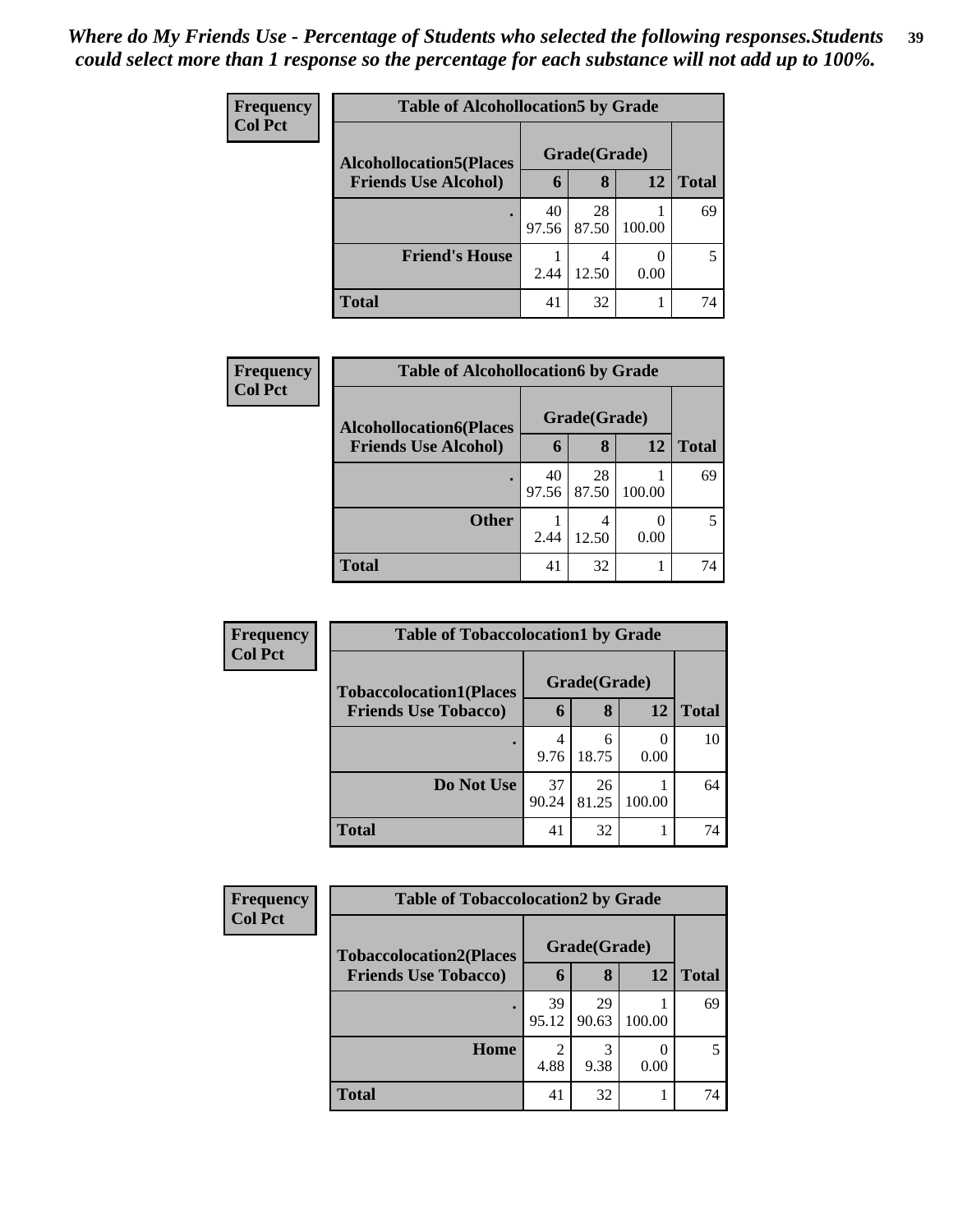| Frequency<br><b>Col Pct</b> | <b>Table of Tobaccolocation3 by Grade</b>                     |              |              |        |              |  |
|-----------------------------|---------------------------------------------------------------|--------------|--------------|--------|--------------|--|
|                             | <b>Tobaccolocation3(Places</b><br><b>Friends Use Tobacco)</b> | Grade(Grade) |              |        |              |  |
|                             |                                                               |              |              | 12     | <b>Total</b> |  |
|                             |                                                               | 41<br>100.00 | 32<br>100.00 | 100.00 | 74           |  |
|                             | <b>Total</b>                                                  | 41           | 32           |        |              |  |

| <b>Frequency</b> | <b>Table of Tobaccolocation4 by Grade</b>                     |              |              |        |              |
|------------------|---------------------------------------------------------------|--------------|--------------|--------|--------------|
| <b>Col Pct</b>   | <b>Tobaccolocation4(Places</b><br><b>Friends Use Tobacco)</b> | Grade(Grade) |              |        |              |
|                  |                                                               | $\mathbf b$  | 8            | 12     | <b>Total</b> |
|                  |                                                               | 40<br>97.56  | 32<br>100.00 | 100.00 | 73           |
|                  | Car                                                           | 2.44         | 0.00         | 0.00   |              |
|                  | <b>Total</b>                                                  | 41           | 32           |        | 74           |

| <b>Frequency</b>            | <b>Table of Tobaccolocation5 by Grade</b> |             |              |              |    |  |  |
|-----------------------------|-------------------------------------------|-------------|--------------|--------------|----|--|--|
| <b>Col Pct</b>              | <b>Tobaccolocation5(Places</b>            |             | Grade(Grade) |              |    |  |  |
| <b>Friends Use Tobacco)</b> | 6                                         | 8           | 12           | <b>Total</b> |    |  |  |
|                             |                                           | 38<br>92.68 | 30<br>93.75  | 100.00       | 69 |  |  |
|                             | <b>Friend's House</b>                     | 3<br>7.32   | 2<br>6.25    | 0.00         |    |  |  |
|                             | <b>Total</b>                              | 41          | 32           |              | 74 |  |  |

| Frequency      | <b>Table of Tobaccolocation6 by Grade</b> |              |             |        |              |  |  |
|----------------|-------------------------------------------|--------------|-------------|--------|--------------|--|--|
| <b>Col Pct</b> | <b>Tobaccolocation6(Places</b>            | Grade(Grade) |             |        |              |  |  |
|                | <b>Friends Use Tobacco)</b>               | 6            | 8           | 12     | <b>Total</b> |  |  |
|                |                                           | 41<br>100.00 | 28<br>87.50 | 100.00 | 70           |  |  |
|                | <b>Other</b>                              | 0.00         | 12.50       | 0.00   |              |  |  |
|                | Total                                     | 41           | 32          |        | 74           |  |  |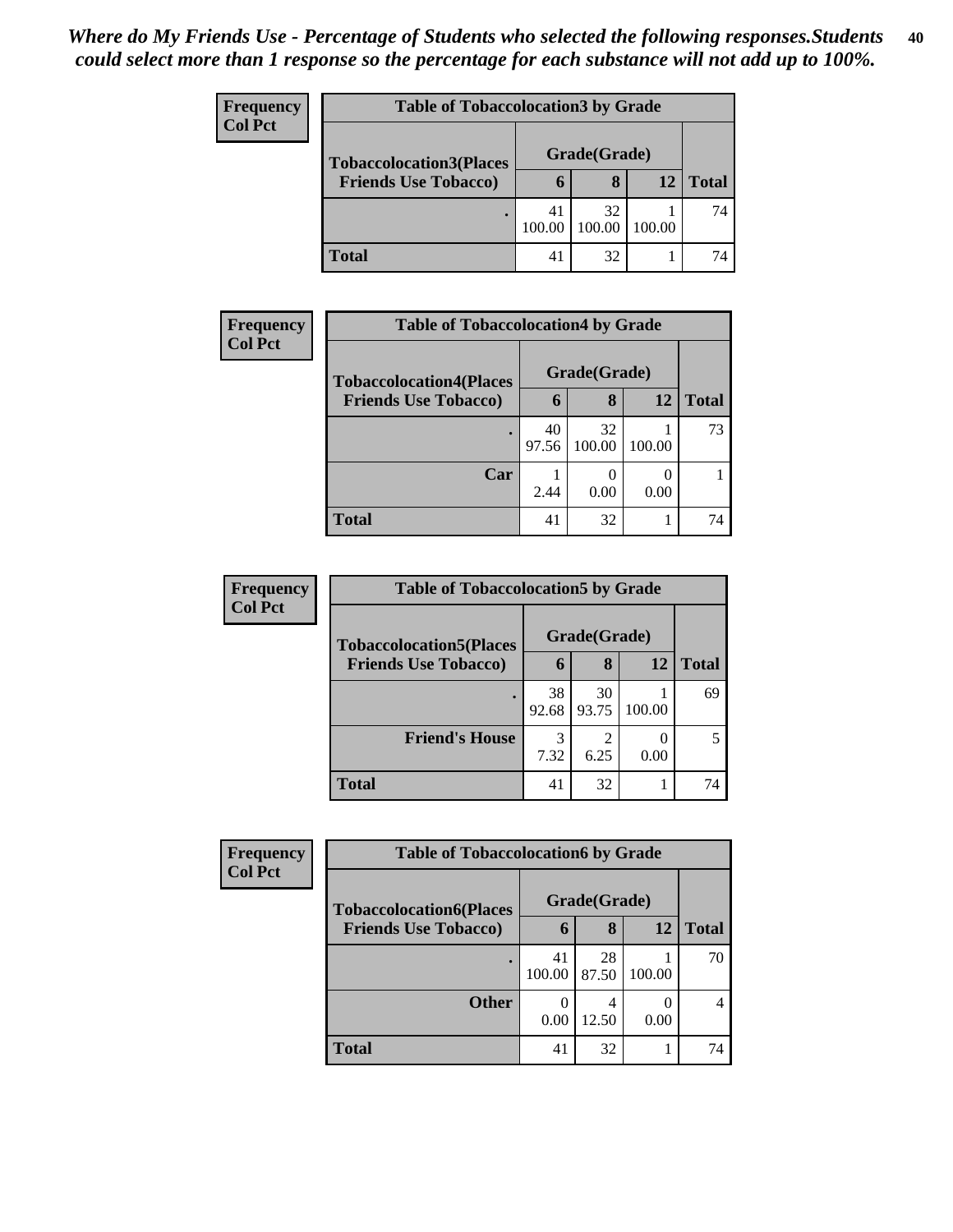| <b>Frequency</b> | <b>Table of Marijuanalocation1 by Grade</b>                        |              |             |        |              |  |  |
|------------------|--------------------------------------------------------------------|--------------|-------------|--------|--------------|--|--|
| <b>Col Pct</b>   | <b>Marijuanalocation1(Places</b><br><b>Friends Use Marijuana</b> ) | Grade(Grade) |             |        |              |  |  |
|                  |                                                                    | 6            | 8           | 12     | <b>Total</b> |  |  |
|                  |                                                                    | 2.44         | 6<br>18.75  | 0.00   |              |  |  |
|                  | Do Not Use                                                         | 40<br>97.56  | 26<br>81.25 | 100.00 | 67           |  |  |
|                  | Total                                                              | 41           | 32          |        | 74           |  |  |

| <b>Frequency</b> | <b>Table of Marijuanalocation2 by Grade</b>                        |              |              |        |              |  |  |  |
|------------------|--------------------------------------------------------------------|--------------|--------------|--------|--------------|--|--|--|
| <b>Col Pct</b>   | <b>Marijuanalocation2(Places</b><br><b>Friends Use Marijuana</b> ) |              | Grade(Grade) |        |              |  |  |  |
|                  |                                                                    | 6            | 8            | 12     | <b>Total</b> |  |  |  |
|                  |                                                                    | 41<br>100.00 | 29<br>90.63  | 100.00 | 71           |  |  |  |
|                  | Home                                                               | 0.00         | 9.38         | 0.00   |              |  |  |  |
|                  | <b>Total</b>                                                       | 41           | 32           |        | 74           |  |  |  |

| <b>Frequency</b> | <b>Table of Marijuanalocation3 by Grade</b> |              |                        |        |                |  |  |  |
|------------------|---------------------------------------------|--------------|------------------------|--------|----------------|--|--|--|
| <b>Col Pct</b>   | <b>Marijuanalocation3(Places</b>            |              | Grade(Grade)           |        |                |  |  |  |
|                  | <b>Friends Use Marijuana</b> )              | 6            | 8                      | 12     | Total          |  |  |  |
|                  |                                             | 41<br>100.00 | 30<br>93.75            | 100.00 | 72             |  |  |  |
|                  | <b>School</b>                               | 0.00         | $\overline{c}$<br>6.25 | 0.00   | $\mathfrak{D}$ |  |  |  |
|                  | <b>Total</b>                                | 41           | 32                     |        | 74             |  |  |  |

| <b>Frequency</b> | <b>Table of Marijuanalocation4 by Grade</b> |              |              |        |               |  |  |
|------------------|---------------------------------------------|--------------|--------------|--------|---------------|--|--|
| <b>Col Pct</b>   | <b>Marijuanalocation4(Places</b>            |              | Grade(Grade) |        |               |  |  |
|                  | <b>Friends Use Marijuana</b> )              | h            | 8            | 12     | <b>Total</b>  |  |  |
|                  |                                             | 41<br>100.00 | 29<br>90.63  | 100.00 | 71            |  |  |
|                  | Car                                         | 0.00         | 3<br>9.38    | 0.00   | $\mathcal{R}$ |  |  |
|                  | <b>Total</b>                                | 41           | 32           |        | 74            |  |  |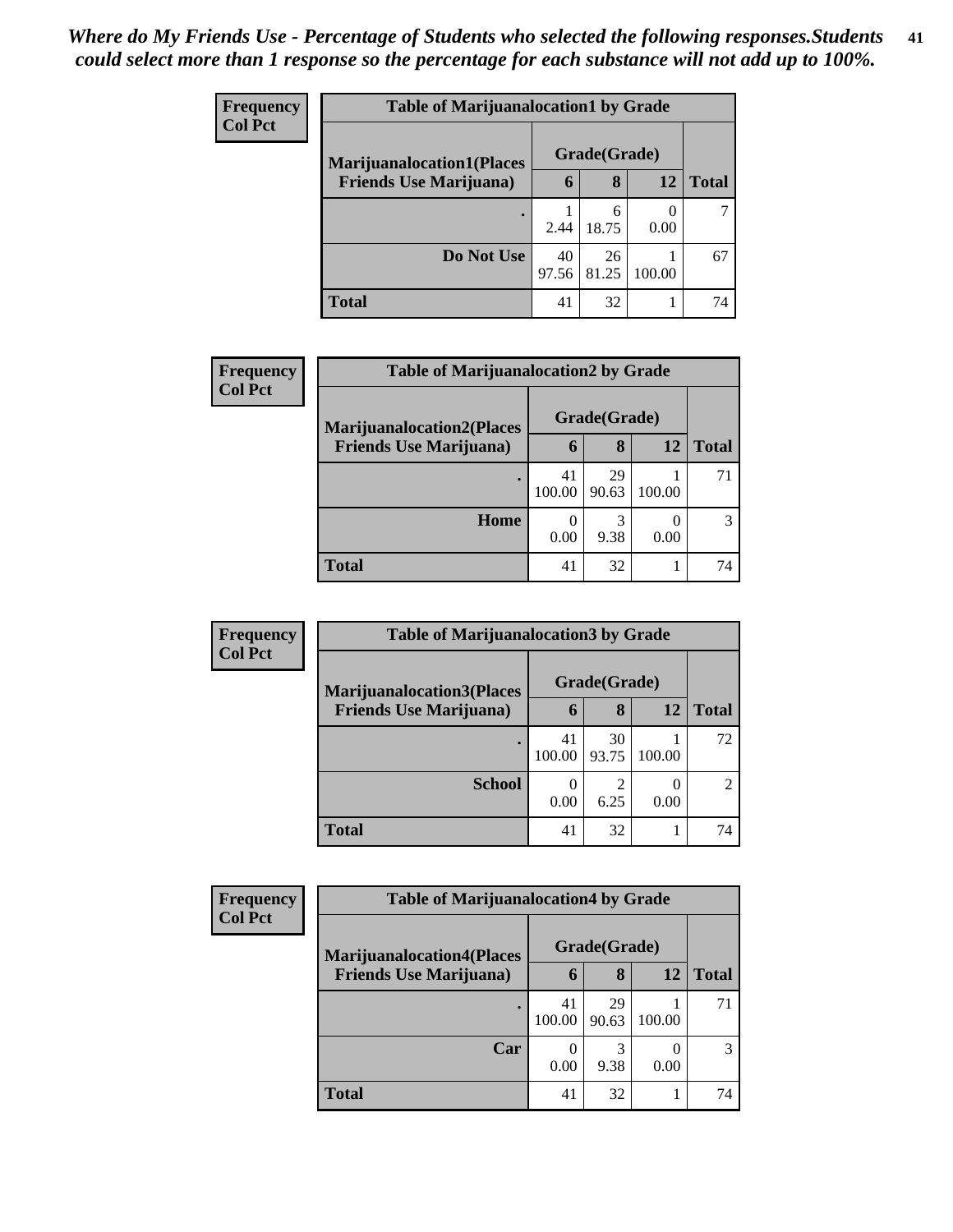| <b>Frequency</b> | <b>Table of Marijuanalocation5 by Grade</b>                         |             |              |        |       |  |  |  |
|------------------|---------------------------------------------------------------------|-------------|--------------|--------|-------|--|--|--|
| <b>Col Pct</b>   | <b>Marijuanalocation5</b> (Places<br><b>Friends Use Marijuana</b> ) |             | Grade(Grade) |        |       |  |  |  |
|                  |                                                                     | 6           | 8            | 12     | Total |  |  |  |
|                  |                                                                     | 40<br>97.56 | 27<br>84.38  | 100.00 | 68    |  |  |  |
|                  | <b>Friend's House</b>                                               | 2.44        | 5<br>15.63   | 0.00   |       |  |  |  |
|                  | <b>Total</b>                                                        | 41          | 32           |        | 74    |  |  |  |

| <b>Frequency</b> | <b>Table of Marijuanalocation6 by Grade</b> |             |              |        |              |  |  |  |
|------------------|---------------------------------------------|-------------|--------------|--------|--------------|--|--|--|
| <b>Col Pct</b>   | <b>Marijuanalocation6(Places</b>            |             | Grade(Grade) |        |              |  |  |  |
|                  | <b>Friends Use Marijuana</b> )              | 6           | 8            | 12     | <b>Total</b> |  |  |  |
|                  |                                             | 40<br>97.56 | 27<br>84.38  | 100.00 | 68           |  |  |  |
|                  | <b>Other</b>                                | 2.44        | 15.63        | 0.00   | 6            |  |  |  |
|                  | <b>Total</b>                                | 41          | 32           |        | 74           |  |  |  |

| <b>Frequency</b> | <b>Table of Otherdruglocation1 by Grade</b>                          |             |              |        |              |
|------------------|----------------------------------------------------------------------|-------------|--------------|--------|--------------|
| <b>Col Pct</b>   | <b>Otherdruglocation1(Places</b><br><b>Friends Use Other Illegal</b> |             | Grade(Grade) |        |              |
|                  | Drugs)                                                               | $\mathbf 6$ | 8            | 12     | <b>Total</b> |
|                  |                                                                      | 4.88        | 4<br>12.50   | 0.00   | 6            |
|                  | Do Not Use                                                           | 39<br>95.12 | 28<br>87.50  | 100.00 | 68           |
|                  | <b>Total</b>                                                         | 41          | 32           |        | 74           |

| Frequency      | <b>Table of Otherdruglocation2 by Grade</b>                           |              |             |        |                |  |
|----------------|-----------------------------------------------------------------------|--------------|-------------|--------|----------------|--|
| <b>Col Pct</b> | <b>Otherdruglocation2(Places)</b><br><b>Friends Use Other Illegal</b> | Grade(Grade) |             |        |                |  |
|                | Drugs)                                                                | 6            | 8           | 12     | <b>Total</b>   |  |
|                |                                                                       | 41<br>100.00 | 30<br>93.75 | 100.00 | 72             |  |
|                | Home                                                                  | 0<br>0.00    | 6.25        | 0.00   | $\mathfrak{D}$ |  |
|                | <b>Total</b>                                                          | 41           | 32          |        | 74             |  |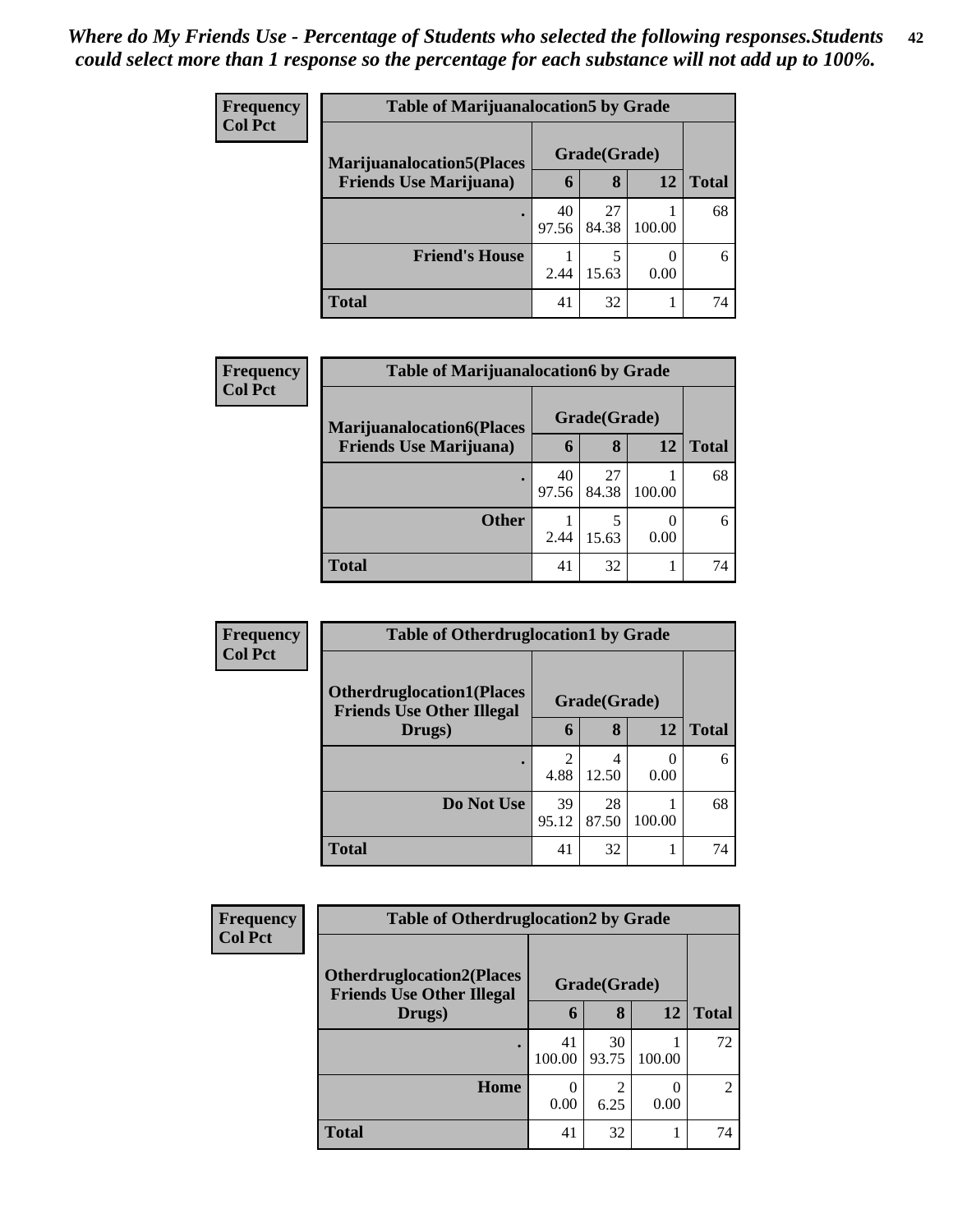| <b>Frequency</b> | <b>Table of Otherdruglocation 3 by Grade</b>                         |              |              |        |              |  |  |  |
|------------------|----------------------------------------------------------------------|--------------|--------------|--------|--------------|--|--|--|
| <b>Col Pct</b>   | <b>Otherdruglocation3(Places</b><br><b>Friends Use Other Illegal</b> |              | Grade(Grade) |        |              |  |  |  |
|                  | Drugs)                                                               | 6            | 8            | 12     | <b>Total</b> |  |  |  |
|                  |                                                                      | 41<br>100.00 | 32<br>100.00 | 100.00 | 74           |  |  |  |
|                  | Total                                                                | 41           | 32           |        | 74           |  |  |  |

| <b>Frequency</b> |                                                                                | <b>Table of Otherdruglocation4 by Grade</b> |              |        |              |  |  |  |
|------------------|--------------------------------------------------------------------------------|---------------------------------------------|--------------|--------|--------------|--|--|--|
| <b>Col Pct</b>   | <b>Otherdruglocation4(Places</b><br><b>Friends Use Other Illegal</b><br>Drugs) | Grade(Grade)                                |              |        |              |  |  |  |
|                  |                                                                                | 6                                           | 8            | 12     | <b>Total</b> |  |  |  |
|                  |                                                                                | 41<br>100.00                                | 32<br>100.00 | 100.00 | 74           |  |  |  |
|                  | <b>Total</b>                                                                   | 41                                          | 32           |        | 74           |  |  |  |

| <b>Frequency</b> | <b>Table of Otherdruglocation5 by Grade</b>                           |              |             |        |              |  |
|------------------|-----------------------------------------------------------------------|--------------|-------------|--------|--------------|--|
| <b>Col Pct</b>   | <b>Otherdruglocation5(Places)</b><br><b>Friends Use Other Illegal</b> | Grade(Grade) |             |        |              |  |
|                  | Drugs)                                                                | 6            | 8           | 12     | <b>Total</b> |  |
|                  |                                                                       | 40<br>97.56  | 30<br>93.75 | 100.00 | 71           |  |
|                  | <b>Friend's House</b>                                                 | 2.44         | 6.25        | 0.00   |              |  |
|                  | <b>Total</b>                                                          | 41           | 32          |        | 74           |  |

| Frequency      | <b>Table of Otherdruglocation6 by Grade</b>                          |                        |             |        |              |
|----------------|----------------------------------------------------------------------|------------------------|-------------|--------|--------------|
| <b>Col Pct</b> | <b>Otherdruglocation6(Places</b><br><b>Friends Use Other Illegal</b> | Grade(Grade)           |             |        |              |
|                | Drugs)                                                               | 6                      | 8           | 12     | <b>Total</b> |
|                |                                                                      | 39<br>95.12            | 29<br>90.63 | 100.00 | 69           |
|                | <b>Other</b>                                                         | $\overline{c}$<br>4.88 | 3<br>9.38   | 0.00   |              |
|                | <b>Total</b>                                                         | 41                     | 32          |        | 74           |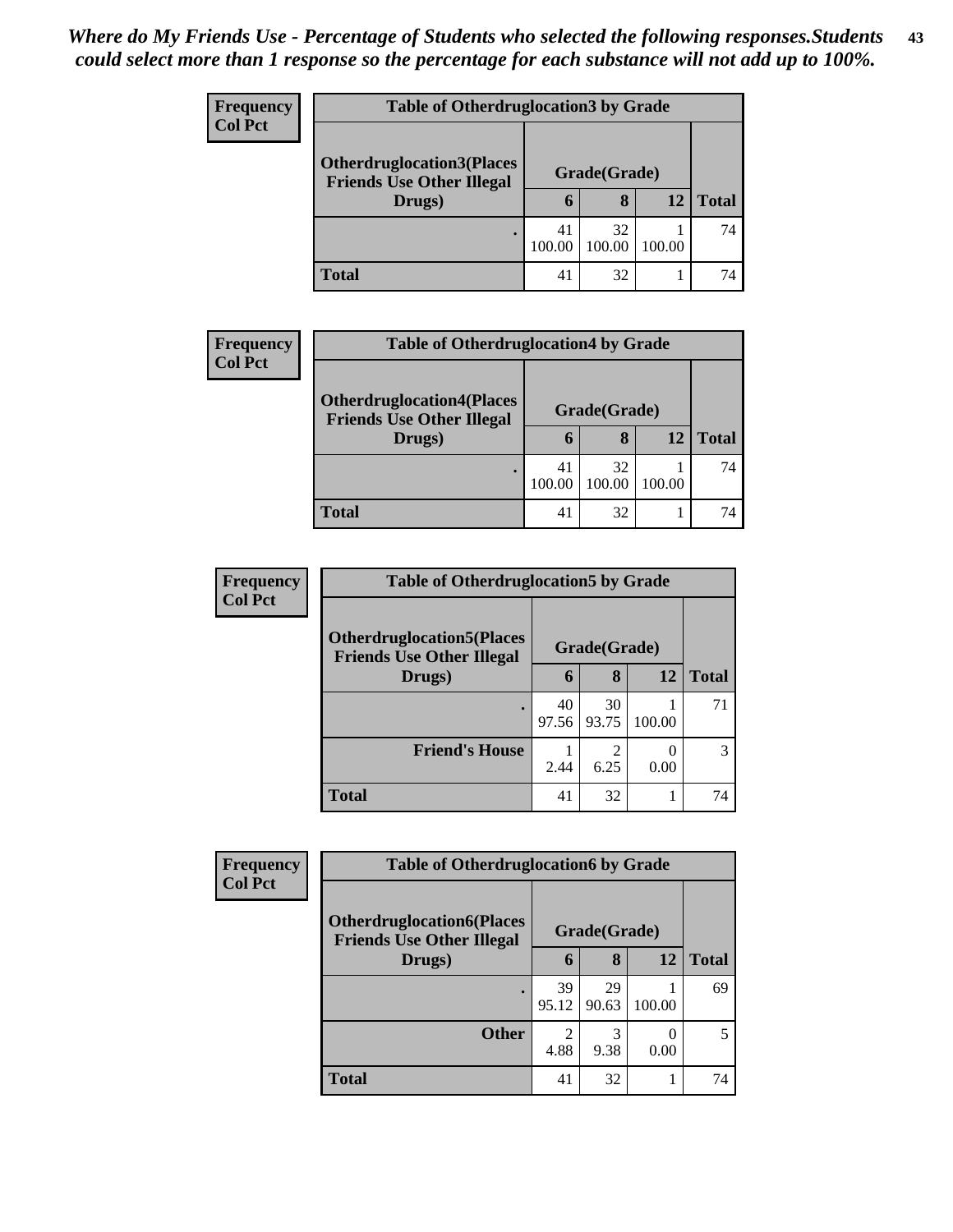| Frequency<br><b>Col Pct</b> | <b>Table of Alcoholtime1 by Grade</b>           |             |              |                       |              |  |
|-----------------------------|-------------------------------------------------|-------------|--------------|-----------------------|--------------|--|
|                             | <b>Alcoholtime1(Times</b><br><b>Friends Use</b> |             | Grade(Grade) |                       |              |  |
|                             | <b>Alcohol</b> )                                | 6           | 8            | 12                    | <b>Total</b> |  |
|                             | ٠                                               | 4<br>9.76   | 8<br>25.00   | $\mathcal{L}$<br>0.00 | 12           |  |
|                             | Do Not Use                                      | 37<br>90.24 | 24<br>75.00  | 100.00                | 62           |  |
|                             | <b>Total</b>                                    | 41          | 32           |                       | 74           |  |

| <b>Frequency</b> | <b>Table of Alcoholtime2 by Grade</b>           |             |              |        |              |
|------------------|-------------------------------------------------|-------------|--------------|--------|--------------|
| <b>Col Pct</b>   | <b>Alcoholtime2(Times</b><br><b>Friends Use</b> |             | Grade(Grade) |        |              |
|                  | Alcohol)                                        | 6           | 8            | 12     | <b>Total</b> |
|                  |                                                 | 40<br>97.56 | 32<br>100.00 | 100.00 | 73           |
|                  | <b>On Way to School</b>                         | 2.44        | 0.00         | 0.00   |              |
|                  | <b>Total</b>                                    | 41          | 32           |        | 74           |

| Frequency      | <b>Table of Alcoholtime3 by Grade</b>           |              |              |        |              |  |  |  |
|----------------|-------------------------------------------------|--------------|--------------|--------|--------------|--|--|--|
| <b>Col Pct</b> | <b>Alcoholtime3(Times</b><br><b>Friends Use</b> | Grade(Grade) |              |        |              |  |  |  |
|                | Alcohol)                                        |              | 8            | 12     | <b>Total</b> |  |  |  |
|                |                                                 | 41<br>100.00 | 32<br>100.00 | 100.00 | 74           |  |  |  |
|                | <b>Total</b>                                    | 41           | 32           |        | 74           |  |  |  |

| Frequency      | <b>Table of Alcoholtime4 by Grade</b>           |              |              |        |              |  |  |  |
|----------------|-------------------------------------------------|--------------|--------------|--------|--------------|--|--|--|
| <b>Col Pct</b> | <b>Alcoholtime4(Times</b><br><b>Friends Use</b> | Grade(Grade) |              |        |              |  |  |  |
|                | Alcohol)                                        |              | 8            | 12     | <b>Total</b> |  |  |  |
|                |                                                 | 41<br>100.00 | 32<br>100.00 | 100.00 | 74           |  |  |  |
|                | <b>Total</b>                                    | 41           | 32           |        | 74           |  |  |  |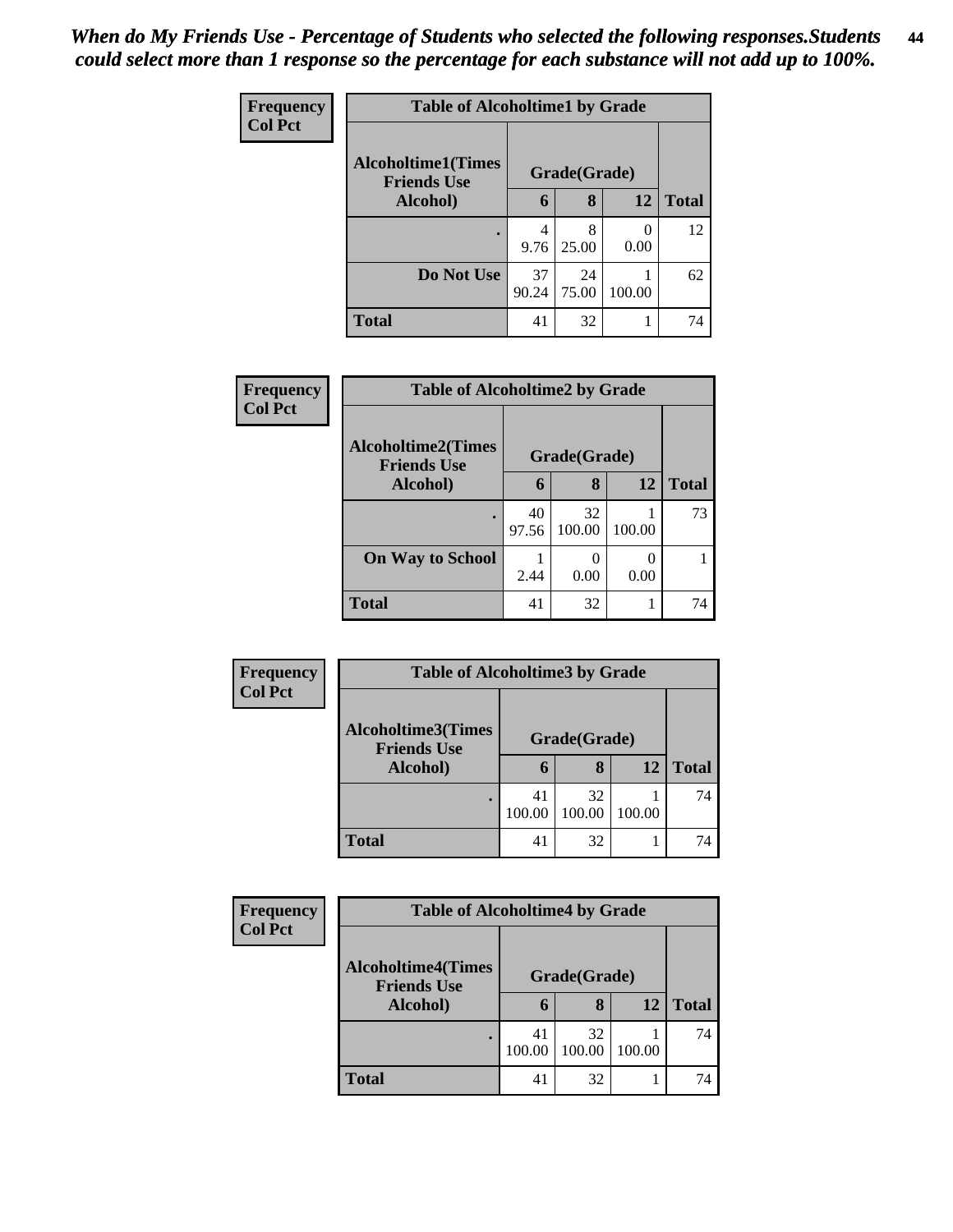| Frequency<br><b>Col Pct</b> | <b>Table of Alcoholtime5 by Grade</b>           |             |                        |        |              |  |  |
|-----------------------------|-------------------------------------------------|-------------|------------------------|--------|--------------|--|--|
|                             | <b>Alcoholtime5(Times</b><br><b>Friends Use</b> |             | Grade(Grade)           |        |              |  |  |
|                             | Alcohol)                                        | 6           | 8                      | 12     | <b>Total</b> |  |  |
|                             | ٠                                               | 40<br>97.56 | 30<br>93.75            | 100.00 | 71           |  |  |
|                             | Weeknights                                      | 2.44        | $\overline{2}$<br>6.25 | 0.00   | 3            |  |  |
|                             | <b>Total</b>                                    | 41          | 32                     |        | 74           |  |  |

| <b>Frequency</b><br><b>Col Pct</b> | <b>Table of Alcoholtime6 by Grade</b>           |             |              |        |              |  |
|------------------------------------|-------------------------------------------------|-------------|--------------|--------|--------------|--|
|                                    | <b>Alcoholtime6(Times</b><br><b>Friends Use</b> |             | Grade(Grade) |        |              |  |
|                                    | Alcohol)                                        | 6           | 8            | 12     | <b>Total</b> |  |
|                                    | $\bullet$                                       | 38<br>92.68 | 23<br>71.88  | 100.00 | 62           |  |
|                                    | Weekends                                        | 3<br>7.32   | 9<br>28.13   | 0.00   | 12           |  |
|                                    | <b>Total</b>                                    | 41          | 32           |        | 74           |  |

| Frequency      | <b>Table of Tobaccotime1 by Grade</b>           |              |             |        |              |  |
|----------------|-------------------------------------------------|--------------|-------------|--------|--------------|--|
| <b>Col Pct</b> | <b>Tobaccotime1(Times</b><br><b>Friends Use</b> | Grade(Grade) |             |        |              |  |
|                | <b>Tobacco</b> )                                | 6            | 8           | 12     | <b>Total</b> |  |
|                |                                                 | 3<br>7.32    | 3<br>9.38   | 0.00   | 6            |  |
|                | Do Not Use                                      | 38<br>92.68  | 29<br>90.63 | 100.00 | 68           |  |
|                | <b>Total</b>                                    | 41           | 32          |        | 74           |  |

| <b>Frequency</b> | <b>Table of Tobaccotime2 by Grade</b>           |              |              |        |              |  |  |
|------------------|-------------------------------------------------|--------------|--------------|--------|--------------|--|--|
| <b>Col Pct</b>   | <b>Tobaccotime2(Times</b><br><b>Friends Use</b> | Grade(Grade) |              |        |              |  |  |
|                  | Tobacco)                                        | 6            | 8            | 12     | <b>Total</b> |  |  |
|                  |                                                 | 41<br>100.00 | 32<br>100.00 | 100.00 | 74           |  |  |
|                  | <b>Total</b>                                    | 41           | 32           |        | 74           |  |  |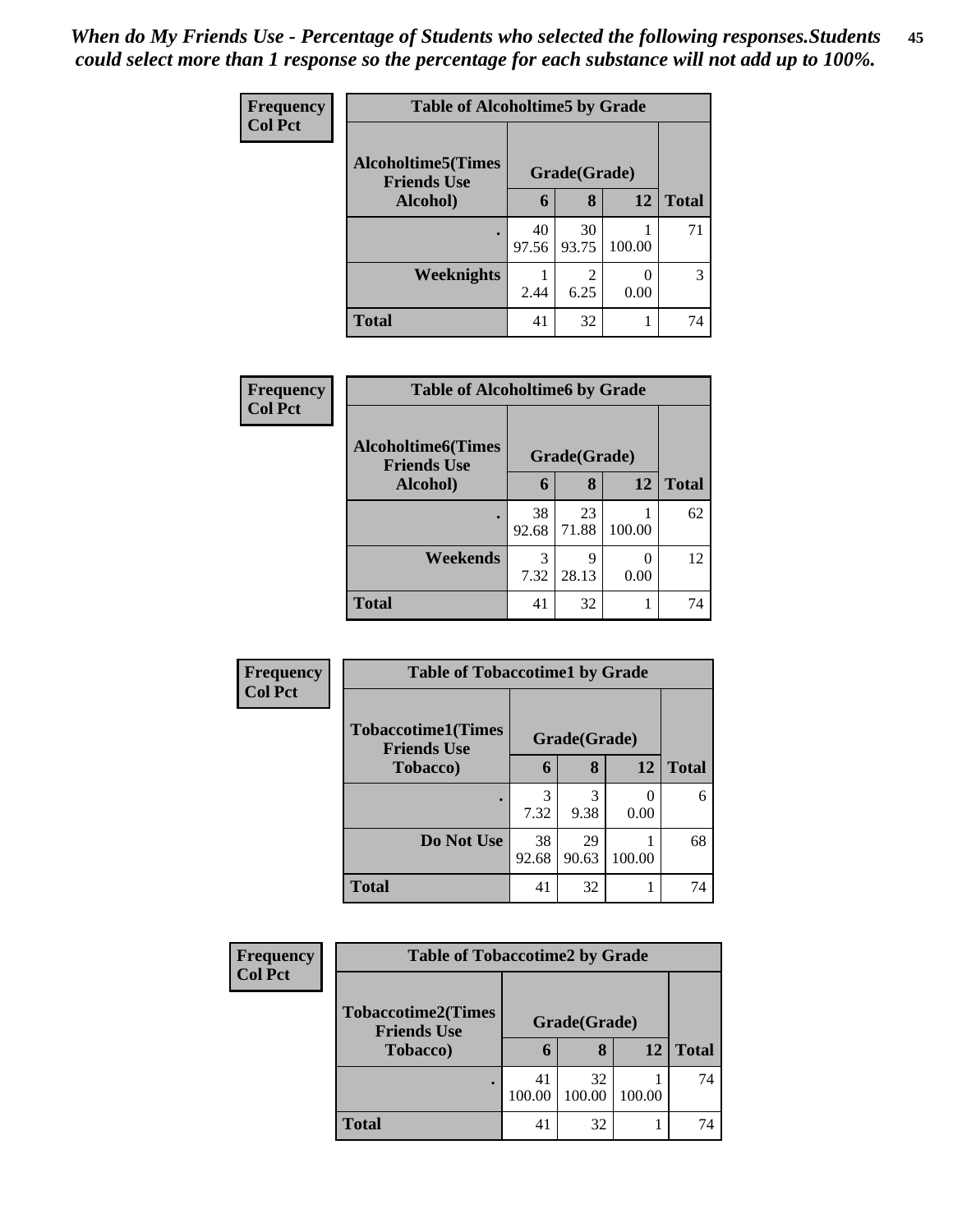| <b>Frequency</b> | <b>Table of Tobaccotime3 by Grade</b>           |              |              |        |              |  |  |  |
|------------------|-------------------------------------------------|--------------|--------------|--------|--------------|--|--|--|
| <b>Col Pct</b>   | <b>Tobaccotime3(Times</b><br><b>Friends Use</b> |              | Grade(Grade) |        |              |  |  |  |
|                  | Tobacco)                                        | 6            | 8            | 12     | <b>Total</b> |  |  |  |
|                  |                                                 | 41<br>100.00 | 32<br>100.00 | 100.00 | 74           |  |  |  |
|                  | <b>Total</b>                                    | 41           | 32           |        | 74           |  |  |  |

| <b>Frequency</b> | <b>Table of Tobaccotime4 by Grade</b>                       |              |              |        |              |  |
|------------------|-------------------------------------------------------------|--------------|--------------|--------|--------------|--|
| <b>Col Pct</b>   | <b>Tobaccotime4(Times</b><br><b>Friends Use</b><br>Tobacco) | Grade(Grade) |              |        |              |  |
|                  |                                                             | 6            | 8            | 12     | <b>Total</b> |  |
|                  |                                                             | 41<br>100.00 | 32<br>100.00 | 100.00 | 74           |  |
|                  | <b>Total</b>                                                | 41           | 32           |        | 74           |  |

| <b>Frequency</b> | <b>Table of Tobaccotime5 by Grade</b>            |              |             |        |              |  |
|------------------|--------------------------------------------------|--------------|-------------|--------|--------------|--|
| <b>Col Pct</b>   | <b>Tobaccotime5</b> (Times<br><b>Friends Use</b> | Grade(Grade) |             |        |              |  |
|                  | Tobacco)                                         | 6            | 8           | 12     | <b>Total</b> |  |
|                  |                                                  | 40<br>97.56  | 30<br>93.75 | 100.00 | 71           |  |
|                  | <b>Weeknights</b>                                | 2.44         | 2<br>6.25   | 0.00   | 3            |  |
|                  | <b>Total</b>                                     | 41           | 32          |        | 74           |  |

| Frequency      | <b>Table of Tobaccotime6 by Grade</b>           |              |             |        |              |  |
|----------------|-------------------------------------------------|--------------|-------------|--------|--------------|--|
| <b>Col Pct</b> | <b>Tobaccotime6(Times</b><br><b>Friends Use</b> | Grade(Grade) |             |        |              |  |
|                | <b>Tobacco</b> )                                | 6            | 8           | 12     | <b>Total</b> |  |
|                |                                                 | 38<br>92.68  | 29<br>90.63 | 100.00 | 68           |  |
|                | Weekends                                        | 3<br>7.32    | 9.38        | 0.00   | 6            |  |
|                | <b>Total</b>                                    | 41           | 32          |        | 74           |  |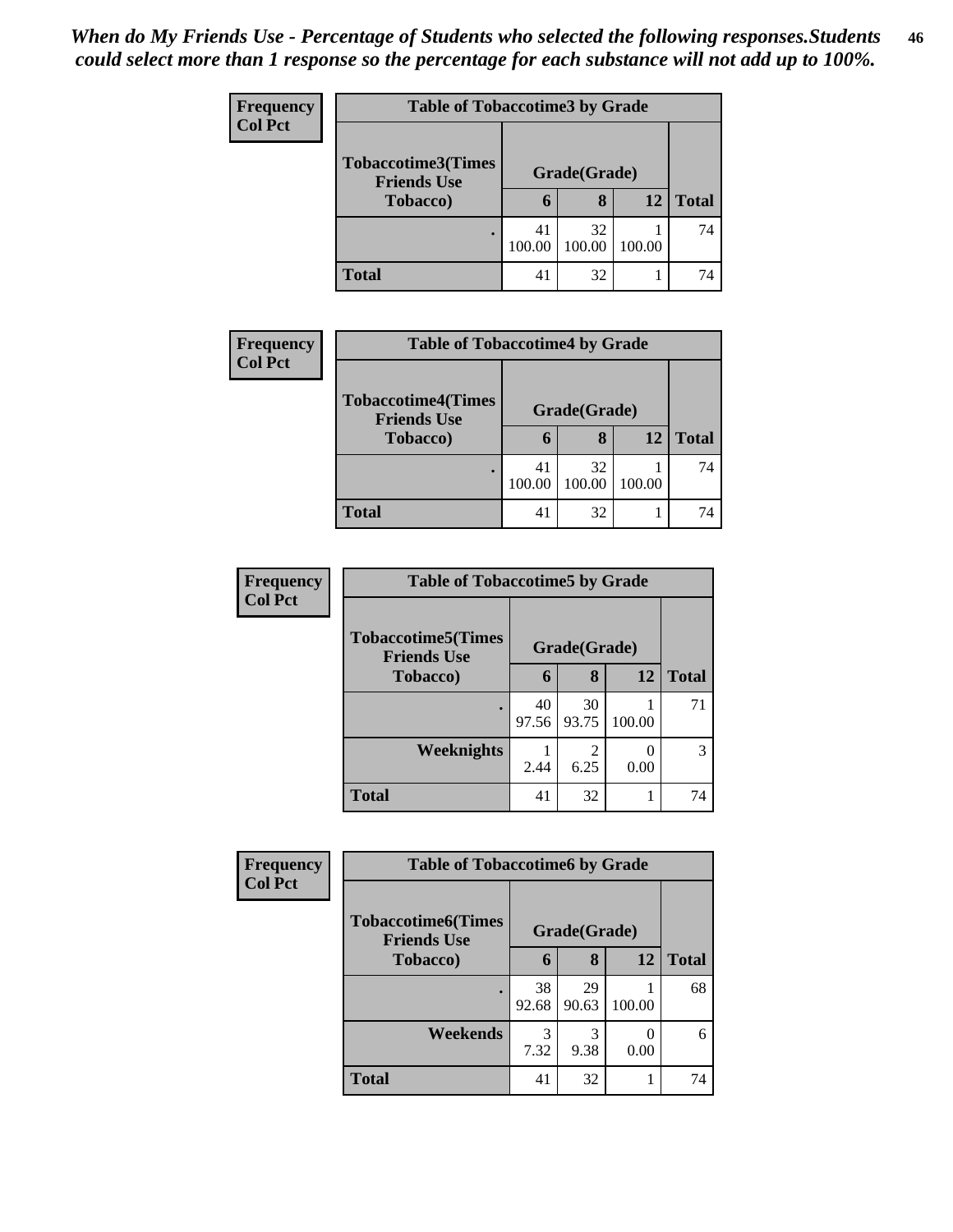| Frequency      | <b>Table of Marijuanatime1 by Grade</b>           |                                                                                                                                                                         |              |           |              |  |
|----------------|---------------------------------------------------|-------------------------------------------------------------------------------------------------------------------------------------------------------------------------|--------------|-----------|--------------|--|
| <b>Col Pct</b> | <b>Marijuanatime1(Times</b><br><b>Friends Use</b> |                                                                                                                                                                         | Grade(Grade) |           |              |  |
|                | Marijuana)                                        | 6                                                                                                                                                                       | 8            | <b>12</b> | <b>Total</b> |  |
|                |                                                   | $\mathcal{D}_{\mathcal{A}}^{\mathcal{A}}(\mathcal{A})=\mathcal{D}_{\mathcal{A}}^{\mathcal{A}}(\mathcal{A})\mathcal{D}_{\mathcal{A}}^{\mathcal{A}}(\mathcal{A})$<br>4.88 | 4<br>12.50   | 0.00      | 6            |  |
|                | Do Not Use                                        | 39<br>95.12                                                                                                                                                             | 28<br>87.50  | 100.00    | 68           |  |
|                | <b>Total</b>                                      | 41                                                                                                                                                                      | 32           |           | 74           |  |

| <b>Frequency</b> |                                                   | <b>Table of Marijuanatime2 by Grade</b> |              |        |              |  |
|------------------|---------------------------------------------------|-----------------------------------------|--------------|--------|--------------|--|
| <b>Col Pct</b>   | <b>Marijuanatime2(Times</b><br><b>Friends Use</b> |                                         | Grade(Grade) |        |              |  |
|                  | Marijuana)                                        | 6                                       | 8            | 12     | <b>Total</b> |  |
|                  |                                                   | 41<br>100.00                            | 31<br>96.88  | 100.00 | 73           |  |
|                  | <b>On Way to School</b>                           | 0<br>0.00                               | 3.13         | 0.00   |              |  |
|                  | <b>Total</b>                                      | 41                                      | 32           |        | 74           |  |

| <b>Frequency</b> | <b>Table of Marijuanatime3 by Grade</b>    |             |              |        |                |  |
|------------------|--------------------------------------------|-------------|--------------|--------|----------------|--|
| <b>Col Pct</b>   | Marijuanatime3(Times<br><b>Friends Use</b> |             | Grade(Grade) |        |                |  |
|                  | Marijuana)                                 | 6           | 8            | 12     | <b>Total</b>   |  |
|                  |                                            | 40<br>97.56 | 31<br>96.88  | 100.00 | 72             |  |
|                  | <b>During School</b>                       | 2.44        | 3.13         | 0.00   | $\mathfrak{D}$ |  |
|                  | <b>Total</b>                               | 41          | 32           |        | 74             |  |

| <b>Frequency</b>               | <b>Table of Marijuanatime4 by Grade</b> |              |              |              |    |  |
|--------------------------------|-----------------------------------------|--------------|--------------|--------------|----|--|
| <b>Col Pct</b>                 | <b>Marijuanatime4(Times</b>             |              | Grade(Grade) |              |    |  |
| <b>Friends Use Marijuana</b> ) | $\mathbf b$                             | 8            | 12           | <b>Total</b> |    |  |
|                                |                                         | 41<br>100.00 | 31<br>96.88  | 100.00       | 73 |  |
|                                | <b>On Way Home From School</b>          | 0.00         | 3.13         | 0.00         |    |  |
|                                | Total                                   | 41           | 32           |              | 74 |  |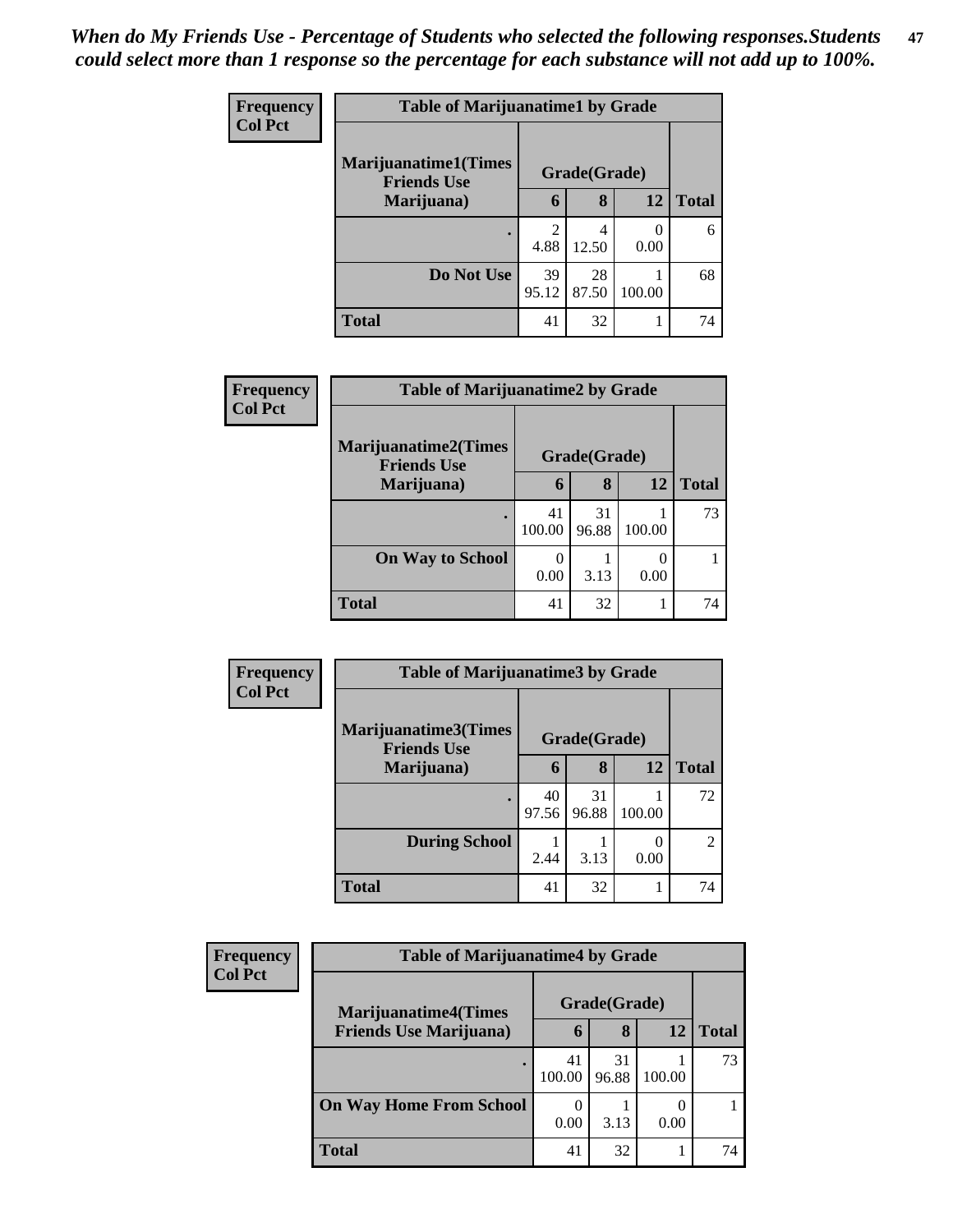| <b>Frequency</b> | <b>Table of Marijuanatime5 by Grade</b>            |              |                        |        |                |
|------------------|----------------------------------------------------|--------------|------------------------|--------|----------------|
| <b>Col Pct</b>   | <b>Marijuanatime5</b> (Times<br><b>Friends Use</b> |              | Grade(Grade)           |        |                |
|                  | Marijuana)                                         | 6            | 8                      | 12     | <b>Total</b>   |
|                  |                                                    | 41<br>100.00 | 30<br>93.75            | 100.00 | 72             |
|                  | Weeknights                                         | 0<br>0.00    | $\mathfrak{D}$<br>6.25 | 0.00   | $\mathfrak{D}$ |
|                  | <b>Total</b>                                       | 41           | 32                     |        | 74             |

| Frequency      | <b>Table of Marijuanatime6 by Grade</b>            |             |              |        |              |  |
|----------------|----------------------------------------------------|-------------|--------------|--------|--------------|--|
| <b>Col Pct</b> | <b>Marijuanatime6</b> (Times<br><b>Friends Use</b> |             | Grade(Grade) |        |              |  |
|                | Marijuana)                                         | 6           | 8            | 12     | <b>Total</b> |  |
|                |                                                    | 40<br>97.56 | 28<br>87.50  | 100.00 | 69           |  |
|                | Weekends                                           | 2.44        | 4<br>12.50   | 0.00   | 5            |  |
|                | <b>Total</b>                                       | 41          | 32           |        | 74           |  |

| Frequency      | <b>Table of Otherdrugtime1 by Grade</b>                  |             |              |        |              |  |
|----------------|----------------------------------------------------------|-------------|--------------|--------|--------------|--|
| <b>Col Pct</b> | <b>Otherdrugtime1</b> (Times<br><b>Friends Use Other</b> |             | Grade(Grade) |        |              |  |
|                | <b>Illegal Drugs</b> )                                   | 6           | 8            | 12     | <b>Total</b> |  |
|                |                                                          | 2<br>4.88   | 2<br>6.25    | 0.00   | 4            |  |
|                | Do Not Use                                               | 39<br>95.12 | 30<br>93.75  | 100.00 | 70           |  |
|                | <b>Total</b>                                             | 41          | 32           |        | 74           |  |

| <b>Frequency</b> | <b>Table of Otherdrugtime2 by Grade</b>                                          |              |              |        |              |  |
|------------------|----------------------------------------------------------------------------------|--------------|--------------|--------|--------------|--|
| <b>Col Pct</b>   | <b>Otherdrugtime2(Times</b><br><b>Friends Use Other</b><br><b>Illegal Drugs)</b> | Grade(Grade) |              |        |              |  |
|                  |                                                                                  | 6            | 8            | 12     | <b>Total</b> |  |
|                  |                                                                                  | 41<br>100.00 | 32<br>100.00 | 100.00 | 74           |  |
|                  | Total                                                                            | 41           | 32           |        | 74           |  |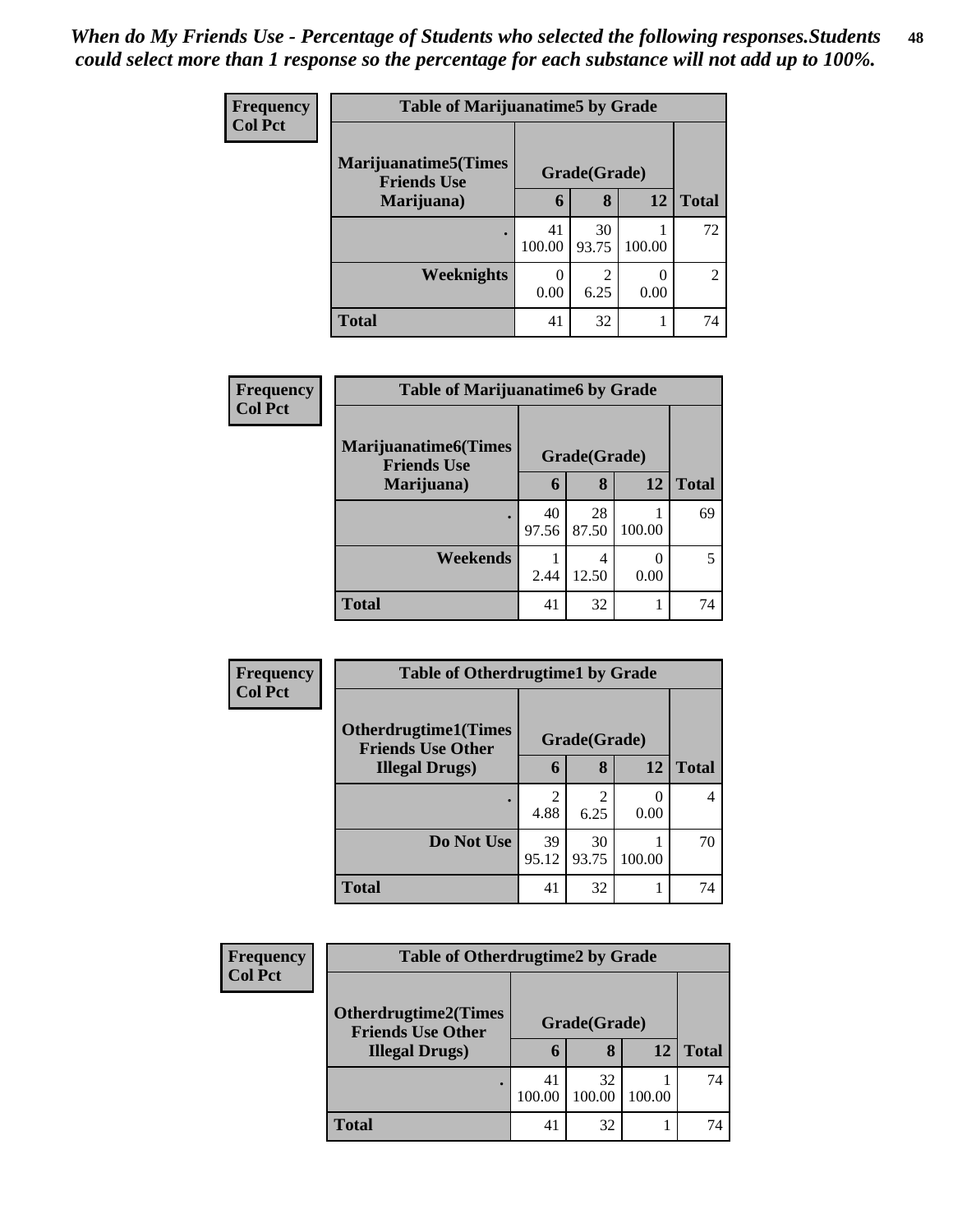| <b>Frequency</b> | <b>Table of Otherdrugtime3 by Grade</b>                                    |              |              |        |              |  |  |
|------------------|----------------------------------------------------------------------------|--------------|--------------|--------|--------------|--|--|
| <b>Col Pct</b>   | Otherdrugtime3(Times<br><b>Friends Use Other</b><br><b>Illegal Drugs</b> ) | Grade(Grade) |              |        |              |  |  |
|                  |                                                                            | 6            | 8            | 12     | <b>Total</b> |  |  |
|                  |                                                                            | 41<br>100.00 | 32<br>100.00 | 100.00 | 74           |  |  |
|                  | <b>Total</b>                                                               | 41           | 32           |        | 74           |  |  |

| <b>Frequency</b> | <b>Table of Otherdrugtime4 by Grade</b>                 |              |              |        |              |  |  |  |
|------------------|---------------------------------------------------------|--------------|--------------|--------|--------------|--|--|--|
| <b>Col Pct</b>   | <b>Otherdrugtime4(Times</b><br><b>Friends Use Other</b> | Grade(Grade) |              |        |              |  |  |  |
|                  | <b>Illegal Drugs</b> )                                  | O            |              | 12     | <b>Total</b> |  |  |  |
|                  |                                                         | 41<br>100.00 | 32<br>100.00 | 100.00 | 74           |  |  |  |
|                  | <b>Total</b>                                            | 41           | 32           |        | 74           |  |  |  |

| <b>Frequency</b> | <b>Table of Otherdrugtime5 by Grade</b>                  |              |              |        |              |  |  |  |
|------------------|----------------------------------------------------------|--------------|--------------|--------|--------------|--|--|--|
| <b>Col Pct</b>   | <b>Otherdrugtime5</b> (Times<br><b>Friends Use Other</b> |              | Grade(Grade) |        |              |  |  |  |
|                  | <b>Illegal Drugs</b> )                                   | 6            | 8            | 12     | <b>Total</b> |  |  |  |
|                  |                                                          | 41<br>100.00 | 31<br>96.88  | 100.00 | 73           |  |  |  |
|                  | Weeknights                                               | 0.00         | 3.13         | 0.00   |              |  |  |  |
|                  | <b>Total</b>                                             | 41           | 32           |        | 74           |  |  |  |

| Frequency      | <b>Table of Otherdrugtime6 by Grade</b>                  |             |              |        |              |  |  |  |
|----------------|----------------------------------------------------------|-------------|--------------|--------|--------------|--|--|--|
| <b>Col Pct</b> | <b>Otherdrugtime6</b> (Times<br><b>Friends Use Other</b> |             | Grade(Grade) |        |              |  |  |  |
|                | <b>Illegal Drugs</b> )                                   | 6           | 8            | 12     | <b>Total</b> |  |  |  |
|                |                                                          | 39<br>95.12 | 30<br>93.75  | 100.00 | 70           |  |  |  |
|                | Weekends                                                 | 2<br>4.88   | 2<br>6.25    | 0.00   | 4            |  |  |  |
|                | <b>Total</b>                                             | 41          | 32           |        | 74           |  |  |  |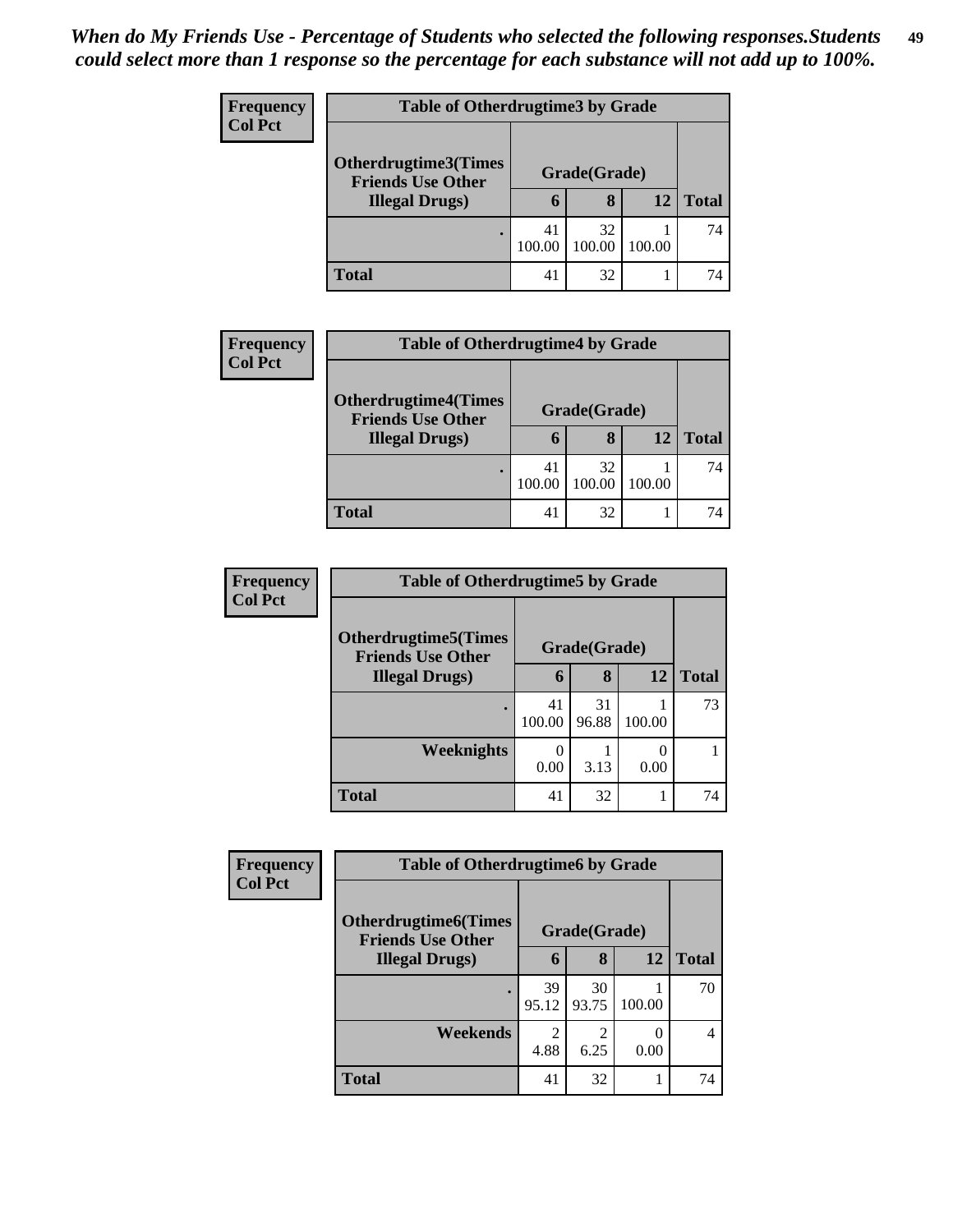| Frequency      | <b>Table of Educationalcohol by Grade</b>                                                                  |              |             |           |              |
|----------------|------------------------------------------------------------------------------------------------------------|--------------|-------------|-----------|--------------|
| <b>Col Pct</b> | Educationalcohol(I<br>have been taught<br>about alcohol,<br>tobacco,<br>and other drugs<br>within the last | Grade(Grade) |             |           |              |
|                | year at school)                                                                                            |              | 8           | 12        | <b>Total</b> |
|                | Yes                                                                                                        | 36<br>87.80  | 29<br>90.63 | 100.00    | 66           |
|                | N <sub>0</sub>                                                                                             | 5<br>12.20   | 3<br>9.38   | 0<br>0.00 | 8            |
|                | <b>Total</b>                                                                                               | 41           | 32          |           | 74           |

| Frequency<br><b>Col Pct</b> |                             | <b>Table of Eversmoked by Grade</b> |              |        |              |  |
|-----------------------------|-----------------------------|-------------------------------------|--------------|--------|--------------|--|
|                             | Eversmoked(I<br>have smoked |                                     | Grade(Grade) |        |              |  |
|                             | a cigarette)                | 6                                   | 8            | 12     | <b>Total</b> |  |
|                             | Yes                         | 5<br>12.20                          | 4<br>12.50   | 0.00   | 9            |  |
|                             | N <sub>0</sub>              | 36<br>87.80                         | 28<br>87.50  | 100.00 | 65           |  |
|                             | <b>Total</b>                | 41                                  | 32           |        | 74           |  |

| Frequency      | <b>Table of Drovedrinking by Grade</b>  |              |                  |        |              |  |  |  |
|----------------|-----------------------------------------|--------------|------------------|--------|--------------|--|--|--|
| <b>Col Pct</b> |                                         |              |                  |        |              |  |  |  |
|                | Drovedrinking(In                        |              |                  |        |              |  |  |  |
|                | the past 30 days I<br>have driven a car |              |                  |        |              |  |  |  |
|                | or other vehicle<br>while I was         | Grade(Grade) |                  |        |              |  |  |  |
|                | drinking alcohol)                       | 6            | 8                | 12     | <b>Total</b> |  |  |  |
|                | N <sub>0</sub>                          | 0            | 0                |        |              |  |  |  |
|                |                                         |              |                  | 100.00 |              |  |  |  |
|                | Total                                   | 0            | $\left( \right)$ |        |              |  |  |  |
|                | <b>Frequency Missing = 73</b>           |              |                  |        |              |  |  |  |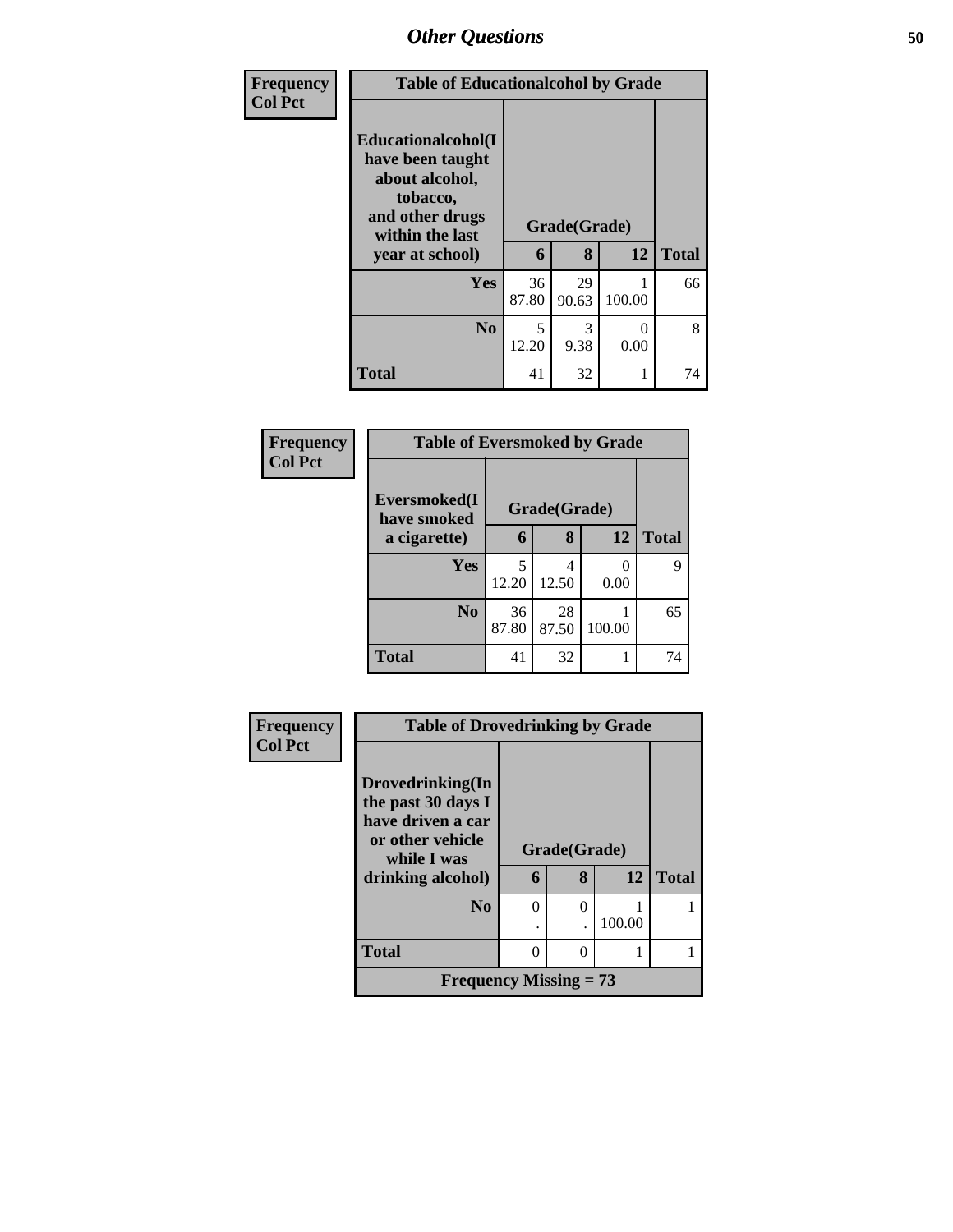| Frequency      | <b>Table of Rodedrinking by Grade</b>                                                                                                            |             |             |              |    |
|----------------|--------------------------------------------------------------------------------------------------------------------------------------------------|-------------|-------------|--------------|----|
| <b>Col Pct</b> | Rodedrinking(In<br>the past 30 days<br>I have ridden in<br>a car with a<br>driver who had<br>Grade(Grade)<br>been drinking<br>8<br>6<br>alcohol) |             | 12          | <b>Total</b> |    |
|                | <b>Yes</b>                                                                                                                                       | 5<br>12.20  | 7<br>21.88  | 0<br>0.00    | 12 |
|                | N <sub>0</sub>                                                                                                                                   | 36<br>87.80 | 25<br>78.13 | 100.00       | 62 |
|                | <b>Total</b>                                                                                                                                     | 41          | 32          |              | 74 |

| Frequency<br><b>Col Pct</b> | <b>Table of Drugsschool by Grade</b>                                                                                      |              |             |                  |                |
|-----------------------------|---------------------------------------------------------------------------------------------------------------------------|--------------|-------------|------------------|----------------|
|                             | <b>Drugsschool</b> (During<br>the past 12 months,<br>I have been offered,<br>sold,<br>or given illegal<br>drugs on school | Grade(Grade) |             |                  |                |
|                             | property)                                                                                                                 |              | 8           | 12               | <b>Total</b>   |
|                             | <b>Yes</b>                                                                                                                | 2.44         | 3<br>9.38   | $\Omega$<br>0.00 | $\overline{4}$ |
|                             | N <sub>0</sub>                                                                                                            | 40<br>97.56  | 29<br>90.63 | 100.00           | 70             |
|                             | <b>Total</b>                                                                                                              | 41           | 32          |                  | 74             |

| Frequency      | <b>Table of Helpbullied by Grade</b>                              |             |                   |                  |              |
|----------------|-------------------------------------------------------------------|-------------|-------------------|------------------|--------------|
| <b>Col Pct</b> | Helpbullied(I)<br>would help<br>someone who was<br>being bullied) | 6           | Grade(Grade)<br>8 | 12               | <b>Total</b> |
|                | <b>Strongly Agree</b>                                             | 27<br>65.85 | 12<br>37.50       | 100.00           | 40           |
|                | <b>Somewhat Agree</b>                                             | 11<br>26.83 | 12<br>37.50       | 0<br>0.00        | 23           |
|                | <b>Somewhat Disagree</b>                                          | 2<br>4.88   | 5<br>15.63        | $\Omega$<br>0.00 | 7            |
|                | <b>Strongly Disagree</b>                                          | 2.44        | 3<br>9.38         | 0<br>0.00        | 4            |
|                | Total                                                             | 41          | 32                | 1                | 74           |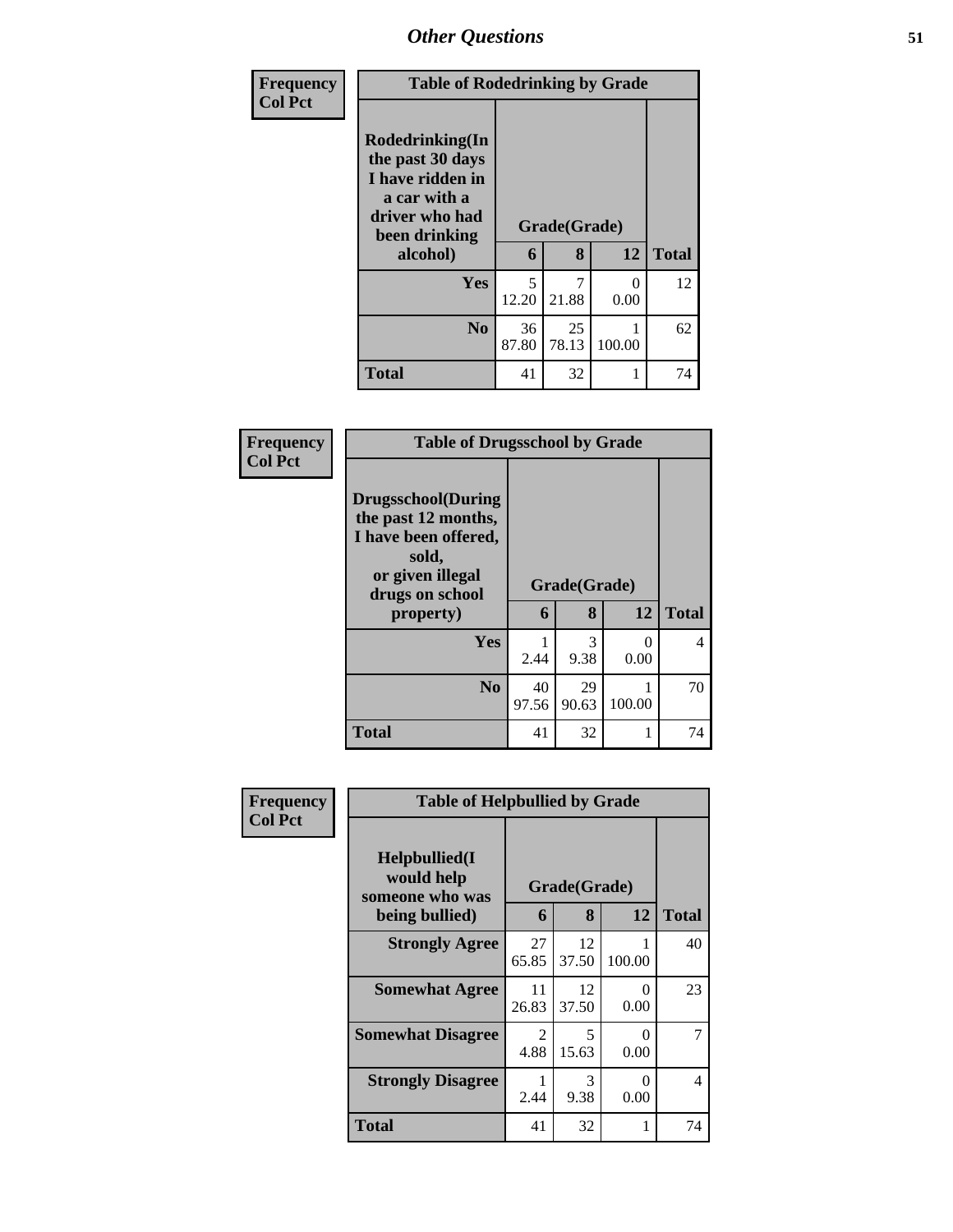*Other Questions* **52**

| <b>Frequency</b> | <b>Table of Grade by Bingedrinking</b> |                         |                                                                                                                          |                   |              |  |
|------------------|----------------------------------------|-------------------------|--------------------------------------------------------------------------------------------------------------------------|-------------------|--------------|--|
| <b>Row Pct</b>   |                                        |                         | <b>Bingedrinking</b> (I<br>have drunk five or<br>more drinks of<br>alcohol at one<br>sitting during the<br>last 30 days) |                   |              |  |
|                  | Grade(Grade)                           | $\bf{0}$<br><b>Days</b> | 1 or<br>$\mathbf{2}$<br>days                                                                                             | 3 to<br>5<br>days | <b>Total</b> |  |
|                  | 6                                      | 41<br>100.00            | $\Omega$<br>0.00                                                                                                         | 0<br>0.00         | 41           |  |
|                  | 8                                      | 30<br>93.75             | 1<br>3.13                                                                                                                | 3.13              | 32           |  |
|                  | 12                                     | 100.00                  | $\Omega$<br>0.00                                                                                                         | 0<br>0.00         |              |  |
|                  | Total                                  | 72                      | 1                                                                                                                        | 1                 | 74           |  |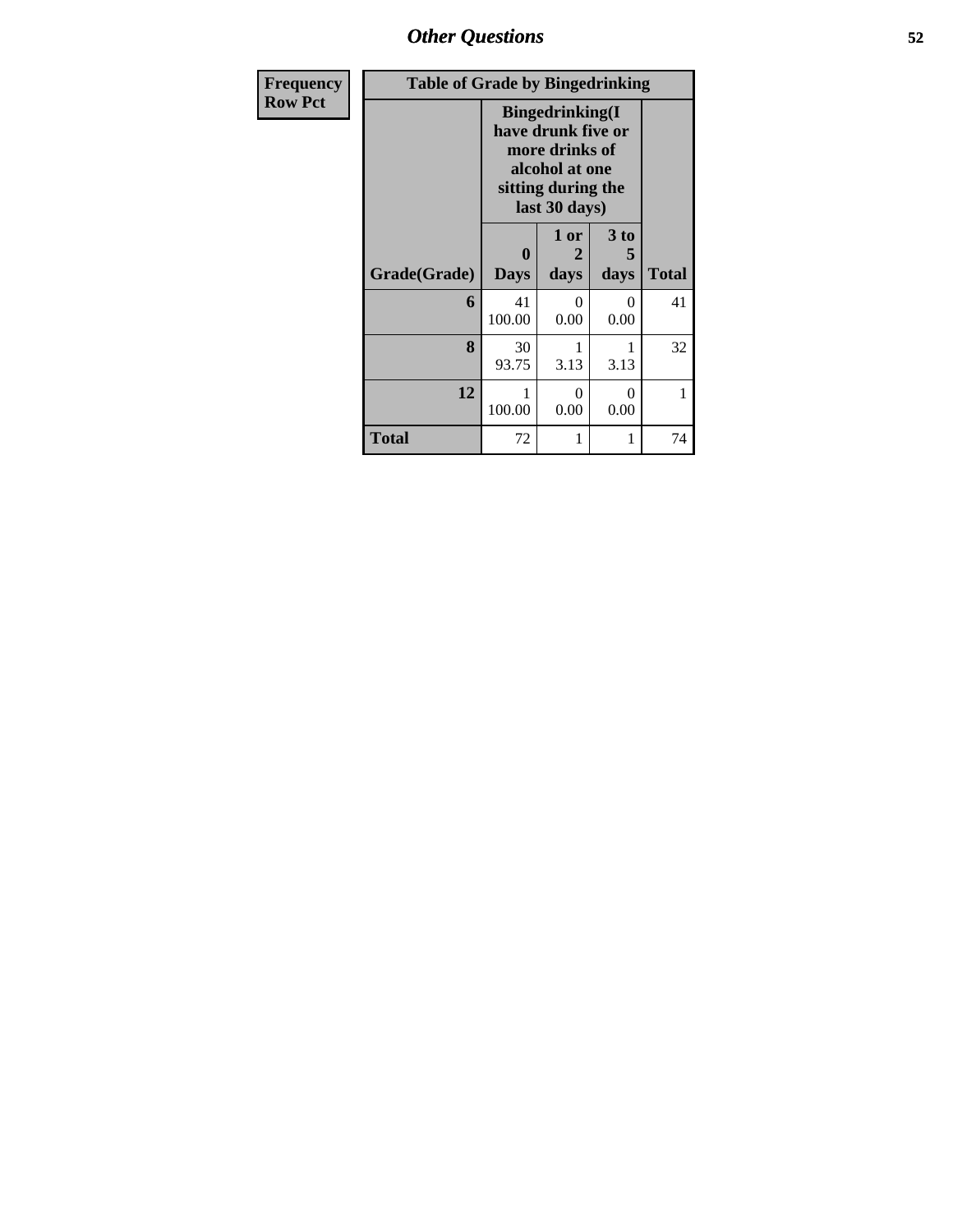## *Nutrition* **53**

**Frequency Row Pct**

| <b>Table of Grade by Dairy</b> |                          |                                                                 |                      |                                    |              |  |  |  |
|--------------------------------|--------------------------|-----------------------------------------------------------------|----------------------|------------------------------------|--------------|--|--|--|
|                                |                          | Dairy (I eat at least 3 servings of dairy<br>products each day) |                      |                                    |              |  |  |  |
| Grade(Grade)                   | <b>Strongly</b><br>Agree | Somewhat  <br>Agree                                             | Somewhat<br>Disagree | <b>Strongly</b><br><b>Disagree</b> | <b>Total</b> |  |  |  |
| 6                              | 18<br>43.90              | 11<br>26.83                                                     | 9<br>21.95           | 3<br>7.32                          | 41           |  |  |  |
| 8                              | 10<br>31.25              | 8<br>25.00                                                      | 9<br>28.13           | 5<br>15.63                         | 32           |  |  |  |
| 12                             | 0.00                     | 0.00                                                            | 100.00               | 0<br>0.00                          |              |  |  |  |
| <b>Total</b>                   | 28                       | 19                                                              | 19                   | 8                                  | 74           |  |  |  |

**Frequency Row Pct**

| V | <b>Table of Grade by Fruitveg</b> |                          |                                                                          |                                        |                                    |              |  |
|---|-----------------------------------|--------------------------|--------------------------------------------------------------------------|----------------------------------------|------------------------------------|--------------|--|
|   |                                   |                          | Fruitveg(I eat at least 5 servings of fruits<br>and vegetables each day) |                                        |                                    |              |  |
|   | Grade(Grade)                      | <b>Strongly</b><br>Agree | Agree                                                                    | Somewhat   Somewhat<br><b>Disagree</b> | <b>Strongly</b><br><b>Disagree</b> | <b>Total</b> |  |
|   | 6                                 | 9<br>21.95               | 19<br>46.34                                                              | 10<br>24.39                            | 3<br>7.32                          | 41           |  |
|   | 8                                 | 15.63                    | 11<br>34.38                                                              | 11<br>34.38                            | 5<br>15.63                         | 32           |  |
|   | 12                                | 0.00                     | 0<br>0.00                                                                | 100.00                                 | 0<br>0.00                          |              |  |
|   | <b>Total</b>                      | 14                       | 30                                                                       | 22                                     | 8                                  | 74           |  |

| Frequency      |              | <b>Table of G</b>        |  |
|----------------|--------------|--------------------------|--|
| <b>Row Pct</b> |              | Cafeter<br>scl           |  |
|                | Grade(Grade) | <b>Strongly</b><br>Agree |  |
|                | 6            |                          |  |
|                |              |                          |  |

| <b>Table of Grade by Cafeteriahealthy</b> |                                                                       |                          |                                    |                                    |              |  |  |
|-------------------------------------------|-----------------------------------------------------------------------|--------------------------|------------------------------------|------------------------------------|--------------|--|--|
|                                           | Cafeteriahealthy (School meals in my<br>school cafeteria are healthy) |                          |                                    |                                    |              |  |  |
| Grade(Grade)                              | <b>Strongly</b><br>Agree                                              | <b>Somewhat</b><br>Agree | <b>Somewhat</b><br><b>Disagree</b> | <b>Strongly</b><br><b>Disagree</b> | <b>Total</b> |  |  |
| 6                                         | 8<br>19.51                                                            | 15<br>36.59              | 10<br>24.39                        | 8<br>19.51                         | 41           |  |  |
| 8                                         | 3.13                                                                  | 16<br>50.00              | 10<br>31.25                        | 5<br>15.63                         | 32           |  |  |
| 12                                        | $\mathcal{O}$<br>0.00                                                 | $\Omega$<br>0.00         | 0<br>0.00                          | 100.00                             | 1            |  |  |
| <b>Total</b>                              | $\mathbf Q$                                                           | 31                       | 20                                 | 14                                 | 74           |  |  |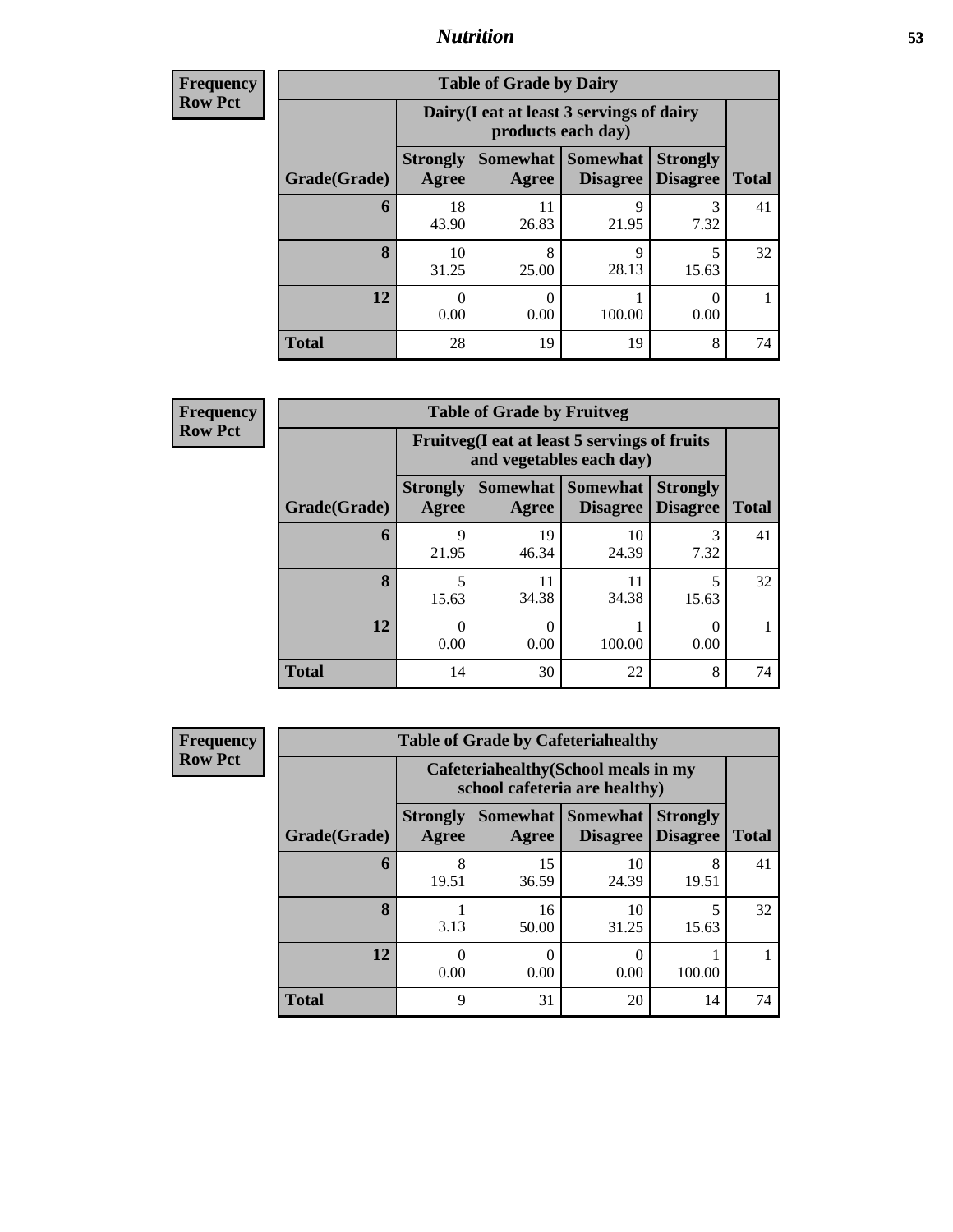## *Nutrition* **54**

| <b>Frequency</b> |
|------------------|
|                  |
| l Row Pct        |

| <b>Table of Grade by Cafeterianutrition</b> |                          |                                                                                           |                                          |                                    |              |  |  |
|---------------------------------------------|--------------------------|-------------------------------------------------------------------------------------------|------------------------------------------|------------------------------------|--------------|--|--|
|                                             |                          | <b>Cafeterianutrition</b> (Facts about nutrition<br>are available in my school cafeteria) |                                          |                                    |              |  |  |
| Grade(Grade)                                | <b>Strongly</b><br>Agree | Agree                                                                                     | Somewhat   Somewhat  <br><b>Disagree</b> | <b>Strongly</b><br><b>Disagree</b> | <b>Total</b> |  |  |
| 6                                           | 19<br>46.34              | 14<br>34.15                                                                               | 3<br>7.32                                | 12.20                              | 41           |  |  |
| 8                                           | 8<br>25.00               | 7<br>21.88                                                                                | 11<br>34.38                              | 6<br>18.75                         | 32           |  |  |
| 12                                          | 0.00                     | 0.00                                                                                      | 0.00                                     | 100.00                             |              |  |  |
| <b>Total</b>                                | 27                       | 21                                                                                        | 14                                       | 12                                 | 74           |  |  |

**Frequency Row Pct**

| <b>Table of Grade by Schoollunch</b> |                          |                                                                 |                                   |                                    |              |  |  |
|--------------------------------------|--------------------------|-----------------------------------------------------------------|-----------------------------------|------------------------------------|--------------|--|--|
|                                      |                          | Schoollunch(I eat school lunch three or<br>more times per week) |                                   |                                    |              |  |  |
| Grade(Grade)                         | <b>Strongly</b><br>Agree | Agree                                                           | Somewhat   Somewhat  <br>Disagree | <b>Strongly</b><br><b>Disagree</b> | <b>Total</b> |  |  |
| 6                                    | 28<br>68.29              | 4<br>9.76                                                       | 3<br>7.32                         | 6<br>14.63                         | 41           |  |  |
| 8                                    | 17<br>53.13              | 5<br>15.63                                                      | $\overline{c}$<br>6.25            | 8<br>25.00                         | 32           |  |  |
| 12                                   | 0.00                     | 100.00                                                          | $\theta$<br>0.00                  | 0.00                               |              |  |  |
| <b>Total</b>                         | 45                       | 10                                                              | 5                                 | 14                                 | 74           |  |  |

**Frequency Row Pct**

| <b>Table of Grade by Foodchoices</b> |                                                                            |                          |                                    |                                    |              |  |  |
|--------------------------------------|----------------------------------------------------------------------------|--------------------------|------------------------------------|------------------------------------|--------------|--|--|
|                                      | <b>Foodchoices</b> (I make healthy food choices in<br>my school cafeteria) |                          |                                    |                                    |              |  |  |
| Grade(Grade)                         | <b>Strongly</b><br>Agree                                                   | <b>Somewhat</b><br>Agree | <b>Somewhat</b><br><b>Disagree</b> | <b>Strongly</b><br><b>Disagree</b> | <b>Total</b> |  |  |
| 6                                    | 18<br>43.90                                                                | 13<br>31.71              | 8<br>19.51                         | $\mathfrak{D}$<br>4.88             | 41           |  |  |
| 8                                    | 9<br>28.13                                                                 | 13<br>40.63              | 6<br>18.75                         | 4<br>12.50                         | 32           |  |  |
| 12                                   | 0.00                                                                       | 0<br>0.00                | $\Omega$<br>0.00                   | 100.00                             |              |  |  |
| <b>Total</b>                         | 27                                                                         | 26                       | 14                                 |                                    | 74           |  |  |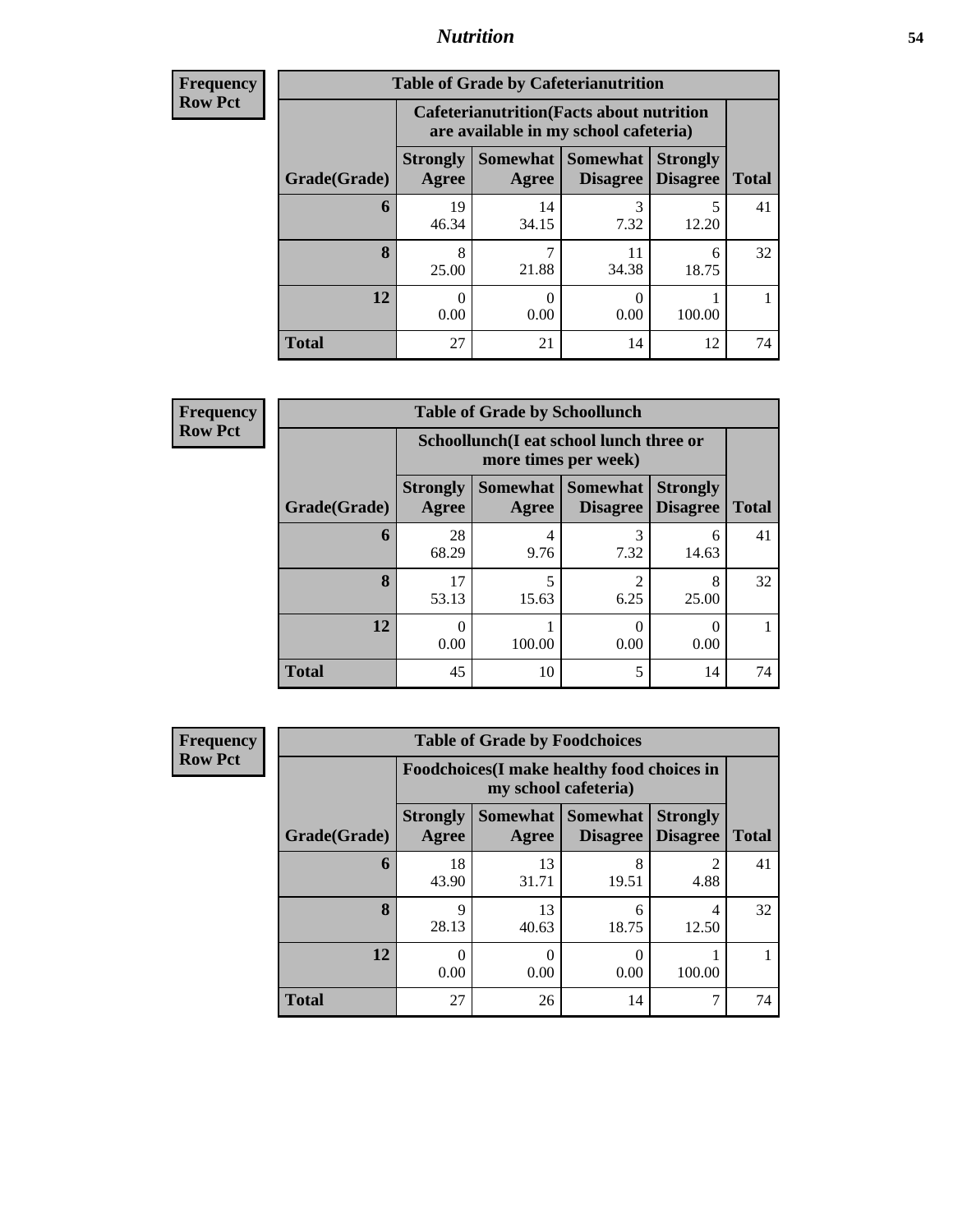## *Nutrition* **55**

| Frequency      |
|----------------|
| <b>Row Pct</b> |

| <b>Table of Grade by Wholewheat</b> |                                                                                                                                             |             |            |            |    |  |  |
|-------------------------------------|---------------------------------------------------------------------------------------------------------------------------------------------|-------------|------------|------------|----|--|--|
|                                     | Wholewheat (There are whole wheat and<br>multigrain breads and cereals available in<br>my school cafeteria)                                 |             |            |            |    |  |  |
| Grade(Grade)                        | Somewhat  <br><b>Somewhat</b><br><b>Strongly</b><br><b>Strongly</b><br><b>Disagree</b><br><b>Disagree</b><br><b>Total</b><br>Agree<br>Agree |             |            |            |    |  |  |
| 6                                   | 19<br>46.34                                                                                                                                 | 13<br>31.71 | 6<br>14.63 | 3<br>7.32  | 41 |  |  |
| 8                                   | 21.88                                                                                                                                       | 11<br>34.38 | 6<br>18.75 | 8<br>25.00 | 32 |  |  |
| 12                                  | 0<br>0.00                                                                                                                                   | 0<br>0.00   | 0<br>0.00  | 100.00     |    |  |  |
| <b>Total</b>                        | 26                                                                                                                                          | 24          | 12         | 12         | 74 |  |  |

**Frequency Row Pct**

| V | <b>Table of Grade by Healthyvending</b> |                                                                                                                          |             |                                          |                                    |              |  |  |
|---|-----------------------------------------|--------------------------------------------------------------------------------------------------------------------------|-------------|------------------------------------------|------------------------------------|--------------|--|--|
|   |                                         | Healthyvending (If only healthy snacks and<br>beverages were available in the vending<br>machines during the school day, |             |                                          |                                    |              |  |  |
|   | Grade(Grade)                            | <b>Strongly</b><br>Agree                                                                                                 | Agree       | Somewhat   Somewhat  <br><b>Disagree</b> | <b>Strongly</b><br><b>Disagree</b> | <b>Total</b> |  |  |
|   | 6                                       | 20<br>48.78                                                                                                              | 13<br>31.71 | 5<br>12.20                               | 3<br>7.32                          | 41           |  |  |
|   | 8                                       | 14<br>43.75                                                                                                              | 9<br>28.13  | 5<br>15.63                               | 4<br>12.50                         | 32           |  |  |
|   | 12                                      | 0.00                                                                                                                     | 100.00      | $\Omega$<br>0.00                         | 0.00                               |              |  |  |
|   | <b>Total</b>                            | 34                                                                                                                       | 23          | 10                                       |                                    | 74           |  |  |

**Frequency Row Pct**

| <b>Table of Grade by Schoolbreakfast</b> |                                                                                                                                        |       |                  |             |    |  |  |
|------------------------------------------|----------------------------------------------------------------------------------------------------------------------------------------|-------|------------------|-------------|----|--|--|
|                                          | Schoolbreakfast(If breakfast were<br>available at school,<br>but outside the cafeteria,<br>I would eat breakfast at school more often) |       |                  |             |    |  |  |
| Grade(Grade)                             | Somewhat   Somewhat  <br><b>Strongly</b><br><b>Strongly</b><br><b>Disagree</b><br>Agree<br><b>Disagree</b><br><b>Total</b><br>Agree    |       |                  |             |    |  |  |
| 6                                        | 12<br>29.27                                                                                                                            | 17.07 | 12<br>29.27      | 10<br>24.39 | 41 |  |  |
| 8                                        | 10<br>31.25                                                                                                                            | 21.88 | 5<br>15.63       | 10<br>31.25 | 32 |  |  |
| 12                                       | 100.00                                                                                                                                 | 0.00  | $\theta$<br>0.00 | 0<br>0.00   |    |  |  |
| <b>Total</b>                             | 23                                                                                                                                     | 14    | 17               | 20          | 74 |  |  |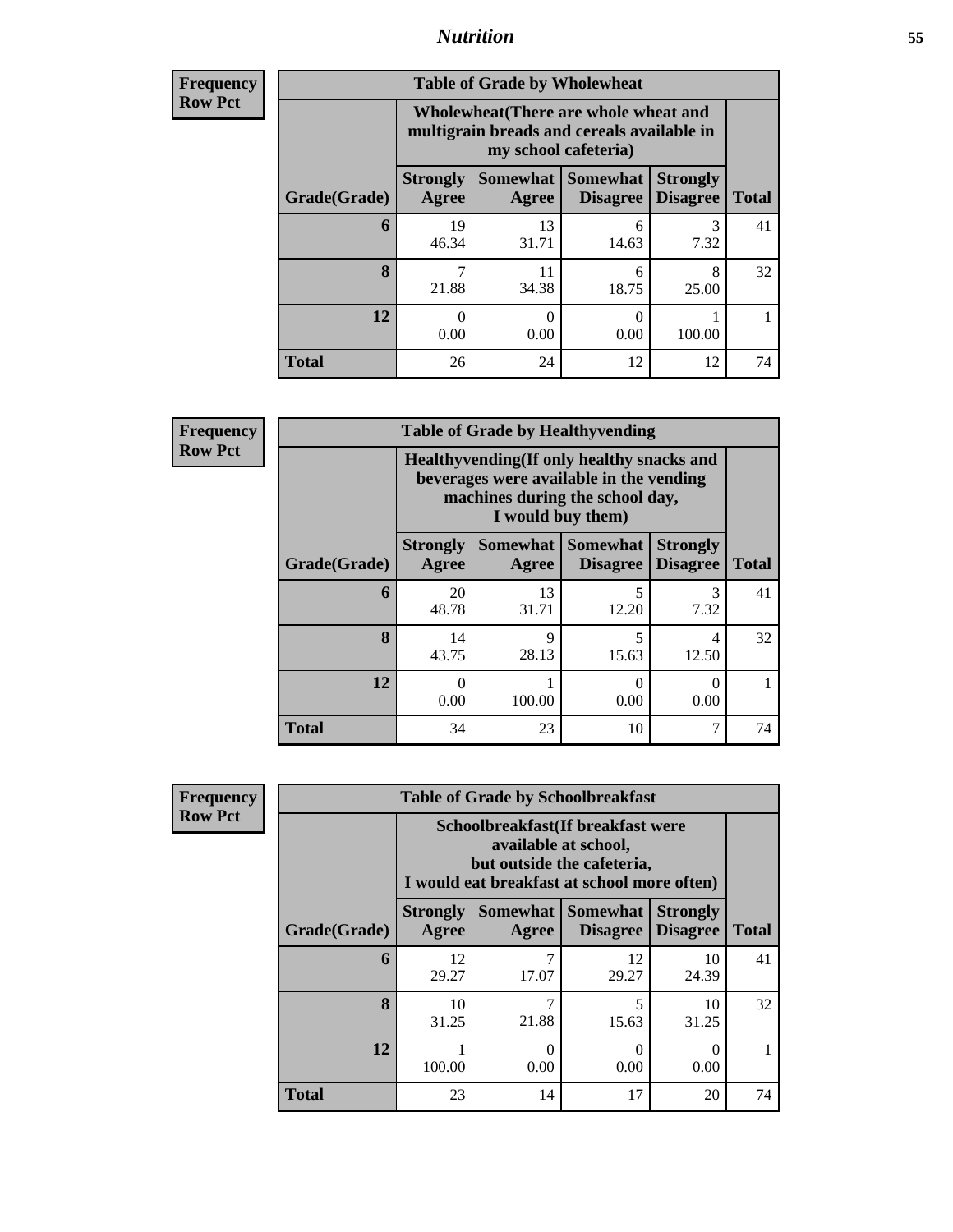| Frequency      | <b>Table of Educationaids by Grade</b>                                                                    |                              |             |           |              |
|----------------|-----------------------------------------------------------------------------------------------------------|------------------------------|-------------|-----------|--------------|
| <b>Col Pct</b> | <b>Educationaids</b> (I<br>have been<br>taught about<br><b>HIV/AIDS</b> at<br>school in the<br>past year) | Grade(Grade)<br>12<br>6<br>8 |             |           | <b>Total</b> |
|                | Yes                                                                                                       | 20<br>48.78                  | 27<br>84.38 | 100.00    | 48           |
|                | N <sub>0</sub>                                                                                            | 21<br>51.22                  | 5<br>15.63  | 0<br>0.00 | 26           |
|                | <b>Total</b>                                                                                              | 41                           | 32          |           | 74           |

| Frequency      | <b>Table of Educationcharacter by Grade</b>                                                  |              |             |           |              |  |  |
|----------------|----------------------------------------------------------------------------------------------|--------------|-------------|-----------|--------------|--|--|
| <b>Col Pct</b> | <b>Educationcharacter</b> (I<br>have been taught<br>about character<br>education in the past | Grade(Grade) |             |           |              |  |  |
|                | year at school)                                                                              | 6            | 8           | 12        | <b>Total</b> |  |  |
|                | <b>Yes</b>                                                                                   | 38<br>92.68  | 26<br>81.25 | 100.00    | 65           |  |  |
|                | N <sub>0</sub>                                                                               | 3<br>7.32    | 6<br>18.75  | 0<br>0.00 | 9            |  |  |
|                | <b>Total</b>                                                                                 | 41           | 32          |           | 74           |  |  |

| Frequency      |                                                  | <b>Table of Gradcoach1 by Grade</b> |              |        |              |  |
|----------------|--------------------------------------------------|-------------------------------------|--------------|--------|--------------|--|
| <b>Col Pct</b> | Gradcoach1(I<br>know who my<br><b>Graduation</b> |                                     | Grade(Grade) |        |              |  |
|                | Coach is)                                        | 6                                   | 8            | 12     | <b>Total</b> |  |
|                | Yes                                              | 5<br>12.20                          | 6<br>18.75   | 100.00 | 12           |  |
|                | N <sub>0</sub>                                   | 36<br>87.80                         | 26<br>81.25  | 0.00   | 62           |  |
|                | <b>Total</b>                                     | 41                                  | 32           |        | 74           |  |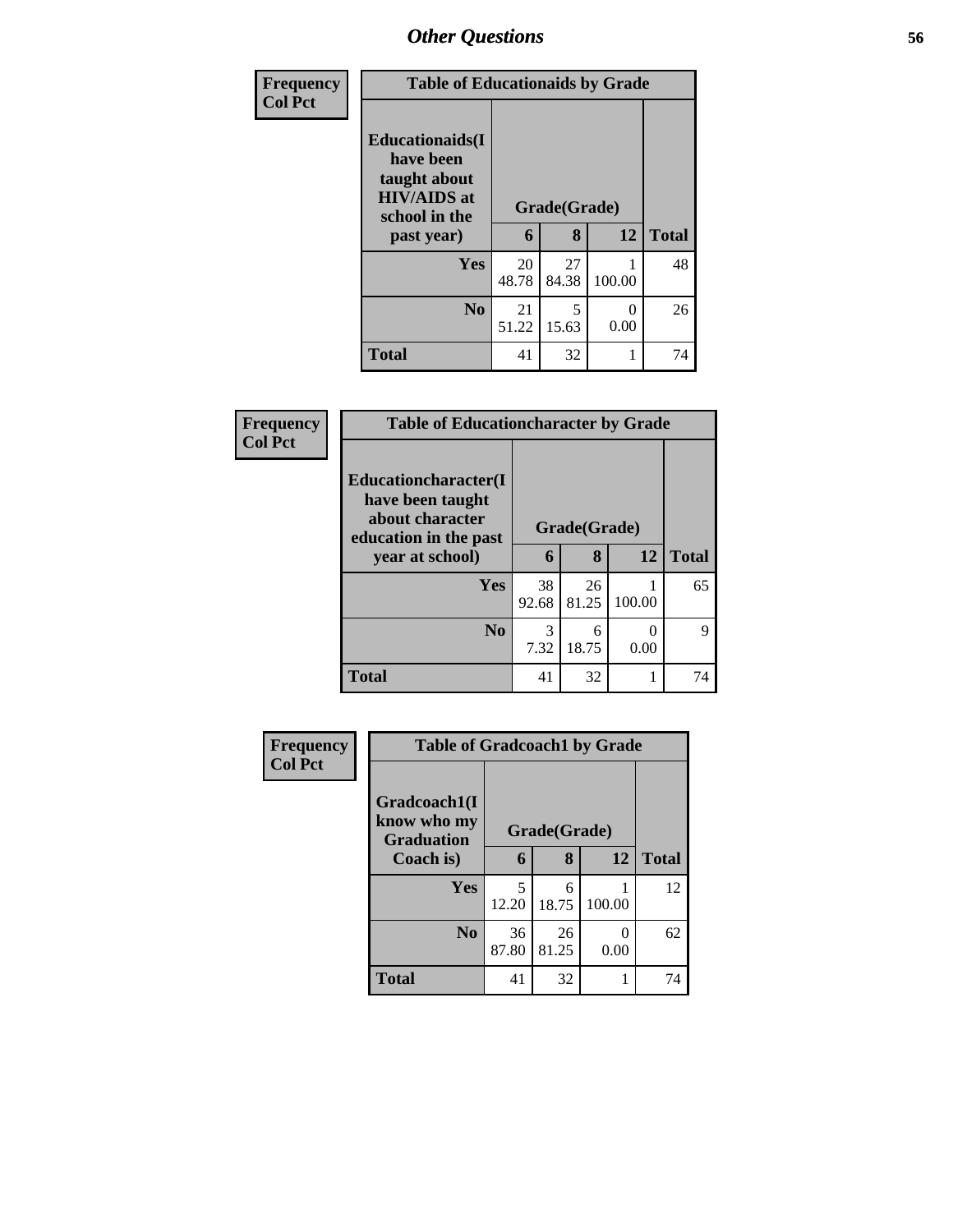| <b>Frequency</b> | <b>Table of Gradcoach2 by Grade</b>                       |              |             |                           |              |
|------------------|-----------------------------------------------------------|--------------|-------------|---------------------------|--------------|
| <b>Col Pct</b>   | Gradcoach2(I<br>have<br>contacted my<br><b>Graduation</b> | Grade(Grade) |             |                           |              |
|                  | Coach)                                                    | 6            | 8           | 12                        | <b>Total</b> |
|                  | Yes                                                       | 4<br>9.76    | 5<br>15.63  | $\mathbf{\Omega}$<br>0.00 | 9            |
|                  | N <sub>0</sub>                                            | 37<br>90.24  | 27<br>84.38 | 100.00                    | 65           |
|                  | <b>Total</b>                                              | 41           | 32          |                           | 74           |

| Frequency<br><b>Col Pct</b> | <b>Table of Gradcoach3 by Grade</b>                                         |              |             |                  |              |
|-----------------------------|-----------------------------------------------------------------------------|--------------|-------------|------------------|--------------|
|                             | Gradcoach3(I<br>have received<br>assistance<br>from my<br><b>Graduation</b> | Grade(Grade) |             |                  |              |
|                             | Coach)                                                                      | 6            | 8           | 12               | <b>Total</b> |
|                             | Yes                                                                         | 4<br>9.76    | 3.13        | $\Omega$<br>0.00 | 5            |
|                             | N <sub>o</sub>                                                              | 28<br>68.29  | 13<br>40.63 | 0<br>0.00        | 41           |
|                             | Don't know                                                                  | 9<br>21.95   | 18<br>56.25 | 100.00           | 28           |
|                             | <b>Total</b>                                                                | 41           | 32          | 1                | 74           |

| Frequency<br><b>Col Pct</b> |                                                                                                                                                                            | <b>Table of Selfharm by Grade</b> |              |             |              |  |  |
|-----------------------------|----------------------------------------------------------------------------------------------------------------------------------------------------------------------------|-----------------------------------|--------------|-------------|--------------|--|--|
|                             | <b>Selfharm</b> (During<br>the past 12<br>months,<br>I harmed myself<br>on purpose<br><b>Suicideconsider</b><br>During the past<br>12 months,<br>I seriously<br>considered |                                   | Grade(Grade) |             |              |  |  |
|                             | suicide)                                                                                                                                                                   | 6                                 | 8            | 12          | <b>Total</b> |  |  |
|                             | Yes                                                                                                                                                                        | 1<br>2.44                         | 4<br>12.50   | 0<br>0.00   | 5            |  |  |
|                             | N <sub>0</sub>                                                                                                                                                             | 40<br>97.56                       | 28<br>87.50  | 1<br>100.00 | 69           |  |  |
|                             | <b>Total</b>                                                                                                                                                               | 41                                | 32           | 1           | 74           |  |  |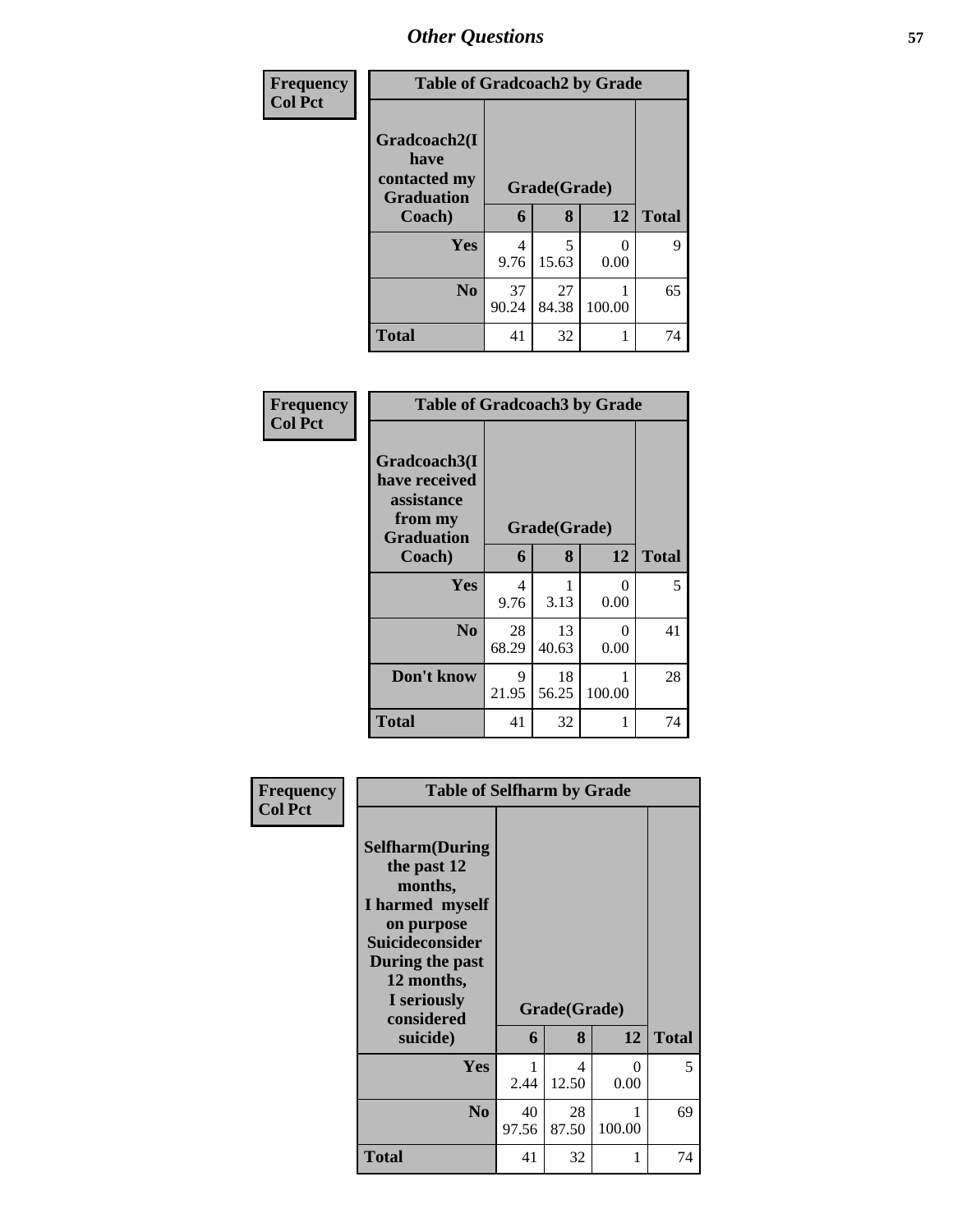| <b>Frequency</b> | <b>Table of Suicideconsider by Grade</b> |                        |             |        |                |
|------------------|------------------------------------------|------------------------|-------------|--------|----------------|
| <b>Col Pct</b>   |                                          | Grade(Grade)           |             |        |                |
|                  | Suicideconsider                          | 6                      | 8           | 12     | <b>Total</b>   |
|                  | Yes                                      | $\mathfrak{D}$<br>4.88 | 6.25        | 0.00   | $\overline{4}$ |
|                  | N <sub>0</sub>                           | 39<br>95.12            | 30<br>93.75 | 100.00 | 70             |
|                  | <b>Total</b>                             | 41                     | 32          |        | 74             |

| Frequency      | <b>Table of Suicideattempt by Grade</b>              |              |             |           |              |
|----------------|------------------------------------------------------|--------------|-------------|-----------|--------------|
| <b>Col Pct</b> | Suicideattempt(I<br>have attempted<br>suicide in the | Grade(Grade) |             |           |              |
|                | last year)                                           | 6            | 8           | 12        | <b>Total</b> |
|                | Yes                                                  | 2<br>4.88    | 3<br>9.38   | 0<br>0.00 | 5.           |
|                | N <sub>0</sub>                                       | 39<br>95.12  | 29<br>90.63 | 100.00    | 69           |
|                | <b>Total</b>                                         | 41           | 32          | 1         | 74           |

| Frequency      | <b>Table of Instantmessaged by Grade</b>               |              |             |                       |              |  |  |  |
|----------------|--------------------------------------------------------|--------------|-------------|-----------------------|--------------|--|--|--|
| <b>Col Pct</b> | Instantmessaged(I<br>have instant<br>messaged people I | Grade(Grade) |             |                       |              |  |  |  |
|                | do not even know)                                      | 6            | 8           | 12                    | <b>Total</b> |  |  |  |
|                | Yes                                                    | 6<br>14.63   | 5<br>15.63  | $\mathcal{O}$<br>0.00 | 11           |  |  |  |
|                | N <sub>0</sub>                                         | 35<br>85.37  | 27<br>84.38 | 100.00                | 63           |  |  |  |
|                | <b>Total</b>                                           | 41           | 32          | 1                     | 74           |  |  |  |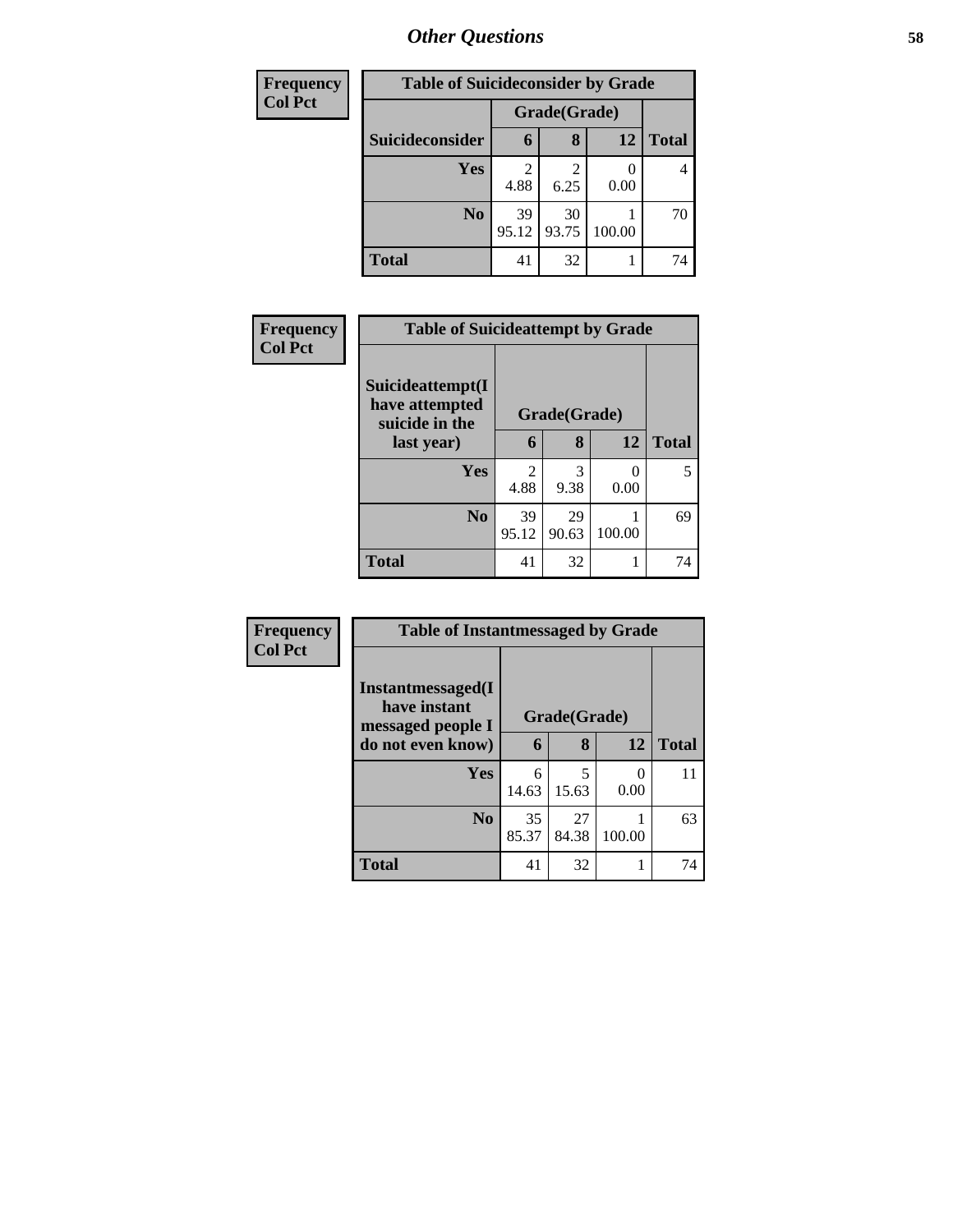| Frequency      | <b>Table of Getsalong by Grade</b>                  |                        |              |           |              |  |  |  |
|----------------|-----------------------------------------------------|------------------------|--------------|-----------|--------------|--|--|--|
| <b>Col Pct</b> | Getsalong(I get<br>along with other<br>students and |                        | Grade(Grade) |           |              |  |  |  |
|                | adults)                                             | 6                      | 8            | 12        | <b>Total</b> |  |  |  |
|                | <b>Strongly Agree</b>                               | 16<br>39.02            | 11<br>34.38  | 100.00    | 28           |  |  |  |
|                | <b>Somewhat Agree</b>                               | 20<br>48.78            | 16<br>50.00  | 0<br>0.00 | 36           |  |  |  |
|                | <b>Somewhat Disagree</b>                            | $\mathfrak{D}$<br>4.88 | 4<br>12.50   | 0<br>0.00 | 6            |  |  |  |
|                | <b>Strongly Disagree</b>                            | 3<br>7.32              | 3.13         | 0<br>0.00 | 4            |  |  |  |
|                | <b>Total</b>                                        | 41                     | 32           | 1         | 74           |  |  |  |

| Frequency      | <b>Table of Safehome by Grade</b> |                        |                       |                       |    |  |  |  |
|----------------|-----------------------------------|------------------------|-----------------------|-----------------------|----|--|--|--|
| <b>Col Pct</b> | Safehome(I feel<br>safe at home)  | Grade(Grade)<br>6      | <b>Total</b>          |                       |    |  |  |  |
|                | <b>Strongly Agree</b>             | 33<br>80.49            | 24<br>75.00           | 100.00                | 58 |  |  |  |
|                | <b>Somewhat Agree</b>             | 5<br>12.20             | 21.88                 | $\mathcal{O}$<br>0.00 | 12 |  |  |  |
|                | <b>Somewhat Disagree</b>          | 2.44                   | 3.13                  | 0.00                  | 2  |  |  |  |
|                | <b>Strongly Disagree</b>          | $\mathfrak{D}$<br>4.88 | $\mathcal{O}$<br>0.00 | $\cup$<br>0.00        | 2  |  |  |  |
|                | <b>Total</b>                      | 41                     | 32                    | 1                     | 74 |  |  |  |

| Frequency      | <b>Table of Adulttalk by Grade</b>                                                  |             |              |           |              |  |  |  |  |
|----------------|-------------------------------------------------------------------------------------|-------------|--------------|-----------|--------------|--|--|--|--|
| <b>Col Pct</b> | <b>Adulttalk(I</b><br>know an<br>adult at<br>school that<br>I can talk<br>with if I |             | Grade(Grade) |           |              |  |  |  |  |
|                | need help)                                                                          | 6           | 8            | 12        | <b>Total</b> |  |  |  |  |
|                | <b>Yes</b>                                                                          | 36<br>87.80 | 23<br>71.88  | 100.00    | 60           |  |  |  |  |
|                | N <sub>0</sub>                                                                      | 5<br>12.20  | 9<br>28.13   | ∩<br>0.00 | 14           |  |  |  |  |
|                | <b>Total</b>                                                                        | 41          | 32           | 1         | 74           |  |  |  |  |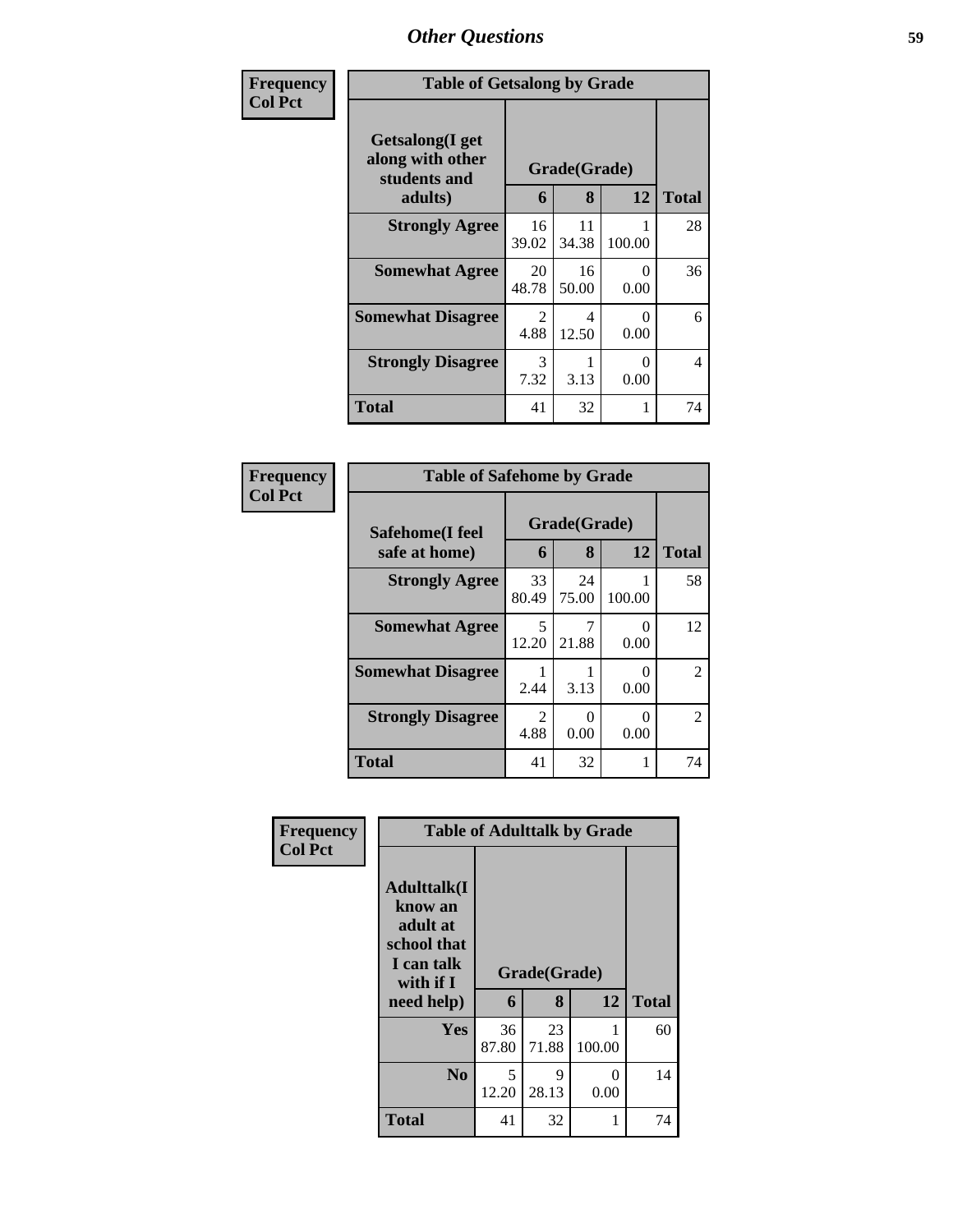| <b>Frequency</b> |
|------------------|
| <b>Row Pct</b>   |

| <b>Table of Grade by Tytime</b> |             |                                                                                         |             |                      |                      |                   |              |  |  |
|---------------------------------|-------------|-----------------------------------------------------------------------------------------|-------------|----------------------|----------------------|-------------------|--------------|--|--|
|                                 |             | Tvtime (On an average school day,<br>how much unsupervised time do I spend watching TV) |             |                      |                      |                   |              |  |  |
| Grade(Grade)                    | <b>None</b> | <b>Less that</b><br>hour/day                                                            | hour/day    | $2 - 3$<br>hours/day | $4 - 5$<br>hours/day | $6+$<br>hours/day | <b>Total</b> |  |  |
| 6                               | 17.07       | 6<br>14.63                                                                              | 11<br>26.83 | h<br>14.63           | 9.76                 | 17.07             | 41           |  |  |
| 8                               | 6<br>18.75  | 5<br>15.63                                                                              | 15.63       | 25.00                | 12.50                | 4<br>12.50        | 32           |  |  |
| 12                              | 100.00      | 0<br>0.00                                                                               | 0.00        | 0.00                 | 0.00                 | 0.00              |              |  |  |
| <b>Total</b>                    | 14          | 11                                                                                      | 16          | 14                   | 8                    | 11                | 74           |  |  |

**Frequency**

**Row Pct**

| <b>Table of Grade by Computertime</b> |             |                                                                                                   |          |                      |                      |                   |              |  |  |
|---------------------------------------|-------------|---------------------------------------------------------------------------------------------------|----------|----------------------|----------------------|-------------------|--------------|--|--|
|                                       |             | Computertime (On an average school day,<br>how much unsupervised time do I spend on the computer) |          |                      |                      |                   |              |  |  |
| Grade(Grade)                          | None $ $    | <b>Less that</b><br>hour/day                                                                      | hour/day | $2 - 3$<br>hours/day | $4 - 5$<br>hours/day | $6+$<br>hours/day | <b>Total</b> |  |  |
| 6                                     | 15<br>36.59 | 11<br>26.83                                                                                       | 17.07    | 14.63                | 2.44                 | 2.44              | 41           |  |  |
| 8                                     | 10<br>31.25 | 6<br>18.75                                                                                        | 21.88    | 18.75                | 3<br>9.38            | 0.00              | 32           |  |  |
| 12                                    | 0.00        | 100.00                                                                                            | 0.00     | 0.00                 | 0.00                 | 0.00              |              |  |  |
| <b>Total</b>                          | 25          | 18                                                                                                | 14       | 12                   | 4                    |                   | 74           |  |  |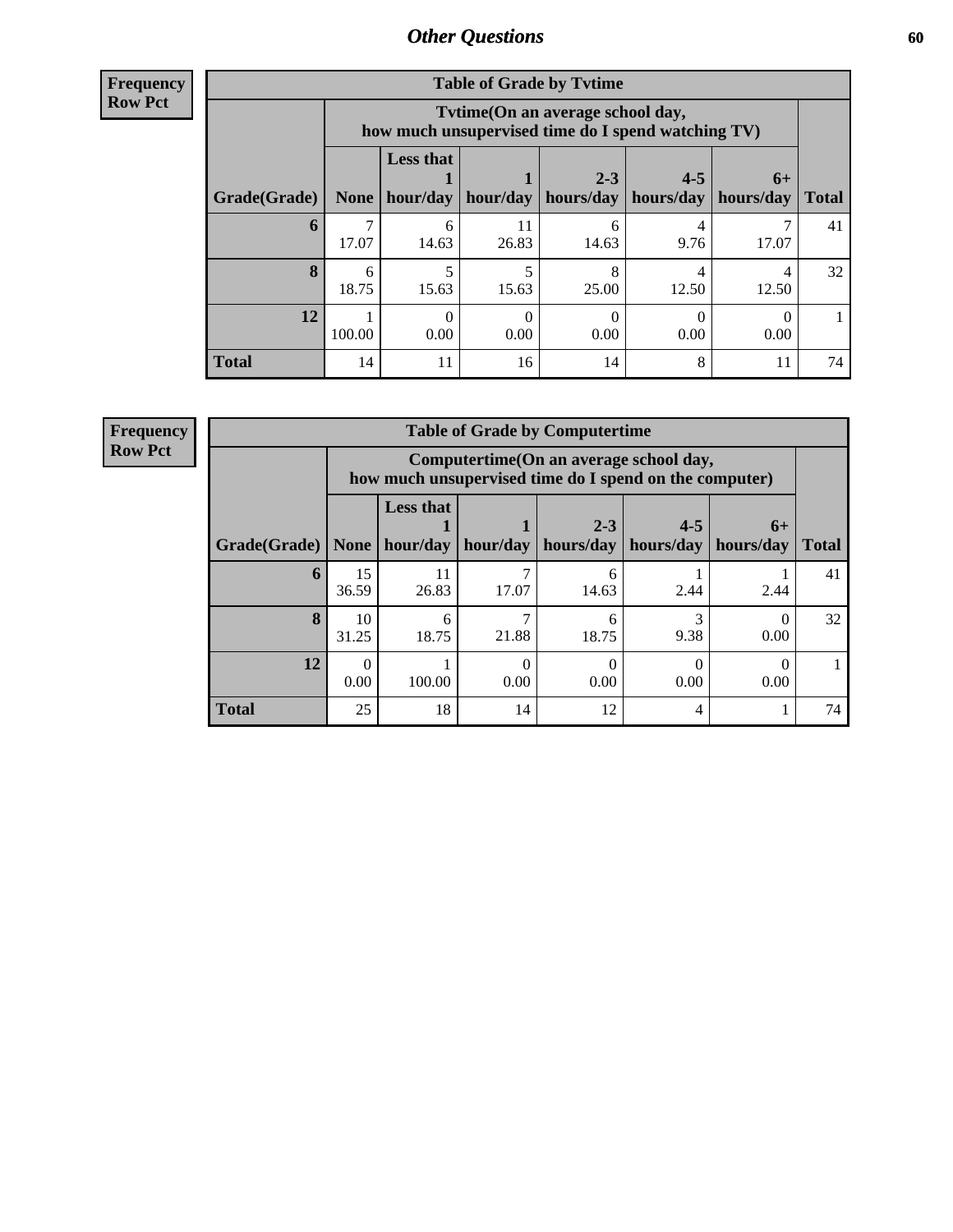## *Questions about Driving Laws* **61** *Driving Questions were asked only of high school students.*

| Frequency      | <b>Table of Grade by License1</b> |                                                                                                                                                                    |              |  |
|----------------|-----------------------------------|--------------------------------------------------------------------------------------------------------------------------------------------------------------------|--------------|--|
| <b>Row Pct</b> |                                   | <b>License1(During</b><br>the first 6<br>months of<br>driving with a<br>provisional<br>license,<br>the only<br>passengers who<br>can ride with<br>the driver are:) |              |  |
|                | Grade(Grade)                      | Family<br><b>Members</b>                                                                                                                                           | <b>Total</b> |  |
|                | 6                                 | $\Omega$                                                                                                                                                           | $\theta$     |  |
|                | 8                                 | $\theta$                                                                                                                                                           | $\theta$     |  |
|                | 12                                | 1<br>100.00                                                                                                                                                        | 1            |  |
|                | <b>Total</b>                      | 1                                                                                                                                                                  | 1            |  |
|                |                                   | <b>Frequency Missing = 73</b>                                                                                                                                      |              |  |

| Frequency      | <b>Table of Grade by License2</b> |                                                                                                                                     |              |  |
|----------------|-----------------------------------|-------------------------------------------------------------------------------------------------------------------------------------|--------------|--|
| <b>Row Pct</b> |                                   | License2(17<br>yr old<br>drivers<br>with a<br>provisional<br>driver's<br>license<br>cannot<br>drive<br>between<br>the hours<br>of:) |              |  |
|                | Grade(Grade)                      | <b>Midnight</b><br>to 6am                                                                                                           | <b>Total</b> |  |
|                | 6                                 | 0                                                                                                                                   | $\theta$     |  |
|                | 8                                 | 0                                                                                                                                   | $\theta$     |  |
|                | 12                                | 1<br>100.00                                                                                                                         | 1            |  |
|                | <b>Total</b>                      | 1                                                                                                                                   | 1            |  |
|                |                                   | <b>Frequency Missing = 73</b>                                                                                                       |              |  |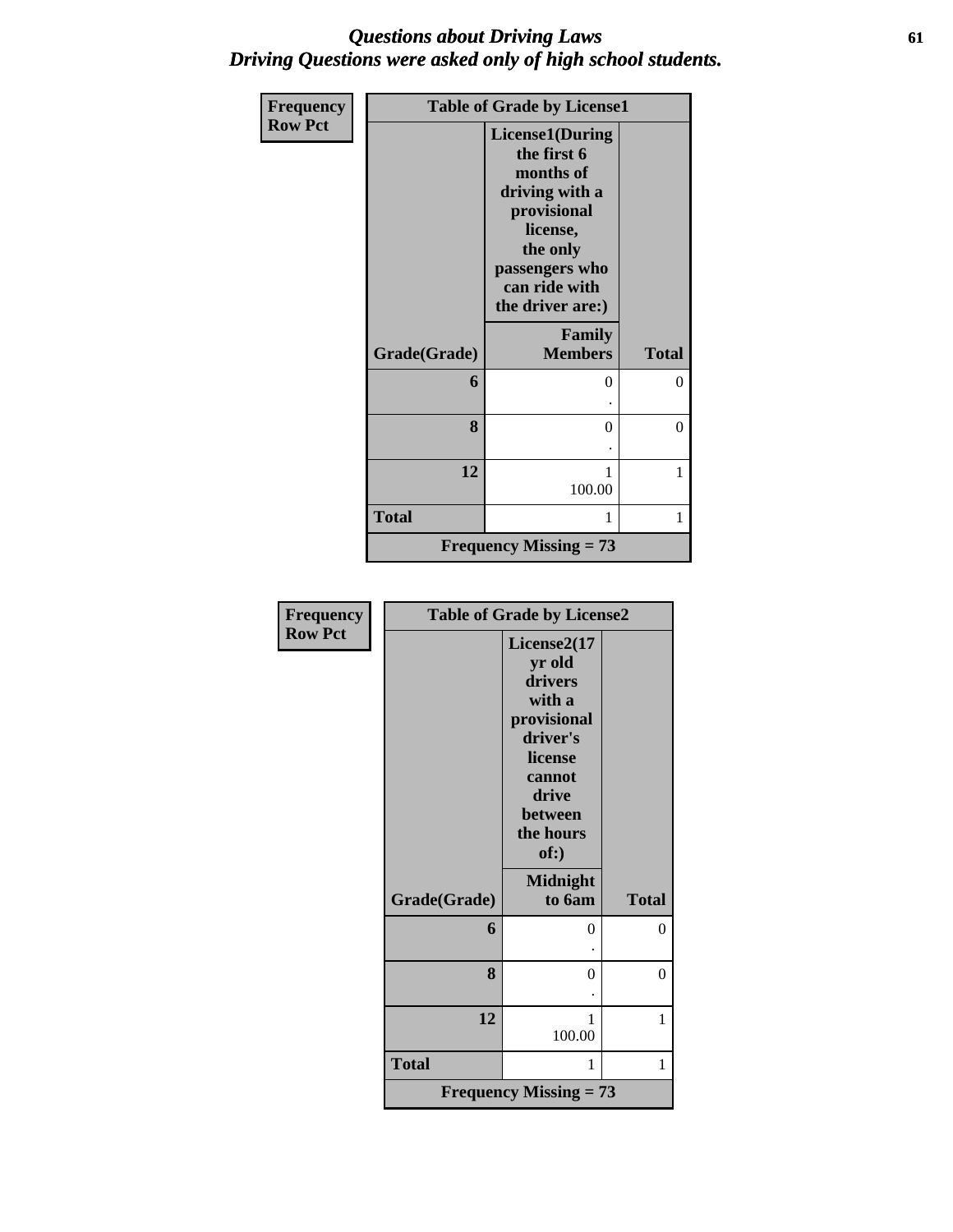### *Questions about Driving Laws* **62** *Driving Questions were asked only of high school students.*

| Frequency      | <b>Table of Grade by License3</b> |                                                                                                          |              |  |
|----------------|-----------------------------------|----------------------------------------------------------------------------------------------------------|--------------|--|
| <b>Row Pct</b> |                                   | License3(For<br>drivers<br>under the<br>age of 21,<br>what level of<br>alcohol is<br>considered<br>DUI?) |              |  |
|                | Grade(Grade)                      | 0.02                                                                                                     | <b>Total</b> |  |
|                | 6                                 | 0                                                                                                        | $\theta$     |  |
|                | 8                                 | 0                                                                                                        | $\theta$     |  |
|                | 12                                | 100.00                                                                                                   | 1            |  |
|                | <b>Total</b>                      | 1                                                                                                        | 1            |  |
|                |                                   | <b>Frequency Missing = 73</b>                                                                            |              |  |

| <b>Frequency</b> |              | <b>Table of Grade by License4</b>                                                                                                         |              |
|------------------|--------------|-------------------------------------------------------------------------------------------------------------------------------------------|--------------|
| <b>Row Pct</b>   |              | License4(A<br>driver under<br>21<br>automatically<br>loses his/her<br>license if<br>caught<br>exceeding the<br>posted speet<br>limit by:) |              |
|                  | Grade(Grade) | $25+mph$                                                                                                                                  | <b>Total</b> |
|                  | 6            | 0                                                                                                                                         | 0            |
|                  |              |                                                                                                                                           |              |
|                  | 8            | 0                                                                                                                                         | $\theta$     |
|                  | 12           | 1<br>100.00                                                                                                                               | 1            |
|                  | <b>Total</b> | 1                                                                                                                                         | 1            |
|                  |              | <b>Frequency Missing = 73</b>                                                                                                             |              |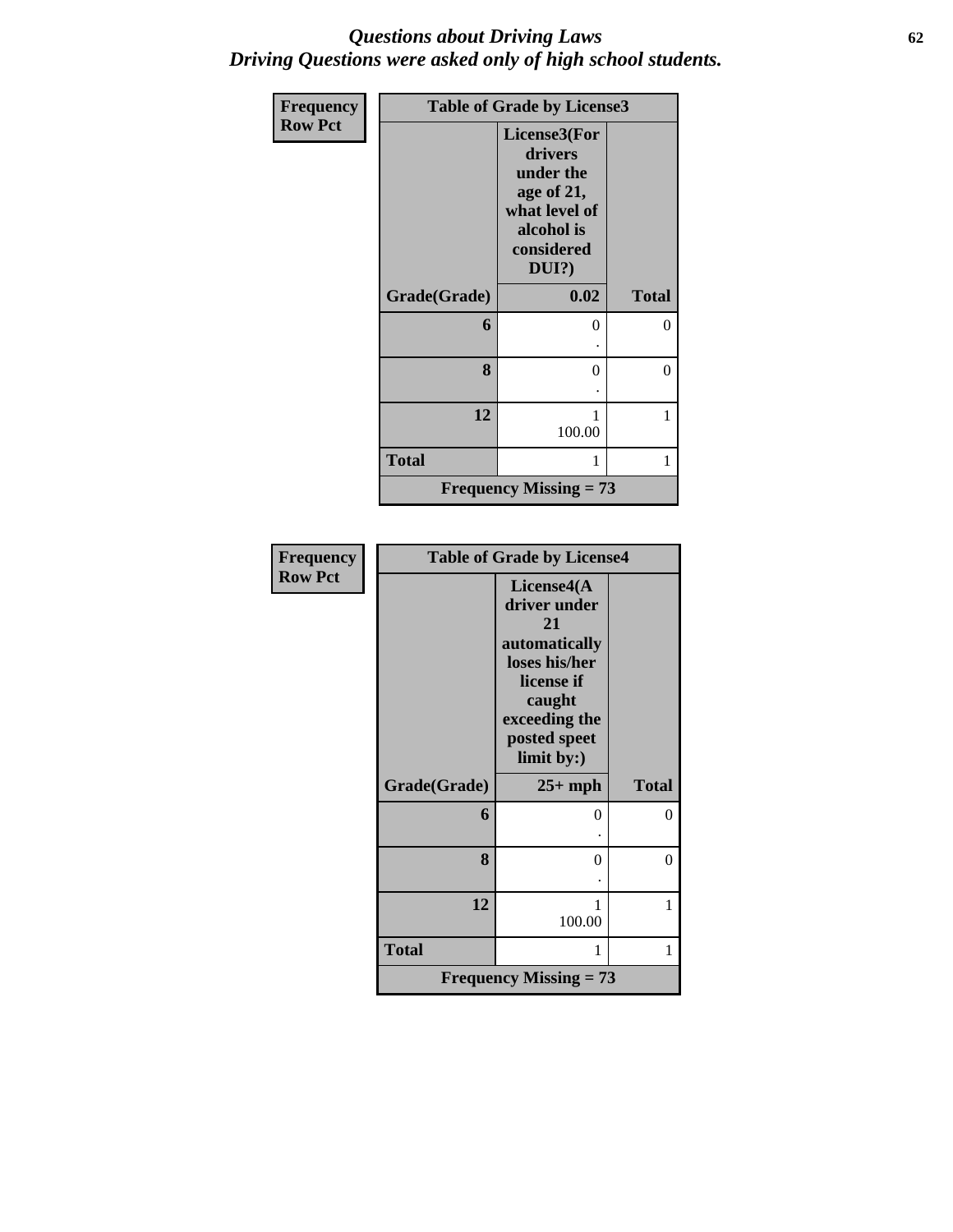### *Questions about Driving Laws* **63** *Driving Questions were asked only of high school students.*

| <b>Frequency</b> | <b>Table of Grade by License5</b> |                                                                                           |                |  |
|------------------|-----------------------------------|-------------------------------------------------------------------------------------------|----------------|--|
| <b>Row Pct</b>   |                                   | License5(A<br>Georgia                                                                     |                |  |
|                  |                                   | teenager<br>with family<br>connections<br>or a good                                       |                |  |
|                  |                                   | lawyer can<br>break a<br>teen<br>driving law<br>and keep<br>their<br>driver's<br>license) |                |  |
|                  | Grade(Grade)                      | $\bf No$                                                                                  | <b>Total</b>   |  |
|                  | 6                                 | 0                                                                                         | $\theta$       |  |
|                  | 8                                 | $\overline{0}$                                                                            | $\overline{0}$ |  |
|                  | 12                                | 1<br>100.00                                                                               | 1              |  |
|                  | <b>Total</b>                      | 1                                                                                         | 1              |  |
|                  |                                   | <b>Frequency Missing = 73</b>                                                             |                |  |

| <b>Frequency</b> | <b>Table of Grade by License6</b> |                                                                                                                                    |                |  |
|------------------|-----------------------------------|------------------------------------------------------------------------------------------------------------------------------------|----------------|--|
| <b>Row Pct</b>   |                                   | License <sub>6</sub> (I<br>know a<br>friend or<br>classmate<br>that<br>broke a<br>teen<br>driving<br>law,<br>but was<br>allowed to |                |  |
|                  |                                   | keep<br>his/her<br>license)                                                                                                        |                |  |
|                  | Grade(Grade)                      | Yes                                                                                                                                | <b>Total</b>   |  |
|                  | 6                                 | $\overline{0}$                                                                                                                     | 0              |  |
|                  | 8                                 | $\overline{0}$                                                                                                                     | $\overline{0}$ |  |
|                  | 12                                | 1<br>100.00                                                                                                                        | 1              |  |
|                  | <b>Total</b>                      | 1                                                                                                                                  | 1              |  |
|                  |                                   | <b>Frequency Missing = 73</b>                                                                                                      |                |  |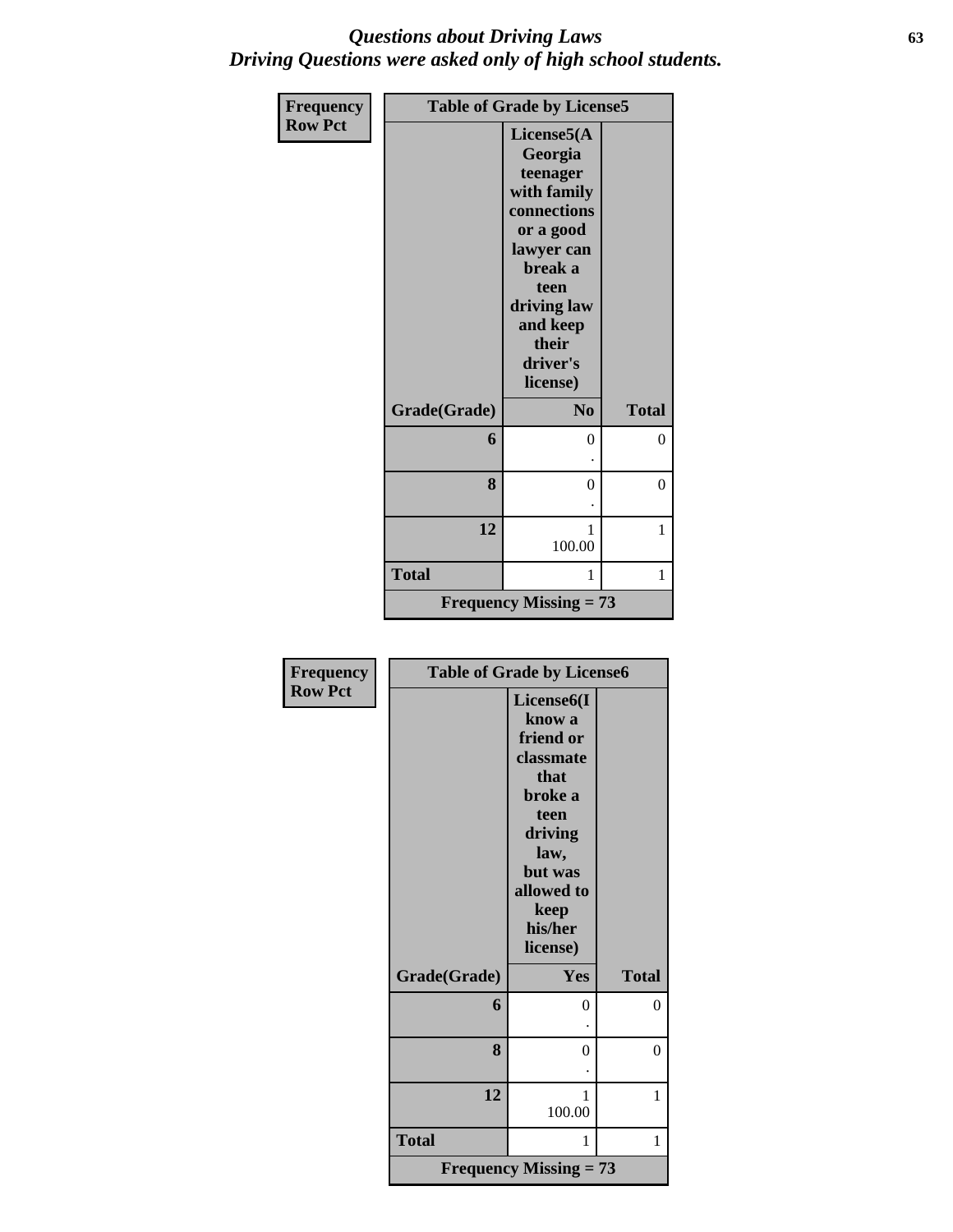## *Questions about Driving Laws* **64** *Driving Questions were asked only of high school students.*

| Frequency      | <b>Table of Grade by License7</b> |                                                                                                                       |              |  |
|----------------|-----------------------------------|-----------------------------------------------------------------------------------------------------------------------|--------------|--|
| <b>Row Pct</b> |                                   | License7(A<br>student<br>under the<br>age of 18<br>cam loser<br>his/her<br>driving<br>privileges<br>if he or<br>she:) |              |  |
|                | Grade(Grade)                      | All of the<br>above                                                                                                   | <b>Total</b> |  |
|                | 6                                 | 0                                                                                                                     | $\theta$     |  |
|                | 8                                 | 0                                                                                                                     | $\theta$     |  |
|                | 12                                | 1<br>100.00                                                                                                           | 1            |  |
|                | <b>Total</b>                      | 1                                                                                                                     | 1            |  |
|                |                                   | <b>Frequency Missing = 73</b>                                                                                         |              |  |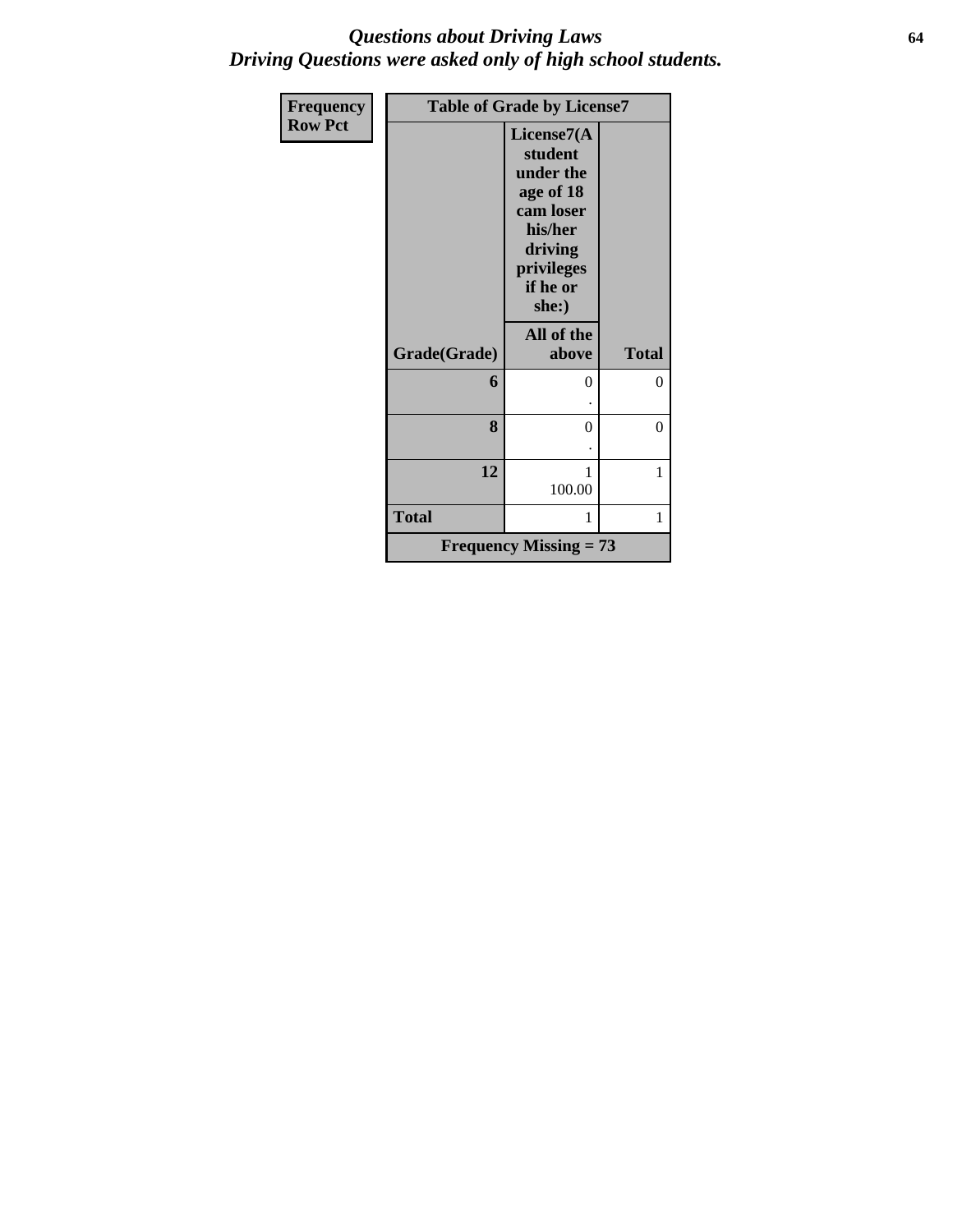# *Select Results by Gender* **65**

| Frequency      | <b>Table of SchoolClimate2 by Gender</b>          |                                     |             |                |  |
|----------------|---------------------------------------------------|-------------------------------------|-------------|----------------|--|
| <b>Col Pct</b> | SchoolClimate2(I<br>feel successful at<br>school) | Gender(Gender)<br><b>Female</b>     | <b>Male</b> | <b>Total</b>   |  |
|                | <b>Strongly Agree</b>                             | 19<br>54.29                         | 19<br>48.72 | 38             |  |
|                | <b>Somewhat Agree</b>                             | 13<br>37.14                         | 12<br>30.77 | 25             |  |
|                | <b>Somewhat Disagree</b>                          | $\mathcal{D}_{\mathcal{L}}$<br>5.71 | 17.95       | 9              |  |
|                | <b>Strongly Disagree</b>                          | 2.86                                | 2.56        | $\overline{2}$ |  |
|                | <b>Total</b>                                      | 35                                  | 39          | 74             |  |

| Frequency      | <b>Table of SchoolClimate6 by Gender</b>                 |                                 |                        |              |  |
|----------------|----------------------------------------------------------|---------------------------------|------------------------|--------------|--|
| <b>Col Pct</b> | <b>SchoolClimate6(Teachers</b><br>treat me with respect) | Gender(Gender)<br><b>Female</b> | <b>Male</b>            | <b>Total</b> |  |
|                | <b>Strongly Agree</b>                                    | 15<br>42.86                     | 15<br>38.46            | 30           |  |
|                | <b>Somewhat Agree</b>                                    | 15<br>42.86                     | 17<br>43.59            | 32           |  |
|                | <b>Somewhat Disagree</b>                                 | $\mathfrak{D}$<br>5.71          | 5<br>12.82             |              |  |
|                | <b>Strongly Disagree</b>                                 | 3<br>8.57                       | $\mathfrak{D}$<br>5.13 | 5            |  |
|                | <b>Total</b>                                             | 35                              | 39                     | 74           |  |

| <b>Frequency</b> | <b>Table of SchoolClimate8 by Gender</b>                                |                        |                        |              |  |  |
|------------------|-------------------------------------------------------------------------|------------------------|------------------------|--------------|--|--|
| <b>Col Pct</b>   | <b>SchoolClimate8(Students</b><br>are frequently<br>recognized for good | Gender(Gender)         |                        |              |  |  |
|                  | behavior)                                                               | <b>Female</b>          | <b>Male</b>            | <b>Total</b> |  |  |
|                  | <b>Strongly Agree</b>                                                   | 10<br>28.57            | 14<br>35.90            | 24           |  |  |
|                  | <b>Somewhat Agree</b>                                                   | 16<br>45.71            | 15<br>38.46            | 31           |  |  |
|                  | <b>Somewhat Disagree</b>                                                | 7<br>20.00             | 8<br>20.51             | 15           |  |  |
|                  | <b>Strongly Disagree</b>                                                | $\mathfrak{D}$<br>5.71 | $\mathfrak{D}$<br>5.13 | 4            |  |  |
|                  | Total                                                                   | 35                     | 39                     | 74           |  |  |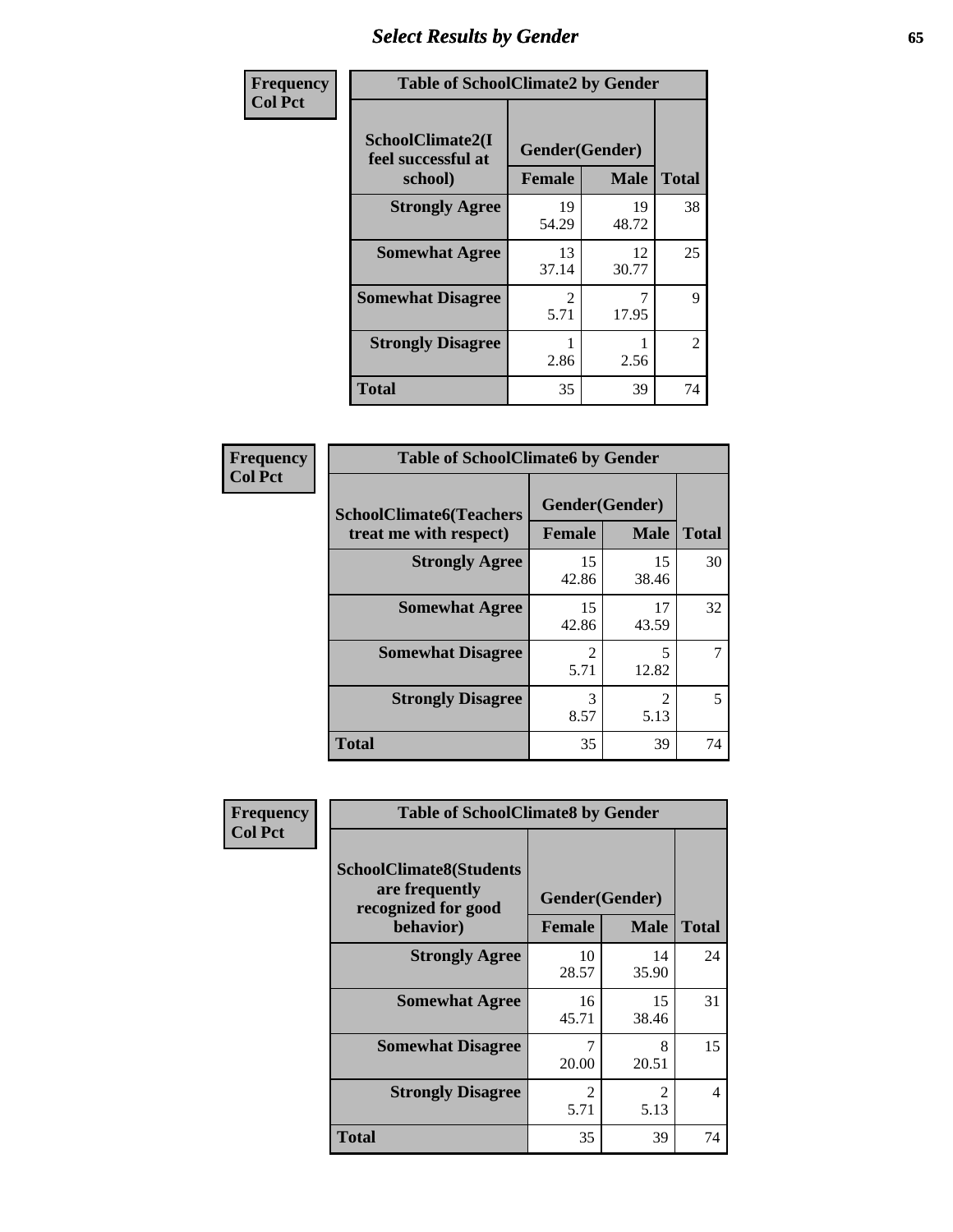# *Select Results by Gender* **66**

| <b>Frequency</b> | <b>Table of Gender by Dropout</b> |                                                   |                   |              |
|------------------|-----------------------------------|---------------------------------------------------|-------------------|--------------|
| <b>Row Pct</b>   |                                   | Dropout(I<br>have<br>about<br>dropping<br>school) | thought<br>out of |              |
|                  | Gender(Gender)                    | Yes                                               | N <sub>0</sub>    | <b>Total</b> |
|                  | <b>Female</b>                     | 7<br>20.00                                        | 28<br>80.00       | 35           |
|                  | <b>Male</b>                       | 8<br>20.51                                        | 31<br>79.49       | 39           |
|                  | <b>Total</b>                      | 15                                                | 59                | 74           |

| <b>Frequency</b> | <b>Table of Gender by Dropoutreason</b> |                                                                     |                        |                                 |                                |              |              |
|------------------|-----------------------------------------|---------------------------------------------------------------------|------------------------|---------------------------------|--------------------------------|--------------|--------------|
| <b>Row Pct</b>   |                                         | Dropoutreason (If I dropped out the<br>reason would most likely be) |                        |                                 |                                |              |              |
|                  | <b>Gender(Gender)</b>                   | Won't<br><b>Drop</b><br>out                                         | <b>Bored</b>           | <b>Family</b><br><b>Reasons</b> | <b>Being</b><br><b>Bullied</b> | <b>Other</b> | <b>Total</b> |
|                  | <b>Female</b>                           | 21<br>60.00                                                         | $\mathfrak{D}$<br>5.71 | 14.29                           | 2.86                           | 6<br>17.14   | 35           |
|                  | <b>Male</b>                             | 25<br>64.10                                                         | $\overline{2}$<br>5.13 | 12.82                           | 4<br>10.26                     | 3<br>7.69    | 39           |
|                  | <b>Total</b>                            | 46                                                                  | $\overline{4}$         | 10                              | 5                              | 9            | 74           |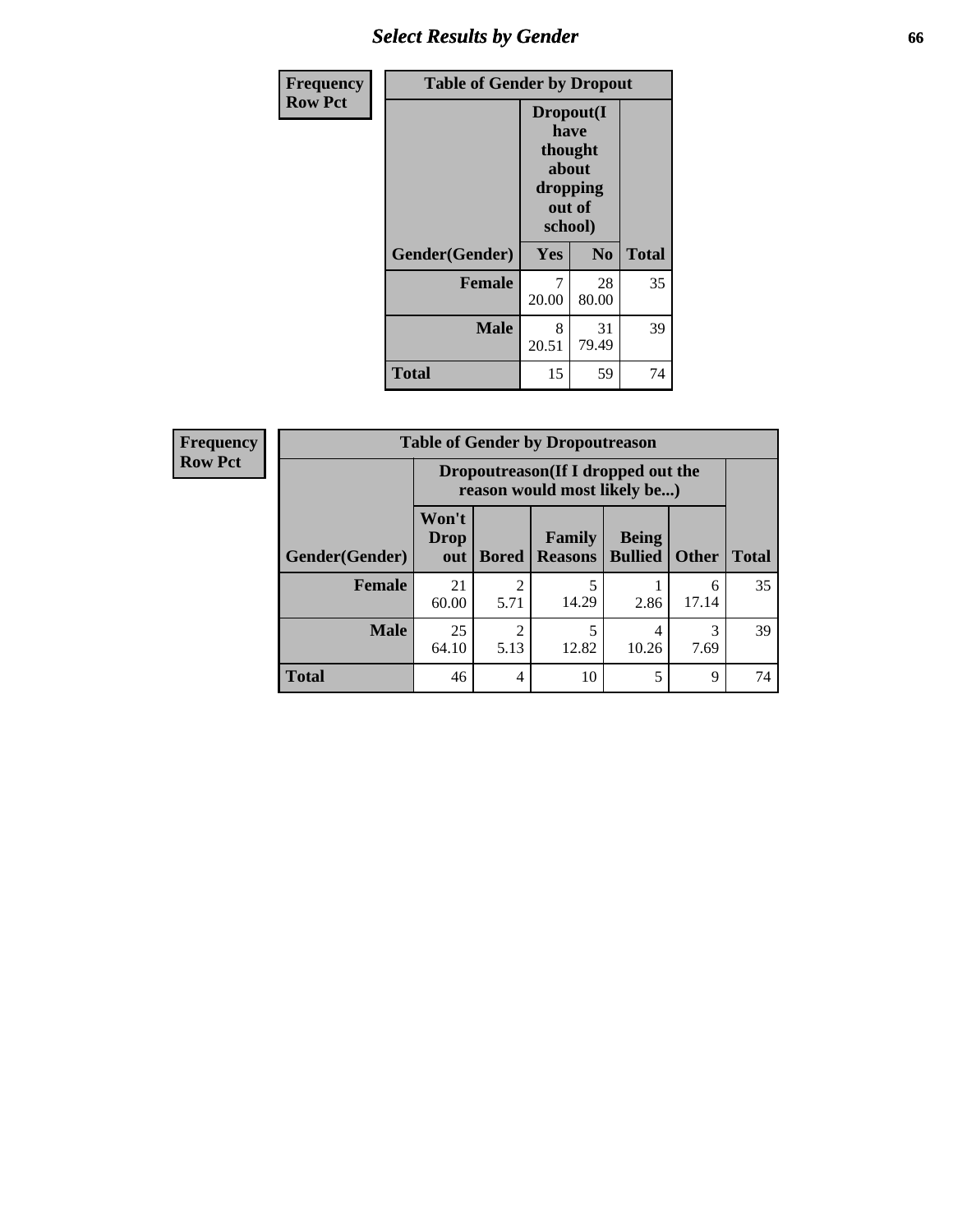*School Safety* **67**

| Frequency      | <b>Table of Gender by Bullied2</b> |                 |                |              |
|----------------|------------------------------------|-----------------|----------------|--------------|
| <b>Row Pct</b> |                                    | <b>Bullied2</b> |                |              |
|                | Gender(Gender)                     | <b>Yes</b>      | N <sub>0</sub> | <b>Total</b> |
|                | <b>Female</b>                      | 13<br>37.14     | 22<br>62.86    | 35           |
|                | <b>Male</b>                        | 10<br>25.64     | 29<br>74.36    | 39           |
|                | <b>Total</b>                       | 23              | 51             | 74           |

| Frequency      | <b>Table of Gender by Bulliedothers2</b> |                       |                |              |
|----------------|------------------------------------------|-----------------------|----------------|--------------|
| <b>Row Pct</b> |                                          | <b>Bulliedothers2</b> |                |              |
|                | Gender(Gender)                           | Yes                   | N <sub>0</sub> | <b>Total</b> |
|                | <b>Female</b>                            | Q<br>25.71            | 26<br>74.29    | 35           |
|                | <b>Male</b>                              | 10.26                 | 35<br>89.74    | 39           |
|                | Total                                    | 13                    | 61             | 74           |

| Frequency      | <b>Table of Gender by Weaponschool2</b> |               |                |              |
|----------------|-----------------------------------------|---------------|----------------|--------------|
| <b>Row Pct</b> |                                         | Weaponschool2 |                |              |
|                | Gender(Gender)                          | Yes           | N <sub>0</sub> | <b>Total</b> |
|                | <b>Female</b>                           | 2.86          | 34<br>97.14    | 35           |
|                | <b>Male</b>                             | 2.56          | 38<br>97.44    | 39           |
|                | <b>Total</b>                            | 2             | 72             |              |

| Frequency      | <b>Table of Gender by Absentunsafe2</b> |               |                |              |
|----------------|-----------------------------------------|---------------|----------------|--------------|
| <b>Row Pct</b> |                                         | Absentunsafe2 |                |              |
|                | Gender(Gender)                          | Yes           | N <sub>0</sub> | <b>Total</b> |
|                | <b>Female</b>                           | 8.57          | 32<br>91.43    | 35           |
|                | <b>Male</b>                             | 5.13          | 37<br>94.87    | 39           |
|                | <b>Total</b>                            | 5             | 69             | 74           |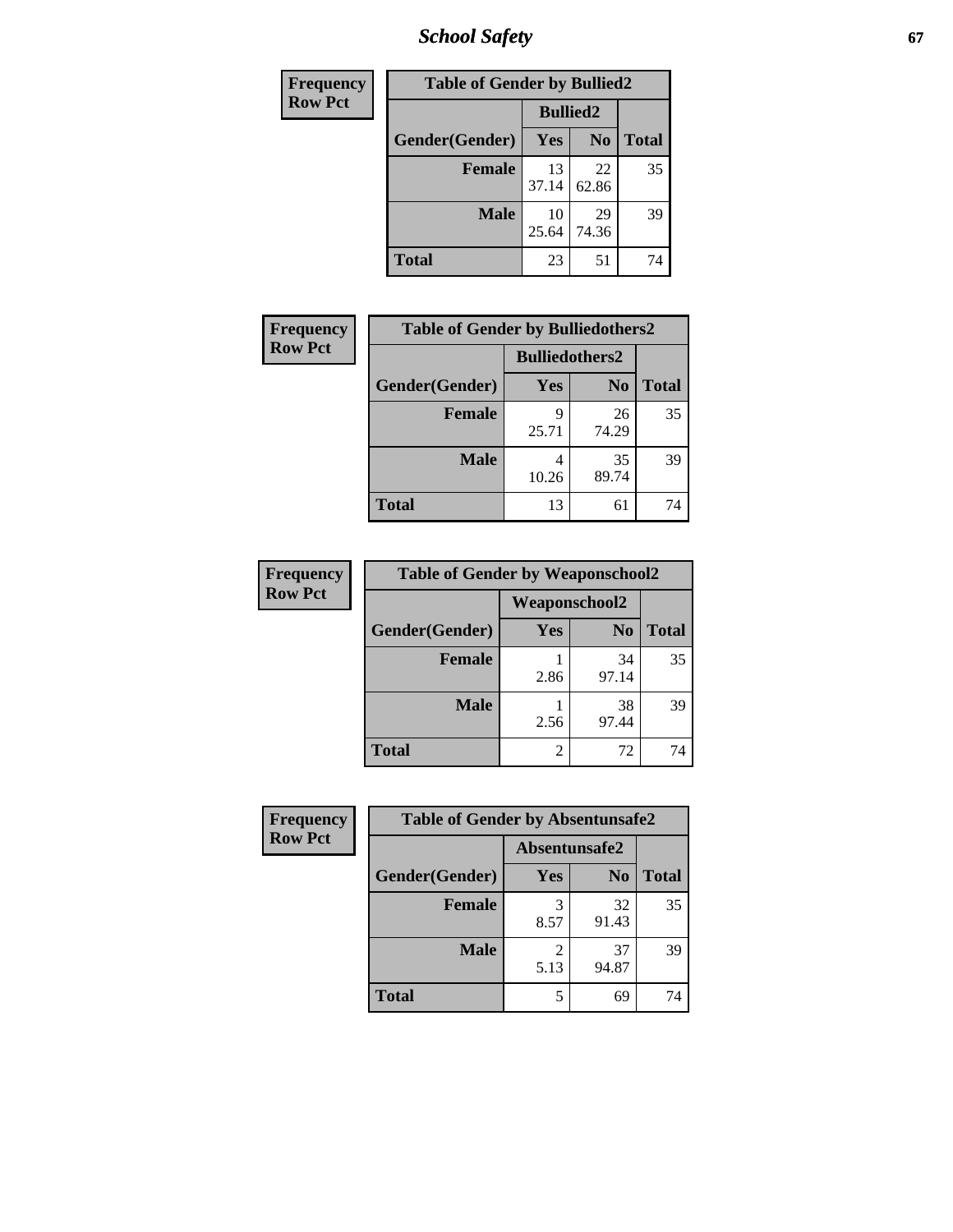*School Safety* **68**

| Frequency      | <b>Table of Gender by Gangself</b> |                                                                                                        |                |              |
|----------------|------------------------------------|--------------------------------------------------------------------------------------------------------|----------------|--------------|
| <b>Row Pct</b> |                                    | <b>Gangself</b> (I<br>have<br>participated<br>in illegal gang<br>activities in<br>the past 30<br>days) |                |              |
|                | Gender(Gender)                     | Yes                                                                                                    | N <sub>0</sub> | <b>Total</b> |
|                | <b>Female</b>                      | 2.86                                                                                                   | 34<br>97.14    | 35           |
|                | <b>Male</b>                        | 3<br>7.69                                                                                              | 36<br>92.31    | 39           |
|                | <b>Total</b>                       | 4                                                                                                      | 70             | 74           |

| Frequency      | <b>Table of Gender by Gangpeers</b> |                                                                                                                             |                |              |
|----------------|-------------------------------------|-----------------------------------------------------------------------------------------------------------------------------|----------------|--------------|
| <b>Row Pct</b> |                                     | <b>Gangpeers</b> (I<br>have friends<br>who have<br>participated<br>in illegal gang<br>activities in<br>the past 30<br>days) |                |              |
|                | Gender(Gender)                      | Yes                                                                                                                         | N <sub>0</sub> | <b>Total</b> |
|                | <b>Female</b>                       | 3<br>8.57                                                                                                                   | 32<br>91.43    | 35           |
|                | <b>Male</b>                         | 6<br>15.38                                                                                                                  | 33<br>84.62    | 39           |
|                | Total                               | 9                                                                                                                           | 65             | 74           |

| Frequency      | <b>Table of Gender by Pickedon2</b> |             |                |              |
|----------------|-------------------------------------|-------------|----------------|--------------|
| <b>Row Pct</b> |                                     | Pickedon2   |                |              |
|                | Gender(Gender)                      | <b>Yes</b>  | N <sub>0</sub> | <b>Total</b> |
|                | Female                              | 24<br>68.57 | 11<br>31.43    | 35           |
|                | <b>Male</b>                         | 25<br>64.10 | 14<br>35.90    | 39           |
|                | <b>Total</b>                        | 49          | 25             | 74           |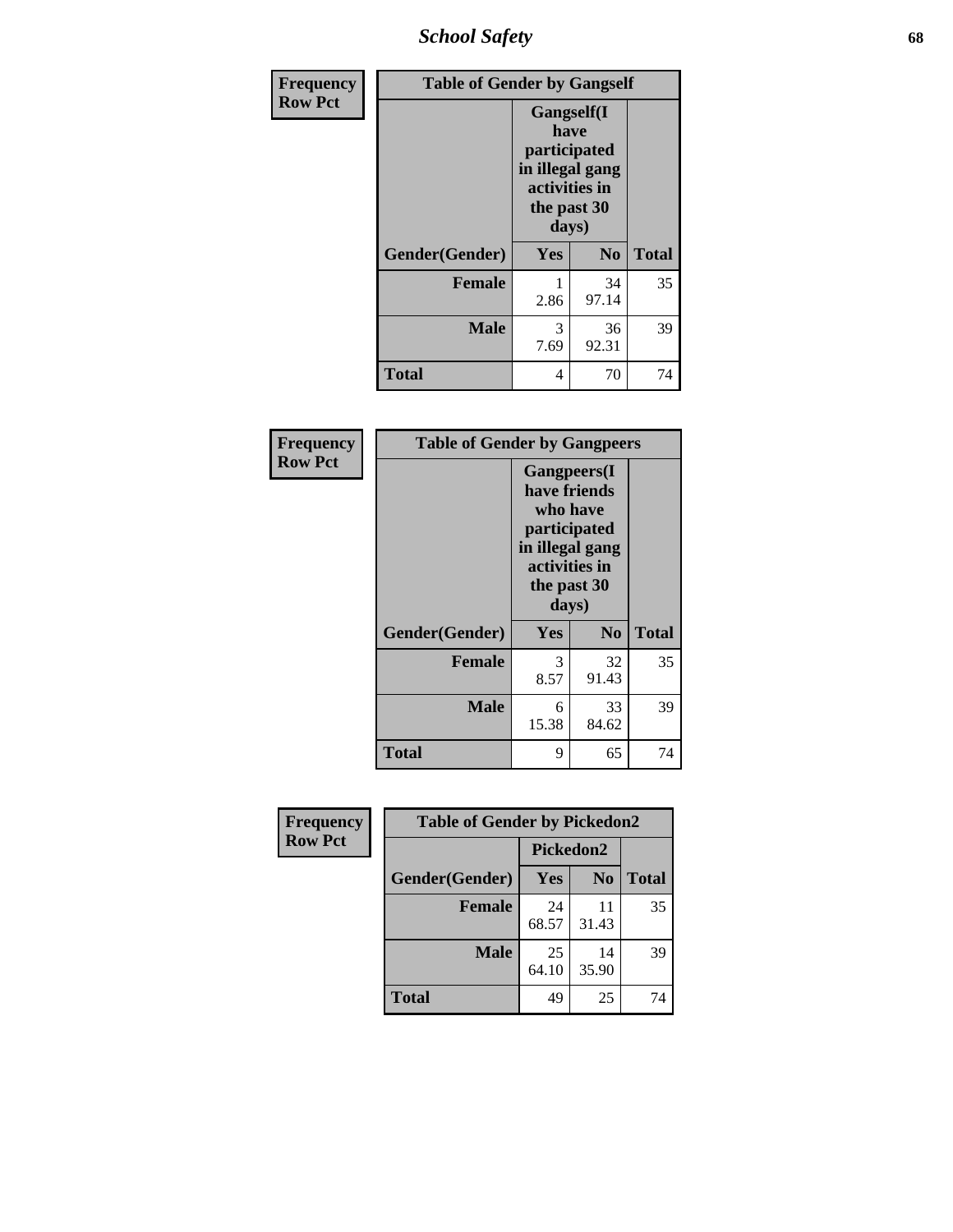*School Safety* **69**

| Frequency      | <b>Table of Gender by Safeschool2</b> |             |                |              |
|----------------|---------------------------------------|-------------|----------------|--------------|
| <b>Row Pct</b> |                                       | Safeschool2 |                |              |
|                | Gender(Gender)                        | Yes         | N <sub>0</sub> | <b>Total</b> |
|                | <b>Female</b>                         | 26<br>74.29 | q<br>25.71     | 35           |
|                | <b>Male</b>                           | 28<br>71.79 | 11<br>28.21    | 39           |
|                | <b>Total</b>                          | 54          | 20             | 74           |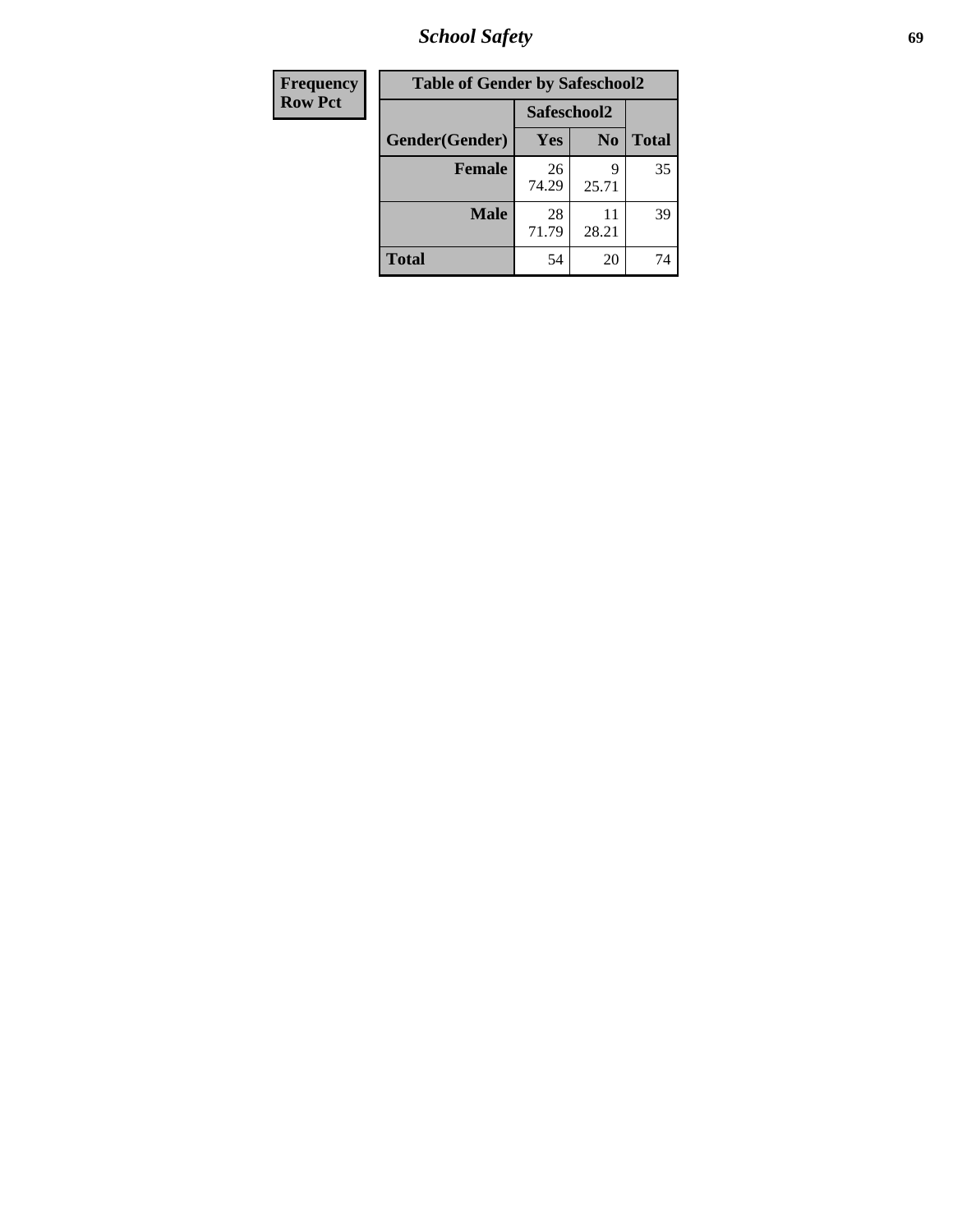# *Incidence of Drug Use* **70**

| Frequency      | <b>Table of Gender by AlcoholAlt</b> |                                          |                |              |
|----------------|--------------------------------------|------------------------------------------|----------------|--------------|
| <b>Row Pct</b> |                                      | AlcoholAlt(Alcohol<br>use, past 30 days) |                |              |
|                | Gender(Gender)                       | Yes                                      | N <sub>0</sub> | <b>Total</b> |
|                | <b>Female</b>                        | 2<br>5.71                                | 33<br>94.29    | 35           |
|                | <b>Male</b>                          | 2<br>5.13                                | 37<br>94.87    | 39           |
|                | <b>Total</b>                         | 4                                        | 70             | 74           |

| Frequency      | <b>Table of Gender by TobaccoAny</b> |                                          |                |              |
|----------------|--------------------------------------|------------------------------------------|----------------|--------------|
| <b>Row Pct</b> |                                      | TobaccoAny(Tobacco<br>use, past 30 days) |                |              |
|                | Gender(Gender)                       | Yes                                      | N <sub>0</sub> | <b>Total</b> |
|                | <b>Female</b>                        | 0.00                                     | 35<br>100.00   | 35           |
|                | <b>Male</b>                          | 2<br>5.13                                | 37<br>94.87    | 39           |
|                | <b>Total</b>                         | 2                                        | 72             | 74           |

| <b>Frequency</b> |                | <b>Table of Gender by MarijuanaAlt</b> |                                              |       |
|------------------|----------------|----------------------------------------|----------------------------------------------|-------|
| <b>Row Pct</b>   |                |                                        | MarijuanaAlt(Marijuana<br>use, past 30 days) |       |
|                  | Gender(Gender) | Yes                                    | N <sub>0</sub>                               | Total |
|                  | <b>Female</b>  | 2.86                                   | 34<br>97.14                                  | 35    |
|                  | <b>Male</b>    | 0.00                                   | 39<br>100.00                                 | 39    |
|                  | <b>Total</b>   |                                        | 73                                           | 74    |

| <b>Frequency</b> | <b>Table of Gender by OtherDrugAny</b> |                                                      |                |              |
|------------------|----------------------------------------|------------------------------------------------------|----------------|--------------|
| <b>Row Pct</b>   |                                        | <b>OtherDrugAny(Other</b><br>drug use, past 30 days) |                |              |
|                  | Gender(Gender)                         | <b>Yes</b>                                           | N <sub>0</sub> | <b>Total</b> |
|                  | <b>Female</b>                          | 2.86                                                 | 34<br>97.14    | 35           |
|                  | <b>Male</b>                            | 2.56                                                 | 38<br>97.44    | 39           |
|                  | <b>Total</b>                           | 2                                                    | 72             | 74           |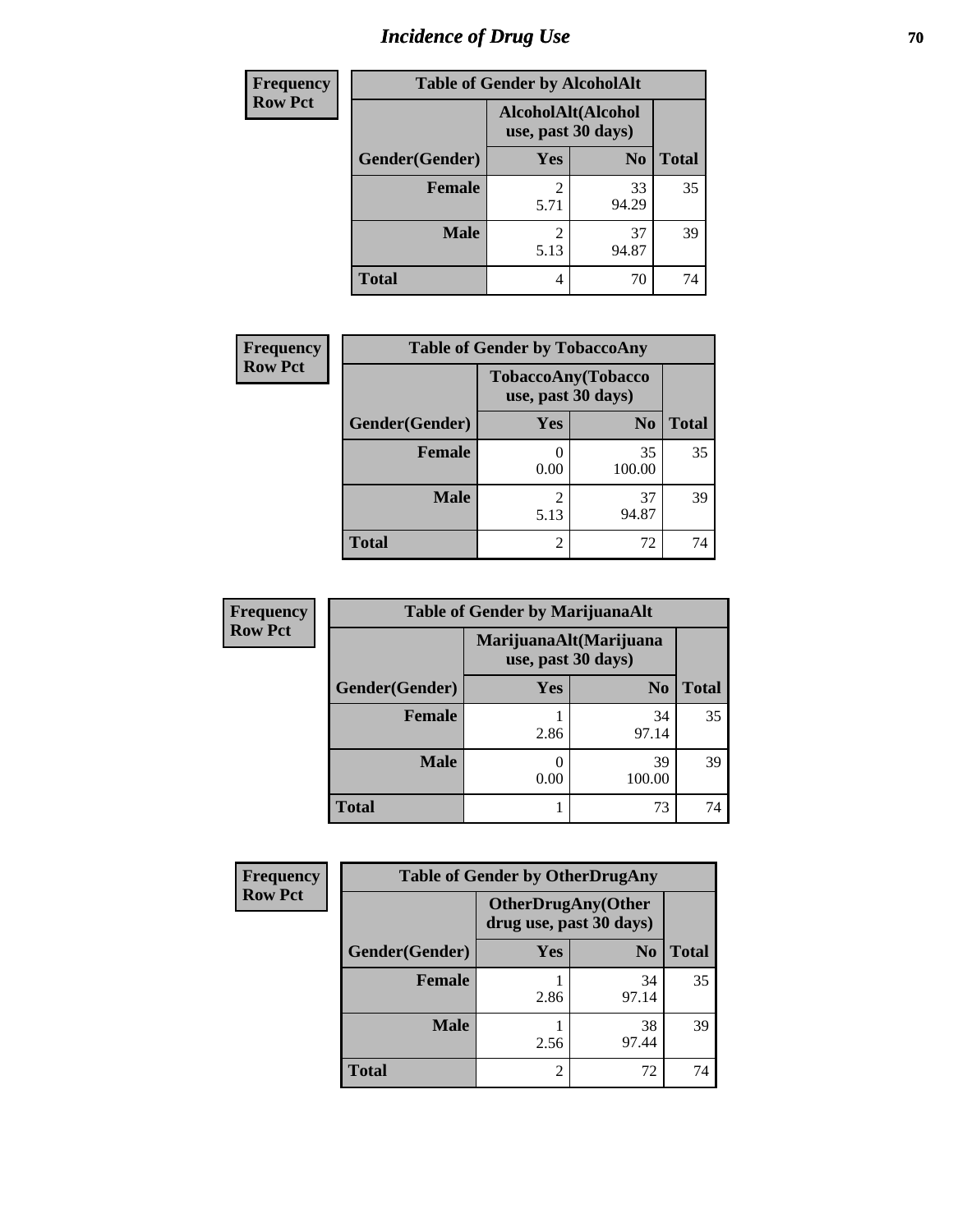## *Average Age at Onset of Use* **71** *Results for "Average Age at Onset of Use" questions exclude students who said they did not use that substance*

### **Gender=Female**

| <b>Variable</b>    | Label                                                              | <b>Mean</b> |
|--------------------|--------------------------------------------------------------------|-------------|
| Alcoholinit2       | I started using alcohol when I was                                 | 11.20       |
| Cigarettesinit2    | I started smoking tobacco when I was                               |             |
| Smokelessinit2     | I started chewing tobacco when I was                               |             |
| Marijuanainit2     | I started using marijuana when I was                               | 14.00       |
| Cocaineinit2       | I started using cocaine when I was                                 |             |
| Inhalantsinit2     | I started using inhalants when I was                               |             |
| Steroidsinit2      | I started using steroids when I was                                |             |
| Ecstasyinit2       | I started using ecstasy when I was                                 |             |
| Methinit2          | I started using methamphetamines when I was                        |             |
| Hallucinogensinit2 | I started using hallucinogens when I was                           |             |
| Prescription in t2 | I started using prescription drugs not prescribed to me when I was | 11.50       |

### **Gender=Male**

| <b>Variable</b>    | Label                                                              | <b>Mean</b> |
|--------------------|--------------------------------------------------------------------|-------------|
| Alcoholinit2       | I started using alcohol when I was                                 | 9.00        |
| Cigarettesinit2    | I started smoking tobacco when I was                               | 8.00        |
| Smokelessinit2     | I started chewing tobacco when I was                               | 9.50        |
| Marijuanainit2     | I started using marijuana when I was                               |             |
| Cocaineinit2       | I started using cocaine when I was                                 |             |
| Inhalantsinit2     | I started using inhalants when I was                               |             |
| Steroidsinit2      | I started using steroids when I was                                | 9.00        |
| Ecstasyinit2       | I started using ecstasy when I was                                 |             |
| Methinit2          | I started using methamphetamines when I was                        |             |
| Hallucinogensinit2 | I started using hallucinogens when I was                           |             |
| Prescriptioninit2  | I started using prescription drugs not prescribed to me when I was | 8.00        |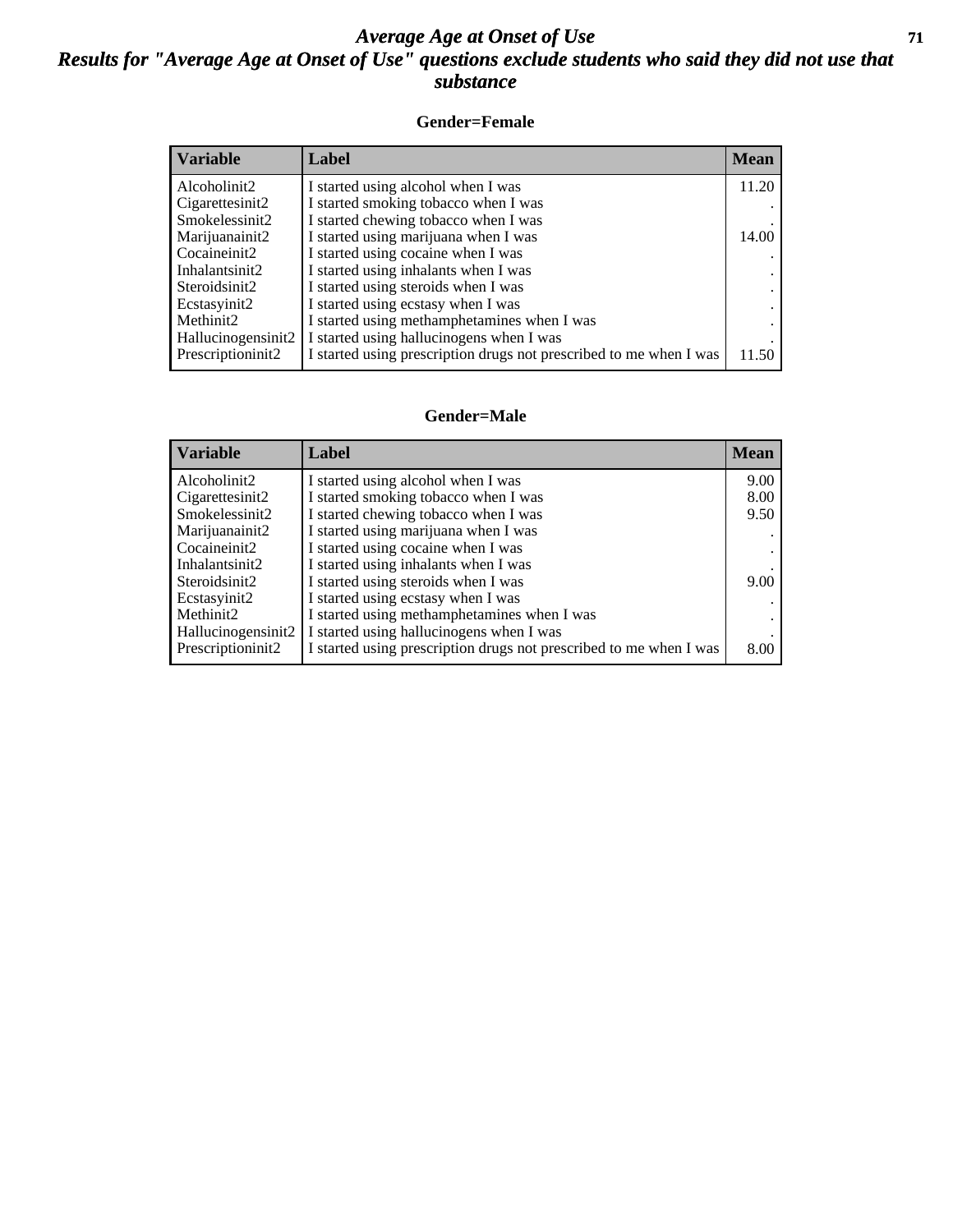# *I Think These Drugs are Harmful* **72**

| <b>Frequency</b> | <b>Table of Gender by Alcoholharmdich</b> |                                                   |                |              |
|------------------|-------------------------------------------|---------------------------------------------------|----------------|--------------|
| <b>Row Pct</b>   |                                           | Alcoholharmdich(I<br>think alcohol is<br>harmful) |                |              |
|                  | Gender(Gender)                            | <b>Yes</b>                                        | N <sub>0</sub> | <b>Total</b> |
|                  | <b>Female</b>                             | 26<br>74.29                                       | 9<br>25.71     | 35           |
|                  | <b>Male</b>                               | 34<br>87.18                                       | 5<br>12.82     | 39           |
|                  | <b>Total</b>                              | 60                                                | 14             | 74           |

| Frequency      | <b>Table of Gender by Tobaccoharmdich</b> |                                                   |                |              |
|----------------|-------------------------------------------|---------------------------------------------------|----------------|--------------|
| <b>Row Pct</b> |                                           | Tobaccoharmdich(I<br>think tobacco is<br>harmful) |                |              |
|                | Gender(Gender)                            | Yes                                               | N <sub>0</sub> | <b>Total</b> |
|                | <b>Female</b>                             | 31<br>88.57                                       | 4<br>11.43     | 35           |
|                | <b>Male</b>                               | 34<br>87.18                                       | 5<br>12.82     | 39           |
|                | <b>Total</b>                              | 65                                                | 9              | 74           |

| Frequency      | <b>Table of Gender by Marijuanaharmdich</b> |                                                       |                |              |
|----------------|---------------------------------------------|-------------------------------------------------------|----------------|--------------|
| <b>Row Pct</b> |                                             | Marijuanaharmdich(I<br>think marijuana is<br>harmful) |                |              |
|                | Gender(Gender)                              | <b>Yes</b>                                            | N <sub>0</sub> | <b>Total</b> |
|                | <b>Female</b>                               | 28<br>80.00                                           | 20.00          | 35           |
|                | <b>Male</b>                                 | 33<br>84.62                                           | 6<br>15.38     | 39           |
|                | <b>Total</b>                                | 61                                                    | 13             | 74           |

| Frequency      | <b>Table of Gender by Otherdrugharmdich</b> |                                                                  |                |              |
|----------------|---------------------------------------------|------------------------------------------------------------------|----------------|--------------|
| <b>Row Pct</b> |                                             | <b>Otherdrugharmdich(I)</b><br>think other drugs are<br>harmful) |                |              |
|                | Gender(Gender)                              | <b>Yes</b>                                                       | N <sub>0</sub> | <b>Total</b> |
|                | <b>Female</b>                               | 31<br>88.57                                                      | 4<br>11.43     | 35           |
|                | <b>Male</b>                                 | 34<br>87.18                                                      | 5<br>12.82     | 39           |
|                | <b>Total</b>                                | 65                                                               | 9              | 74           |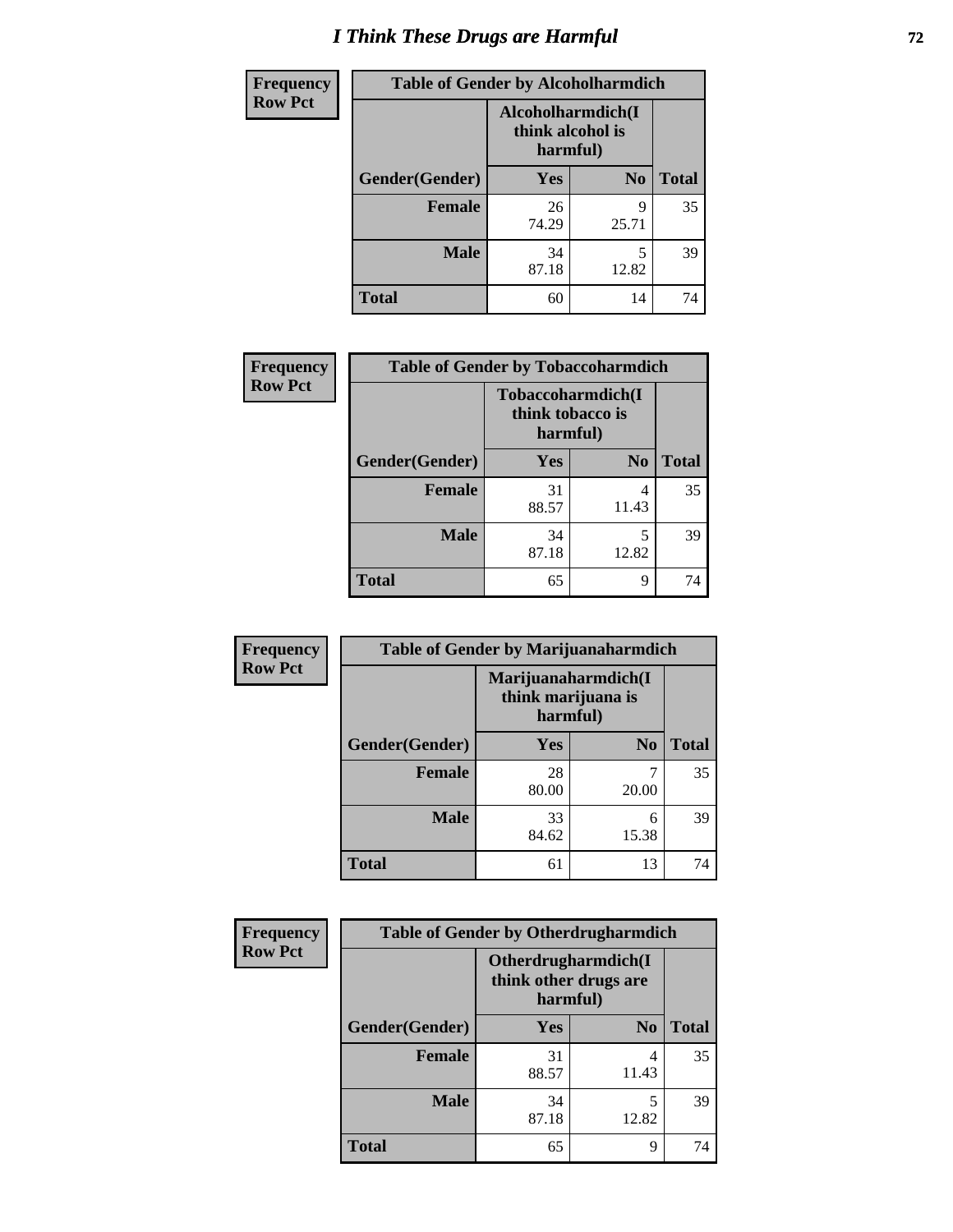| <b>Frequency</b> | <b>Table of Gender by Alcohollocation1</b> |                                                               |             |              |
|------------------|--------------------------------------------|---------------------------------------------------------------|-------------|--------------|
| <b>Row Pct</b>   |                                            | <b>Alcohollocation1(Places</b><br><b>Friends Use Alcohol)</b> |             |              |
|                  | Gender(Gender)                             |                                                               | Do Not Use  | <b>Total</b> |
|                  | <b>Female</b>                              | Q<br>25.71                                                    | 26<br>74.29 | 35           |
|                  | <b>Male</b>                                | 6<br>15.38                                                    | 33<br>84.62 | 39           |
|                  | <b>Total</b>                               | 15                                                            | 59          | 74           |

| <b>Frequency</b> | <b>Table of Gender by Alcohollocation2</b> |                                                               |            |              |
|------------------|--------------------------------------------|---------------------------------------------------------------|------------|--------------|
| <b>Row Pct</b>   |                                            | <b>Alcohollocation2(Places</b><br><b>Friends Use Alcohol)</b> |            |              |
|                  | Gender(Gender)                             |                                                               | Home       | <b>Total</b> |
|                  | <b>Female</b>                              | 28<br>80.00                                                   | 20.00      | 35           |
|                  | <b>Male</b>                                | 33<br>84.62                                                   | 6<br>15.38 | 39           |
|                  | <b>Total</b>                               | 61                                                            | 13         | 74           |

| Frequency      | <b>Table of Gender by Alcohollocation3</b> |                                                               |              |
|----------------|--------------------------------------------|---------------------------------------------------------------|--------------|
| <b>Row Pct</b> |                                            | <b>Alcohollocation3(Places</b><br><b>Friends Use Alcohol)</b> |              |
|                | Gender(Gender)                             | ٠                                                             | <b>Total</b> |
|                | <b>Female</b>                              | 35<br>100.00                                                  | 35           |
|                | <b>Male</b>                                | 39<br>100.00                                                  | 39           |
|                | <b>Total</b>                               | 74                                                            | 74           |

| <b>Frequency</b> | <b>Table of Gender by Alcohollocation4</b> |                                                               |                |              |
|------------------|--------------------------------------------|---------------------------------------------------------------|----------------|--------------|
| <b>Row Pct</b>   |                                            | <b>Alcohollocation4(Places</b><br><b>Friends Use Alcohol)</b> |                |              |
|                  | Gender(Gender)                             |                                                               | Car            | <b>Total</b> |
|                  | <b>Female</b>                              | 33<br>94.29                                                   | 5.71           | 35           |
|                  | <b>Male</b>                                | 39<br>100.00                                                  | 0.00           | 39           |
|                  | <b>Total</b>                               | 72                                                            | $\mathfrak{D}$ | 74           |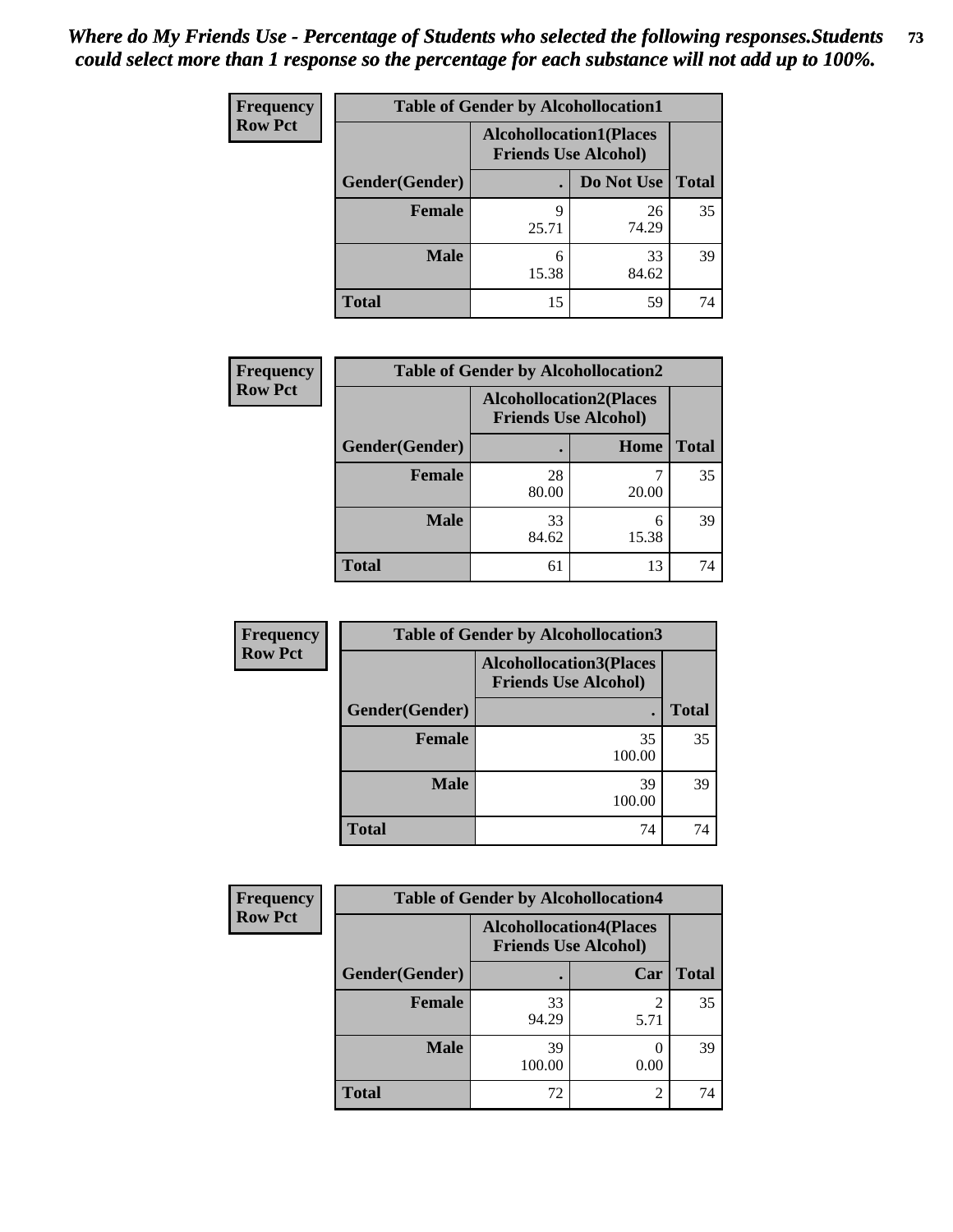| <b>Frequency</b> |                | <b>Table of Gender by Alcohollocation5</b> |                                                                |              |  |
|------------------|----------------|--------------------------------------------|----------------------------------------------------------------|--------------|--|
| <b>Row Pct</b>   |                |                                            | <b>Alcohollocation5</b> (Places<br><b>Friends Use Alcohol)</b> |              |  |
|                  | Gender(Gender) |                                            | <b>Friend's</b><br><b>House</b>                                | <b>Total</b> |  |
|                  | <b>Female</b>  | 30<br>85.71                                | 14.29                                                          | 35           |  |
|                  | <b>Male</b>    | 39<br>100.00                               | 0.00                                                           | 39           |  |
|                  | <b>Total</b>   | 69                                         | 5                                                              | 74           |  |

| Frequency      | <b>Table of Gender by Alcohollocation6</b> |             |                                                               |              |
|----------------|--------------------------------------------|-------------|---------------------------------------------------------------|--------------|
| <b>Row Pct</b> |                                            |             | <b>Alcohollocation6(Places</b><br><b>Friends Use Alcohol)</b> |              |
|                | Gender(Gender)                             |             | <b>Other</b>                                                  | <b>Total</b> |
|                | <b>Female</b>                              | 32<br>91.43 | 8.57                                                          | 35           |
|                | <b>Male</b>                                | 37<br>94.87 | 2<br>5.13                                                     | 39           |
|                | <b>Total</b>                               | 69          |                                                               | 74           |

| Frequency      | <b>Table of Gender by Tobaccolocation1</b> |                                                               |             |              |  |
|----------------|--------------------------------------------|---------------------------------------------------------------|-------------|--------------|--|
| <b>Row Pct</b> |                                            | <b>Tobaccolocation1(Places</b><br><b>Friends Use Tobacco)</b> |             |              |  |
|                | Gender(Gender)                             |                                                               | Do Not Use  | <b>Total</b> |  |
|                | Female                                     | 11.43                                                         | 31<br>88.57 | 35           |  |
|                | <b>Male</b>                                | 15.38                                                         | 33<br>84.62 | 39           |  |
|                | <b>Total</b>                               | 10                                                            | 64          | 74           |  |

| <b>Frequency</b> | <b>Table of Gender by Tobaccolocation2</b> |                             |                                |              |
|------------------|--------------------------------------------|-----------------------------|--------------------------------|--------------|
| <b>Row Pct</b>   |                                            | <b>Friends Use Tobacco)</b> | <b>Tobaccolocation2(Places</b> |              |
|                  | Gender(Gender)                             |                             | Home                           | <b>Total</b> |
|                  | Female                                     | 33<br>94.29                 | $\mathfrak{D}$<br>5.71         | 35           |
|                  | <b>Male</b>                                | 36<br>92.31                 | 7.69                           | 39           |
|                  | <b>Total</b>                               | 69                          |                                | 74           |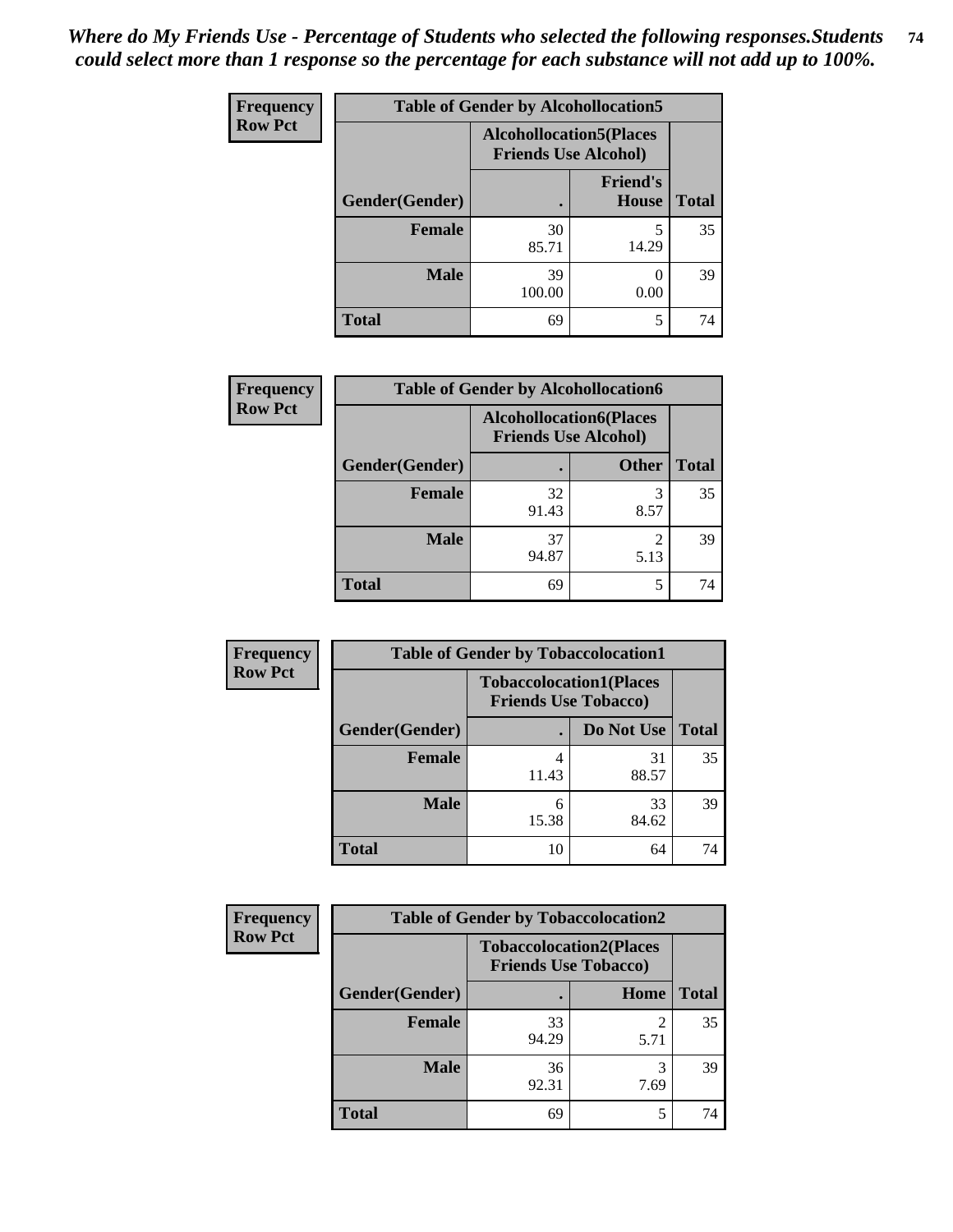| <b>Frequency</b> | <b>Table of Gender by Tobaccolocation3</b> |                                                               |              |  |  |
|------------------|--------------------------------------------|---------------------------------------------------------------|--------------|--|--|
| <b>Row Pct</b>   |                                            | <b>Tobaccolocation3(Places</b><br><b>Friends Use Tobacco)</b> |              |  |  |
|                  | Gender(Gender)<br>$\bullet$                |                                                               | <b>Total</b> |  |  |
|                  | <b>Female</b>                              | 35<br>100.00                                                  | 35           |  |  |
|                  | <b>Male</b>                                | 39<br>100.00                                                  | 39           |  |  |
|                  | <b>Total</b>                               | 74                                                            | 74           |  |  |

| <b>Frequency</b> | <b>Table of Gender by Tobaccolocation4</b> |                                                               |      |              |
|------------------|--------------------------------------------|---------------------------------------------------------------|------|--------------|
| <b>Row Pct</b>   |                                            | <b>Tobaccolocation4(Places</b><br><b>Friends Use Tobacco)</b> |      |              |
|                  | Gender(Gender)                             |                                                               | Car  | <b>Total</b> |
|                  | Female                                     | 35<br>100.00                                                  | 0.00 | 35           |
|                  | <b>Male</b>                                | 38<br>97.44                                                   | 2.56 | 39           |
|                  | <b>Total</b>                               | 73                                                            |      | 74           |

| <b>Frequency</b> | <b>Table of Gender by Tobaccolocation5</b>                    |             |                                 |              |
|------------------|---------------------------------------------------------------|-------------|---------------------------------|--------------|
| <b>Row Pct</b>   | <b>Tobaccolocation5(Places</b><br><b>Friends Use Tobacco)</b> |             |                                 |              |
|                  | Gender(Gender)                                                |             | <b>Friend's</b><br><b>House</b> | <b>Total</b> |
|                  | Female                                                        | 33<br>94.29 | 5.71                            | 35           |
|                  | <b>Male</b>                                                   | 36<br>92.31 | 7.69                            | 39           |
|                  | <b>Total</b>                                                  | 69          | 5                               | 74           |

| Frequency      | <b>Table of Gender by Tobaccolocation6</b> |                                                               |              |              |  |
|----------------|--------------------------------------------|---------------------------------------------------------------|--------------|--------------|--|
| <b>Row Pct</b> |                                            | <b>Tobaccolocation6(Places</b><br><b>Friends Use Tobacco)</b> |              |              |  |
|                | Gender(Gender)                             |                                                               | <b>Other</b> | <b>Total</b> |  |
|                | Female                                     | 33<br>94.29                                                   | 5.71         | 35           |  |
|                | <b>Male</b>                                | 37<br>94.87                                                   | 5.13         | 39           |  |
|                | <b>Total</b>                               | 70                                                            | 4            | 74           |  |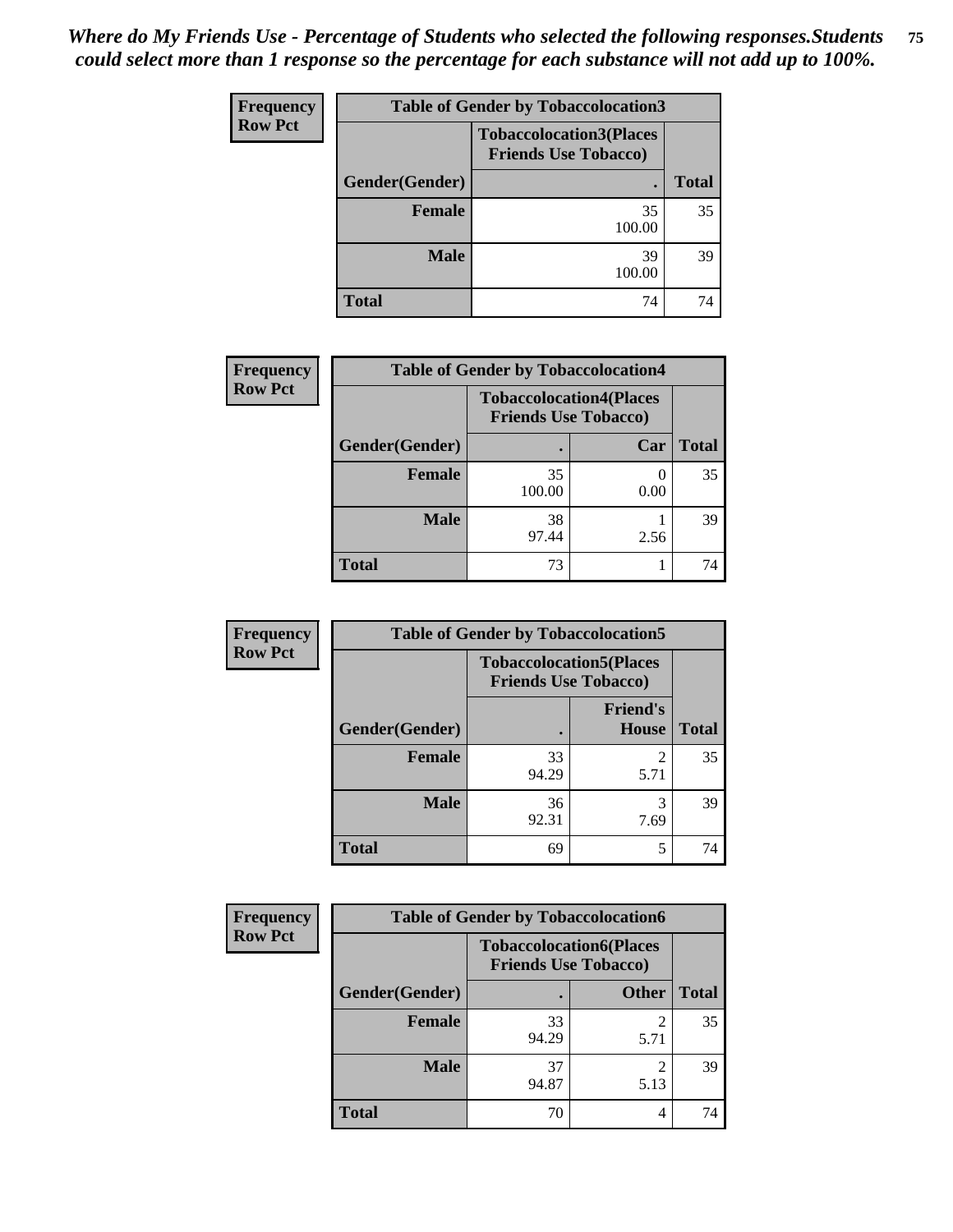| <b>Frequency</b> | <b>Table of Gender by Marijuanalocation1</b> |                                                                    |             |              |
|------------------|----------------------------------------------|--------------------------------------------------------------------|-------------|--------------|
| <b>Row Pct</b>   |                                              | <b>Marijuanalocation1(Places</b><br><b>Friends Use Marijuana</b> ) |             |              |
|                  | <b>Gender</b> (Gender)                       |                                                                    | Do Not Use  | <b>Total</b> |
|                  | <b>Female</b>                                | 11.43                                                              | 31<br>88.57 | 35           |
|                  | <b>Male</b>                                  | 7.69                                                               | 36<br>92.31 | 39           |
|                  | <b>Total</b>                                 |                                                                    | 67          | 74           |

| <b>Frequency</b> | <b>Table of Gender by Marijuanalocation2</b> |                                                                    |      |              |  |
|------------------|----------------------------------------------|--------------------------------------------------------------------|------|--------------|--|
| <b>Row Pct</b>   |                                              | <b>Marijuanalocation2(Places</b><br><b>Friends Use Marijuana</b> ) |      |              |  |
|                  | Gender(Gender)                               |                                                                    | Home | <b>Total</b> |  |
|                  | Female                                       | 33<br>94.29                                                        | 5.71 | 35           |  |
|                  | <b>Male</b>                                  | 38<br>97.44                                                        | 2.56 | 39           |  |
|                  | <b>Total</b>                                 | 71                                                                 | 3    | 74           |  |

| Frequency      | <b>Table of Gender by Marijuanalocation3</b> |                                                                    |                |              |
|----------------|----------------------------------------------|--------------------------------------------------------------------|----------------|--------------|
| <b>Row Pct</b> |                                              | <b>Marijuanalocation3(Places</b><br><b>Friends Use Marijuana</b> ) |                |              |
|                | Gender(Gender)                               |                                                                    | <b>School</b>  | <b>Total</b> |
|                | Female                                       | 33<br>94.29                                                        | 5.71           | 35           |
|                | <b>Male</b>                                  | 39<br>100.00                                                       | 0.00           | 39           |
|                | <b>Total</b>                                 | 72                                                                 | $\mathfrak{D}$ | 74           |

| Frequency      | <b>Table of Gender by Marijuanalocation4</b> |                                |                                  |              |
|----------------|----------------------------------------------|--------------------------------|----------------------------------|--------------|
| <b>Row Pct</b> |                                              | <b>Friends Use Marijuana</b> ) | <b>Marijuanalocation4(Places</b> |              |
|                | Gender(Gender)                               |                                | Car                              | <b>Total</b> |
|                | Female                                       | 33<br>94.29                    | 5.71                             | 35           |
|                | <b>Male</b>                                  | 38<br>97.44                    | 2.56                             | 39           |
|                | <b>Total</b>                                 | 71                             | 3                                | 74           |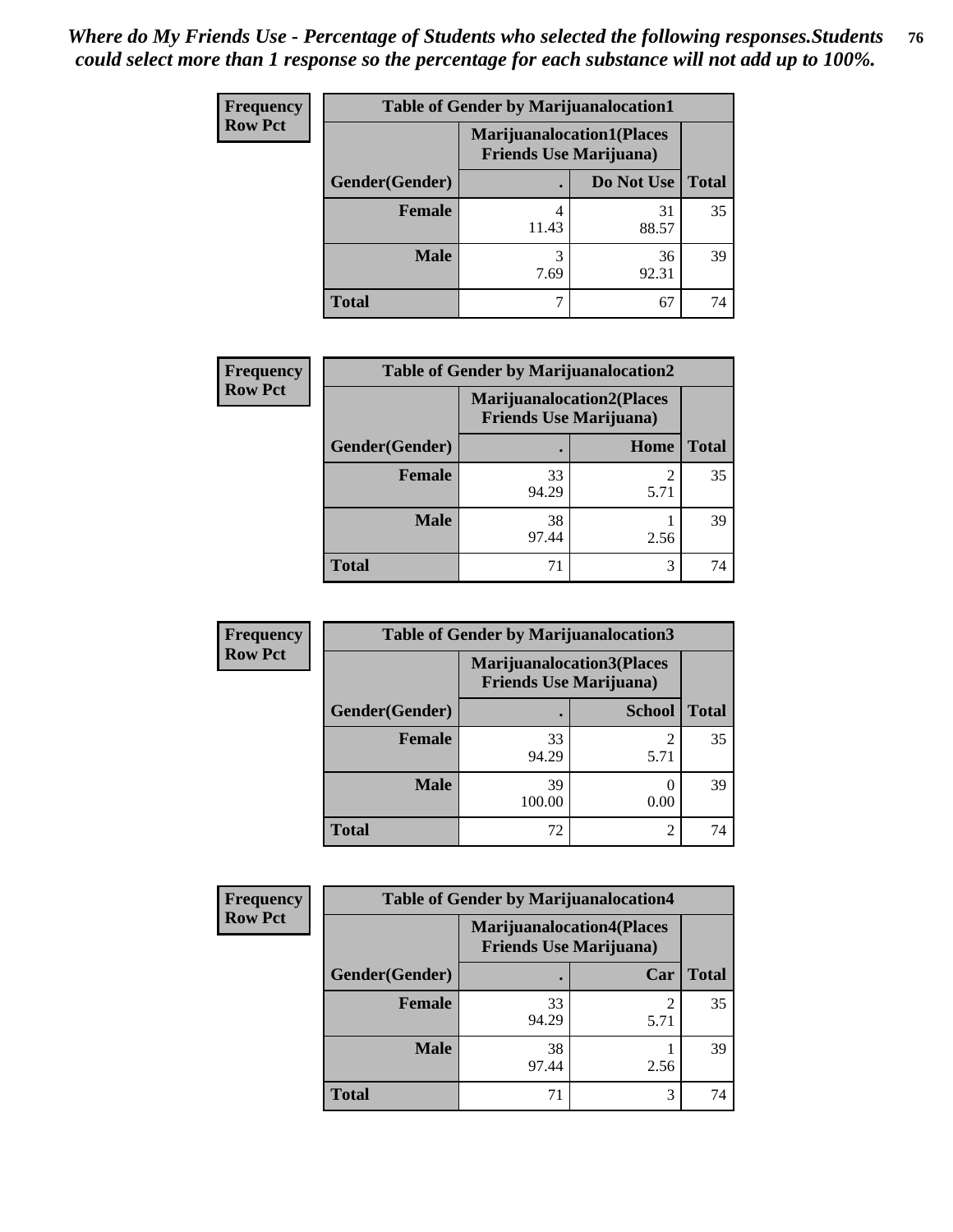| <b>Frequency</b> | <b>Table of Gender by Marijuanalocation5</b> |                                                                    |                                 |              |
|------------------|----------------------------------------------|--------------------------------------------------------------------|---------------------------------|--------------|
| <b>Row Pct</b>   |                                              | <b>Marijuanalocation5(Places</b><br><b>Friends Use Marijuana</b> ) |                                 |              |
|                  | Gender(Gender)                               |                                                                    | <b>Friend's</b><br><b>House</b> | <b>Total</b> |
|                  | <b>Female</b>                                | 31<br>88.57                                                        | 11.43                           | 35           |
|                  | <b>Male</b>                                  | 37<br>94.87                                                        | 5.13                            | 39           |
|                  | <b>Total</b>                                 | 68                                                                 | 6                               | 74           |

| <b>Frequency</b> | <b>Table of Gender by Marijuanalocation6</b> |                                |                                  |              |
|------------------|----------------------------------------------|--------------------------------|----------------------------------|--------------|
| <b>Row Pct</b>   |                                              | <b>Friends Use Marijuana</b> ) | <b>Marijuanalocation6(Places</b> |              |
|                  | Gender(Gender)                               |                                | <b>Other</b>                     | <b>Total</b> |
|                  | <b>Female</b>                                | 32<br>91.43                    | 8.57                             | 35           |
|                  | <b>Male</b>                                  | 36<br>92.31                    | 3<br>7.69                        | 39           |
|                  | <b>Total</b>                                 | 68                             | 6                                | 74           |

| <b>Frequency</b> | <b>Table of Gender by Otherdruglocation1</b> |                                            |                                  |              |
|------------------|----------------------------------------------|--------------------------------------------|----------------------------------|--------------|
| <b>Row Pct</b>   |                                              | <b>Friends Use Other Illegal</b><br>Drugs) | <b>Otherdruglocation1(Places</b> |              |
|                  | Gender(Gender)                               |                                            | Do Not Use                       | <b>Total</b> |
|                  | <b>Female</b>                                | 3<br>8.57                                  | 32<br>91.43                      | 35           |
|                  | <b>Male</b>                                  | 3<br>7.69                                  | 36<br>92.31                      | 39           |
|                  | <b>Total</b>                                 | 6                                          | 68                               | 74           |

| <b>Frequency</b> | <b>Table of Gender by Otherdruglocation2</b>                                    |             |                |              |
|------------------|---------------------------------------------------------------------------------|-------------|----------------|--------------|
| <b>Row Pct</b>   | <b>Otherdruglocation2(Places)</b><br><b>Friends Use Other Illegal</b><br>Drugs) |             |                |              |
|                  | Gender(Gender)                                                                  |             | <b>Home</b>    | <b>Total</b> |
|                  | Female                                                                          | 34<br>97.14 | 2.86           | 35           |
|                  | <b>Male</b>                                                                     | 38<br>97.44 | 2.56           | 39           |
|                  | <b>Total</b>                                                                    | 72          | $\mathfrak{D}$ | 74           |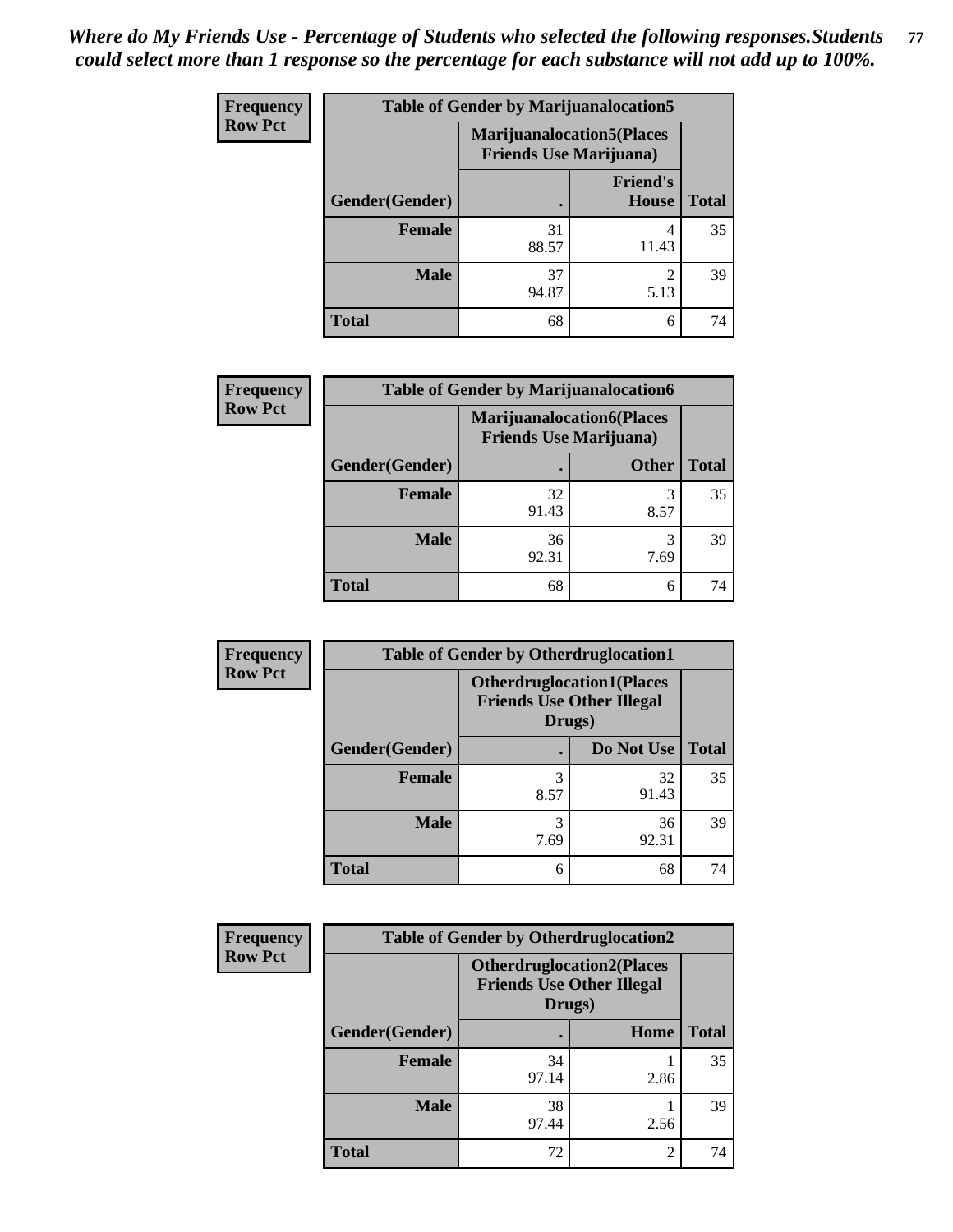| <b>Frequency</b> | <b>Table of Gender by Otherdruglocation3</b> |                                                                                |              |  |
|------------------|----------------------------------------------|--------------------------------------------------------------------------------|--------------|--|
| <b>Row Pct</b>   |                                              | <b>Otherdruglocation3(Places</b><br><b>Friends Use Other Illegal</b><br>Drugs) |              |  |
|                  | Gender(Gender)                               | ٠                                                                              | <b>Total</b> |  |
|                  | Female                                       | 35<br>100.00                                                                   | 35           |  |
|                  | <b>Male</b>                                  | 39<br>100.00                                                                   | 39           |  |
|                  | <b>Total</b>                                 | 74                                                                             | 74           |  |

| Frequency      | <b>Table of Gender by Otherdruglocation4</b> |                                                                                |              |  |
|----------------|----------------------------------------------|--------------------------------------------------------------------------------|--------------|--|
| <b>Row Pct</b> |                                              | <b>Otherdruglocation4(Places</b><br><b>Friends Use Other Illegal</b><br>Drugs) |              |  |
|                | Gender(Gender)                               |                                                                                | <b>Total</b> |  |
|                | Female                                       | 35<br>100.00                                                                   | 35           |  |
|                | <b>Male</b>                                  | 39<br>100.00                                                                   | 39           |  |
|                | <b>Total</b>                                 | 74                                                                             | 74           |  |

| Frequency      | <b>Table of Gender by Otherdruglocation5</b><br><b>Otherdruglocation5(Places</b><br><b>Friends Use Other Illegal</b><br>Drugs) |             |                                 |              |
|----------------|--------------------------------------------------------------------------------------------------------------------------------|-------------|---------------------------------|--------------|
| <b>Row Pct</b> |                                                                                                                                |             |                                 |              |
|                | Gender(Gender)                                                                                                                 |             | <b>Friend's</b><br><b>House</b> | <b>Total</b> |
|                | <b>Female</b>                                                                                                                  | 33<br>94.29 | $\overline{2}$<br>5.71          | 35           |
|                | <b>Male</b>                                                                                                                    | 38<br>97.44 | 2.56                            | 39           |
|                | <b>Total</b>                                                                                                                   | 71          | 3                               | 74           |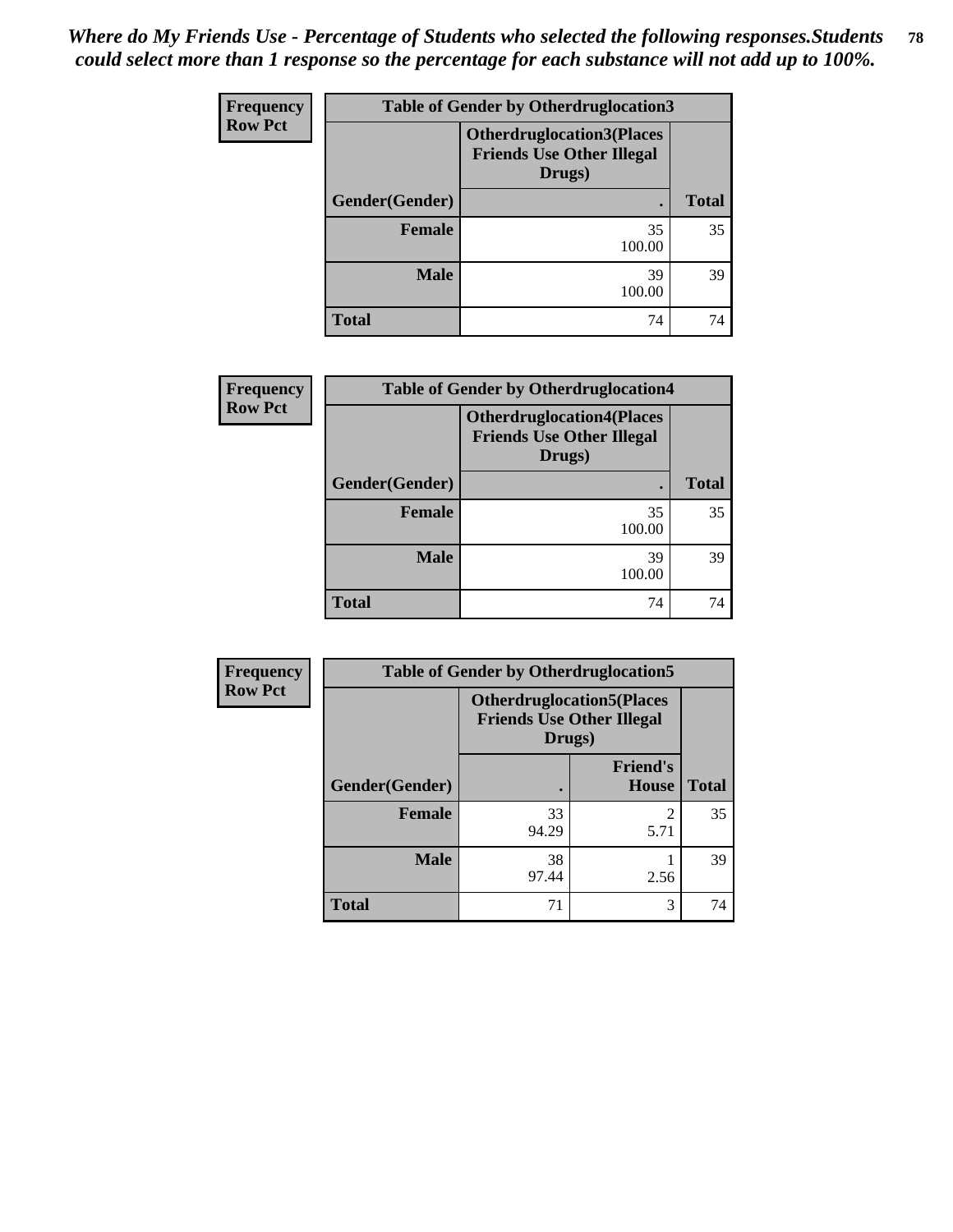| <b>Frequency</b> | <b>Table of Gender by Otherdruglocation6</b> |                                                                                |              |              |
|------------------|----------------------------------------------|--------------------------------------------------------------------------------|--------------|--------------|
| <b>Row Pct</b>   |                                              | <b>Otherdruglocation6(Places</b><br><b>Friends Use Other Illegal</b><br>Drugs) |              |              |
|                  | Gender(Gender)                               |                                                                                | <b>Other</b> | <b>Total</b> |
|                  | Female                                       | 33<br>94.29                                                                    | 5.71         | 35           |
|                  | <b>Male</b>                                  | 36<br>92.31                                                                    | 7.69         | 39           |
|                  | <b>Total</b>                                 | 69                                                                             | 5            | 74           |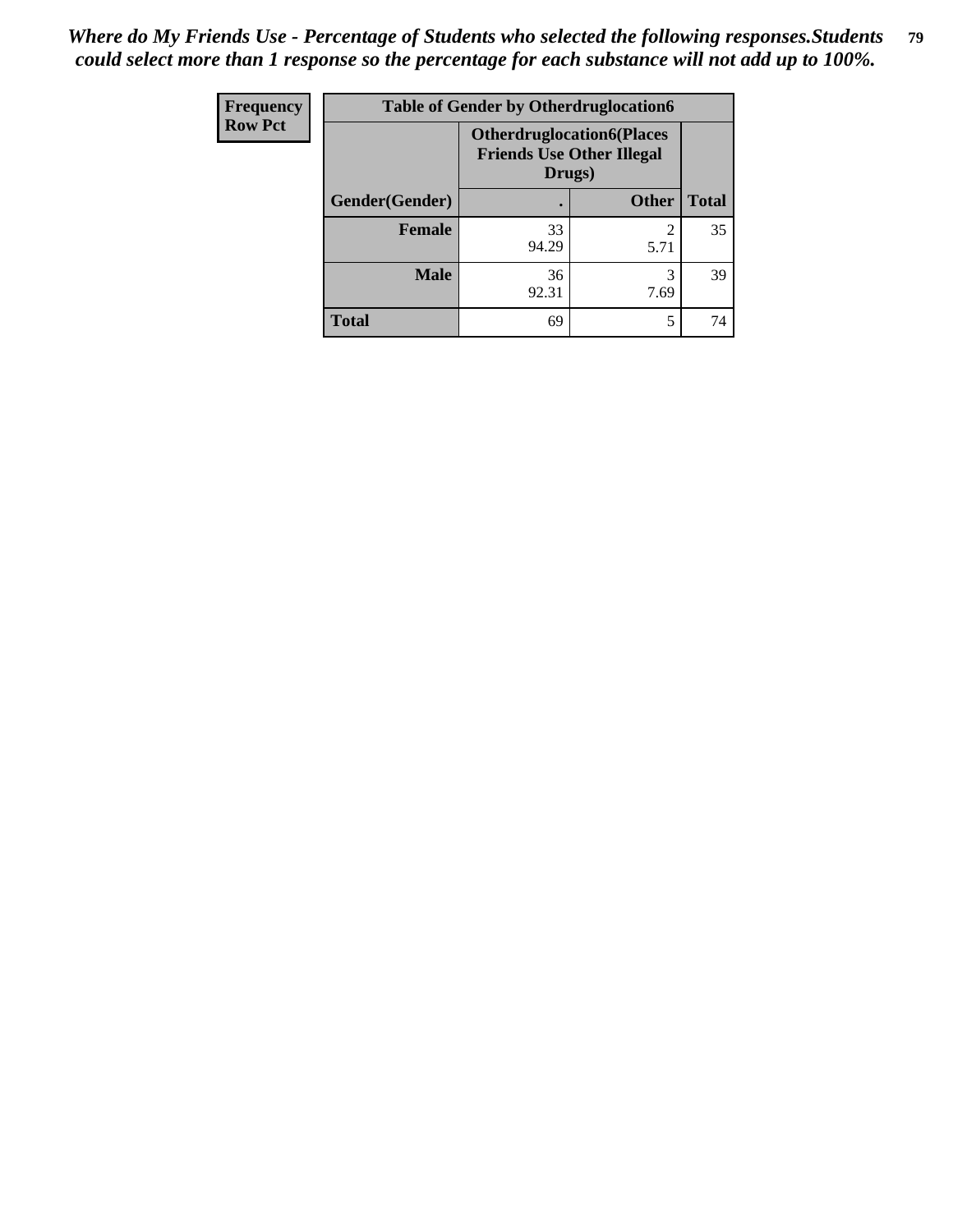| <b>Frequency</b> | <b>Table of Gender by Alcoholtime1</b> |                                                   |                      |              |
|------------------|----------------------------------------|---------------------------------------------------|----------------------|--------------|
| <b>Row Pct</b>   |                                        | Alcoholtime1(Times<br><b>Friends Use Alcohol)</b> |                      |              |
|                  | Gender(Gender)                         |                                                   | Do Not<br><b>Use</b> | <b>Total</b> |
|                  | <b>Female</b>                          | 20.00                                             | 28<br>80.00          | 35           |
|                  | <b>Male</b>                            | 5<br>12.82                                        | 34<br>87.18          | 39           |
|                  | <b>Total</b>                           | 12                                                | 62                   | 74           |

| Frequency      | <b>Table of Gender by Alcoholtime2</b> |                                                          |                            |              |
|----------------|----------------------------------------|----------------------------------------------------------|----------------------------|--------------|
| <b>Row Pct</b> |                                        | <b>Alcoholtime2(Times</b><br><b>Friends Use Alcohol)</b> |                            |              |
|                | Gender(Gender)                         |                                                          | <b>On Way</b><br>to School | <b>Total</b> |
|                | <b>Female</b>                          | 34<br>97.14                                              | 2.86                       | 35           |
|                | <b>Male</b>                            | 39<br>100.00                                             | $\theta$<br>0.00           | 39           |
|                | <b>Total</b>                           | 73                                                       |                            | 74           |

| Frequency      | <b>Table of Gender by Alcoholtime3</b>                      |              |              |  |  |
|----------------|-------------------------------------------------------------|--------------|--------------|--|--|
| <b>Row Pct</b> | <b>Alcoholtime3(Times</b><br><b>Friends Use</b><br>Alcohol) |              |              |  |  |
|                | Gender(Gender)                                              |              | <b>Total</b> |  |  |
|                | <b>Female</b>                                               | 35<br>100.00 | 35           |  |  |
|                | <b>Male</b>                                                 | 39<br>100.00 | 39           |  |  |
|                | <b>Total</b>                                                | 74           | 74           |  |  |

| Frequency      | <b>Table of Gender by Alcoholtime4</b>                      |              |              |  |
|----------------|-------------------------------------------------------------|--------------|--------------|--|
| <b>Row Pct</b> | <b>Alcoholtime4(Times</b><br><b>Friends Use</b><br>Alcohol) |              |              |  |
|                | Gender(Gender)                                              |              | <b>Total</b> |  |
|                | <b>Female</b>                                               | 35<br>100.00 | 35           |  |
|                | <b>Male</b>                                                 | 39<br>100.00 | 39           |  |
|                | <b>Total</b>                                                | 74           | 74           |  |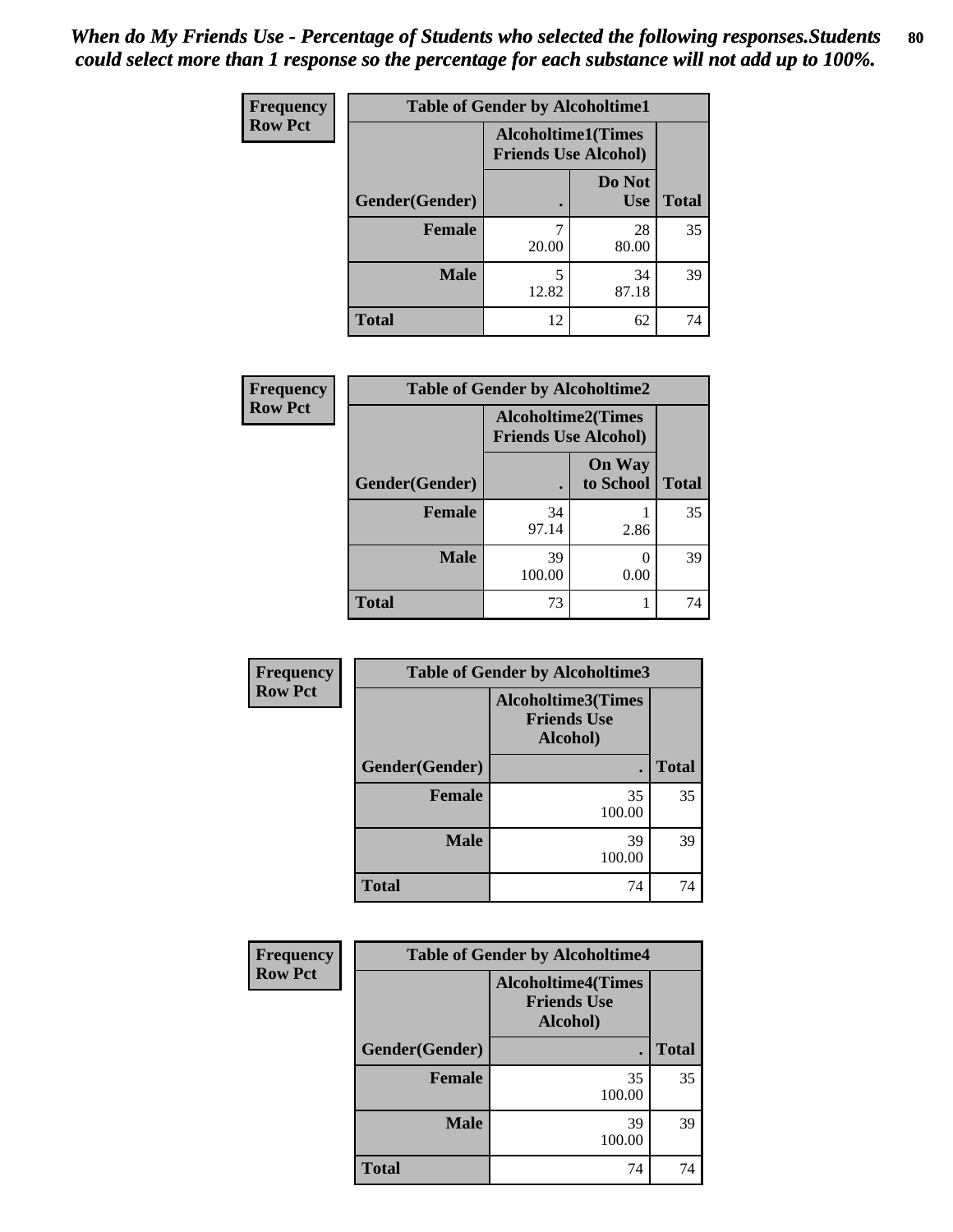| Frequency      | <b>Table of Gender by Alcoholtime5</b> |                                                           |                        |              |  |
|----------------|----------------------------------------|-----------------------------------------------------------|------------------------|--------------|--|
| <b>Row Pct</b> |                                        | <b>Alcoholtime5</b> (Times<br><b>Friends Use Alcohol)</b> |                        |              |  |
|                | Gender(Gender)                         |                                                           | Weeknights             | <b>Total</b> |  |
|                | <b>Female</b>                          | 33<br>94.29                                               | $\overline{2}$<br>5.71 | 35           |  |
|                | <b>Male</b>                            | 38<br>97.44                                               | 2.56                   | 39           |  |
|                | <b>Total</b>                           | 71                                                        | 3                      | 74           |  |

| <b>Frequency</b> | <b>Table of Gender by Alcoholtime6</b> |             |                                                          |              |
|------------------|----------------------------------------|-------------|----------------------------------------------------------|--------------|
| <b>Row Pct</b>   |                                        |             | <b>Alcoholtime6(Times</b><br><b>Friends Use Alcohol)</b> |              |
|                  | Gender(Gender)                         |             | Weekends                                                 | <b>Total</b> |
|                  | <b>Female</b>                          | 28<br>80.00 | 20.00                                                    | 35           |
|                  | <b>Male</b>                            | 34<br>87.18 | 5<br>12.82                                               | 39           |
|                  | <b>Total</b>                           | 62          | 12                                                       | 74           |

| Frequency      | <b>Table of Gender by Tobaccotime1</b> |                                                          |                      |              |
|----------------|----------------------------------------|----------------------------------------------------------|----------------------|--------------|
| <b>Row Pct</b> |                                        | <b>Tobaccotime1(Times</b><br><b>Friends Use Tobacco)</b> |                      |              |
|                | Gender(Gender)                         |                                                          | Do Not<br><b>Use</b> | <b>Total</b> |
|                | Female                                 | $\mathfrak{D}$<br>5.71                                   | 33<br>94.29          | 35           |
|                | <b>Male</b>                            | 4<br>10.26                                               | 35<br>89.74          | 39           |
|                | <b>Total</b>                           | 6                                                        | 68                   | 74           |

| Frequency      | <b>Table of Gender by Tobaccotime2</b> |                                                                     |              |  |
|----------------|----------------------------------------|---------------------------------------------------------------------|--------------|--|
| <b>Row Pct</b> |                                        | <b>Tobaccotime2(Times</b><br><b>Friends Use</b><br><b>Tobacco</b> ) |              |  |
|                | Gender(Gender)                         |                                                                     | <b>Total</b> |  |
|                | <b>Female</b>                          | 35<br>100.00                                                        | 35           |  |
|                | <b>Male</b>                            | 39<br>100.00                                                        | 39           |  |
|                | <b>Total</b>                           | 74                                                                  | 74           |  |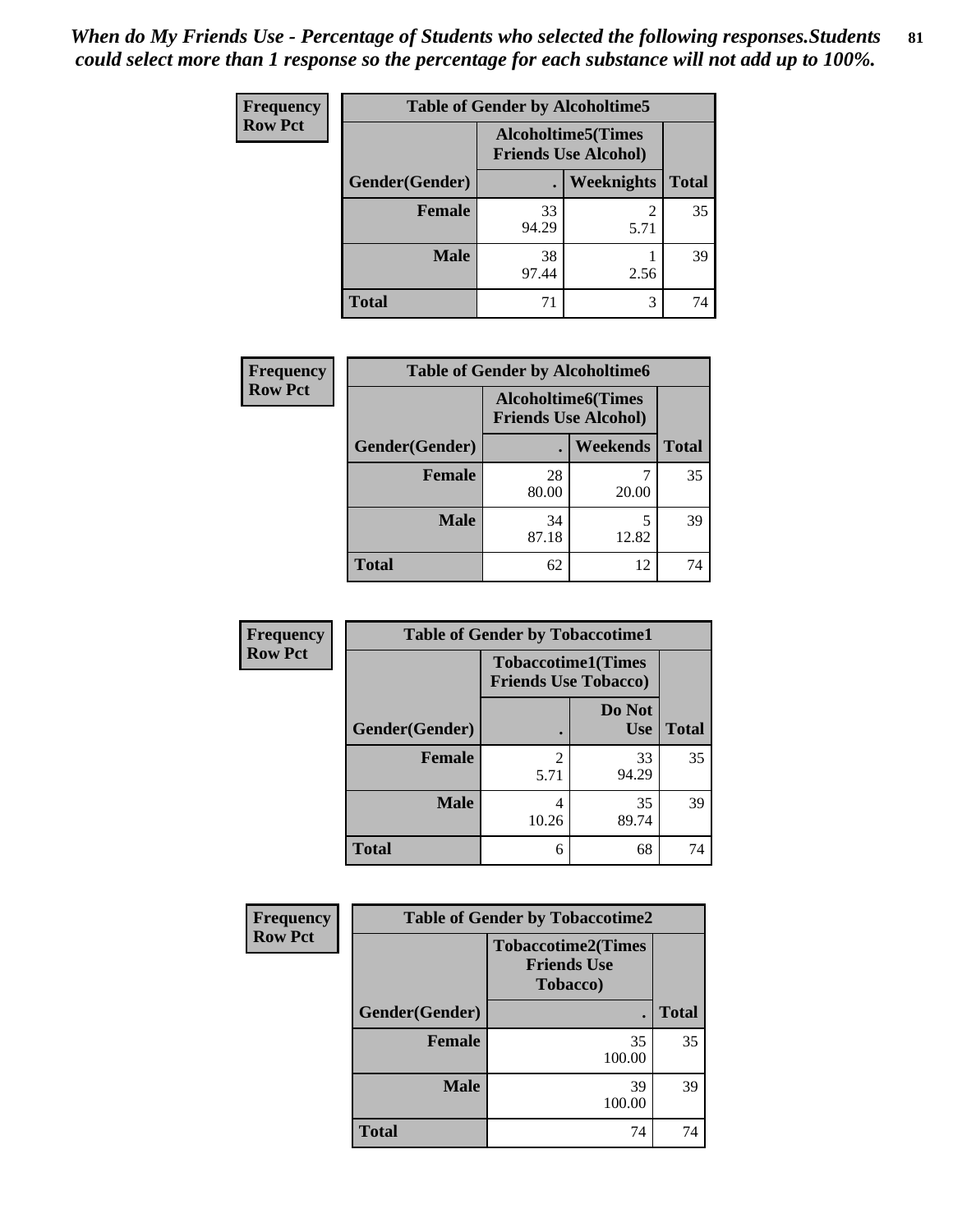*When do My Friends Use - Percentage of Students who selected the following responses.Students could select more than 1 response so the percentage for each substance will not add up to 100%.* **82**

| Frequency      | <b>Table of Gender by Tobaccotime3</b> |                                                             |              |  |
|----------------|----------------------------------------|-------------------------------------------------------------|--------------|--|
| <b>Row Pct</b> |                                        | <b>Tobaccotime3(Times</b><br><b>Friends Use</b><br>Tobacco) |              |  |
|                | Gender(Gender)                         |                                                             | <b>Total</b> |  |
|                | <b>Female</b>                          | 35<br>100.00                                                | 35           |  |
|                | <b>Male</b>                            | 39<br>100.00                                                | 39           |  |
|                | <b>Total</b>                           | 74                                                          | 74           |  |

| <b>Frequency</b> | <b>Table of Gender by Tobaccotime4</b> |                                                             |              |  |
|------------------|----------------------------------------|-------------------------------------------------------------|--------------|--|
| <b>Row Pct</b>   |                                        | <b>Tobaccotime4(Times</b><br><b>Friends Use</b><br>Tobacco) |              |  |
|                  | Gender(Gender)                         |                                                             | <b>Total</b> |  |
|                  | <b>Female</b>                          | 35<br>100.00                                                | 35           |  |
|                  | <b>Male</b>                            | 39<br>100.00                                                | 39           |  |
|                  | <b>Total</b>                           | 74                                                          | 74           |  |

| Frequency      | <b>Table of Gender by Tobaccotime5</b> |                                                          |                        |              |  |
|----------------|----------------------------------------|----------------------------------------------------------|------------------------|--------------|--|
| <b>Row Pct</b> |                                        | <b>Tobaccotime5(Times</b><br><b>Friends Use Tobacco)</b> |                        |              |  |
|                | Gender(Gender)                         |                                                          | <b>Weeknights</b>      | <b>Total</b> |  |
|                | Female                                 | 33<br>94.29                                              | $\mathfrak{D}$<br>5.71 | 35           |  |
|                | <b>Male</b>                            | 38<br>97.44                                              | 2.56                   | 39           |  |
|                | <b>Total</b>                           | 71                                                       | 3                      | 74           |  |

| <b>Frequency</b> | <b>Table of Gender by Tobaccotime6</b> |                             |                           |              |
|------------------|----------------------------------------|-----------------------------|---------------------------|--------------|
| <b>Row Pct</b>   |                                        | <b>Friends Use Tobacco)</b> | <b>Tobaccotime6(Times</b> |              |
|                  | Gender(Gender)                         |                             | Weekends                  | <b>Total</b> |
|                  | Female                                 | 33<br>94.29                 | 5.71                      | 35           |
|                  | <b>Male</b>                            | 35<br>89.74                 | 10.26                     | 39           |
|                  | <b>Total</b>                           | 68                          | 6                         | 74           |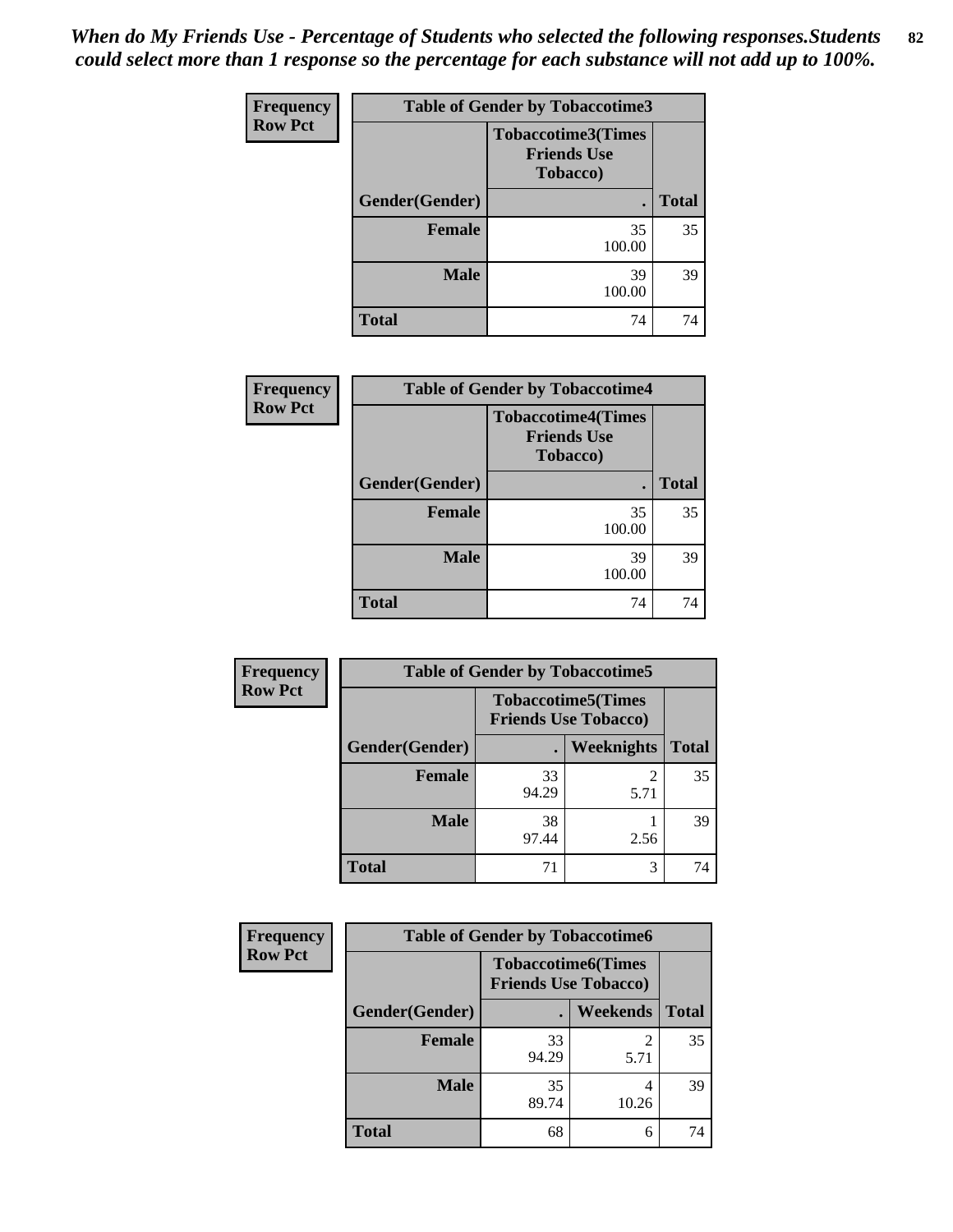| <b>Frequency</b> | <b>Table of Gender by Marijuanatime1</b> |                                                               |             |              |
|------------------|------------------------------------------|---------------------------------------------------------------|-------------|--------------|
| <b>Row Pct</b>   |                                          | <b>Marijuanatime1(Times</b><br><b>Friends Use Marijuana</b> ) |             |              |
|                  | Gender(Gender)                           |                                                               | Do Not Use  | <b>Total</b> |
|                  | <b>Female</b>                            | 8.57                                                          | 32<br>91.43 | 35           |
|                  | <b>Male</b>                              | 3<br>7.69                                                     | 36<br>92.31 | 39           |
|                  | <b>Total</b>                             | 6                                                             | 68          | 74           |

| <b>Frequency</b> | <b>Table of Gender by Marijuanatime2</b> |                                                               |                            |              |
|------------------|------------------------------------------|---------------------------------------------------------------|----------------------------|--------------|
| <b>Row Pct</b>   |                                          | <b>Marijuanatime2(Times</b><br><b>Friends Use Marijuana</b> ) |                            |              |
|                  | Gender(Gender)                           |                                                               | On Way to<br><b>School</b> | <b>Total</b> |
|                  | <b>Female</b>                            | 34<br>97.14                                                   | 2.86                       | 35           |
|                  | <b>Male</b>                              | 39<br>100.00                                                  | 0.00                       | 39           |
|                  | <b>Total</b>                             | 73                                                            |                            | 74           |

| <b>Frequency</b> | <b>Table of Gender by Marijuanatime3</b> |                                |                                |              |
|------------------|------------------------------------------|--------------------------------|--------------------------------|--------------|
| <b>Row Pct</b>   |                                          | <b>Friends Use Marijuana</b> ) | Marijuanatime3(Times           |              |
|                  | Gender(Gender)                           |                                | <b>During</b><br><b>School</b> | <b>Total</b> |
|                  | <b>Female</b>                            | 34<br>97.14                    | 2.86                           | 35           |
|                  | <b>Male</b>                              | 38<br>97.44                    | 2.56                           | 39           |
|                  | <b>Total</b>                             | 72                             | $\overline{c}$                 | 74           |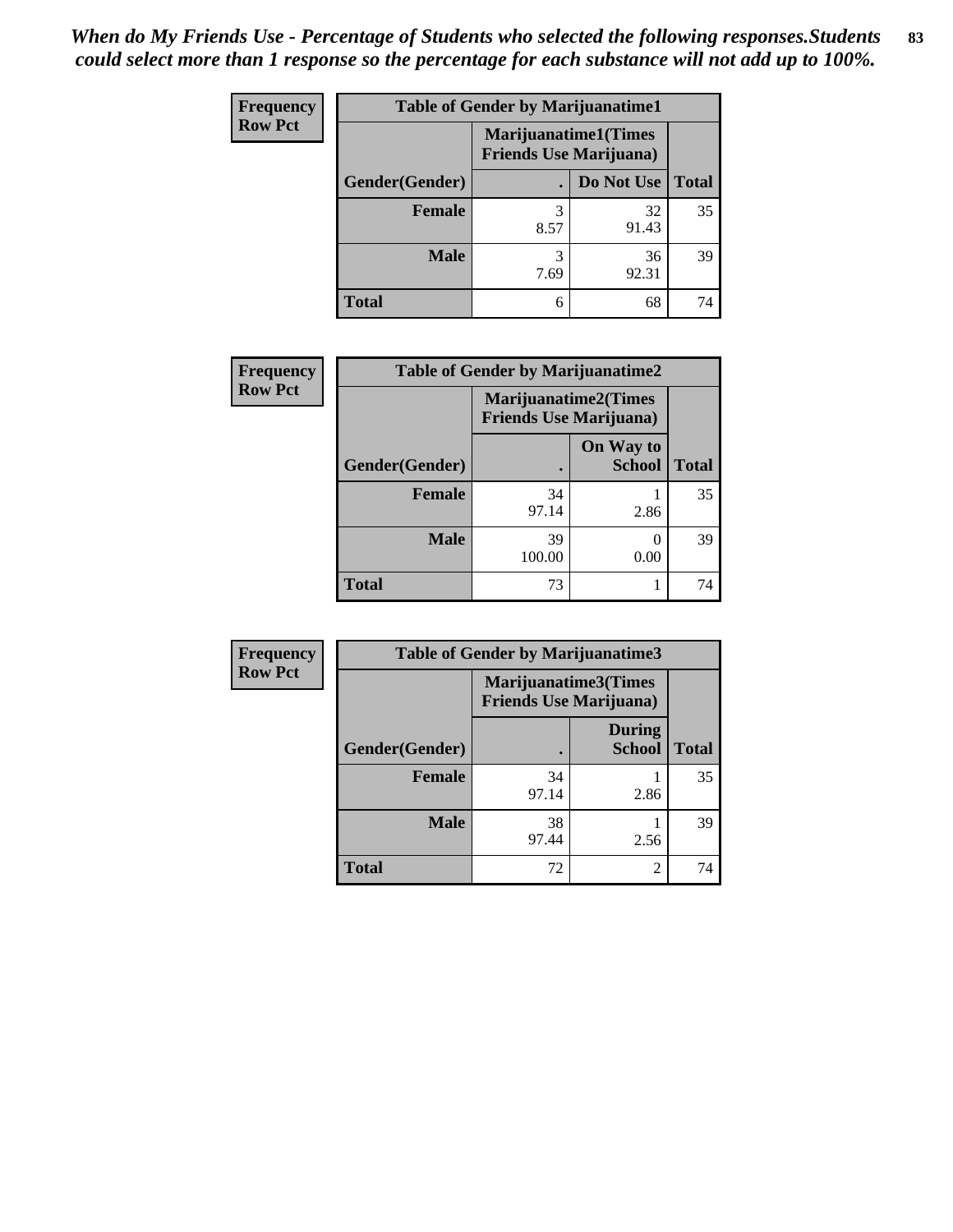*When do My Friends Use - Percentage of Students who selected the following responses.Students could select more than 1 response so the percentage for each substance will not add up to 100%.* **84**

| <b>Frequency</b> | <b>Table of Gender by Marijuanatime4</b> |                              |                                                |              |
|------------------|------------------------------------------|------------------------------|------------------------------------------------|--------------|
| <b>Row Pct</b>   |                                          | <b>Marijuanatime4</b> (Times | <b>Friends Use Marijuana</b> )                 |              |
|                  | Gender(Gender)                           | ٠                            | <b>On Way</b><br>Home<br>From<br><b>School</b> | <b>Total</b> |
|                  | <b>Female</b>                            | 34<br>97.14                  | 2.86                                           | 35           |
|                  | <b>Male</b>                              | 39<br>100.00                 | 0<br>0.00                                      | 39           |
|                  | <b>Total</b>                             | 73                           |                                                | 74           |

| <b>Frequency</b> | <b>Table of Gender by Marijuanatime5</b>                       |              |                        |              |
|------------------|----------------------------------------------------------------|--------------|------------------------|--------------|
| <b>Row Pct</b>   | <b>Marijuanatime5</b> (Times<br><b>Friends Use Marijuana</b> ) |              |                        |              |
|                  | Gender(Gender)                                                 |              | <b>Weeknights</b>      | <b>Total</b> |
|                  | <b>Female</b>                                                  | 33<br>94.29  | $\overline{2}$<br>5.71 | 35           |
|                  | <b>Male</b>                                                    | 39<br>100.00 | $\theta$<br>0.00       | 39           |
|                  | <b>Total</b>                                                   | 72           | $\overline{2}$         | 74           |

| <b>Frequency</b>                                                                | <b>Table of Gender by Marijuanatime6</b> |             |                        |              |
|---------------------------------------------------------------------------------|------------------------------------------|-------------|------------------------|--------------|
| <b>Row Pct</b><br><b>Marijuanatime6(Times</b><br><b>Friends Use Marijuana</b> ) |                                          |             |                        |              |
|                                                                                 | Gender(Gender)                           |             | <b>Weekends</b>        | <b>Total</b> |
|                                                                                 | <b>Female</b>                            | 32<br>91.43 | 3<br>8.57              | 35           |
|                                                                                 | <b>Male</b>                              | 37<br>94.87 | $\overline{2}$<br>5.13 | 39           |
|                                                                                 | <b>Total</b>                             | 69          | 5                      | 74           |

| <b>Frequency</b> | <b>Table of Gender by Otherdrugtime1</b> |                                                                                   |                    |    |
|------------------|------------------------------------------|-----------------------------------------------------------------------------------|--------------------|----|
| <b>Row Pct</b>   |                                          | <b>Otherdrugtime1</b> (Times<br><b>Friends Use Other</b><br><b>Illegal Drugs)</b> |                    |    |
|                  | Gender(Gender)                           |                                                                                   | Do Not Use   Total |    |
|                  | <b>Female</b>                            | 3<br>8.57                                                                         | 32<br>91.43        | 35 |
|                  | <b>Male</b>                              | 2.56                                                                              | 38<br>97.44        | 39 |
|                  | <b>Total</b>                             | 4                                                                                 | 70                 | 74 |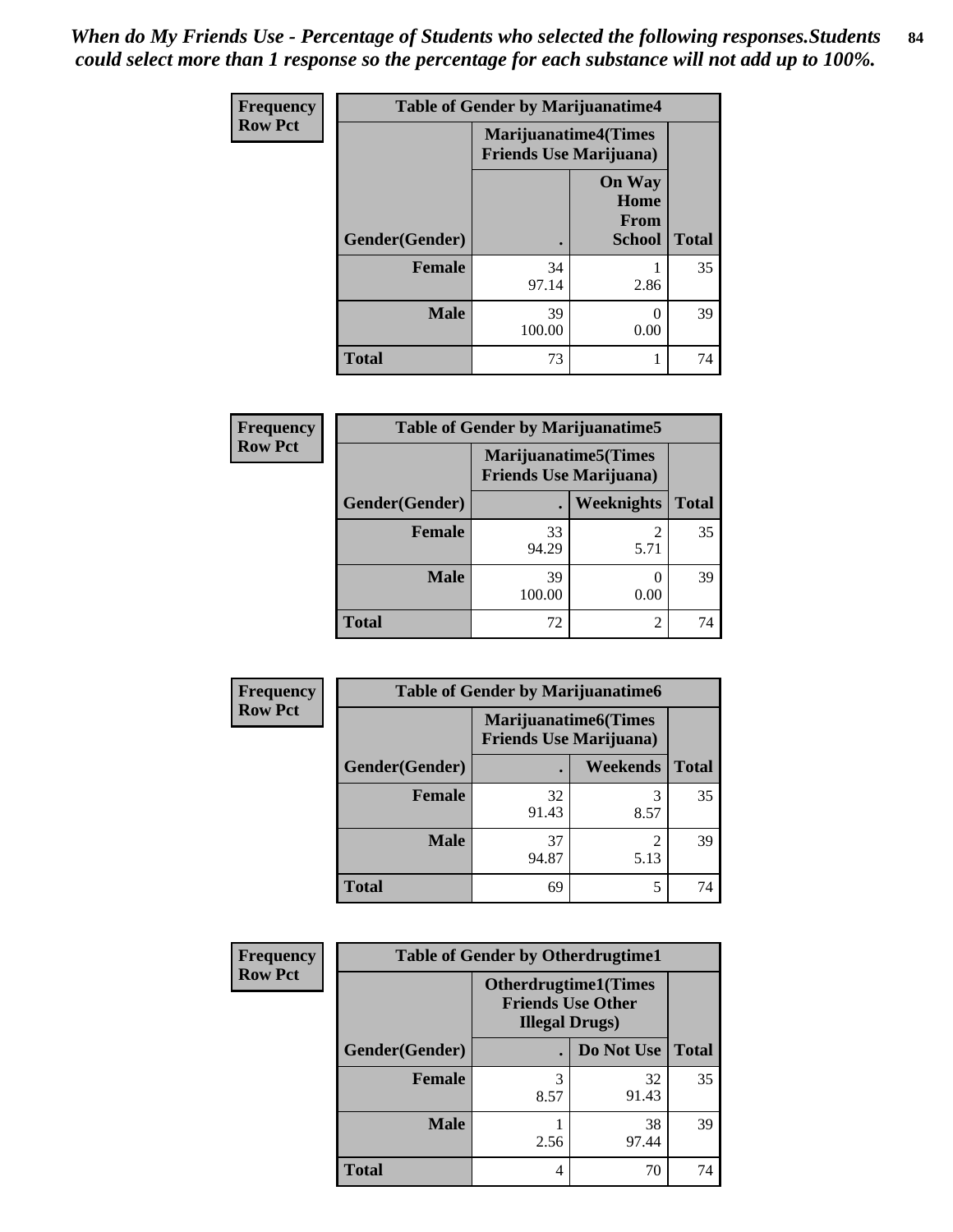| Frequency      | <b>Table of Gender by Otherdrugtime2</b> |                                                                                   |              |  |  |
|----------------|------------------------------------------|-----------------------------------------------------------------------------------|--------------|--|--|
| <b>Row Pct</b> |                                          | <b>Otherdrugtime2(Times</b><br><b>Friends Use Other</b><br><b>Illegal Drugs</b> ) |              |  |  |
|                | Gender(Gender)                           |                                                                                   | <b>Total</b> |  |  |
|                | <b>Female</b>                            | 35<br>100.00                                                                      | 35           |  |  |
|                | Male                                     | 39<br>100.00                                                                      | 39           |  |  |
|                | <b>Total</b>                             | 74                                                                                | 74           |  |  |

| <b>Frequency</b> | Table of Gender by Otherdrugtime3 |                                                                                    |              |  |
|------------------|-----------------------------------|------------------------------------------------------------------------------------|--------------|--|
| <b>Row Pct</b>   |                                   | <b>Otherdrugtime3</b> (Times<br><b>Friends Use Other</b><br><b>Illegal Drugs</b> ) |              |  |
|                  | Gender(Gender)                    |                                                                                    | <b>Total</b> |  |
|                  | <b>Female</b>                     | 35<br>100.00                                                                       | 35           |  |
|                  | <b>Male</b>                       | 39<br>100.00                                                                       | 39           |  |
|                  | <b>Total</b>                      | 74                                                                                 | 74           |  |

| Frequency      | <b>Table of Gender by Otherdrugtime4</b>                                          |                |              |  |  |
|----------------|-----------------------------------------------------------------------------------|----------------|--------------|--|--|
| <b>Row Pct</b> | <b>Otherdrugtime4(Times</b><br><b>Friends Use Other</b><br><b>Illegal Drugs</b> ) |                |              |  |  |
|                | Gender(Gender)                                                                    | $\blacksquare$ | <b>Total</b> |  |  |
|                | <b>Female</b>                                                                     | 35<br>100.00   | 35           |  |  |
|                | <b>Male</b>                                                                       | 39<br>100.00   | 39           |  |  |
|                | <b>Total</b>                                                                      | 74             | 74           |  |  |

| Frequency      | <b>Table of Gender by Otherdrugtime5</b> |                                                                                   |            |              |
|----------------|------------------------------------------|-----------------------------------------------------------------------------------|------------|--------------|
| <b>Row Pct</b> |                                          | <b>Otherdrugtime5(Times</b><br><b>Friends Use Other</b><br><b>Illegal Drugs</b> ) |            |              |
|                | Gender(Gender)                           |                                                                                   | Weeknights | <b>Total</b> |
|                | <b>Female</b>                            | 34<br>97.14                                                                       | 2.86       | 35           |
|                | <b>Male</b>                              | 39<br>100.00                                                                      | 0<br>0.00  | 39           |
|                | <b>Total</b>                             | 73                                                                                |            | 74           |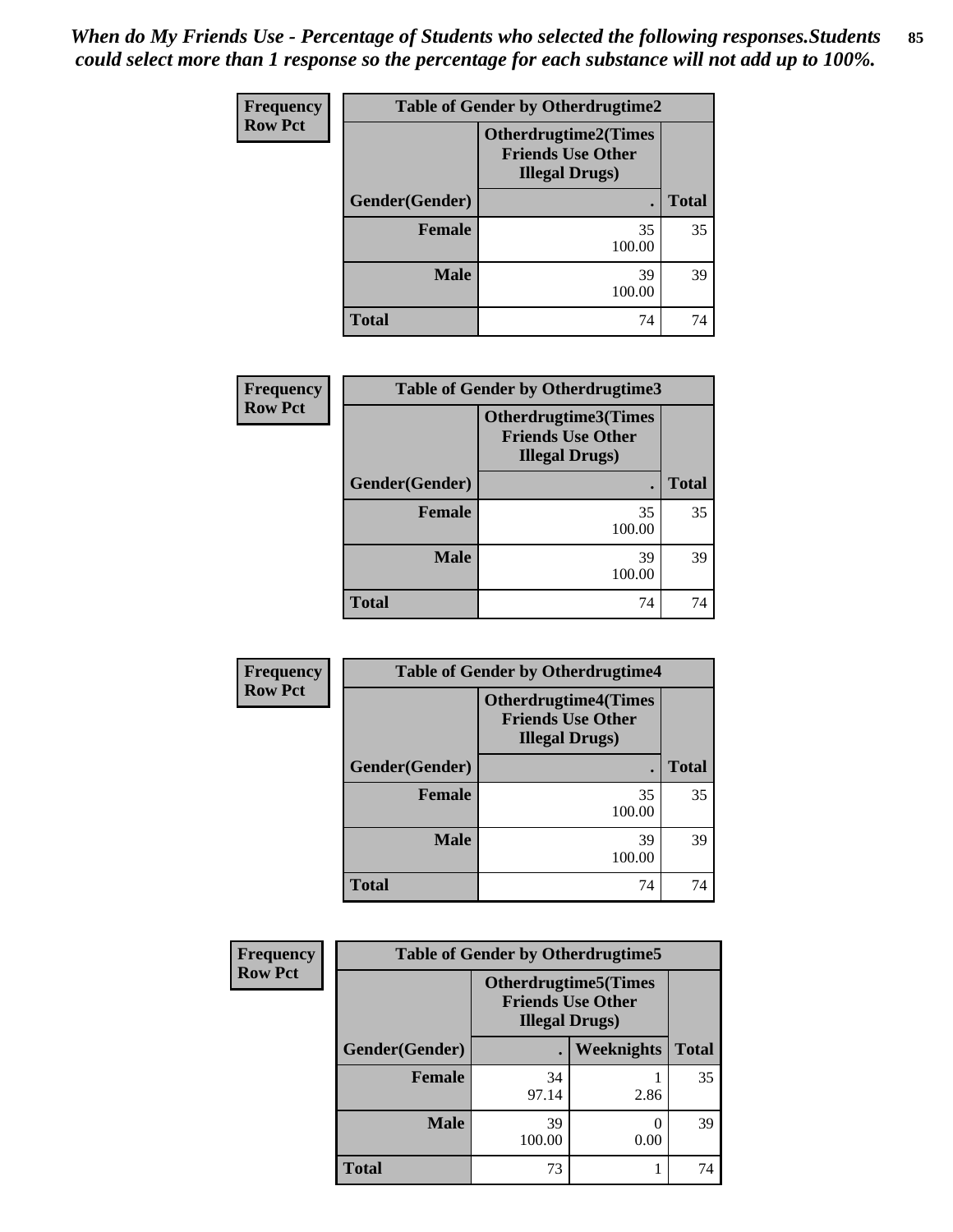*When do My Friends Use - Percentage of Students who selected the following responses.Students could select more than 1 response so the percentage for each substance will not add up to 100%.* **86**

| <b>Frequency</b> | <b>Table of Gender by Otherdrugtime6</b> |                                                                                   |                 |              |
|------------------|------------------------------------------|-----------------------------------------------------------------------------------|-----------------|--------------|
| <b>Row Pct</b>   |                                          | <b>Otherdrugtime6(Times</b><br><b>Friends Use Other</b><br><b>Illegal Drugs</b> ) |                 |              |
|                  | Gender(Gender)                           | $\bullet$                                                                         | <b>Weekends</b> | <b>Total</b> |
|                  | <b>Female</b>                            | 32<br>91.43                                                                       | 3<br>8.57       | 35           |
|                  | <b>Male</b>                              | 38<br>97.44                                                                       | 2.56            | 39           |
|                  | <b>Total</b>                             | 70                                                                                | 4               | 74           |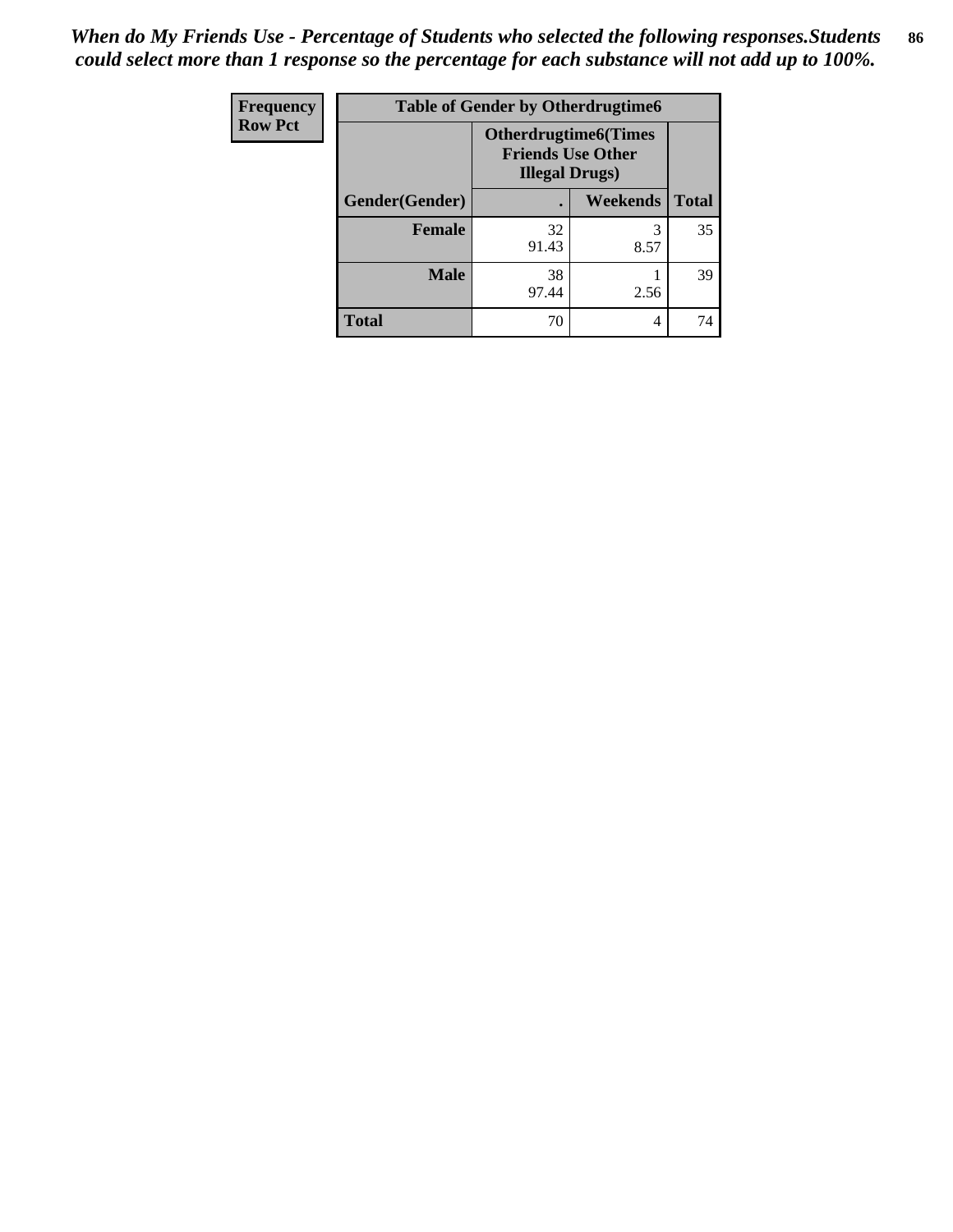# *Other Questions* **87**

| Frequency      | <b>Table of Gender by Educationalcohol</b> |                                                                                                                               |                |              |
|----------------|--------------------------------------------|-------------------------------------------------------------------------------------------------------------------------------|----------------|--------------|
| <b>Row Pct</b> |                                            | Educationalcohol(I<br>have been taught<br>about alcohol,<br>tobacco,<br>and other drugs<br>within the last year<br>at school) |                |              |
|                | Gender(Gender)                             | Yes                                                                                                                           | N <sub>0</sub> | <b>Total</b> |
|                | <b>Female</b>                              | 33<br>94.29                                                                                                                   | 2<br>5.71      | 35           |
|                | <b>Male</b>                                | 33<br>84.62                                                                                                                   | 6<br>15.38     | 39           |
|                | <b>Total</b>                               | 66                                                                                                                            | 8              | 74           |

| Frequency      | <b>Table of Gender by Rodedrinking</b> |                                                                                                                     |                |              |
|----------------|----------------------------------------|---------------------------------------------------------------------------------------------------------------------|----------------|--------------|
| <b>Row Pct</b> |                                        | Rodedrinking(In<br>the past 30 days I<br>have ridden in a<br>car with a driver<br>who had been<br>drinking alcohol) |                |              |
|                | Gender(Gender)                         | Yes                                                                                                                 | N <sub>0</sub> | <b>Total</b> |
|                | <b>Female</b>                          | 9<br>25.71                                                                                                          | 26<br>74.29    | 35           |
|                | <b>Male</b>                            | 3<br>7.69                                                                                                           | 36<br>92.31    | 39           |
|                | <b>Total</b>                           | 12                                                                                                                  | 62             | 74           |

| Frequency      | <b>Table of Gender by Drugsschool</b> |                                                                                                                                     |                |              |
|----------------|---------------------------------------|-------------------------------------------------------------------------------------------------------------------------------------|----------------|--------------|
| <b>Row Pct</b> |                                       | <b>Drugsschool</b> (During<br>the past 12 months,<br>I have been offered,<br>sold,<br>or given illegal drugs<br>on school property) |                |              |
|                | Gender(Gender)                        | <b>Yes</b>                                                                                                                          | N <sub>0</sub> | <b>Total</b> |
|                | <b>Female</b>                         | $\mathfrak{D}$<br>5.71                                                                                                              | 33<br>94.29    | 35           |
|                | <b>Male</b>                           | 2<br>5.13                                                                                                                           | 37<br>94.87    | 39           |
|                | <b>Total</b>                          | 4                                                                                                                                   | 70             | 74           |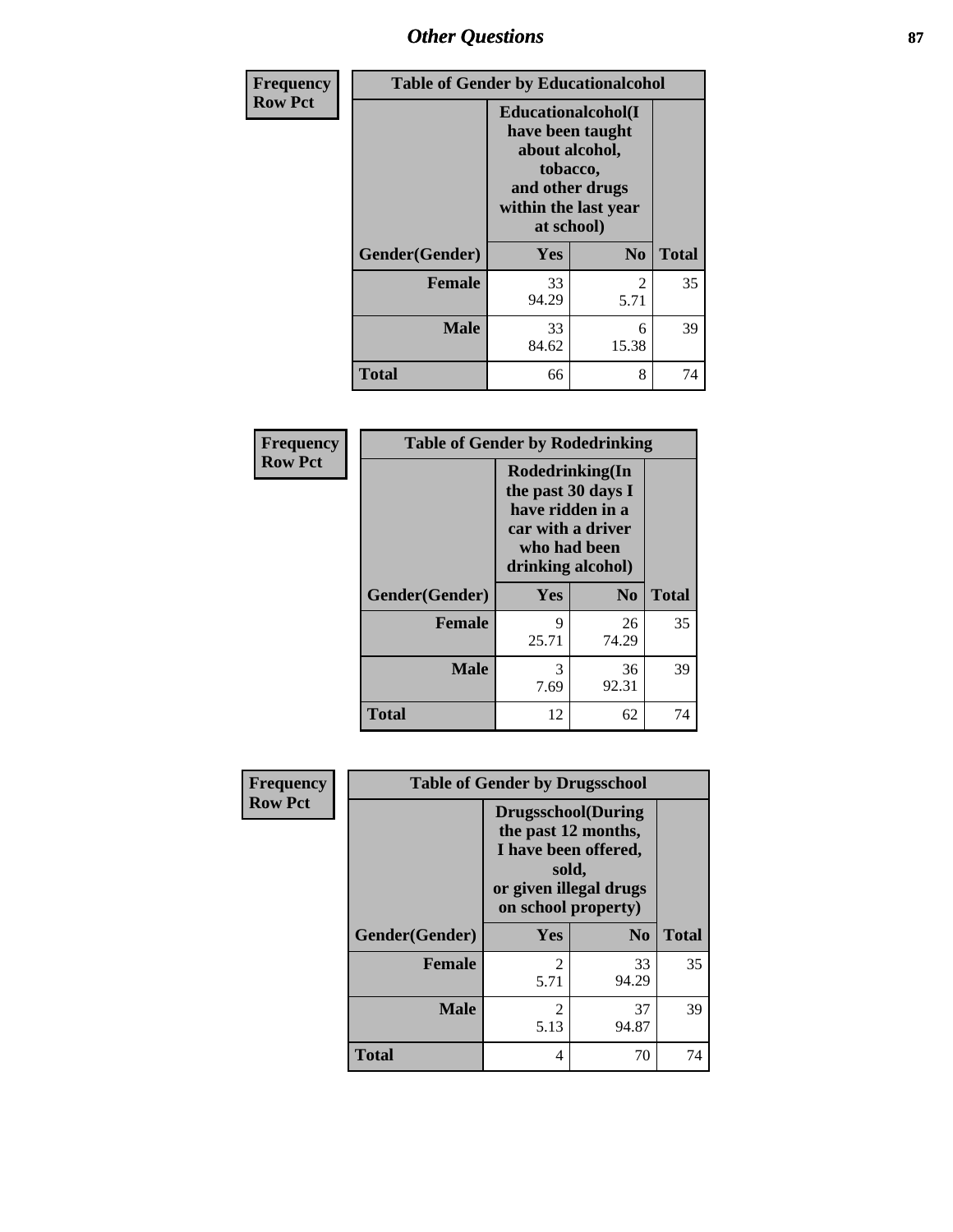# *Other Questions* **88**

| Frequency      | <b>Table of Gender by Bingedrinking</b> |                                                                                                                          |                  |                   |              |
|----------------|-----------------------------------------|--------------------------------------------------------------------------------------------------------------------------|------------------|-------------------|--------------|
| <b>Row Pct</b> |                                         | <b>Bingedrinking</b> (I<br>have drunk five or<br>more drinks of<br>alcohol at one<br>sitting during the<br>last 30 days) |                  |                   |              |
|                | Gender(Gender)                          | 0<br><b>Days</b>                                                                                                         | 1 or<br>days     | 3 to<br>5<br>days | <b>Total</b> |
|                | <b>Female</b>                           | 34<br>97.14                                                                                                              | 2.86             | 0<br>0.00         | 35           |
|                | <b>Male</b>                             | 38<br>97.44                                                                                                              | $\Omega$<br>0.00 | 2.56              | 39           |
|                | <b>Total</b>                            | 72                                                                                                                       |                  |                   | 74           |

| Frequency      | <b>Table of Gender by Educationaids</b> |                                                                                                 |                |              |
|----------------|-----------------------------------------|-------------------------------------------------------------------------------------------------|----------------|--------------|
| <b>Row Pct</b> |                                         | <b>Educationaids</b> (I<br>have been taught<br>about HIV/AIDS<br>at school in the<br>past year) |                |              |
|                | Gender(Gender)                          | <b>Yes</b>                                                                                      | N <sub>0</sub> | <b>Total</b> |
|                | <b>Female</b>                           | 23<br>65.71                                                                                     | 12<br>34.29    | 35           |
|                | <b>Male</b>                             | 25<br>64.10                                                                                     | 14<br>35.90    | 39           |
|                | <b>Total</b>                            | 48                                                                                              | 26             | 74           |

| <b>Frequency</b> | <b>Table of Gender by Suicideconsider</b> |                 |                |              |
|------------------|-------------------------------------------|-----------------|----------------|--------------|
| <b>Row Pct</b>   |                                           | Suicideconsider |                |              |
|                  | Gender(Gender)                            | Yes             | N <sub>0</sub> | <b>Total</b> |
|                  | <b>Female</b>                             | 11.43           | 31<br>88.57    | 35           |
|                  | <b>Male</b>                               | 0.00            | 39<br>100.00   | 39           |
|                  | <b>Total</b>                              |                 | 70             | 74           |